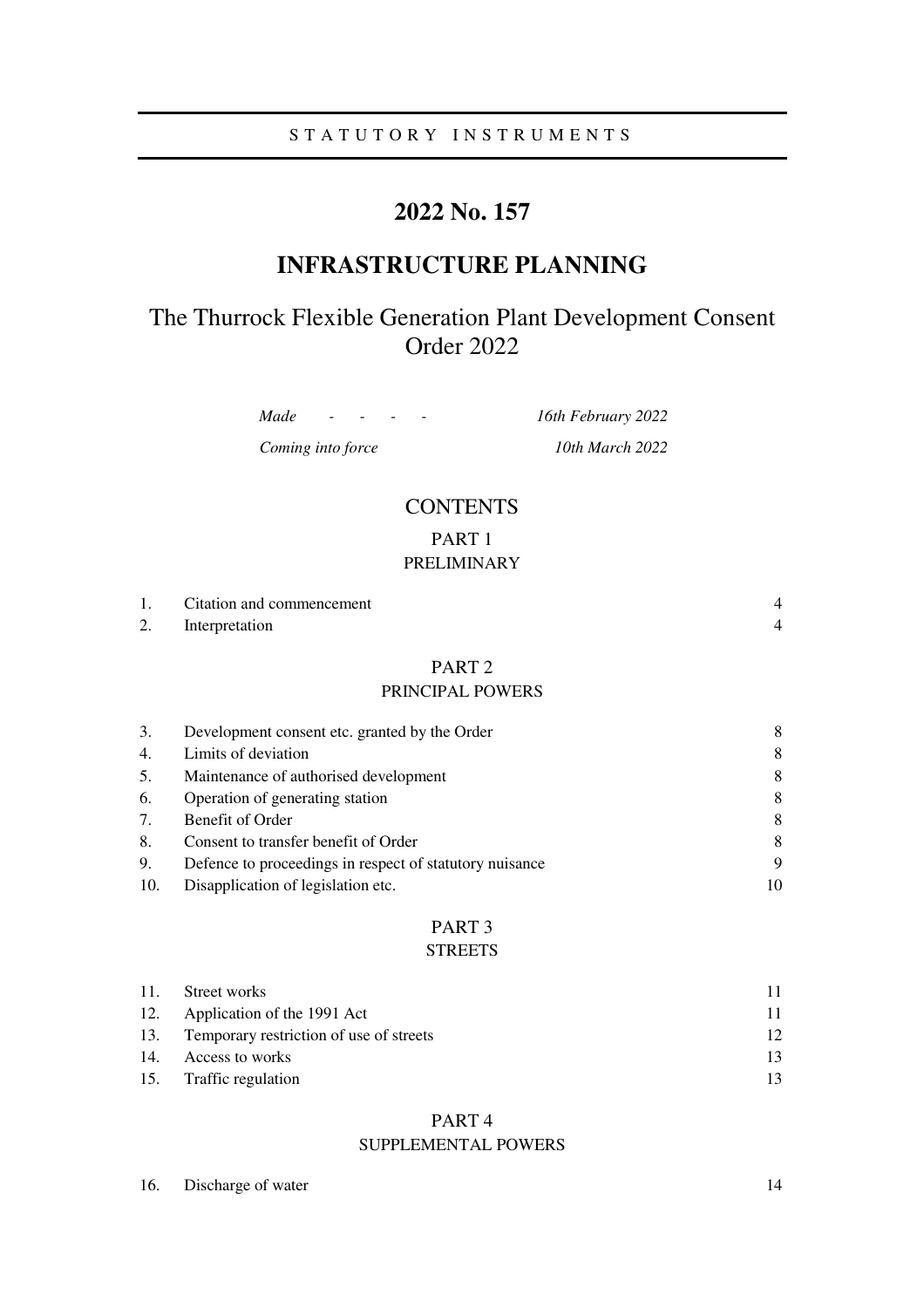| Authority to survey and investigate the land |  |
|----------------------------------------------|--|
| 18. Removal of human remains                 |  |

# PART 5

# POWERS OF ACQUISITION

| 19. | Compulsory acquisition of land                                      | 17 |
|-----|---------------------------------------------------------------------|----|
| 20. | Statutory authority to override easements and other rights          | 17 |
| 21. | Time limit for exercise of authority to acquire land compulsorily   | 18 |
| 22. | Compulsory acquisition of rights                                    | 18 |
| 23. | Private rights                                                      | 19 |
| 24. | Application of the 1981 Act                                         | 20 |
| 25. | Acquisition of subsoil only                                         | 20 |
| 26. | Modification of Part 1 of the 1965 Act                              | 21 |
| 27. | Rights under or over streets                                        | 21 |
| 28. | Temporary use of land for carrying out the authorised development   | 21 |
| 29. | Temporary use of land for maintaining the authorised development    | 23 |
| 30. | Statutory undertakers                                               | 23 |
| 31. | Apparatus and rights of statutory undertakers in stopped up streets | 24 |
| 32. | Recovery of costs of new connections                                | 24 |
| 33. | Special category land                                               | 24 |
| 34. | Funding                                                             | 25 |

# PART 6

# OPERATIONS

| 35.        | Felling or lopping of trees and removal of hedgerows                              | 25       |
|------------|-----------------------------------------------------------------------------------|----------|
|            | PART <sub>7</sub><br>MISCELLANEOUS AND GENERAL                                    |          |
| 36.        | Protective provisions                                                             | 26       |
| 37.<br>38. | Operational land for the purposes of the 1990 Act<br>Certification of plans, etc. | 26<br>26 |

| 39. Service of notices                     | 26 |
|--------------------------------------------|----|
| 40. No double recovery                     |    |
| 41. Application of landlord and tenant law | 28 |
| 42. Arbitration                            | 28 |

# **SCHEDULES**

| SCHEDULE 1 - AUTHORISED DEVELOPMENT                    | 29 |
|--------------------------------------------------------|----|
| SCHEDULE 2 - REQUIREMENTS                              | 32 |
| PART 1 - REQUIREMENTS                                  | 32 |
| PART 2 - APPROVAL OF MATTERS SPECIFIED IN              |    |
| <b>REQUIREMENTS</b>                                    | 39 |
| SCHEDULE 3 - TRAFFIC REGULATION SUSPENSION OF EXISTING |    |
| <b>TRAFFIC REGULATION ORDERS</b>                       | 42 |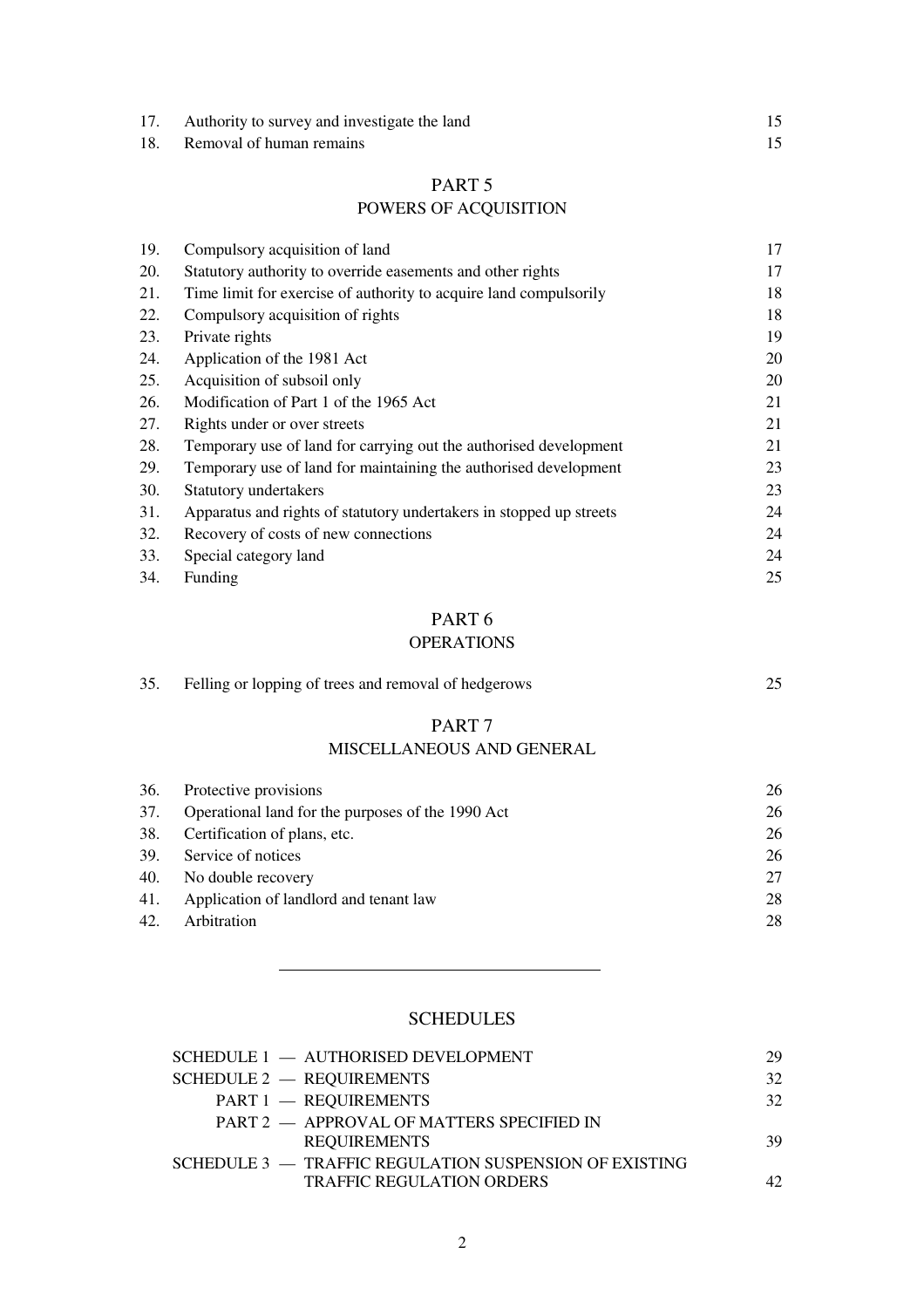|                                                                                                                                                                        | 42 |
|------------------------------------------------------------------------------------------------------------------------------------------------------------------------|----|
| SCHEDULE 5 - LAND OF WHICH TEMPORARY POSSESSION MAY BE<br>TAKEN AND IN WHICH ONLY RIGHTS ETC MAY BE<br><b>ACQUIRED</b>                                                 | 43 |
| SCHEDULE 6 - LAND OF WHICH ONLY TEMPORARY POSSESION MAY<br><b>BE TAKEN</b>                                                                                             | 46 |
| SCHEDULE 7 - MODIFICATION OF COMPENSATION AND<br><b>COMPULSORY PURCHASE ENACTMENTS FOR</b><br>CREATION OF NEW RIGHTS AND IMPOSITION OF<br><b>RESTRICTIVE COVENANTS</b> | 47 |
| SCHEDULE 8 - PROTECTIVE PROVISIONS                                                                                                                                     | 50 |
| PART 1 - FOR THE PROTECTION OF ELECTRICITY, GAS, WATER<br>AND SEWAGE UNDERTAKERS                                                                                       | 50 |
| PART 2 - FOR THE PROTECTION OF ANGLIAN WATER SERVICES<br><b>LIMITED</b>                                                                                                | 55 |
| PART 3 - FOR THE PROTECTION OF OPERATORS OF<br>ELECTRONIC COMMUNICATIONS CODE NETWORKS                                                                                 | 57 |
| PART 4 - FOR THE PROTECTION OF THE ENVIRONMENT<br><b>AGENCY</b>                                                                                                        | 58 |
| PART 5 - FOR THE PROTECTION OF NATIONAL GRID AS<br>ELECTRICITY AND GAS UNDERTAKER                                                                                      | 62 |
| PART 6 - FOR THE PROTECTION OF NETWORK RAIL                                                                                                                            | 71 |
| PART 7 - FOR THE PROTECTION OF PORT OF TILBURY LONDON<br><b>LIMITED</b>                                                                                                | 77 |
| PART 8 - FOR THE PROTECTION OF HIGHWAYS ENGLAND<br><b>COMPANY LIMITED</b>                                                                                              | 81 |
| PART 9 - FOR THE PROTECTION OF RWE GENERATION (UK) Plc                                                                                                                 | 84 |
| PART 10 - FOR THE PROTECTION OF THURROCK BOROUGH<br><b>COUNCIL</b>                                                                                                     | 88 |

An application has been made to the Secretary of State under section 37 of the Planning Act 2008(**a**) ("the 2008 Act") in accordance with the Infrastructure Planning (Applications: Prescribed Forms and Procedure) Regulations 2009(**b**) for an Order granting development consent.

The application was examined by a single appointed person (appointed by the Secretary of State) pursuant to Chapter 3 of Part 6 of the 2008 Act and carried out in accordance with Chapter 4 of Part 6 of the 2008 Act and the Infrastructure Planning (Examination Procedure) Rules 2010(**c**).

The single appointed person, having considered the representations made and not withdrawn and the application together with the accompanying documents, in accordance with section 83(1) of the 2008 Act, has submitted a report and recommendation to the Secretary of State.

The Secretary of State has considered the representations made and not withdrawn, and the recommendations and report of the single appointed person, and taken into account the environmental information in accordance with regulation 4 of the Infrastructure Planning

<sup>(</sup>**a**) 2008 c. 29. Section 37 was amended by section 137(5) of, and paragraph 5 of Schedule 13(1) to, the Localism Act 2011 (c. 20). Section 83(1) was amended by paragraph 35 of that Schedule. Section 114 was amended by paragraph 55 of that Schedule. Section 120 was amended by section 140 of, and paragraph 60 of Schedule 13(1) to, that Act.

<sup>(</sup>**b**) S.I. 2009/2264, as amended by the Localism Act 2011 (Infrastructure Planning) (Consequential Amendments) Regulations 2012 (S.I. 2012/635) and the Infrastructure Planning (Prescribed Consultees and Interested Parties etc.) (Amendment) Regulations 2013 (S.I. 2013/522). There are other amendments to the Regulations which are not relevant to this Order.

<sup>(</sup>**c**) S.I. 2010/103, amended by S.I. 2012/635.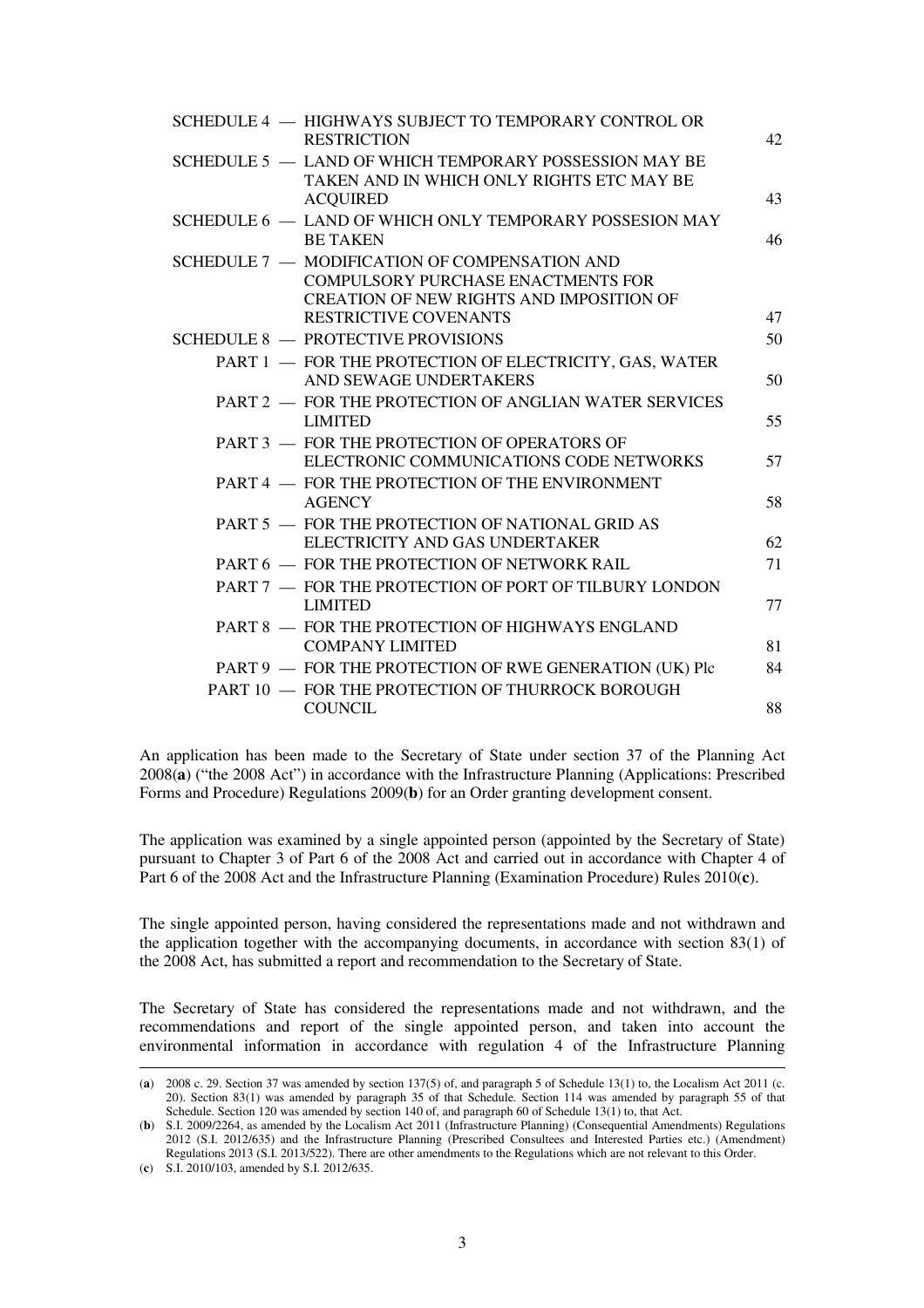(Environmental Impact Assessment) Regulations 2017(**a**) and, as a national policy statement has effect in relation to the proposed development, has had regard to the documents and matters referred to in section  $104(2)(**b**)$  of the 2008 Act.

The Secretary of State, having decided the application, has determined to make an Order granting development consent for the development described in the application with modifications which in the opinion of the Secretary of State do not make any substantial changes to the proposals comprised in the application.

The Secretary of State is satisfied that replacement land has been or will be given in exchange for the special category land specified in the land plans and special category land plans (as defined in article 2 of this Order) as "permanent freehold acquisition" land, and the replacement land (as defined in that article) has been or will be vested in the prospective seller and subject to the same rights, trusts and incidents as attach to the special category land, and that, accordingly, section 131(4) of the 2008 Act applies.

The Secretary of State is satisfied that the special category land specified in the land plans and special category land plans (as defined in article 2 of this Order) as "acquisition of permanent new rights" land, when burdened with any new rights authorised to be compulsorily acquired under this Order, will be no less advantageous than it was before to the persons in whom it is vested, other persons, if any, entitled to rights of common or other rights, and the public, and that, accordingly, section 132(3) of the 2008 Act applies.

The Secretary of State, in exercise of the powers conferred by sections 114, 115, 120 and schedule 5 to the 2008 Act, makes the following Order:

# PART 1

## PRELIMINARY

### **Citation and commencement**

**1.** This Order may be cited as the Thurrock Flexible Generation Plant Development Consent Order 2022 and comes into force on 10th March 2022.

### **Interpretation**

**2.**—(1) In this Order except where provided otherwise—

- "1961 Act" means the Land Compensation Act 1961(**c**);
- "1965 Act" means the Compulsory Purchase Act 1965(**d**);
- "1980 Act" means the Highways Act 1980(**e**);
- "1981 Act" means the Compulsory Purchase (Vesting Declarations) Act 1981(**f**);
- "1984 Act" means the Road Traffic Regulation Act 1984(**g**);

<sup>(</sup>**a**) S.I. 2017/572.

<sup>(</sup>**b**) Section 104 was amended by section 58(5) of the Marine and Coastal Access Act 2009 (c. 23) and by section 128(2) and Schedule 13, paragraphs 1 and 49(1) to (6) of the Localism Act 2011 (c. 20).

<sup>(</sup>**c**) 1961 c. 33. (**d**) 1956 c. 65.

<sup>(</sup>**e**) 1980 c. 66.

<sup>(</sup>**f**) 1981 c. 66.

<sup>(</sup>**g**) 1984 c. 27.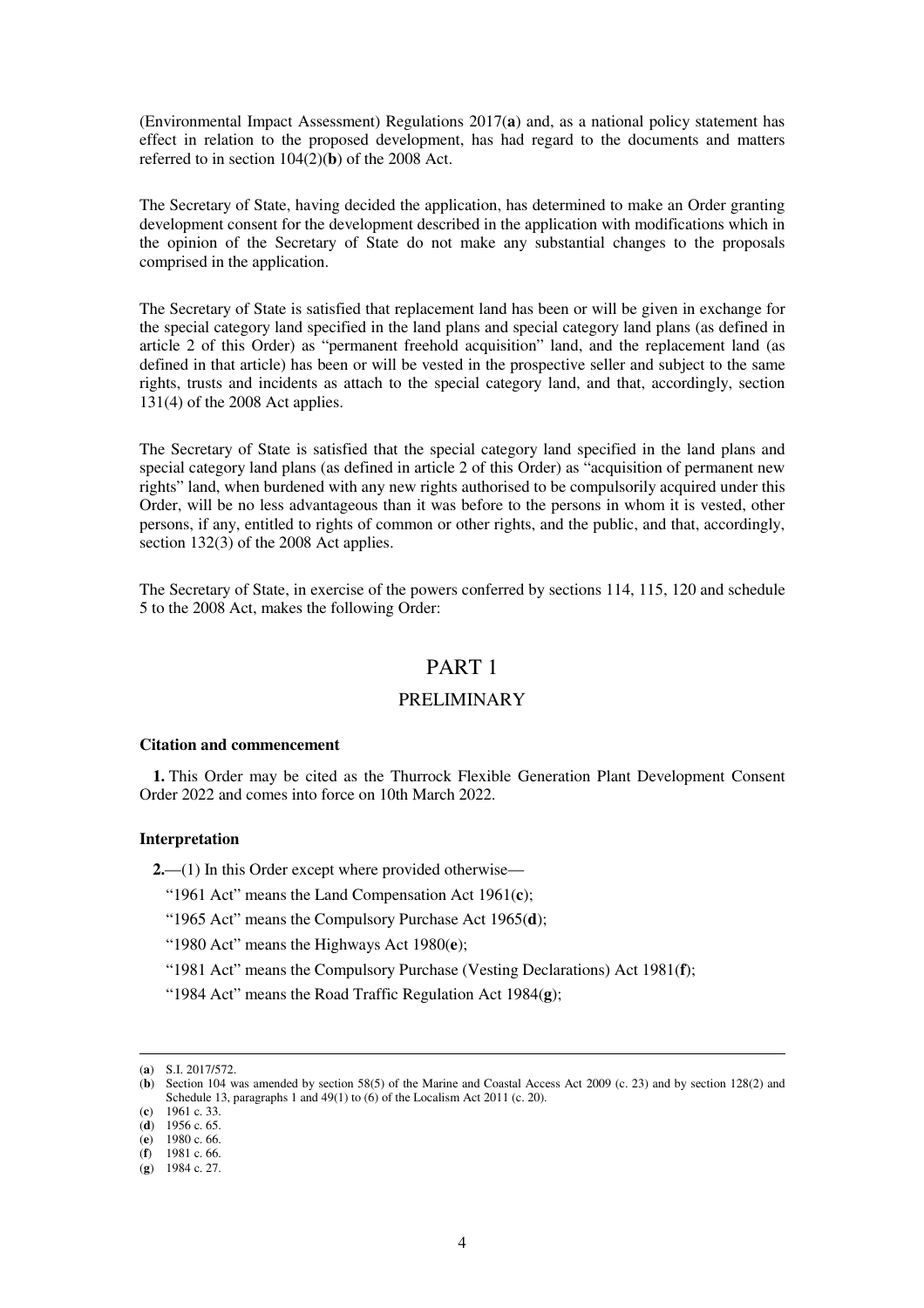"1990 Act" means the Town and Country Planning Act 1990(**a**);

"1991 Act" means the New Roads and Street Works Act 1991(**b**);

"2008 Act" means the Planning Act 2008(**c**);

"address" includes any number or address used for the purposes of electronic transmission;

"the access, rights of way and traffic management plans" means the plans certified as such by the Secretary of State for the purposes of this Order under article 38;

"apparatus" has the same meaning as in section 105(1) of the 1991 Act;

"authorised development" means the development and associated development described in Schedule 1 (authorised development), which is development within the meaning of section 32 of the 2008 Act;

"book of reference" means the document approved in accordance with requirement 30 and certified by the Secretary of State as the book of reference for the purposes of the Order;

"building" includes any structure or erection or any part of a building, structure or erection;

"carriageway" has the same meaning as in the 1980 Act;

"commence" means carry out a material operation, as defined in section 155 of the 2008 Act (which explains when development begins), comprised in or for the purposes of the authorised development other than the permitted preliminary works and "commencement", "commenced" and cognate expressions are to be construed accordingly;

"completion" means the date on which the authorised development commences operation by generating power on a commercial basis, but excluding the generation of power during commissioning, and "complete" and "completed" and cognate expressions are to be construed accordingly;

"conceptual drainage strategy" means the document certified as such by the Secretary of State for the purposes of this Order;

"design principles statement" means the document certified by the Secretary of State as the design principles statement for the purposes of this Order;

"electronic transmission" means a communication transmitted—

(a) by means of an electronic communications network; or

(b) by other means but while in electronic form;

"environmental statement" means the documents certified by the Secretary of State as the environmental statement for the purposes of this Order;

"highway authority" means Thurrock Borough Council;

"Highways England" means Highways England Company Limited (company number 09346363), whose registered office is at Bridge House, Walnut Tree Close, Guildford, GU1 4LZ;

"the illustrative cross section plans" means the document certified as the illustrative cross section plans by the Secretary of State for the purposes of the Order;

"the illustrative landscape plan" means the document certified as the illustrative landscape plan by the Secretary of State for the purposes of the Order;

"the land plans and special category land plans" means the document approved under requirement 30 and certified as the land plans and special category land plans by the Secretary of State for the purposes of this Order;

"maintain" includes inspect, repair, adjust or alter the authorised development, and remove, reconstruct or replace any part, provided that such works do not give rise to any materially

<sup>(</sup>**a**) 1990 c. 8.

<sup>(</sup>**b**) 1991 c. 22.

<sup>(</sup>**c**) 2008 c. 29.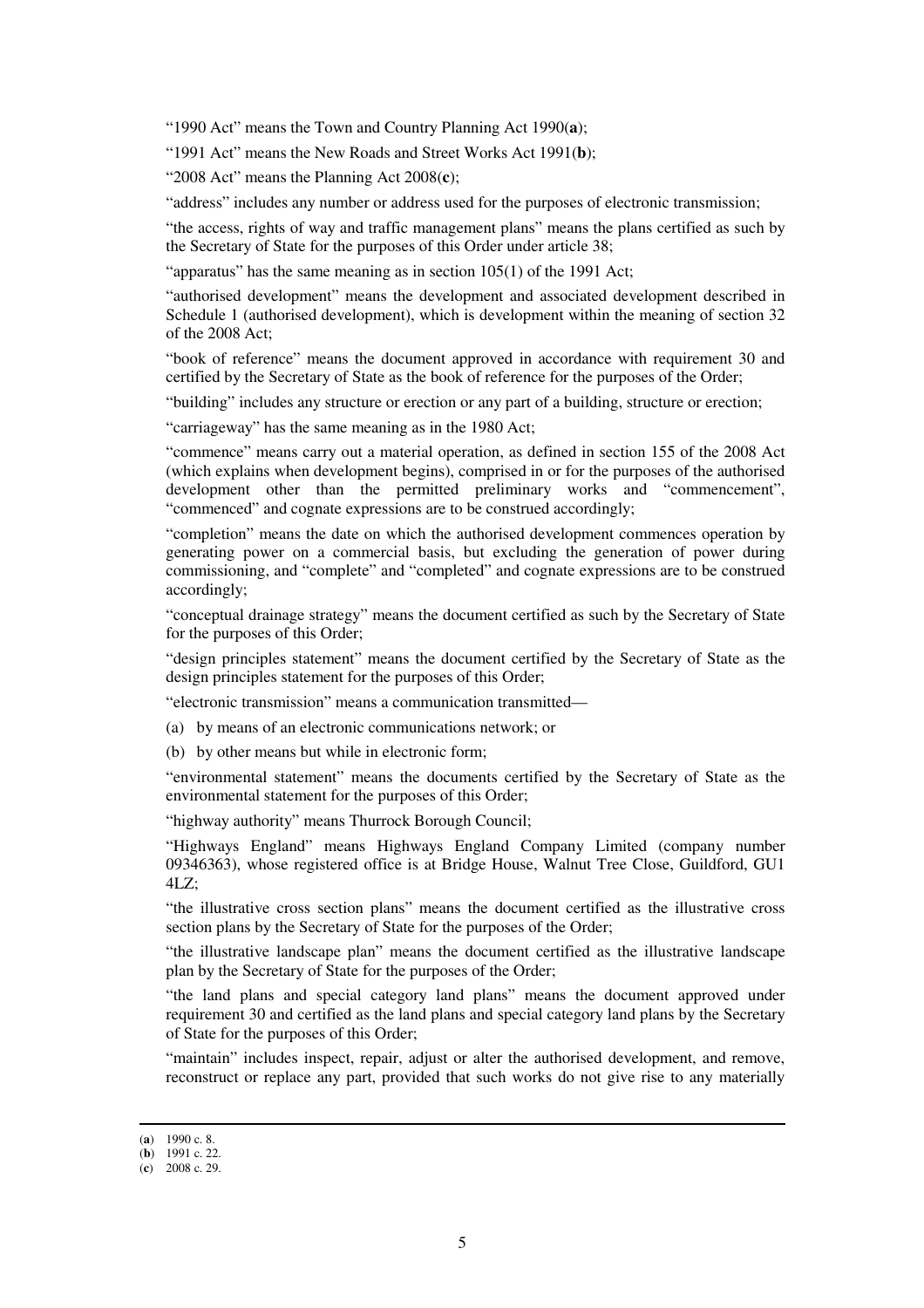new or materially different environmental effects to those identified in the environmental statement; and any derivative of "maintain" is to be construed accordingly;

"NGET" means National Grid Electricity Transmission Plc (company number 02366977), whose registered office is at 1 to 3 Strand, London, WC2N 5EH;

"NGG" means National Grid Gas Plc (company number 02006000), whose registered offices is at 1 to 3 Strand, London, WC2N 5EH;

"Order land" means the land which is required for the authorised development shown on the land plans and described in the book of reference;

"Order limits" means the limits shown on the works plans within which the authorised development may be carried out;

"outline code of construction practice" means the document certified as the outline code of construction practice by the Secretary of State for the purposes of the Order;

"outline construction traffic management plan" means the document certified as the outline construction traffic management plan by the Secretary of State for the purposes of the Order;

"outline construction worker travel plan" means the document certified as the outline construction worker travel plan by the Secretary of State for the purposes of the Order;

"outline ecological management plan" means the document certified as the outline ecological management plan by the Secretary of State for the purposes of the Order;

"outline employment and skills strategy" means the document certified as the outline local employment and skills strategy by the Secretary of State for the purposes of the Order;

"outline written scheme of archaeological investigation" means the document certified as the outline written scheme of archaeological investigation by the Secretary of State for the purposes of the Order;

"owner" in relation to land, has the same meaning as in section 7 of the Acquisition of Land Act 1981(**a**);

"permitted preliminary works" means all or any of—

- (a) environmental surveys, geotechnical surveys, intrusive archaeological surveys and other investigations;
- (b) above ground site preparation for temporary facilities for the use of contractors;
- (c) the provision of temporary means of enclosure and site security for construction;
- (d) the temporary display of site notices or advertisements;
- (e) protected species relocation in accordance with a relevant licence;
- (f) infilling of ditches and creation of new ditches; and
- (g) site clearance (including vegetation removal, vegetation management to create or enhance habitat);

"plot" means the plots listed in the book of reference and shown on the land plans;

- "the port" means
- (a) any land (including land covered by water) within the Port of Tilbury which is owned or used by Port of Tilbury London Limited for the purposes of its statutory undertaking; as at the date of the Order;
- (b) the Work no. 15 land; and
- (c) any land within the limits of deviation of Work nos.  $12(a)$ ,  $12(c)$ ,  $12(d)$  and  $12(e)$ , and any land comprised in plots 01/09, 01/10 and 01/15 shown on the land plans and special category land plans, in which Port of Tilbury London Limited holds an interest,

together with any quays, jetties, docks, river walls and other land (including land covered by water) or works held in connection with that undertaking;

<sup>(</sup>**a**) 1981 c. 67.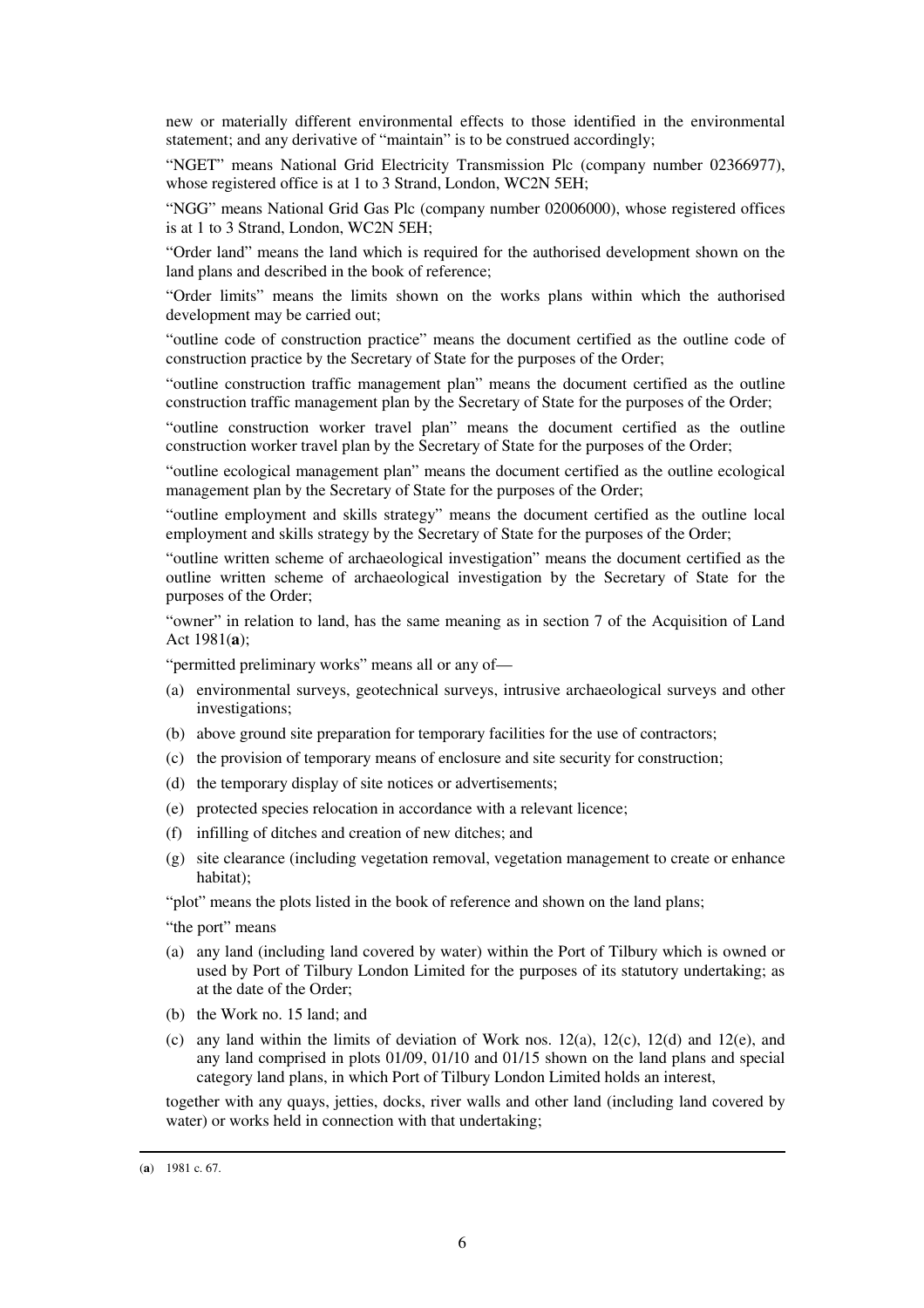"Port of Tilbury London Limited" means the statutory harbour authority for and operator of the Port of Tilbury, London;

"relevant planning authority" means Thurrock Borough Council;

"replacement land" means the land forming plot 01/07 listed in the book of reference and shown on the special category land plan of the land plans as replacement common land;

"requirement" means those matters set out in Schedule 2 (requirements) and a reference to a numbered requirement is a reference to the requirement set out in the paragraph of that Schedule with the same number;

"RWE" means RWE Generation UK Plc, company number 03892782, whose registered office is at Windmill Hill Business Park, Whitehill Way, Swindon, Wiltshire SN5 6PB;

"special category land" means the land registered as common land under the Commons Registration Act 1965 and shown on the special category land plan of the land plans;

"statutory undertaker" has the same meaning as set out in section 127(8) of the 2008 Act and a public communications provider as defined in section 151 of the Communications Act 2003(**a**);

"street" means a street within the meaning of section 48 of the 1991 Act, together with land on the verge of a street or between two carriageways, and includes any footpath and any part of a street;

"street authority" in relation to street, has the same meaning as in part 3 of the 1991 Act;

"the tribunal" means the Lands Chamber of the Upper Tribunal;

"the undertaker" means Thurrock Power Limited, company number 10917470, whose registered office is at 1st Floor, 145 Kensington Church Street, London, W8 7LP;

"watercourse" includes all rivers, streams, ditches, drains, canals, cuts, culverts, dykes, sluices, sewers and passages through which water flows except a public sewer or drain;

"work" means a work set out in Schedule 1; and a reference to a work designated by a number, or by a combination of letters and numbers, is a reference to the work so designated in that Schedule;

"working day" means any day other than a Saturday, Sunday, or English bank or public holiday;

"Work no.15 land" means the land within the limits of deviation of Work no. 15 owned by Port of Tilbury London Limited; and

"works plans" means the plans certified by the Secretary of State as the works plans for the purposes of this Order.

(2) Reference in this Order to rights over land include references to rights to do or to place and maintain anything in, on, or under land, or in the airspace above its surface, and to any trusts or incidents (including restrictive covenants) to which the land is subject, and references in this Order to the creation or acquisition of new rights include the imposition of restrictive covenants which interfere with the interests or rights of another and are for the benefit of the land which is acquired under this Order or is otherwise comprised in the Order.

(3) All distances, directions and lengths referred to in this Order are approximate and distances between points on a work are taken to be measured along that work.

(4) In this Order "includes" must be construed without limitation.

(5) References in this Order to any statutory body include that body's successor bodies as from time to time have jurisdiction in relation to the authorised development.

(6) All areas described in square metres in the book of reference are approximate.

<sup>(</sup>**a**) 2003 c. 21.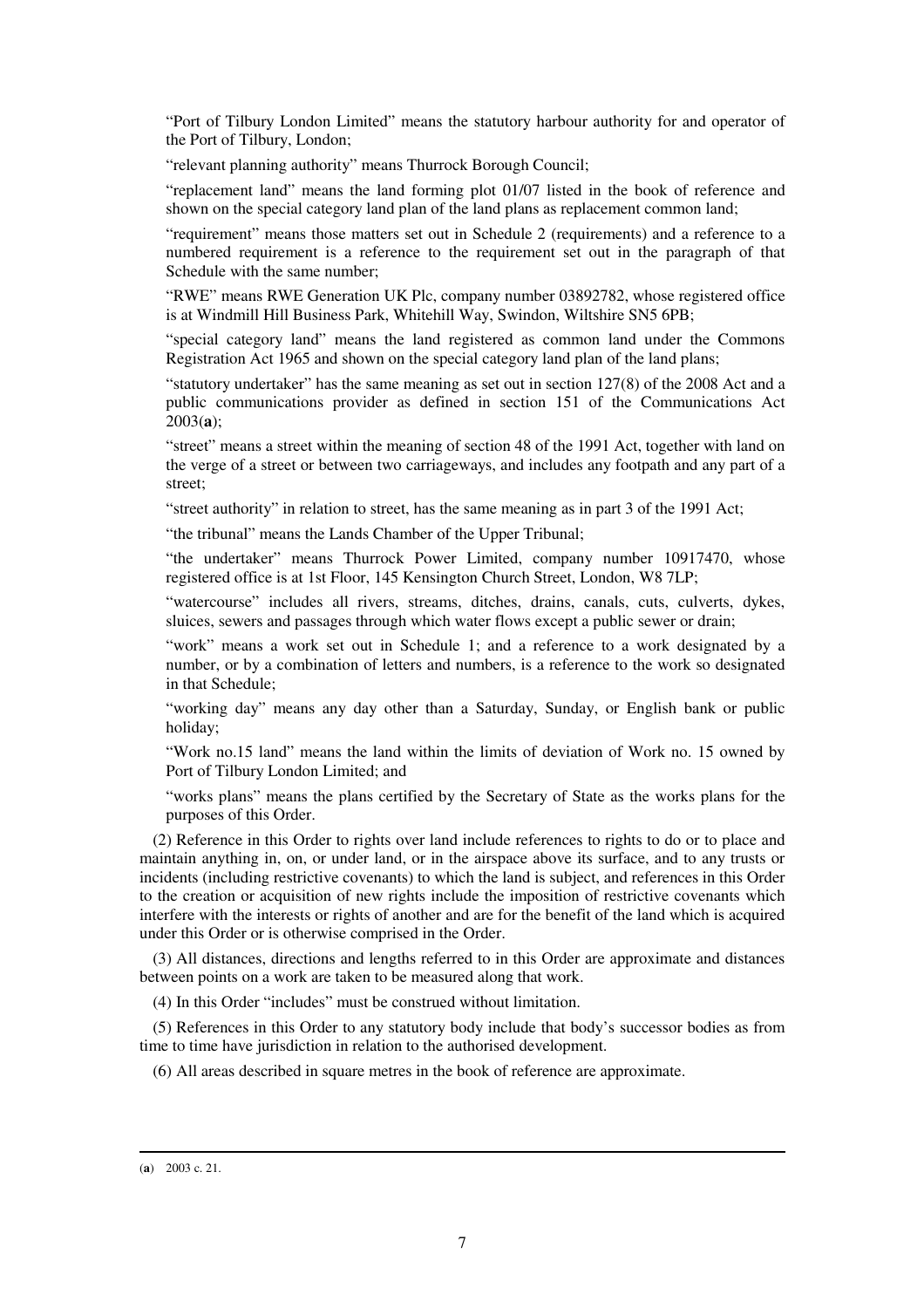## PART 2

## PRINCIPAL POWERS

## **Development consent etc. granted by the Order**

**3.** Subject to the provisions of this Order, including the requirements, the undertaker is granted development consent for the authorised development to be carried out within the Order limits.

#### **Limits of deviation**

**4.**—(1) The undertaker must construct the authorised development within the Order limits shown on the works plans.

(2) In constructing or maintaining the authorised development, the undertaker may deviate laterally from the indicative centrelines or situations of the authorised development shown on the works plans to the extent of the limits of deviation for each work shown on those plans and vertically from the levels of the authorised development shown on the illustrative cross section plans—

- (a) upwards only within the parameters for the relevant work set out in table 1 in requirement 4; or
- (b) downwards to any distance.

### **Maintenance of authorised development**

**5.**—(1) Subject to sub-paragraph (2), the undertaker may at any time maintain the authorised development, except to the extent that this Order, or an agreement made under this Order, provides otherwise.

(2) This article only authorises the carrying out of maintenance works within the Order limits.

#### **Operation of generating station**

**6.**—(1) The undertaker is authorised to use and operate the authorised development for which development consent is granted by this Order.

(2) Paragraph (1) does not relieve the undertaker of any requirement to obtain any permit or licence under any legislation that may be required from time to time to authorise the operation of the authorised development.

#### **Benefit of Order**

**7.**—(1) Subject to article 8 (consent to transfer benefit of order), the provisions of this Order conferring powers on the undertaker have effect solely for the benefit of the undertaker.

(2) Paragraph (1) does not apply to—

- (a) Work no. 3 in relation to which this Order has effect for the benefit of the undertaker and NGET; and
- (b) Work nos. 4 and 5 in relation to which this Order has effect for the benefit of the undertaker and NGG.

### **Consent to transfer benefit of Order**

**8.**—(1) Subject to paragraphs (4) and (5), the undertaker may—

(a) transfer to another person ("the transferee") any or all of the benefit of the provisions of this Order and such related statutory rights as may be agreed between the undertaker and the transferee; or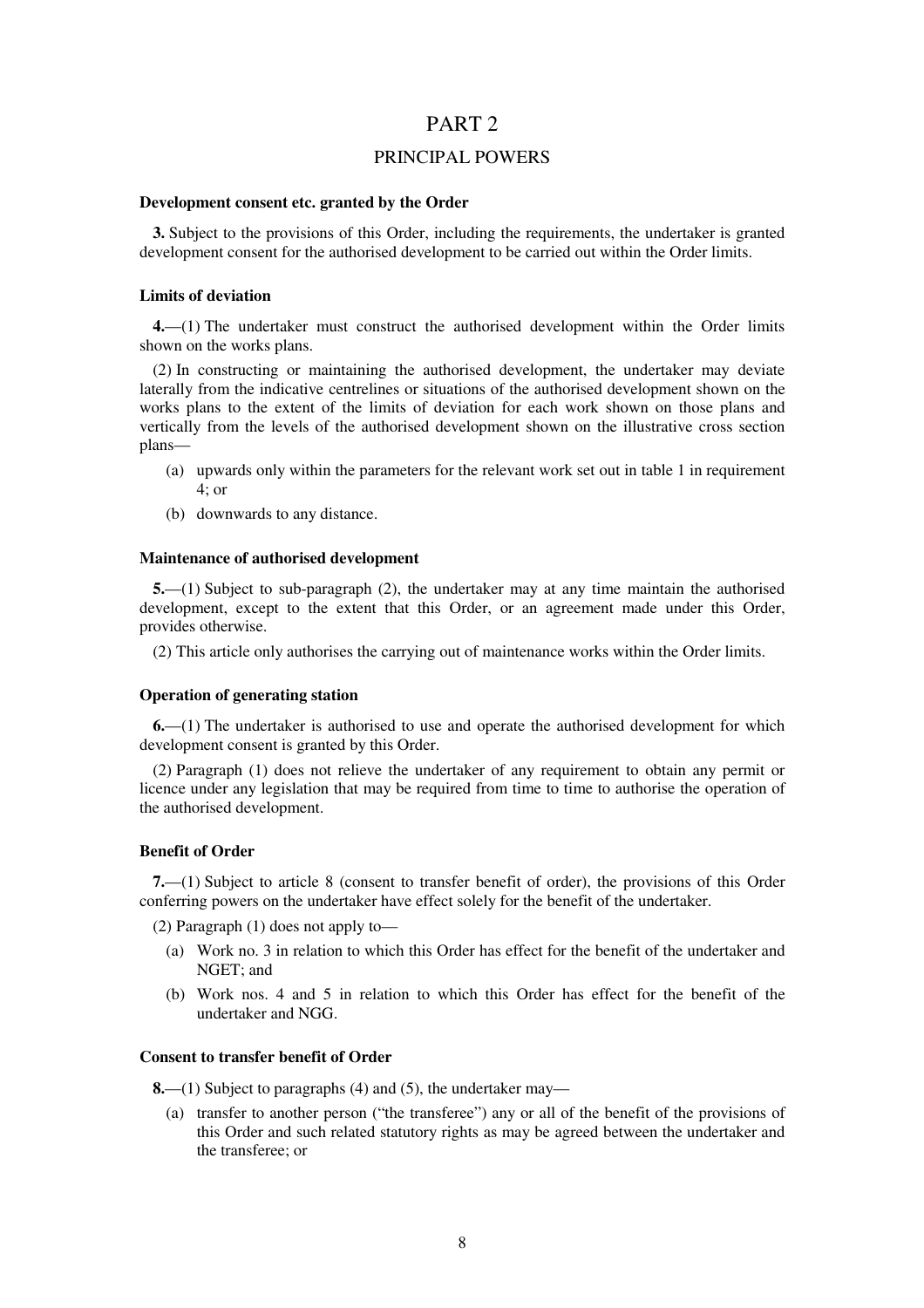(b) grant to another person ("the lessee") for a period agreed between the undertaker and the lessee any or all of the benefit of the provisions of this Order and such related statutory rights as may be so agreed.

(2) Where an agreement has been made in accordance with paragraph (1) references in this Order to the undertaker, except in paragraph (3), include references to the transferee or the lessee.

(3) The exercise by a person of any benefits or rights conferred in accordance with any transfer or grant under paragraph (1) is subject to the same restrictions, liabilities and obligations as would apply under this Order if those benefits or rights were exercised by the undertaker.

(4) The consent of the Secretary of State is required for a transfer or grant under this article, except where the transferee or lessee is—

- (a) the holder of a licence under section 6 of the Electricity Act 1989(**a**);
- (b) in relation only to a transfer or lease of Work nos. 4 or 5, the holder of a licence under section 7 of the Gas Act 1986(**b**);
- (c) in relation to a transfer or lease of any works within a highway, a highway authority responsible for the highways within the Order limits; and
- (d) in relation to a transfer or lease of any works within a street situated within the Port of Tilbury or Work no. 15, Port of Tilbury London Limited or any successor as the statutory harbour authority for the Port of Tilbury.

(5) Where the consent of the Secretary of State is not required under paragraph (4) the undertaker must notify the Secretary of State and the Port of Tilbury London Limited in writing before transferring or granting a benefit referred to in paragraph (1).

(6) The notification referred to in paragraph (5) must state—

- (a) the name and contact details of the person to whom the benefit of the powers will be transferred or granted;
- (b) subject to paragraph (7), the date on which the transfer will take effect;
- (c) the powers to be transferred or granted;
- (d) pursuant to paragraph (3), the restrictions, liabilities and obligations that will apply to the person exercising the powers transferred or granted; and
- (e) where relevant, a plan showing the works or areas to which the transfer or grant relates.

(7) The date specified under paragraph (6)(b) must not be earlier than the expiry of 14 days from the date of the receipt of the notice.

(8) The notice given under paragraph (5) must be signed by the undertaker and the person to whom the benefit of the powers will be transferred or granted as specified in that notice.

## **Defence to proceedings in respect of statutory nuisance**

**9.**—(1) Where proceedings are brought under section 82(1) (summary proceedings by persons aggrieved by statutory nuisances) of the Environmental Protection Act 1990(**c**) in relation to a nuisance falling within paragraph (g) of section 79(1) (statutory nuisances and inspections therefor) of that Act no order is to be made, and no fine may be imposed, under section 82(2) of that Act if the defendant shows that the nuisance—

(a) relates to premises used by the undertaker for the purposes of or in connection with the construction or maintenance of the authorised development and is attributable to the carrying out of the authorised development in accordance with a notice served under

<sup>(</sup>**a**) 1989 c. 29.

<sup>(</sup>**b**) 1986 c. 44. Section 7(1) was amended by section 76 of the Utilities Act 2000 (c. 27) and section 197 of, and part 1 of Schedule 23 to, the Energy Act 2004 (c. 20).

<sup>(</sup>**c**) 1990 c. 43. Section 82(1) was amended by paragraph 6 of Schedule 17 to the Environment Act 1995 (c. 25). There are amendments to this Act which are not relevant to this Order.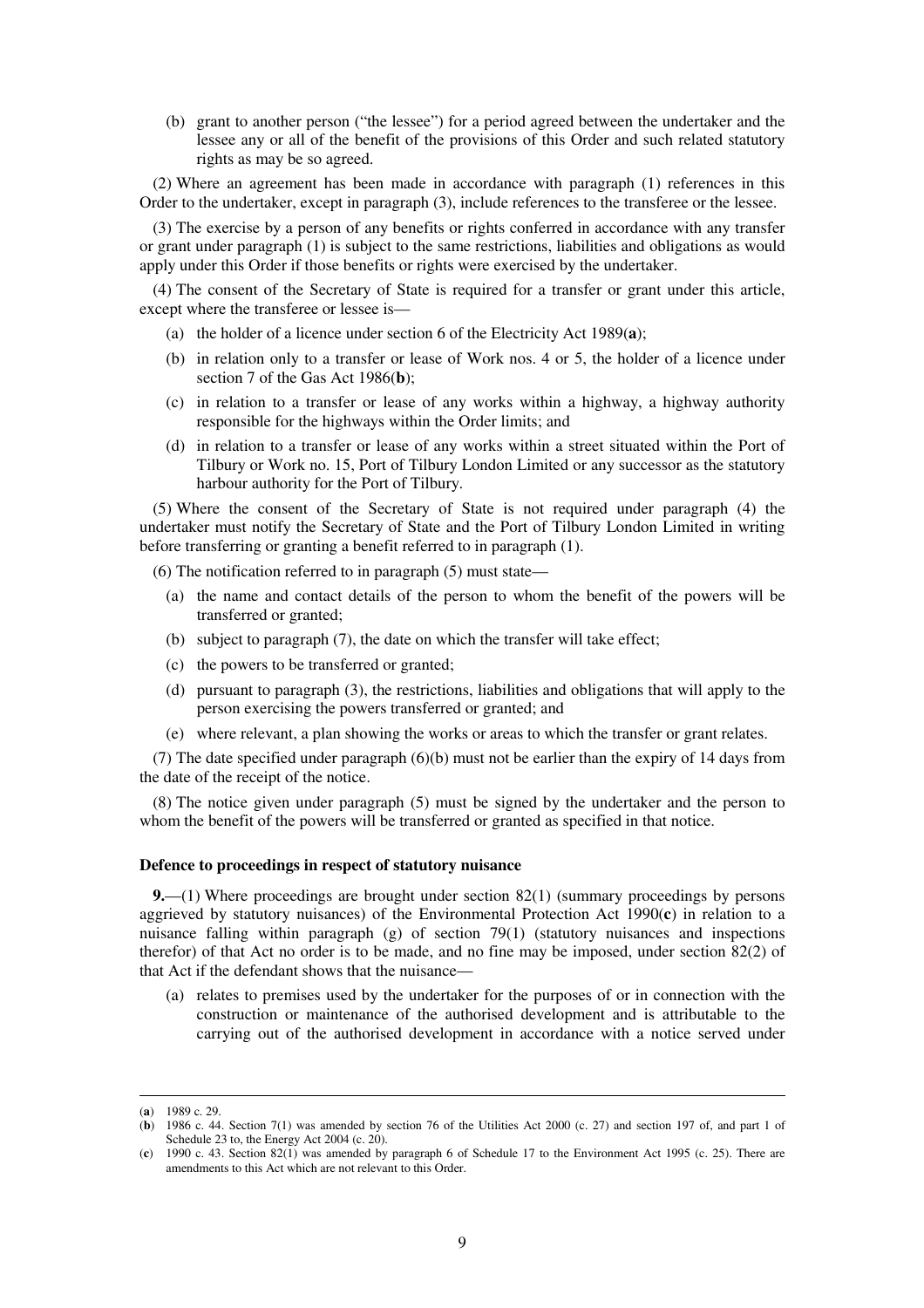section 60 (control of noise on construction sites), or a consent given under section 61 (prior consent for work on construction sites), of the Control of Pollution Act 1974(**a**);

- (b) is a consequence of the construction or maintenance of the authorised development and cannot reasonably be avoided; or
- (c) is a consequence of the use of the authorised development and cannot reasonably be avoided.

(2) Section 61(9) (prior consent for work on construction site) of the Control of Pollution Act 1974 does not apply where the consent relates to the use of premises by the undertaker for the purposes of or in connection with the construction or maintenance of the authorised development.

### **Disapplication of legislation etc.**

**10.**—(1) The following enactments do not apply in relation to the construction of any work or the carrying out of any operation for the purpose of, or in connection with, the construction of the authorised development or any maintenance of any part of the authorised development—

- (a) the West Tilbury Commons, West Tilbury, Essex, Bye-Laws, made by the Conservators of West Tilbury Commons, under the powers of the Commons Regulation (West Tilbury) Provisional Order Confirmation Act 1893(**b**);
- (b) the provisions of any byelaws made under, or having effect as if made under, paragraphs 5, 6 or 6A of Schedule 25 (byelaw making powers of the authority) to the Water Resources Act 1991(**c**);
- (c) the provisions of any byelaws made under section 66 (powers to make byelaws) of the Land Drainage Act 1991(**d**);
- (d) regulation 12 (requirement for environmental permit) of the Environmental Permitting (England and Wales) Regulations 2016(**e**) in respect of a flood risk activity (including works affecting sea defences) only;
- (e) sections 23 and 30 of the Land Drainage Act 1991(**f**); and
- (f) the provisions of the Neighbourhood Planning Act 2017(**g**) in so far as they relate to the temporary possession of land under articles 28 and 29 of this Order.

(2) The carrying out of any of the following works and operations—

- (a) Work nos. 12(a), 12(e), and 15;
- (b) any ancillary work listed in Schedule 1;
- (c) the use of any street within the port or Work no. 12 for the passage of construction, maintenance or decommissioning vehicles utilised for the authorised development; and
- (d) any activities carried out pursuant to the requirements set out in Schedule 2,

is not to be regarded as conflicting, or constituting non-compliance by Port of Tilbury London Limited, with the following requirements in Schedule 2 to the Port of Tilbury (Expansion) Order 2019—

(a) Requirement 4;

<sup>(</sup>**a**) 1974 c. 40. Section 61 was amended by Schedule 7 to the Building Act 1984 (c. 55), paragraph 15 of Schedule 3 to the Environmental Protection Act 1990 and Schedule 24 to the Environment Act 1995.

<sup>(</sup>**b**) 1893 c. 102.

<sup>(</sup>**c**) 1991 c. 57. Paragraph 5 was amended by section 100(1) and (2) of the Natural Environment and Rural Communities Act 2006 (c. 16), section 84 of, and paragraph 3 of Schedule 11 to, the Marine and Coastal Access Act 2009 (c. 23), paragraphs 40 and 49 of Schedule 25 to the Flood and Water Management Act 2010 (c. 29) and S.I. 2013/755. Paragraph 6 was amended by paragraph 26 of Schedule 15 to the Environment Act 1995 (c. 25), section 224 of, and paragraphs 20 and 24 of Schedule 16, and Part 5(B) of Schedule 22, to, the Marine and Coastal Access Act 2009 and S.I. 2013/755. Paragraph 6A was inserted by section 103(3) of the Environment Act 1995.

<sup>(</sup>**d**) As substituted by section 31 of, and paragraphs 25 and 38 of Schedule 2 to the Water Management Act 2010 (c. 29) and section 86(1) and (3) of the Water Act 2014 (c. 21).

<sup>(</sup>**e**) 2016/1154.

<sup>(</sup>**f**) 1991 c. 59.

<sup>(</sup>**g**) 2017 c. 20.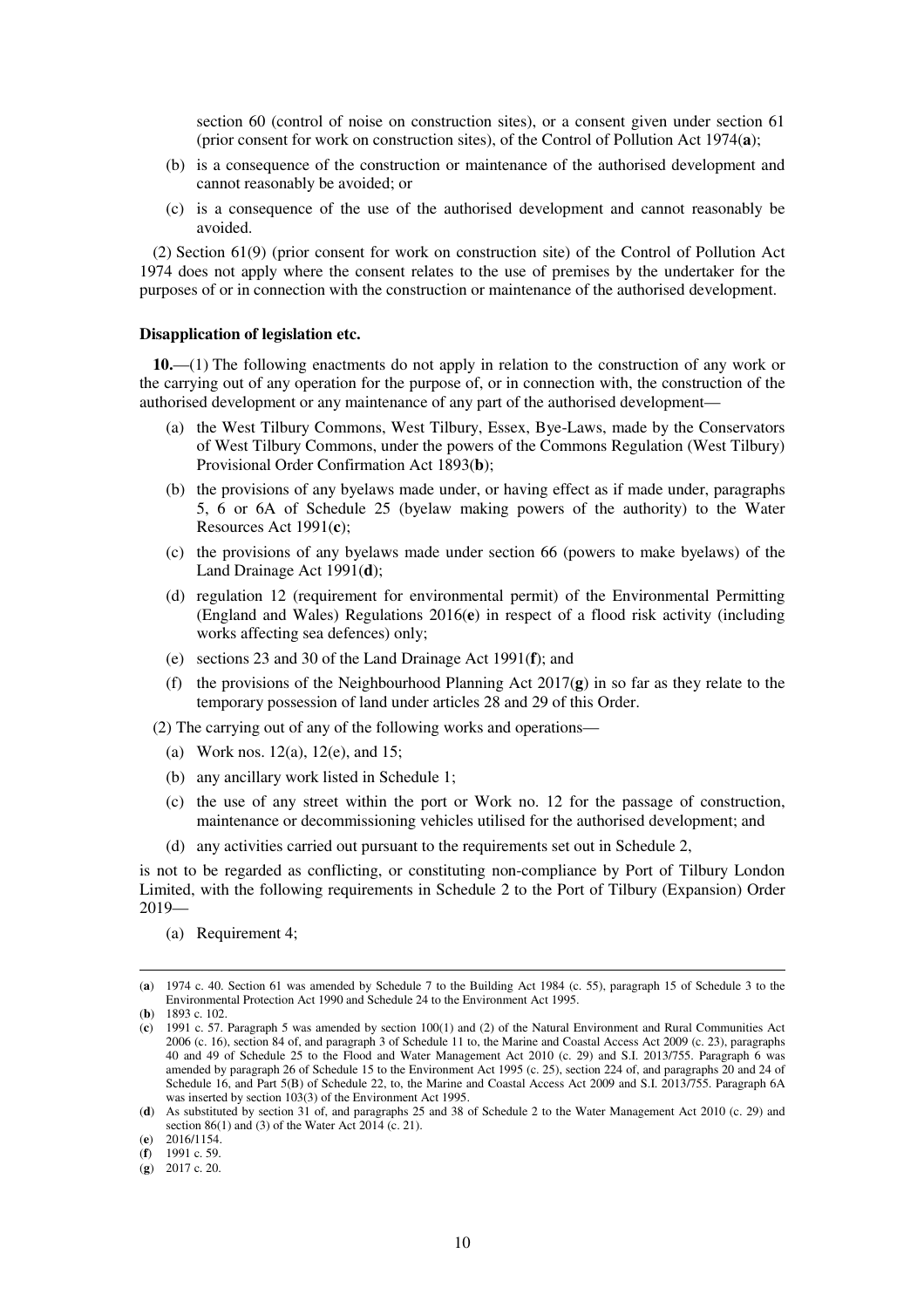- (b) Requirement 5;
- (c) Requirement 11 (c), (d), (f) and (h); and
- (d) Requirement 12.

# PART 3

## **STREETS**

#### **Street works**

**11.**—(1) The undertaker may, for the purposes of the authorised development, enter on so much of any of the streets as are within the Order limits and may—

- (a) break up or open the street, or any sewer, drain or tunnel under it;
- (b) tunnel or bore under the street;
- (c) place apparatus in the street;
- (d) maintain apparatus in the street or change its position; and
- (e) execute any works required for, or incidental to, any works referred to in sub-paragraphs (a) to (d).

(2) The authority given by paragraph (1) is a statutory right for the purposes of sections 48(3) (streets, street works and undertakers) and 51(1) (prohibition of unauthorised street works) of the 1991 Act.

(3) Subject to article 12 (application of the 1991 Act), the provisions of sections 54 to 106 of the 1991 Act apply to any street works carried out under paragraph (1).

## **Application of the 1991 Act**

-

**12.**—(1) Works executed under this Order in relation to a highway which consists of or includes a carriageway are to be treated for the purposes of Part 3 (street works in England and Wales) of the 1991 Act as major highway works if—

- (a) they are of a description mentioned in any of paragraphs  $(a)$ ,  $(c)$  to  $(e)$ ,  $(g)$  and  $(h)$  of section 86(3)(**a**) of that Act; or
- (b) they are works which, had they been executed by the local highway authority, might have been carried out in exercise of the powers conferred by section 64(**b**) (dual carriageways and roundabouts) of the 1980 Act or section 184(**c**) (vehicle crossings over footways and verges) of that Act.

(2) In Part 3 of the 1991 Act references to the highway authority concerned are, in relation to works which are major highway works by virtue of paragraph (1), to be construed as references to the undertaker.

(3) The following provisions of the 1991 Act do not apply in relation to any works executed under the powers conferred by this Order—

- (a) section 56(**d**) (power to give directions as to timing of street works);
- (b) section 56A(**e**) (power to give directions as to placing of apparatus);
- (c) section 58(**f**) (restriction on works following substantial road works);

<sup>(</sup>**a**) Section 86(3) defines what highway works are major highway works.

<sup>(</sup>**b**) As amended by section 102 of, and Schedule 17 to, the Local Government Act 1985 (c. 51) and section 168(2) of, and Schedule 9 to, the New Roads and Street Works Act 1991 (c. 22).

<sup>(</sup>**c**) As amended by section 4 of, and paragraph 45 of Schedule 2 to, the Planning (Consequential Provisions) Act 1990 (c. 11); and section 18 of and Schedule 8 to, the New Roads and Street Works Act 1991 (c. 22).

<sup>(</sup>**d**) As amended by sections 40 and 43 of the Traffic Management Act 2004 (c. 18).

<sup>(</sup>**e**) Inserted by section 44 of the Traffic Management Act 2004 (c. 18).

<sup>(</sup>**f**) As amended by section 51 of the Traffic Management Act 2004.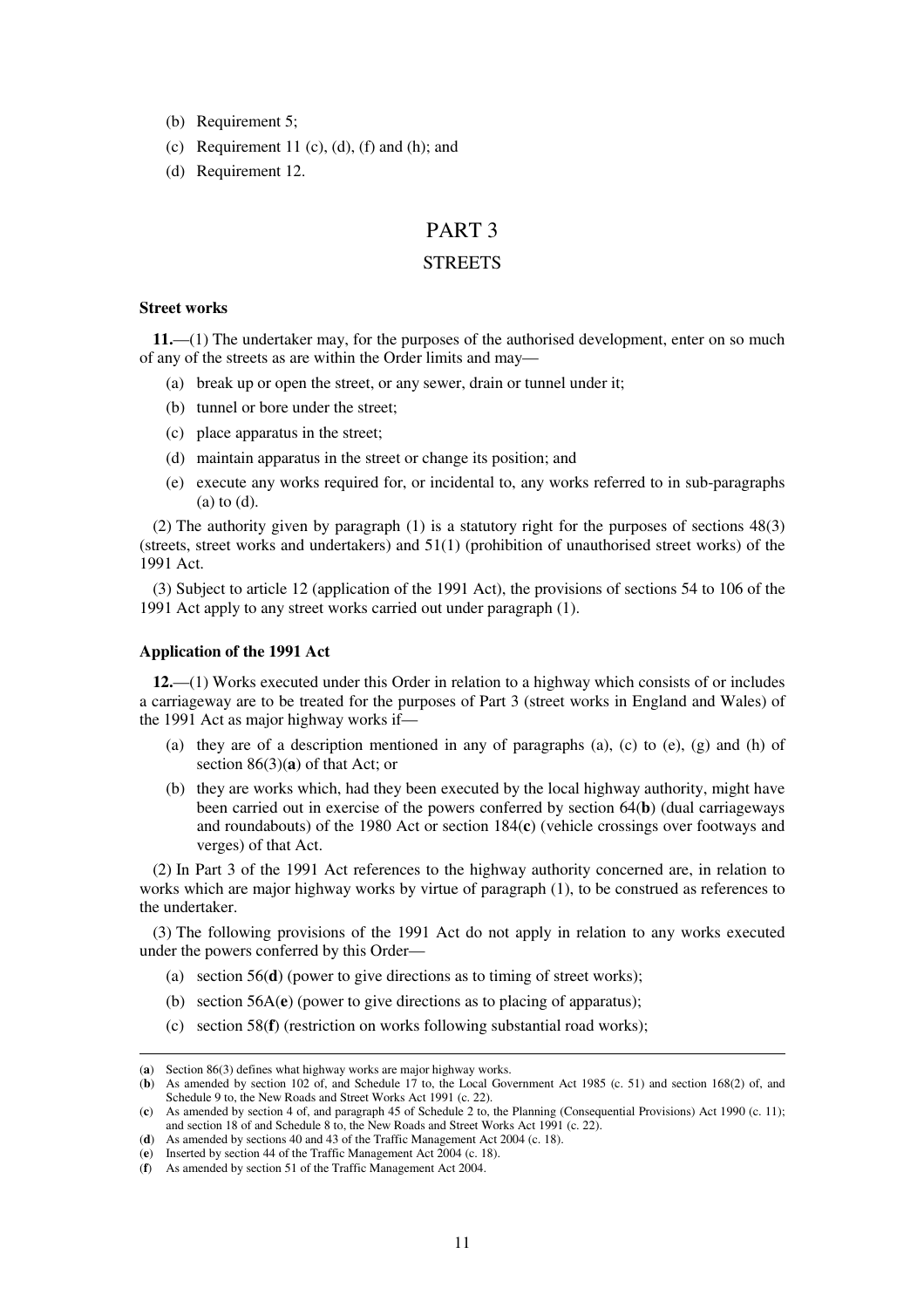- (d) section 58A(**a**) (restriction on works following substantial street works); and
- (e) schedule 3A(**b**) (restriction on works following substantial street works).

(4) The provisions of the 1991 Act mentioned in paragraph (5) (which, together with other provisions of that Act, apply in relation to the execution of street works) and any regulations made, or code of practice issued or approved, under those provisions apply (with the necessary modifications) in relation to any stopping up, alteration or diversion of a street of a temporary nature by the undertaker under the powers conferred by article 13 (temporary restriction of use of streets) whether or not the stopping up, alteration or diversion constitutes street works within the meaning of that Act.

(5) The provisions of the 1991 Act(**c**) referred to in paragraph (4) are—

- (a) section 54 (advance notice of certain works), subject to paragraph (6);
- (b) section 55 (notice of starting date of works), subject to paragraph (6);
- (c) section 57 (notice of emergency works);
- (d) section 59 (general duty of street authority to co-ordinate works);
- (e) section 60 (general duty of undertakers to co-operate);
- (f) section 68 (facilities to be afforded to street authority);
- (g) section 69 (works likely to affect other apparatus in the street);
- (h) section 75 (inspection fees);
- (i) section 76 (liability for cost of temporary traffic regulation); and
- (j) section 77 (liability for cost of use of alternative route),

and all such other provisions as apply for the purposes of the provisions mentioned above.

(6) Sections 54 and 55 of the 1991 Act as applied by paragraph (4) have effect as if references in section 57 of that Act to emergency works were a reference to a stopping up, alteration or diversion (as the case may be) required in a case of emergency.

## **Temporary restriction of use of streets**

**13.**—(1) The undertaker, during and for the purposes of carrying out the authorised development, may alter, divert or restrict the use of any street and may for any reasonable time—

- (a) divert the traffic from the street; and
- (b) subject to paragraph (4), prevent all persons from passing along the street.

(2) Without limitation on the scope of paragraph (1), the undertaker may temporarily restrict or control the use of the streets set out in column 2 of Schedule 4 to the extent set out in column 3 of that Schedule.

(3) The undertaker may use any street temporarily stopped up or restricted under the powers conferred by this article, and which is within the Order limits, as a temporary working site.

(4) The undertaker must provide reasonable access for pedestrians going to or from premises abutting a street affected by the temporary alteration, diversion or restriction of a street under this article if there would otherwise be no such access.

(5) The undertaker must not temporarily alter, divert or restrict the use of any street for which it is not the street authority without the consent of the street authority, which may attach reasonable conditions to any consent but such consent must not be unreasonably withheld or delayed.

(6) Any person who suffers loss by the suspension of any private right of way under this article is entitled to compensation to be determined, in case of dispute, under Part 1 (determination of questions of disputed compensation) of the 1961 Act.

<sup>(</sup>**a**) Inserted by section 52 of the Traffic Management Act 2004.

<sup>(</sup>**b**) Inserted by section 52 of, and Schedule 4 to, the Traffic Management Act 2004.

<sup>(</sup>**c**) All as amended by the Traffic Management Act 2004.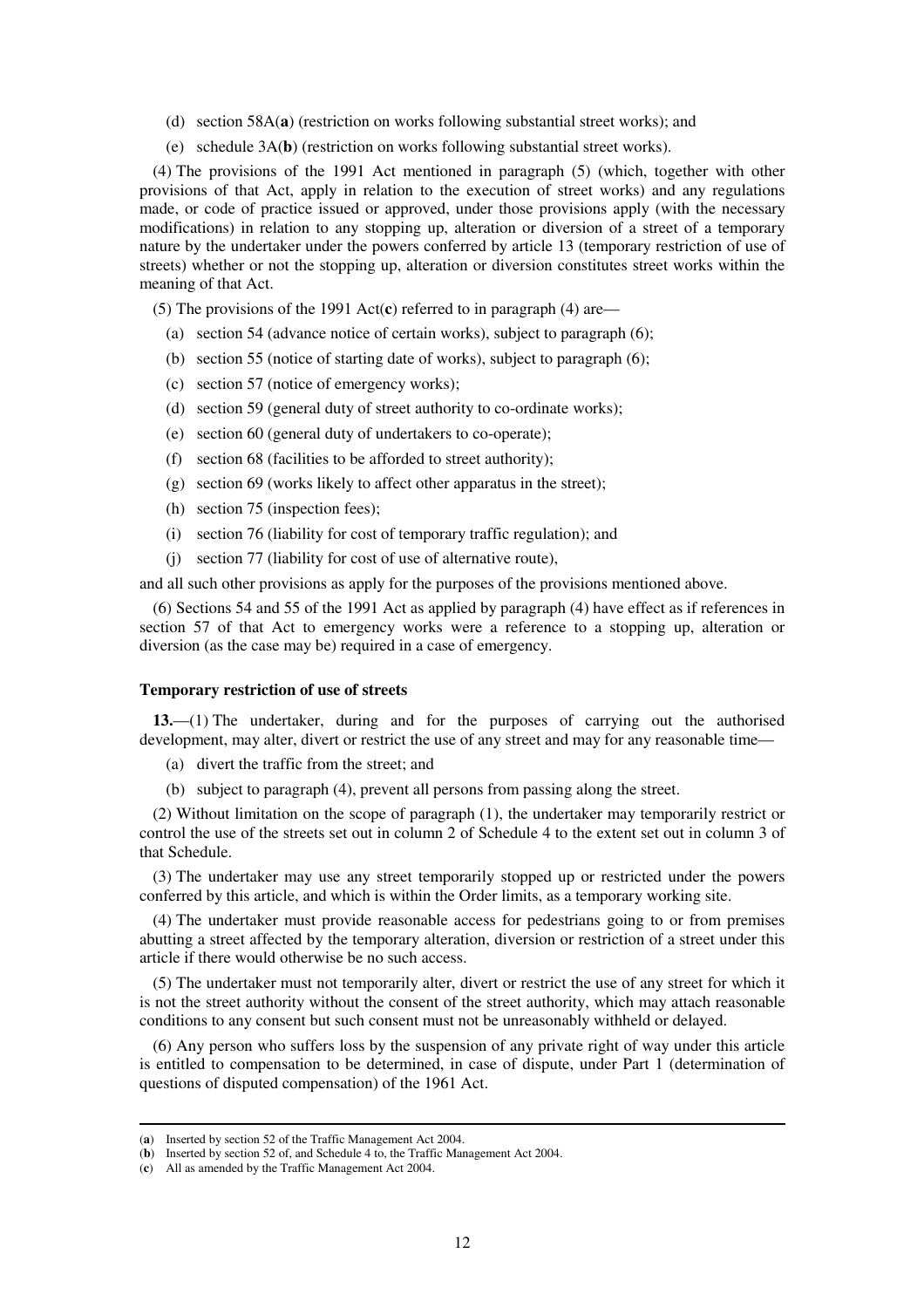(7) Save for any application made to Highways England, if a street authority which receives an application for consent under paragraph (5) fails to notify the undertaker of its decision before the end of the period of 28 days beginning with the date on which the application was made, it is deemed to have granted consent.

#### **Access to works**

**14.** The undertaker may, for the purposes of the authorised development, form and lay out means of access, or improve existing means of access, at such locations within the Order limits as the undertaker reasonably requires for the purposes of the authorised development.

## **Traffic regulation**

**15.**—(1) From such a date as the undertaker may determine, the application of the traffic regulation order listed in column 3 of Schedule 3 will be suspended until the completion of the authorised development.

(2) The undertaker must notify the chief officer of police and the traffic authority in whose area the road is situated of the commencement of suspension under paragraph 1 not less than 14 days before the date to be determined under paragraph (1), and 14 days prior to completion of the authorised development of the date of completion for the purposes of paragraph (1).

(3) Without limitation on the scope of paragraph (1), and subject to the provisions of this article, and the consent of the traffic authority in whose area the road concerned is situated, which consent must not be unreasonably withheld, the undertaker may, for the purposes of the authorised development revoke, amend or suspend in whole or in part any order not listed in Schedule 3 made, or having effect as if made, under the 1984 Act, either at all times or at times, on days or during such periods as may be specified by the undertaker.

(4) The power conferred by paragraph (3) may be exercised at any time prior to the expiry of 12 months from the commencement of operation of the authorised development but subject to paragraph (8) any prohibition, restriction or other provision made under this article may have effect both before and after the expiry of that period.

(5) The undertaker must consult the chief officer of police and the traffic authority in whose area the road is situated before complying with the provisions of paragraph (6).

(6) The undertaker must not exercise the powers conferred by this article unless it has—

- (a) given not less than—
	- (i) 12 weeks' notice in writing of its intention so to do in the case of a prohibition, restriction or other provision intended to have effect permanently; or
	- (ii) 4 weeks' notice in writing of its intention so to do in the case of a prohibition, restriction or other provision intended to have effect temporarily,

to the chief officer of police and to the traffic authority in whose area the road is situated; and

- (b) advertised its intention in such manner as the traffic authority may specify in writing within 28 days of its receipt of notice of the undertaker's intention in the case of subparagraph  $(a)(i)$ , or within 7 days of its receipt of notice of the undertaker's intention in the case of sub-paragraph (a)(ii).
- (7) Any prohibition, restriction or other provision made by the undertaker under this article—
	- (a) has effect as if duly made by, as the case may be—
		- (i) the traffic authority in whose area the road is situated, as a traffic regulation order under the 1984 Act; or
		- (ii) the local authority in whose area the road is situated, as an order under section 32 (power of local authorities to provide parking places) of the 1984 Act,

and the instrument by which it is effected may specify savings and exemptions to which the prohibition, restriction or other provision is subject; and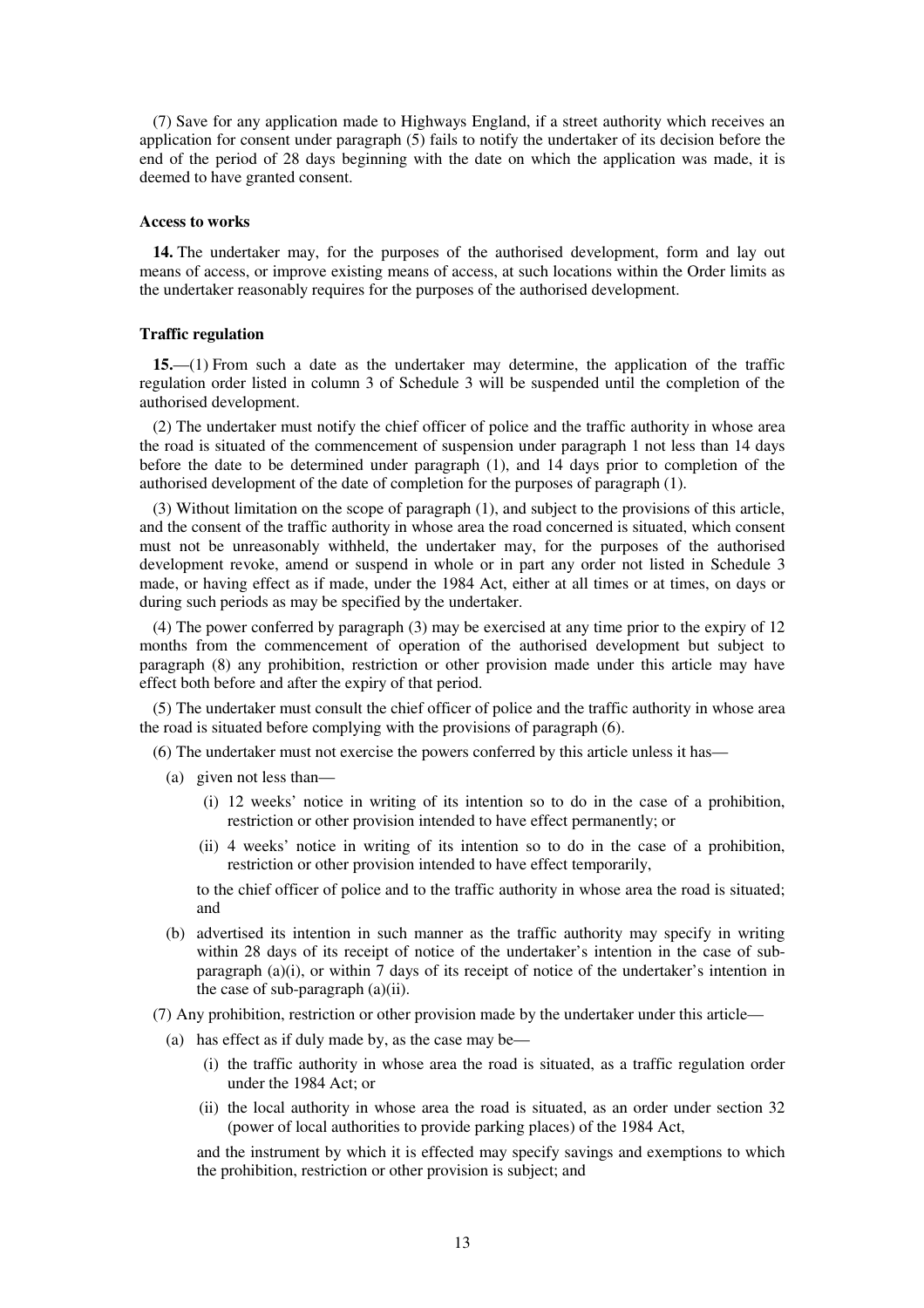(b) is deemed to be a traffic order for the purposes of Schedule 7 (road traffic contraventions subject to civil enforcement) to the Traffic Management Act 2004(**a**).

(8) Any prohibition, restriction or other provision made under this article may be suspended, varied or revoked by the undertaker from time to time by subsequent exercise of the powers conferred by this article within a period of 24 months from the opening of the authorised development.

(9) Before exercising the powers conferred by this article the undertaker must consult such persons as it considers necessary and appropriate and must take into consideration any representations made to it by any such person.

(10) Expressions used in this article and in the 1984 Act have the same meaning in this article as in that Act.

(11) The powers conferred on the undertaker by this article with respect to any road have effect subject to any agreement entered into by the undertaker with any person with an interest in (or who undertakes activities in relation to) premises served by the road.

(12) Save for any application made to Highways England, if the traffic authority fails to notify the undertaker of its decision within 28 days of receiving an application for consent under paragraph (2) the traffic authority is deemed to have granted consent.

# PART 4

## SUPPLEMENTAL POWERS

#### **Discharge of water**

**16.**—(1) Subject to paragraphs (3) and (4), the undertaker may use any watercourse or any public sewer or drain for the drainage of water in connection with the carrying out, maintenance or use of the authorised development and for that purpose may lay down, take up and alter pipes and may, on any land within the Order limits, make openings into, and connections with, the watercourse, public sewer or drain.

(2) Any dispute arising from the making of connections to or the use of a public sewer or drain by the undertaker under paragraph (1) is to be determined as if it were a dispute under section 106 (right to communicate with public sewers) of the Water Industry Act 1991(**b**).

(3) The undertaker must not discharge any water into any watercourse, public sewer or drain except with the consent of the person to whom it belongs or the person or body otherwise having authority to give such consent; and such consent may be given subject to such terms and conditions as that person may reasonably impose but must not be unreasonably withheld.

- (4) The undertaker must not make any opening into any public sewer or drain except—
	- (a) in accordance with plans approved by the person to whom the sewer or drain belongs, but such approval must not be unreasonably withheld; and
	- (b) where that person has been given the opportunity to supervise the making of the opening.

(5) The undertaker must take such steps as are reasonably practicable to secure that any water discharged into a watercourse or public sewer or drain under this article is as free as may be practicable from gravel, soil or other solid substance, oil or matter in suspension.

(6) This article does not authorise a groundwater activity or a water discharge activity for which an environmental permit would be required under regulation 12 of the Environmental Permitting (England and Wales) Regulations 2016(**c**).

(7) In this article—

<sup>(</sup>**a**) 2004 c. 18.

<sup>(</sup>**b**) 1991 c. 56.

<sup>(</sup>**c**) S.I. 2016/1154. "Groundwater activity" is defined in paragraph 3 of Schedule 22. "Water discharge activity" is defined in paragraph 3 of Schedule 21.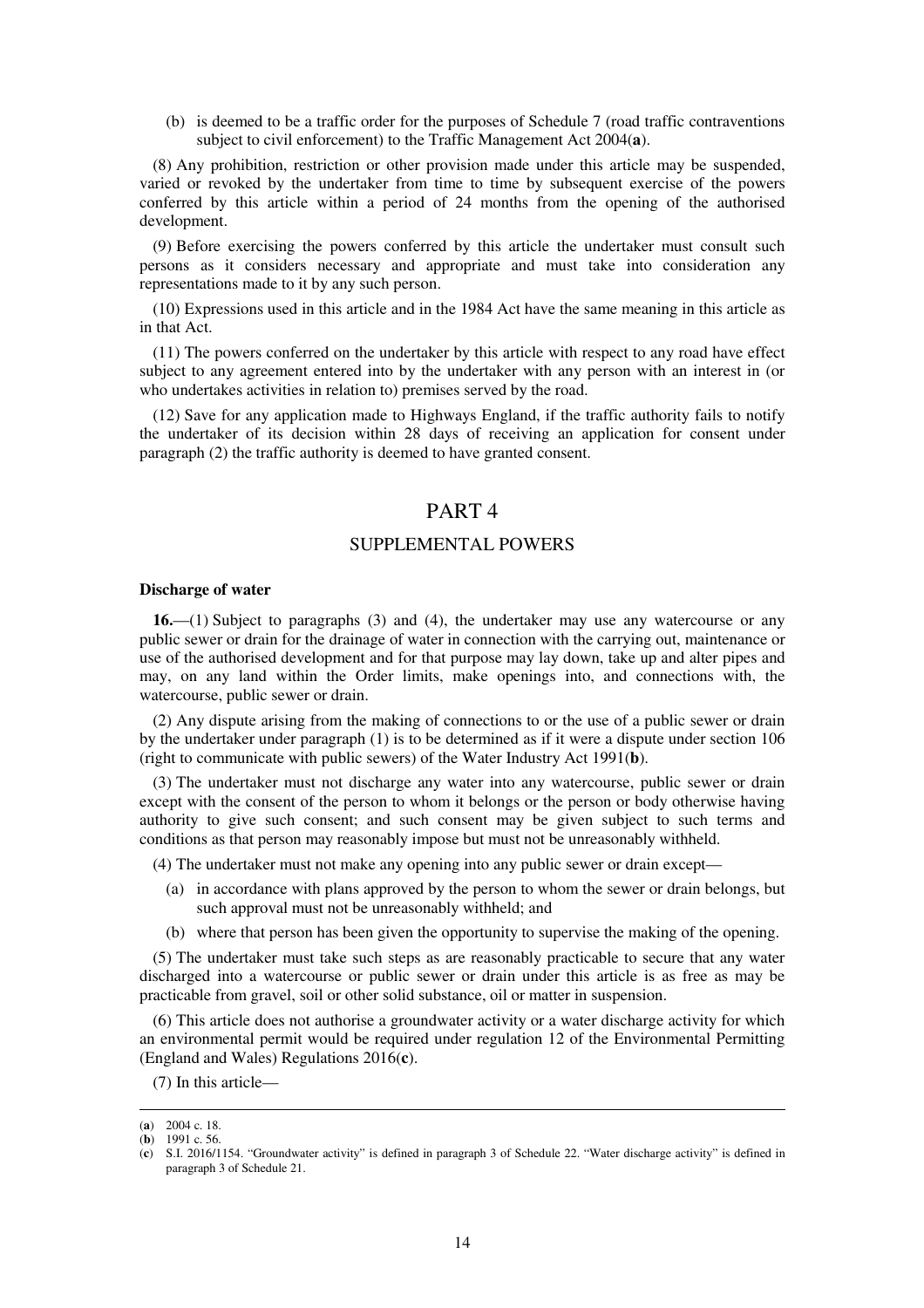- (a) "public sewer or drain" means a sewer or drain which belongs to Homes England, the Environment Agency, a harbour authority within the meaning of section 57(1) (interpretation) of the Harbours Act 1964(**a**), an internal drainage board, a joint planning board, a local authority, a sewerage undertaker or an urban development corporation; and
- (b) other expressions, excluding watercourse, used both in this article and in the Water Resources Act 1991(**b**) have the same meaning as in that Act.

(8) If a person who receives an application for consent under paragraph (3) or approval under paragraph  $(4)(a)$  fails to notify the undertaker of a decision within 28 days of receiving an application, that person is deemed to have granted consent or given approval, as the case may be.

### **Authority to survey and investigate the land**

**17.**—(1) The undertaker may for the purposes of this Order enter on any land shown within the Order limits and—

- (a) survey or investigate the land;
- (b) without prejudice to the generality of sub-paragraph (a), make trial holes in such positions on the land as the undertaker thinks fit to investigate the nature of the surface layer and subsoil and remove soil samples;
- (c) without prejudice to the generality of sub-paragraph (a), carry out ecological or archaeological investigations on such land; and
- (d) place on, leave on and remove from the land apparatus for use in connection with the survey and investigation of land and making of trial holes.

(2) No land may be entered or equipment placed or left on or removed from the land under paragraph (1) unless at least fourteen days' notice has been served on every owner and occupier of the land.

(3) Any person entering land under this article on behalf of the undertaker—

- (a) must, if so required before or after entering the land, produce written evidence of their authority to do so; and
- (b) may take with them such vehicles and equipment as are necessary to carry out the survey or investigation or to make the trial holes.
- (4) No trial holes are to be made under this article—
	- (a) in land located within the highway boundary without the consent of the highway authority; or
	- (b) in a private street without the consent of the street authority.

(5) The undertaker must compensate the owners and occupiers of the land for any loss or damage arising by reason of the exercise of the authority conferred by this article, such compensation to be determined, in case of dispute, under Part 1 (determination of questions of disputed compensation) of the 1961 Act.

#### **Removal of human remains**

**18.**—(1) Before the undertaker carries out any development or works which will or may disturb any human remains within the Order limits it must remove those human remains from within the Order limits, or cause them to be removed, in accordance with the following provisions of this article.

(2) Before any such remains are removed from within the Order limits the undertaker must give notice of the intended removal, describing the location of the identified remains and stating the general effect of the following provisions of this article, by—

<sup>(</sup>**a**) 1964 c. 40.

<sup>(</sup>**b**) 1991 c. 57.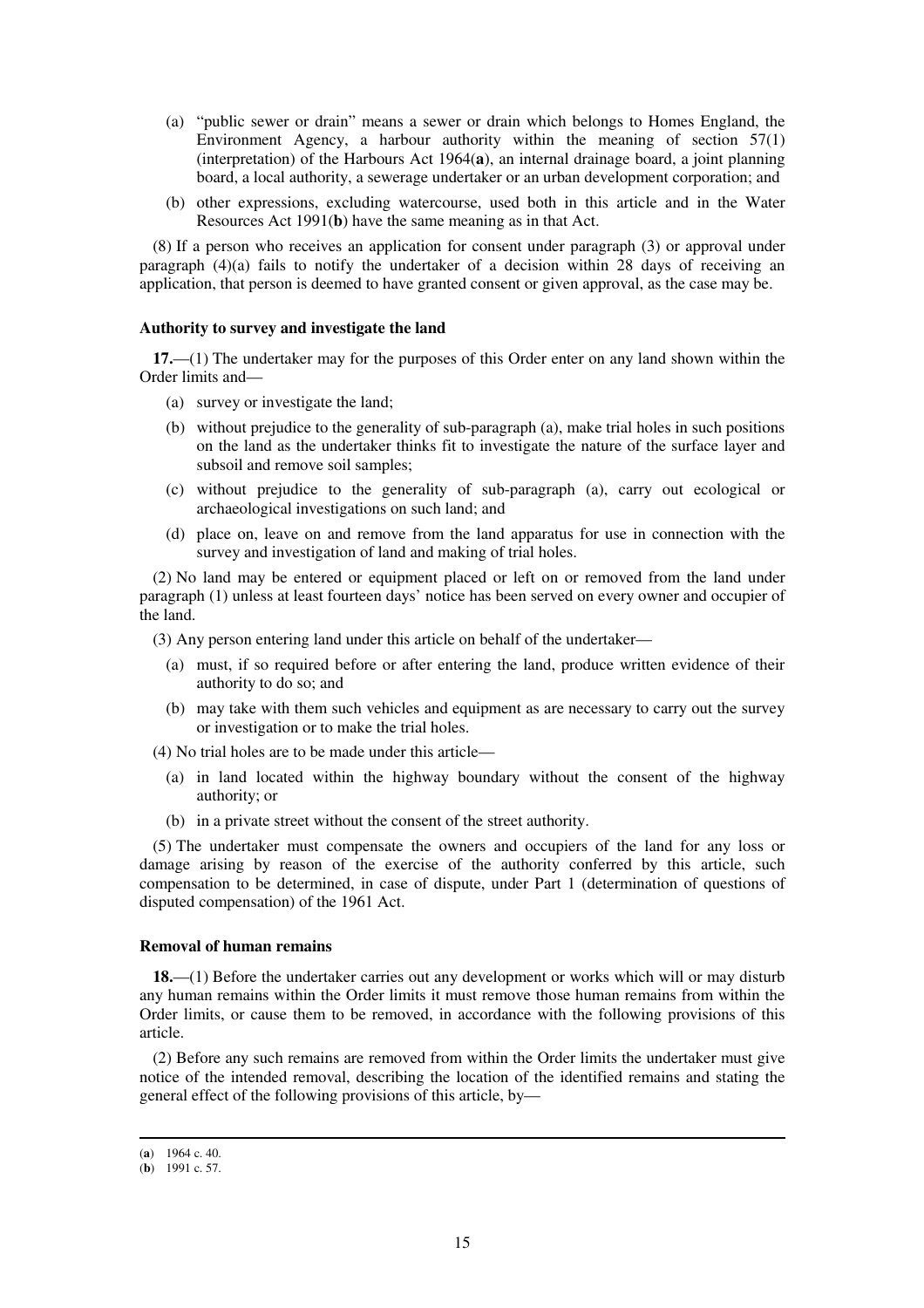- (a) publishing a notice once in each of two successive weeks in a newspaper circulating in the area of the authorised project; and
- (b) displaying a notice in a conspicuous place on or near to the boundary of the Order limits.

(3) As soon as reasonably practicable after the first publication of a notice under paragraph (2) the undertaker must send a copy of the notice to the relevant planning authority.

(4) At any time within 56 days after the first publication of a notice under paragraph (2) any person who is a personal representative or relative of any deceased person whose remains are interred in the specific land may give notice in writing to the undertaker of that person's intention to undertake the removal of the remains.

(5) Where a person has given notice under paragraph (4), and the remains in question can be identified, that person may cause such remains to be—

- (a) removed and re-interred in any burial ground or cemetery in which burials may legally take place; or
- (b) removed to, and cremated in, any crematorium,

and that person must, as soon as reasonably practicable after such re-interment or cremation, provide to the undertaker a certificate for the purpose of enabling compliance with paragraph (10).

(6) If the undertaker is not satisfied that any person giving notice under paragraph (4) is the personal representative or relative as that person claims to be, or that the remains in question can be identified, the question is to be determined on the application of either party in summary manner by the county court, and the court may make an order specifying who is to remove the remains and as to the payment of the costs of the application.

(7) The undertaker must pay the reasonable expenses of removing and re-interring or cremating the remains of any deceased person under this article.

 $(8)$  If—

- (a) within the period of 56 days referred to in paragraph (4) no notice under that paragraph has been given to the undertaker in respect of any remains in the Order limits; or
- (b) such notice is given and no application is made under paragraph (6) within 56 days after the giving of the notice but the person who has given the notice fails to remove the remains within a further period of 56 days; or
- (c) within 56 days after any order is made by the county court under paragraph (6) any person, other than the undertaker, specified in the order fails to remove the remains; or
- (d) it is determined that the remains to which any such notice relates cannot be identified,

subject to paragraph (9), the undertaker must remove the remains and cause them to be re-interred in such burial ground, or cemetery in which burials may legally take place as the undertaker thinks suitable for the purpose and, so far as possible, remains from individual graves must be re-interred in individual containers which must be identifiable by a record prepared with reference to the original position of burial of the remains that they contain.

(9) If the undertaker is satisfied that any person giving notice under paragraph (4) is the personal representative or relative as that person claims to be and that the remains in question can be identified, but that person does not remove the remains, the undertaker must comply with any reasonable request that person may make in relation to the removal and re-interment or cremation of the remains.

(10) On the re-interment or cremation of any remains under this article—

- (a) a certificate of re-interment or cremation must be sent by the undertaker to the Registrar General giving the date of re-interment or cremation and identifying the place from which the remains were removed and the place in which they were re-interred or cremated; and
- (b) a copy of the certificate of re-interment or cremation and the record mentioned in paragraph (8) must be sent by the undertaker to the relevant planning authority mentioned in paragraph (3).

(11) The removal of the remains of any deceased person under this article must be carried out in accordance with any directions which may be given by the Secretary of State.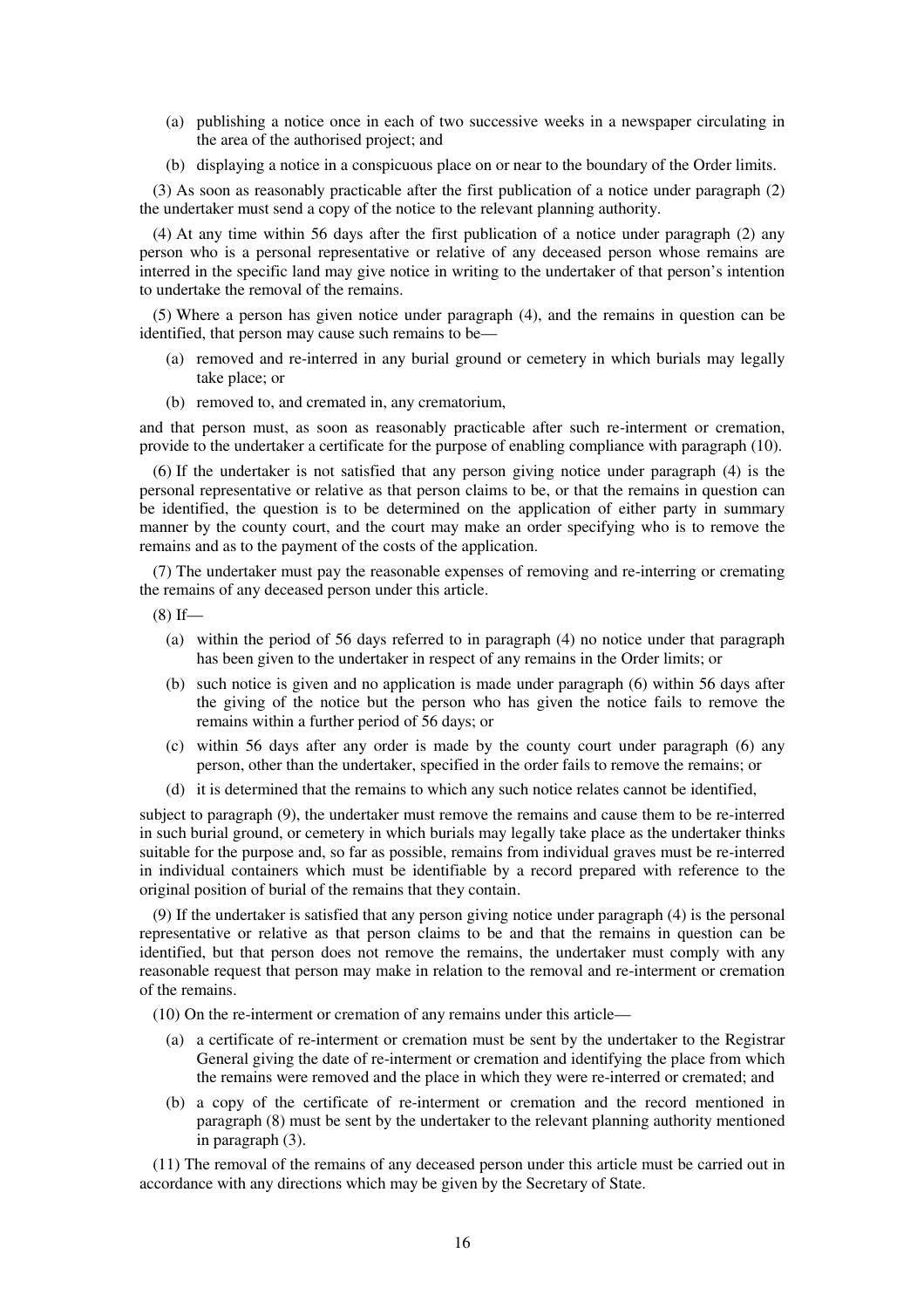(12) Any jurisdiction or function conferred on the county court by this article may be exercised by the district judge of the court.

(13) Section 25 of the Burial Act 1857(**a**) (bodies not to be removed from burial grounds, save under faculty, without licence of Secretary of State) is not to apply to a removal carried out in accordance with this article.

## PART 5

## POWERS OF ACQUISITION

#### **Compulsory acquisition of land**

-

**19.**—(1) The undertaker may acquire compulsorily so much of the Order land as is required for the authorised development or to facilitate it, or is incidental to it and may use any land so acquired for the purposes authorised by this Order or for any other purposes in connection with or ancillary to the authorised development.

(2) This article is subject to paragraph (3), article 21, article 22 (compulsory acquisition of rights), article 25 (acquisition of subsoil etc. only), article 28 (temporary use of land for carrying out the authorised development) and article 33 (special category land).

(3) The undertaker may only exercise the power conferred by paragraph (1) on land comprised in 1 of the 2 options for access forming part of Work no. 12 being—

- (a) the area within Work no.  $12(c)$  as shown on the works plans and comprising plots 01/19, 01/21, 01/22, 01/30, 01/31 and 01/32 and part of plot 01/20, as shown on the lands plans; or
- (b) the area within Work no. 12(d) as shown on the works plans and comprising plots 01/27, 01/28, 01/29, 04/05, and 04/06 and part of plot 04/03 as shown on the lands plans; and

where the undertaker serves notice to treat under section 5 of the 1965 Act, or makes a declaration under section 4 of the 1981 Act over any of the land specified in either (a) or (b), it must at the same time serve on the owners of the land of the other option, a notice specifying that compulsory acquisition powers cannot be exercised over that land under this Order.

#### **Statutory authority to override easements and other rights**

**20.**—(1) The carrying out or use of the authorised development and the doing of anything else authorised by this Order is authorised for the purpose specified in section 158(2) of the 2008 Act (nuisance: statutory authority), notwithstanding that it involves—

- (a) an interference with an interest or right to which this article applies; or
- (b) a breach of restriction as to use of land arising by virtue of contract.

(2) The undertaker must pay compensation to any person whose land is injuriously affected  $by-$ 

- (a) an interference with an interest or right to which this article applies; or
- (b) a breach of restriction as to use of land arising by virtue of contract,

authorised by virtue of this Order and the operation of section 158 of the 2008 Act.

(3) The interests and rights to which this article applies are any easement, liberty, privilege, right or advantage annexed to land and adversely affecting other land, including any natural right to support and include restrictions as to the use of land arising by virtue of a contract.

(4) Where an interest, right or restriction is overridden by paragraph (1), compensation—

<sup>(</sup>**a**) 1857 c. 81. Section 25 Substituted by Church of England (Miscellaneous Provisions) Measure 2014 (No. 1) section 2. There are other amendments to this Act which are not relevant to this Order.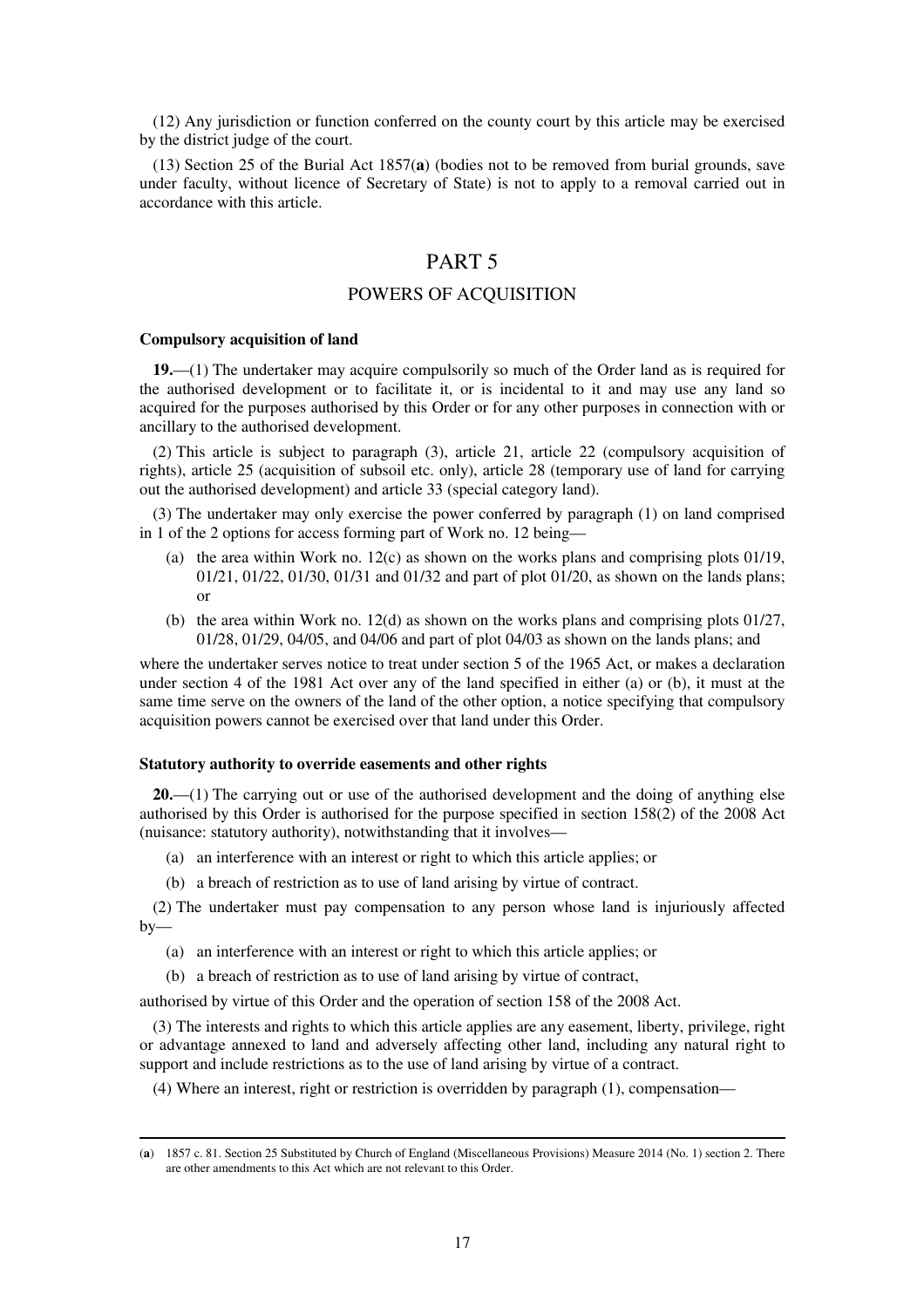- (a) is payable under section 7 (measure of compensation in case of severance) or section 10 (further provision as to compensation for injurious affection) of the 1965 Act; and
- (b) is to be assessed in the same manner and subject to the same rules as in the case of other compensation under those sections where—
	- (i) the compensation is to be estimated in connection with a purchase under that Act; or
	- (ii) the injury arises from the execution of works on or use of land acquired under that Act.

(5) Nothing in this article is to be construed as authorising any act or omission on the part of any person which is actionable at the suit of any person on any grounds other than such an interference or breach as is mentioned in paragraph (1) of this article.

### **Time limit for exercise of authority to acquire land compulsorily**

**21.**—(1) After the end of the period 5 years beginning on the day on which this Order is made—

- (a) no notice to treat may be served under Part 1 of the 1965 Act; and
- (b) no declaration may be executed under section 4 of the 1981 Act (execution of declaration) as applied by article 24 (application of the 1981 Act).

(2) The authority conferred by article 28 (temporary use of the land for carrying out the authorised development) ceases at the end of the period referred to in paragraph (1), save that nothing in this paragraph is to prevent the undertaker remaining in possession of land after the end of that period, if the land was entered and possession was taken before the end of that period.

#### **Compulsory acquisition of rights**

**22.**—(1) Subject to paragraphs (2) and (3), the undertaker may acquire compulsorily such rights or impose such restrictive covenants over the Order land as may be required for any purpose for which that land may be acquired under article 19 (compulsory acquisition of land) by creating them as well as by acquiring rights already in existence.

(2) In the case of the Order land specified in column 1 of Schedule 5 (land of which temporary possession may be taken and in which only new rights etc. may be acquired) the undertaker's powers of compulsory acquisition are limited to the acquisition of such wayleaves, easements or new rights in the land and the imposition of such restrictive covenants as are specified in column 2 of that Schedule.

(3) The undertaker may only exercise the power conferred by paragraph (1) on land comprised in 1 of the 2 options for access forming part of Work no. 12 being—

- (a) the area within Work no.  $12(c)$  as shown on the works plans and comprising plots 01/19, 01/21, 01/22, 01/30, 01/31 and 01/32 and part of plot 01/20, as shown on the land plans; or
- (b) the area within Work no. 12(d) as shown on the works plans and comprising plots 01/27, 01/28, 01/29, 04/05, and 04/06 and part of plot 04/03 as shown on the land plans; and

where the undertaker serves notice to treat under section 5 of the 1965 Act or makes a declaration under section 4 of the 1981 Act over any of the land specified in either (a) or (b), it must at the same time serve on the owners of the land of the other option, a notice specifying that compulsory acquisition powers cannot be exercised over that land under this Order.

(4) Subject to section 8 of the 1965 Act (other provisions as to divided land), where the undertaker acquires a right over land under paragraph (1), the undertaker is not required to acquire a greater interest in that land.

(5) Schedule 7 (modification of compensation and compulsory purchase enactments for creation of new rights and imposition of restrictive covenants) has effect for the purpose of modifying the enactments relating to compensation and the provisions of the 1965 Act in their application in relation to the compulsory acquisition under this article of a right over land by the creation a new right or the imposition of restrictive covenants.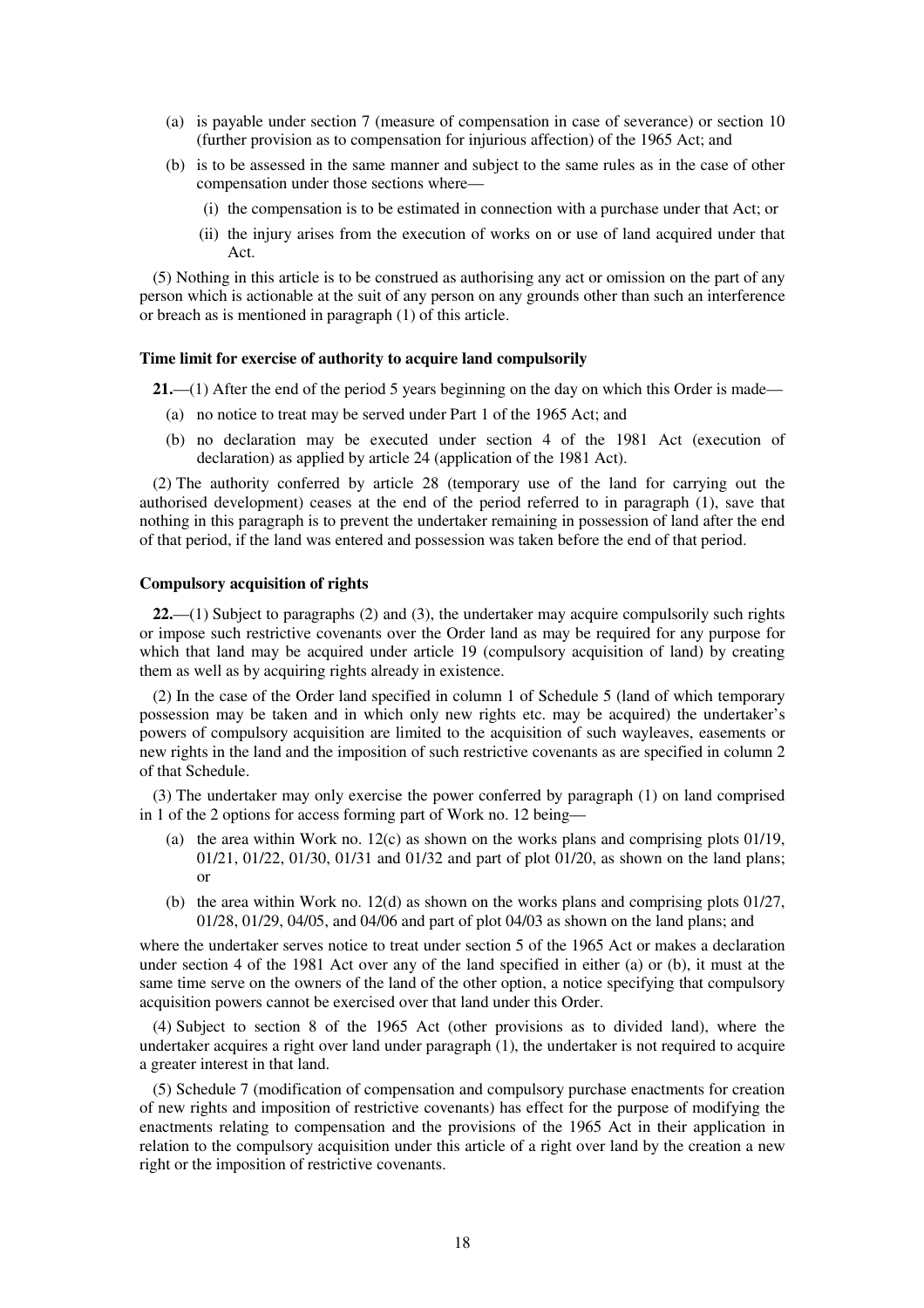#### **Private rights**

**23.**—(1) Subject to the provisions of this article, all private rights over land subject to compulsory acquisition under this Order are extinguished—

- (a) as from the date of acquisition of the land by the undertaker, whether compulsorily or by agreement; or
- (b) on the date of entry on the land by the undertaker under section 11(1) of the 1965 Act (power of entry),

whichever is the earliest.

(2) Subject to the provisions of this article, all private rights over land subject to the compulsory acquisition of rights under this Order are suspended and unenforceable or, where so notified by the undertaker, extinguished in so far as in either case their continuance would be inconsistent with the exercise of the right—

- (a) as from the date of acquisition of the land by the undertaker, whether compulsorily or by agreement; or
- (b) on the date of entry on the land by the undertaker under section 11(1) of the 1965 Act (power of entry) in pursuance of the right,

whichever is earliest.

(3) Subject to the provisions of this article, all private rights over land owned by the undertaker within the Order land are extinguished on commencement of any activity authorised by this Order which interferes with or breaches such rights.

(4) Subject to the provisions of this article, all private rights over land of which the undertaker takes temporary possession under this Order are suspended and unenforceable for as long as the undertaker remains in lawful possession of the land and so far as their continuance would be inconsistent with the exercise of the temporary possession of that land.

(5) Any person who suffers loss by the extinguishment or suspension of any private right under this Order is entitled to compensation to be determined, in case of dispute, under Part 1 of the 1961 Act.

(6) This article does not apply in relation to any right or apparatus to which section 138 of the 2008 Act (extinguishment of rights, and removal of apparatus, of statutory undertaker etc.) or article 30 (statutory undertakers) applies.

(7) Paragraphs (1) to (4) have effect subject to—

- (a) any notice given by the undertaker before—
	- (i) the completion of the acquisition of the land or the acquisition of rights over land;
	- (ii) the undertaker's appropriation of it;
	- (iii) the undertaker's entry onto it; or
	- (iv) the undertaker's taking temporary possession of it;

that any or all of those paragraphs do not apply to any right specified in the notice; and

(b) any agreement made at any time between the undertaker and the person in or to whom the right in question is vested or belongs.

(8) If any such agreement as is referred to in paragraph  $(7)(b)$ —

- (a) is made with a person in or to whom the right is vested or belongs; and
- (b) is expressed to have effect also for the benefit of those deriving title from or under that person,

it is effective in respect of the persons so deriving title, whether the title was derived before or after the making of the agreement.

(9) This article is subject to article 22(4).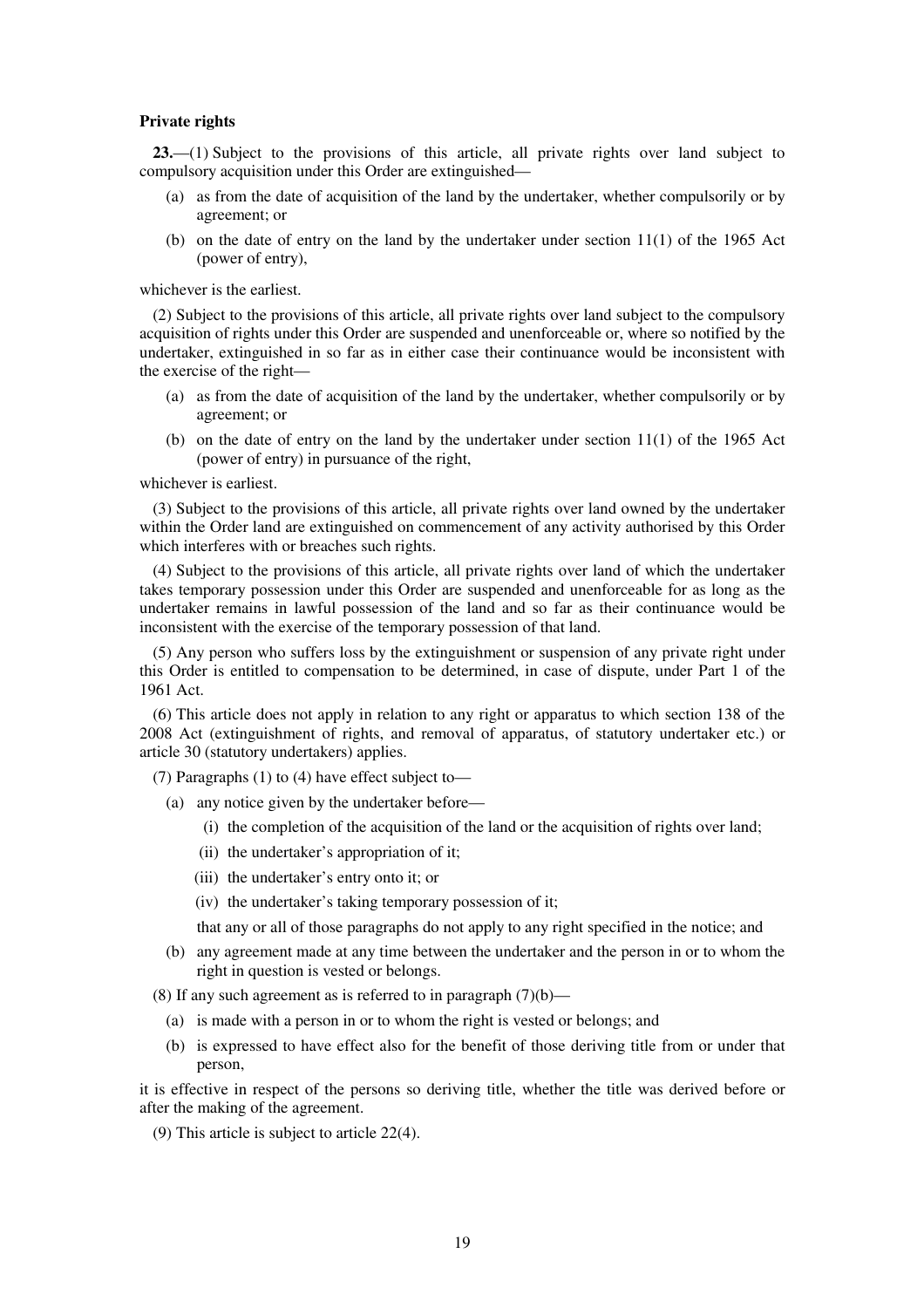#### **Application of the 1981 Act**

- **24.**—(1) The 1981 Act applies as if this Order were a compulsory purchase order.
- (2) The 1981 Act, as applied, has effect with the following modifications.
- (3) In section 1 (application of Act) for subsection (2) substitute—

"(2) This section applies to any Minister, any local or other public authority or any other body or person authorised to acquire land by means of a compulsory purchase order.".

- (4) Omit section 5 (earliest date for execution of declaration).
- (5) Omit section 5A (time limit for general vesting declaration).
- (6) In section  $5B(1)$  (extension of time limit during challenge)—
	- (a) for "section 23 of the Acquisition of Land Act 1981 (application to High Court in respect of compulsory purchase order)" substitute "section 118 of the Planning Act 2008 (legal challenges relating to applications for orders granting development consent)"; and
	- (b) for "the three year period mentioned in section 5A" substitute "the five year period mentioned in article 21 of the Thurrock Flexible Generation Plant Development Consent Order 2022".
- (7) In section 6 (notices after execution of declaration) for subsection (1)(b) substitute—
	- "(b) on every other person who has given information to the acquiring authority with respect to any of that land further to the invitation published and served under section 134 of the Planning Act 2008,".

(8) In section 7 (constructive notice to treat) in subsection (1)(a) omit "(as modified by section 4 of the Acquisition of Land Act 1981)".

(9) In Schedule A1 (counter-notice requiring purchase of land not in general vesting declaration), for paragraph 1(2) substitute—

"But see article 25(3) (acquisition of subsoil only) of the Thurrock Flexible Generation Plant Development Consent Order 2022, which excludes the acquisition of subsoil from this Schedule.".

(10) References to the 1965 Act in the 1981 Act are to be constructed as references to the 1965 Act as applied by section 125 (application of compulsory acquisition provisions) of the 2008 Act and as modified by article 26 (modification of Part 1 of the 1965 Act) to the compulsory acquisition of the land under this Order.

### **Acquisition of subsoil only**

**25.**—(1) The undertaker may acquire compulsorily so much of, or such rights in, the subsoil of the land referred to in paragraph (1) of article 19 (compulsory acquisition of land) and paragraph (1) of article 22 (compulsory acquisition of rights) as may be required for any purpose for which that land may be acquired under that provision instead of acquiring the whole of the land.

(2) Where the undertaker acquires any part of, or rights in the subsoil of land under paragraph (1), the undertaker is not to be required to acquire an interest in any other part of the land.

(3) Paragraph (2) does not prevent Schedule 2A to the 1965 Act (as modified by article 22(5) and paragraph 8 of Schedule 7 as the case may be) from applying where the undertaker acquires any part of, or rights in a cellar, vault, arch or other construction forming part of a house, building or factory.

(4) The following do not apply in connection with the exercise of the power under paragraph (1) in relation to subsoil only—

- (a) Schedule 2A (counter-notice requiring purchase of land not in notice to treat) to the 1965 Act (as modified by article 26 (modification of Part 1 of the 1965 Act);
- (b) Schedule A1 (counter-notice requiring purchase of land not in general vesting declaration) to the 1981 Act; and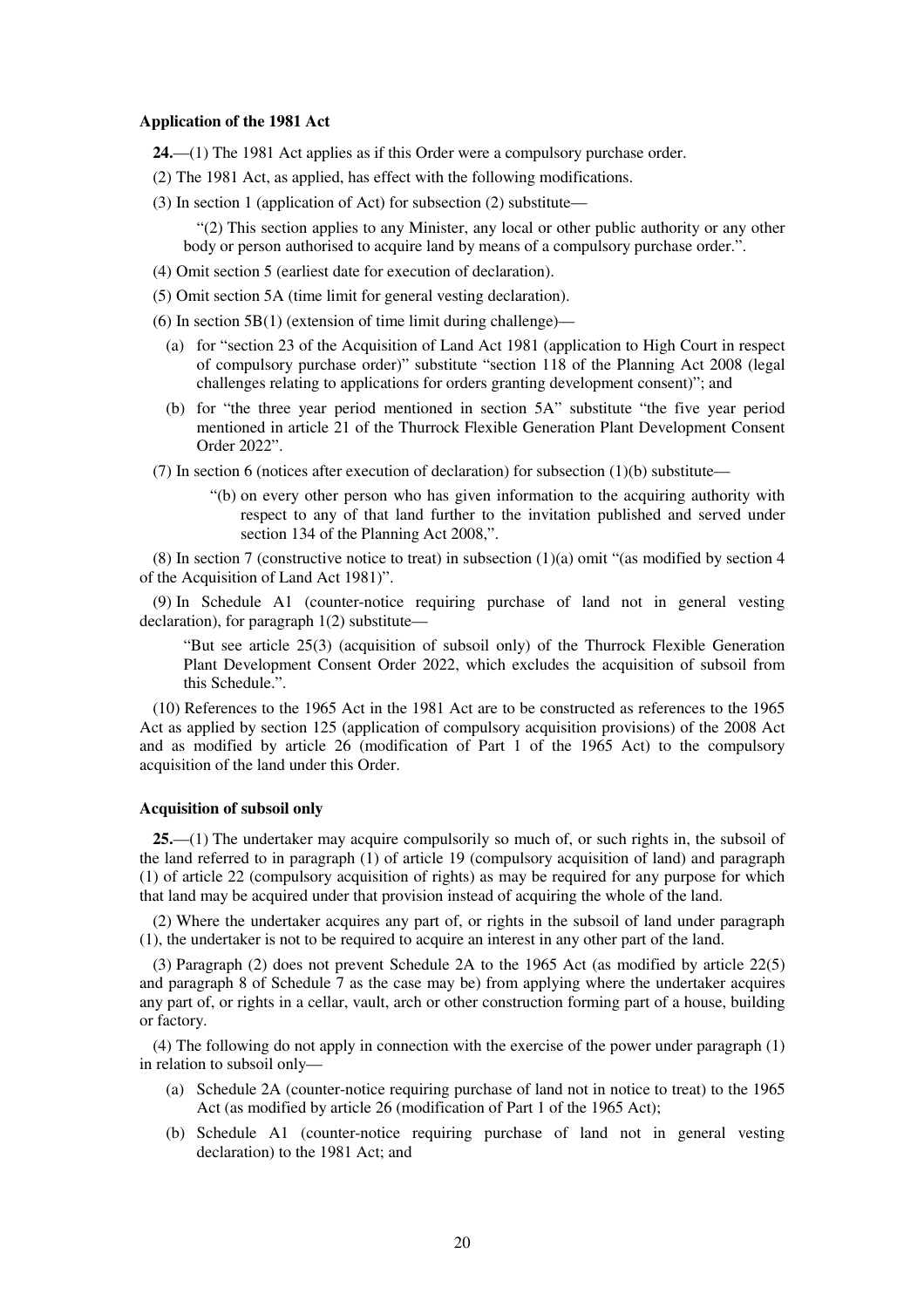(c) section 153(4A) (blighted land: proposed acquisition of part interest; material detriment test) of the 1990 Act.

## **Modification of Part 1 of the 1965 Act**

**26.**—(1) Part 1 of the 1965 Act, as applied to this Order by section 125 (application of compulsory acquisition provisions) of the 2008 Act, is modified as follows.

(2) In section 4A(1) (extension of time limit during challenge)—

- (a) for "section 23 of the Acquisition of Land Act 1981 (application to High Court in respect of compulsory purchase order)" substitute "section 118 of the Planning Act 2008 (legal challenges relating to applications for orders granting development consent)"; and
- (b) for "the three year period mentioned in section 4" substitute "the five year period mentioned in article 21 (time limit for exercise of authority to acquire land compulsorily) of the Thurrock Flexible Generation Plant Development Consent Order 2022".

(3) In section 22(2) (interests omitted from purchase), for "section 4 of this Act" substitute "article 21 (time limit for exercise of authority to acquire land compulsorily) of the Thurrock Flexible Generation Plant Development Consent Order 2022".

## **Rights under or over streets**

**27.**—(1) The undertaker may enter upon and appropriate so much of the subsoil of, or air-space over, any street within the Order limits as may be required for the purposes of the authorised development and may use the subsoil or air-space for those purposes or any other purpose ancillary to the authorised development.

(2) Subject to paragraph (3), the undertaker may exercise any power conferred by paragraph (1) in relation to a street without being required to acquire any part of the street or any easement or right in the street.

(3) Paragraph (2) does not apply in relation to—

- (a) any subway or underground building; or
- (b) any cellar, vault, arch or other construction in, on or under a street which forms part of a building fronting onto the street or any easement or right in the street.

(4) Subject to paragraph (5), any person who is an owner or occupier of land in respect of which the power of appropriation conferred by paragraph (1) is exercised without the undertaker acquiring any part of that person's interest in the land, and who suffers loss by the exercise of that power, is to be entitled to compensation to be determined, in case of dispute, under Part 1 of the 1961 Act.

(5) Compensation is not payable under paragraph (4) to any person who is an undertaker to whom section 85 of the 1991 Act (sharing cost of necessary measures) applies in respect of measures of which the allowable costs are to be borne in accordance with that section.

### **Temporary use of land for carrying out the authorised development**

**28.**—(1) The undertaker may, in connection with the carrying out of the authorised development—

- (a) enter on and take temporary possession of—
	- (i) the land specified in column (1) of Schedule 5 (land of which temporary possession may be taken and in which only rights etc. may be acquired) for the purposes of constructing the authorised development;
	- (ii) the land in column 1 of Schedule 6 (land of which only temporary possession may be taken) for the purpose specified in relation to that land in column (3) of that Schedule; and
	- (iii) any of the Order land in respect of which no notice of entry has been served under section 11 of the 1965 Act (powers of entry) and no declaration has been made under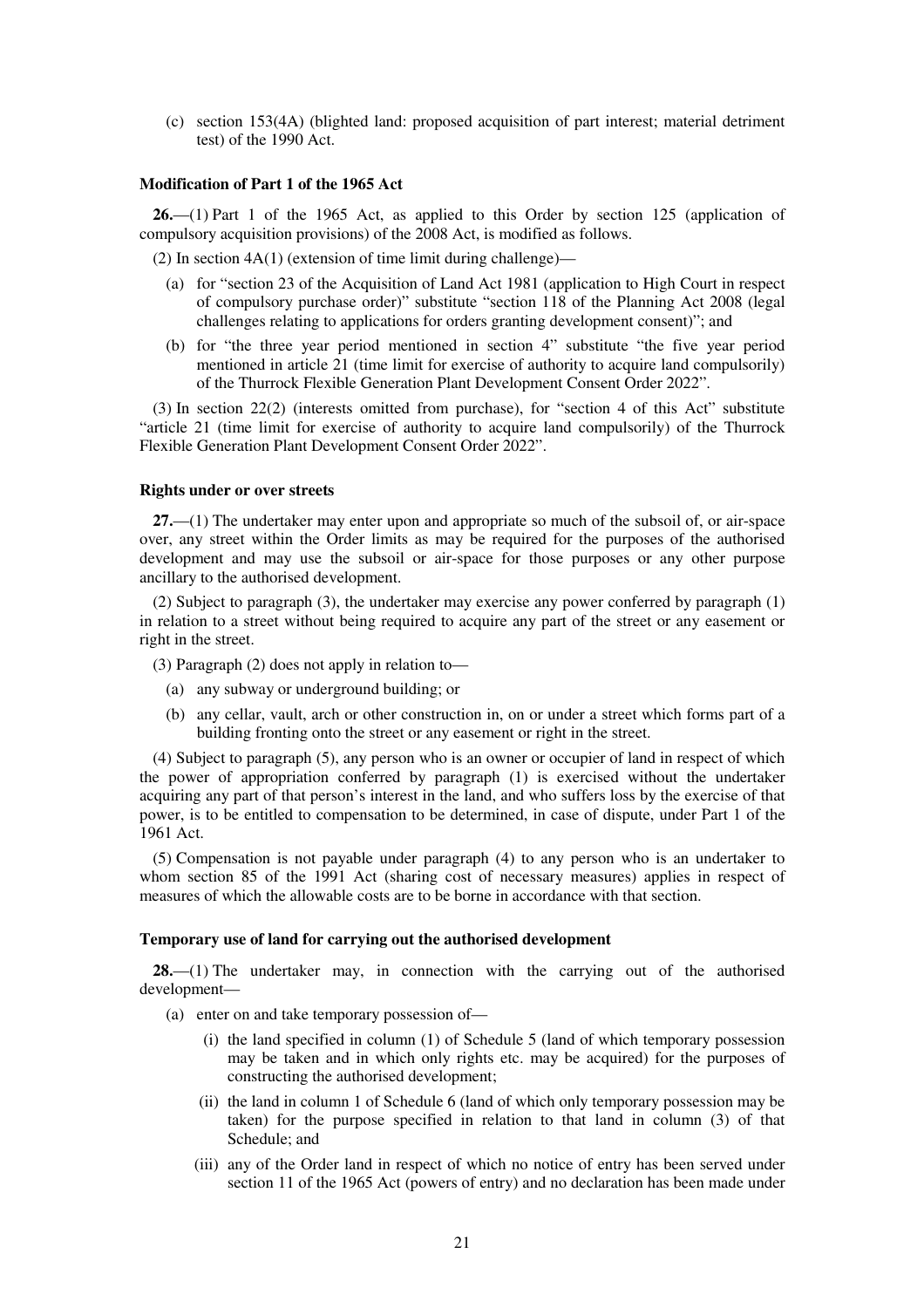section 4 of the 1981 Act (execution of declaration), other than in connection with the acquisition of rights only;

- (b) remove any buildings and vegetation from that land;
- (c) construct temporary works (including the provision of means of access) and buildings on that land; and
- (d) construct any works specified in relation to that land in column (2) of Schedule 5 or column (3) of Schedule 6, or any mitigation;

but may not use the power granted under this article to construct any new means of access within Work nos. 12(c) or 12(d) unless details of the design for the new road section to be constructed as part of that work have been approved under requirement 4 of Schedule 2 to this Order.

(2) Not less than fourteen days before entering on and taking temporary possession of land under this article the undertaker must serve notice of the intended entry on the owners and occupiers of the land.

(3) The undertaker may not, without the agreement of the owners of the land, remain in possession of any land under this article—

- (a) in the case of land specified in paragraph  $(1)(a)(i)$  and (ii) after the end of the period of one year beginning with the date of completion of the works for which temporary possession of the land was taken; or
- (b) in the case of land referred to in paragraph  $(1)(a)(iii)$  after the end of the period of one year beginning with the date of completion of the works for which temporary possession of the land was taken unless the undertaker has, before the end of that period, served notice of entry under section 11 of the 1965 Act or made a declaration under section 4 of the 1981 Act or has otherwise acquired the land subject to temporary possession.

(4) Unless the undertaker has served notice of entry under section 11 of the 1965 Act or made a declaration under section 4 of the 1981 Act or has otherwise acquired the land subject to temporary possession, the undertaker must, before giving up possession of land of which temporary possession has been taken under this article, remove all temporary works and restore the land to the reasonable satisfaction of the owners of the land; but the undertaker is not to be required to replace a building removed under this article.

(5) The undertaker must pay compensation to the owners and occupiers of land which temporary possession is taken under this article for any loss or damage arising from the exercise in relation to the land of the provisions of any power conferred by this article.

(6) Any dispute as to a person's entitlement to compensation under paragraph (5), or as to the amount of the compensation, is to be determined under Part 1 of the 1961 Act.

(7) Nothing in this article affects any liability to pay compensation under section 152 of the 2008 Act (compensation in case where no right to claim in nuisance) or under any other enactment in respect of loss or damage arising from the carrying out of the authorised development, other than loss or damage for which compensation is payable under paragraph (5).

(8) The undertaker may not compulsorily acquire under this Order the land referred to in paragraph  $(1)(a)(ii)$ .

(9) Where the undertaker takes possession of land under this article, the undertaker is not required to acquire the land or any interest in it.

(10) Section 13 of the 1965 Act (refusal to give possession to acquiring authority) applies to the temporary use of land pursuant to this article to the same extent as it applies to the compulsory acquisition of land under this Order by virtue of section 125 of the 2008 Act (application of compulsory acquisition provisions).

(11) Nothing in this article prevents the taking of temporary possession of any land more than once.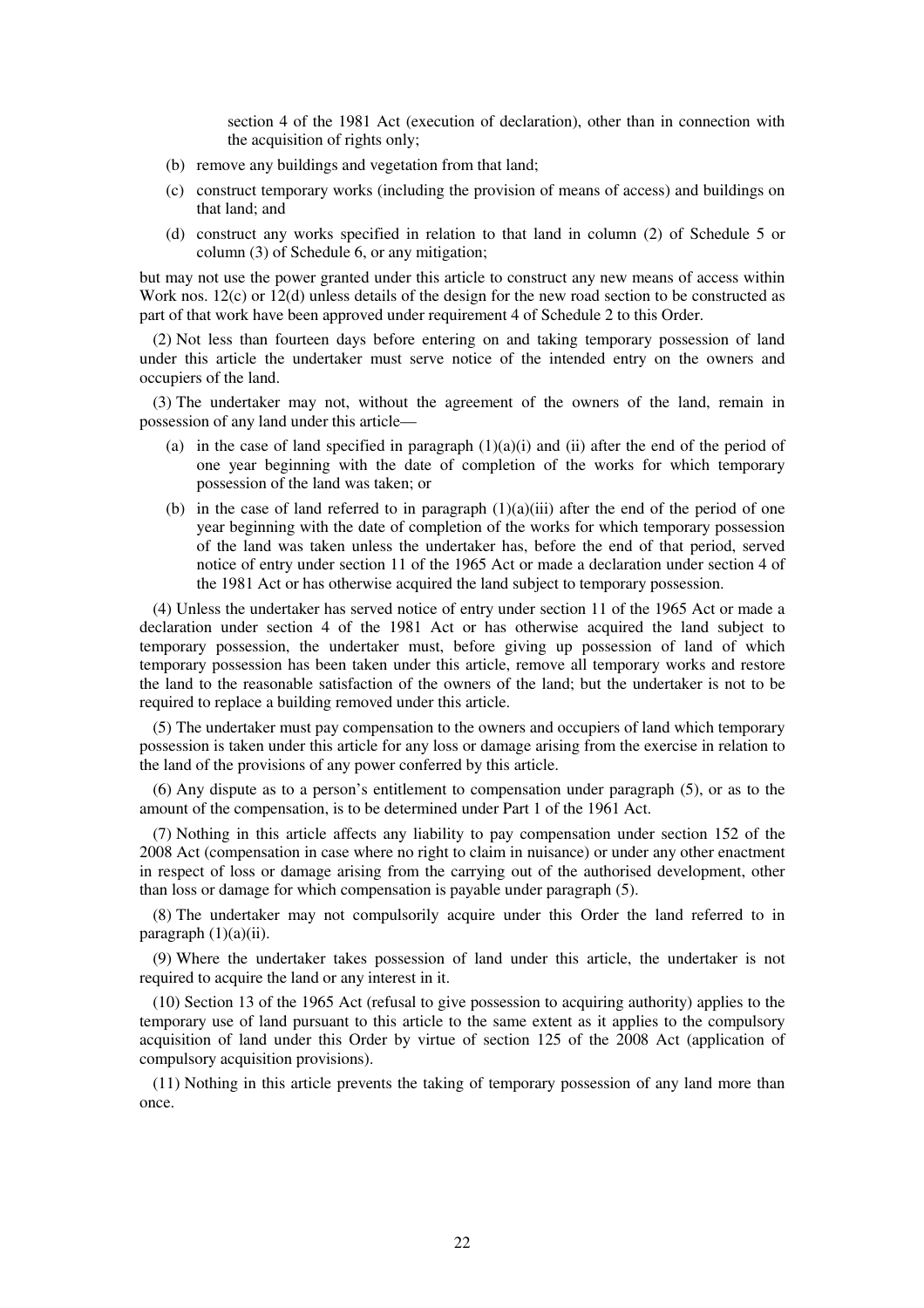#### **Temporary use of land for maintaining the authorised development**

**29.**—(1) Subject to paragraph (2), at any time during the maintenance period (as defined in paragraph 11) relating to any part of the authorised development, the undertaker may—

- (a) enter on and take temporary possession of any land within the Order limits if such possession is reasonably required for the purpose of maintaining the authorised development; and
- (b) construct such temporary works (including the provision of means of access) and buildings on the land as may be reasonably necessary for that purpose.

(2) Paragraph (1) does not authorise the undertaker to take temporary possession of—

- (a) any house or garden belonging to a house; or
- (b) any building (other than a house) if it is for the time being occupied.

(3) Not less than twenty-eight days before entering on and taking temporary possession of land under this article the undertaker must serve notice of the intended entry on the owners and occupiers of the land.

(4) The undertaker may only remain in possession of land under this article for so long as may be reasonably necessary to carry out the maintenance of the part of the authorised development for which possession of the land was taken.

(5) Before giving up possession of land of which temporary possession has been taken under this article, the undertaker must remove all temporary works and restore the land to the reasonable satisfaction of the owners of the land.

(6) The undertaker must pay compensation to the owners and occupiers of land of which temporary possession is taken under this article for any loss or damage arising from the exercise in relation to the land of the provisions of this article.

(7) Any dispute as to a person's entitlement to compensation under paragraph (6), or as to the amount of the compensation, is to be determined under Part 1 of the 1961 Act.

(8) Nothing in this article affects any liability to pay compensation under section 152 of the 2008 Act (compensation in case where no right to claim in nuisance) or under any other enactment in respect of loss or damage arising from the carrying out of the authorised development, other than loss or damage for which compensation is payable under paragraph (6).

(9) Where the undertaker takes possession of land under this article, the undertaker is not required to acquire the land or any interest in it.

(10) Section 13 of the 1965 Act (refusal to give possession to acquiring authority) applies to the temporary use of land pursuant to this article to the same extent as it applies to the compulsory acquisition of land under this Order by virtue of section 125 (application of compulsory acquisition provisions) of the 2008 Act.

(11) In this article "the maintenance period" means the period of 5 years beginning with the date on which the generating station forming Work no.1A first exports electricity to the national electricity transmission network.

#### **Statutory undertakers**

**30.** Subject to article 22 and the provisions of Schedule 8 (protective provisions), the undertaker may—

- (a) acquire compulsorily the land belonging to statutory undertakers shown on the land plans and described in the book of reference;
- (b) extinguish or suspend the rights of, and remove or reposition the apparatus belonging to, statutory undertakers over or within the Order limits; and
- (c) acquire compulsorily the new rights over land belonging to statutory undertaker shown on the land plans and described in the book of reference.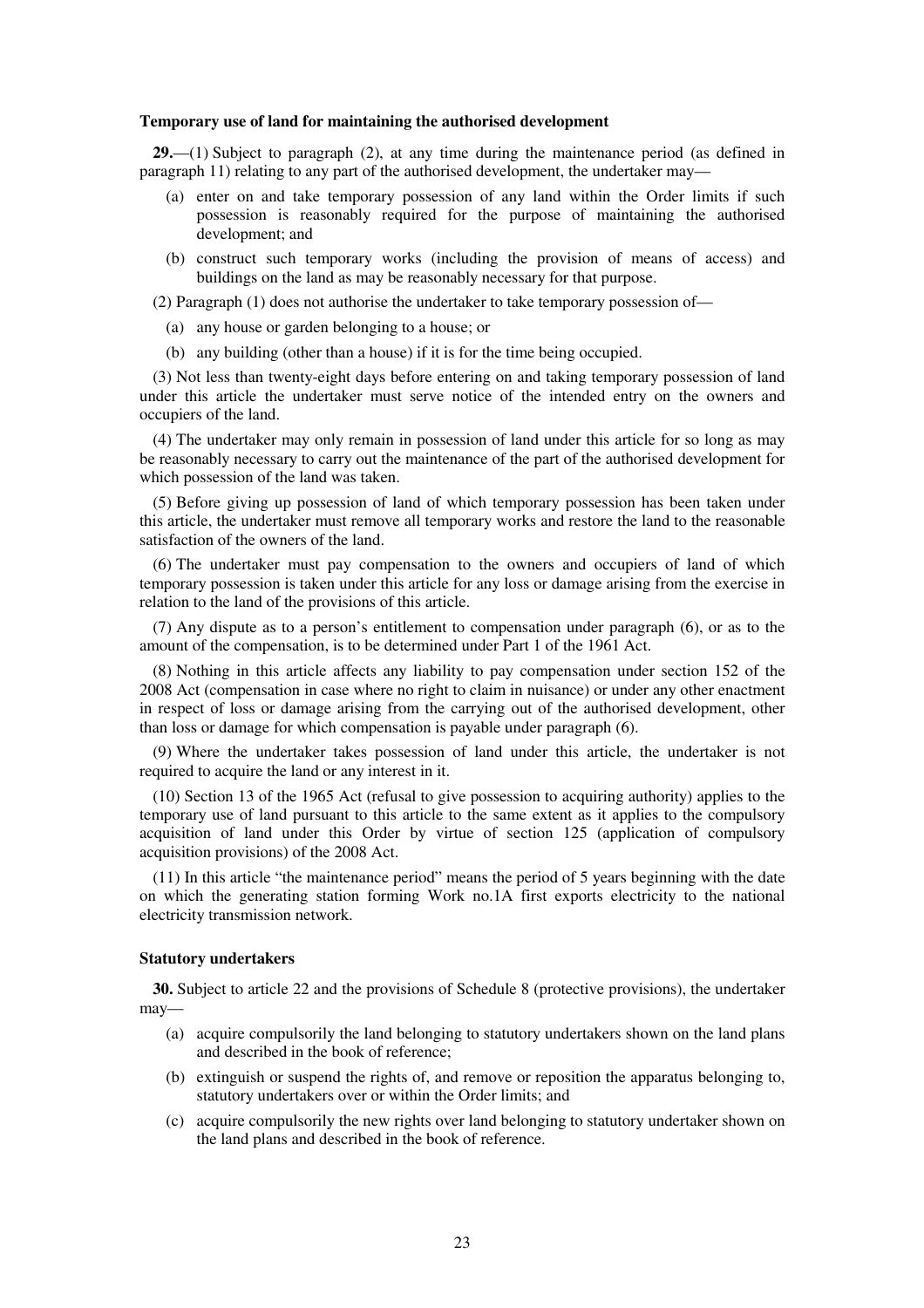#### **Apparatus and rights of statutory undertakers in stopped up streets**

**31.** Where a street is temporarily altered or diverted or its use is temporarily stopped up under article 13 (temporary restriction of use of streets) any statutory undertaker whose apparatus is under, in, on, along or across the street is to have the same powers and right in respect of that apparatus, subject to Schedule 8 (protective provisions), as if this Order had not been made.

#### **Recovery of costs of new connections**

**32.**—(1) Where any apparatus of a public utility undertaker or of a public communications provider is removed under article 30 (statutory undertakers) any person who is the owner or occupier of premises to which a supply was given from that apparatus is entitled to recover from the undertaker compensation in respect of expenditure reasonably incurred by that person, in consequence of the removal, for the purpose of effecting a connection between the premises and any other apparatus from which a supply is given.

(2) Paragraph (1) does not apply in the case of the removal of public sewer but where such a sewer is removed under article 30 (statutory undertakers), any person who is—

- (a) the owner or occupier of premises the drains of which communicated with that sewer; or
- (b) the owner of a private sewer which communicated with that sewer,

is entitled to recover from the undertaker compensation in respect of expenditure reasonably incurred by that person, in consequence of the removal, for the purpose of making the drain or sewer belonging to that person communicate with any other public sewer or with a private sewerage disposal plant.

(3) This article does not have effect in relation to apparatus to which article 31 (apparatus and rights of statutory undertakers in stopped up streets) or Part 3 of the 1991 Act applies.

(4) In this article—

- (a) "public communications provider" has the same meaning as in section 151(1) of the Communications Act 2003(**a**); and
- (b) "public utility undertaker" has the same meaning as in the 1980 Act.

### **Special category land**

**33.**—(1) The special category land is not to vest in the undertaker by virtue of any power granted by this Order until the undertaker has acquired the replacement land and the relevant planning authority has certified that the replacement land has been satisfactorily laid out and been made available by the undertaker.

(2) On the requirements of paragraph (1) being satisfied the replacement land is to vest in the person(s) in whom the special category land was vested immediately before it was vested in the undertaker and is to be subject to the same rights trusts and incidents as attached to the special category land.

(3) As soon as reasonably practicable after paragraph (2) takes effect, the undertaker must apply under section 14 (statutory dispositions) of the Commons Act 2006(**b**) and paragraph 8 of Schedule 4 (applications pursuant to section 14: statutory dispositions) to the Commons Registration (England) Regulations 2014(**c**) to amend the relevant register of common land accordingly.

(4) In this article "rights, trusts and incidents" includes all such provisions contained in the Commons Regulation (West Tilbury) Provisional Order Confirmation Act 1893 or having effect under that Act and s193 of the Law of Property Act 1925.

<sup>(</sup>**a**) 2003 c. 21.

<sup>(</sup>**b**) 2006 c. 26.

<sup>(</sup>**c**) S.I. 2014/3038.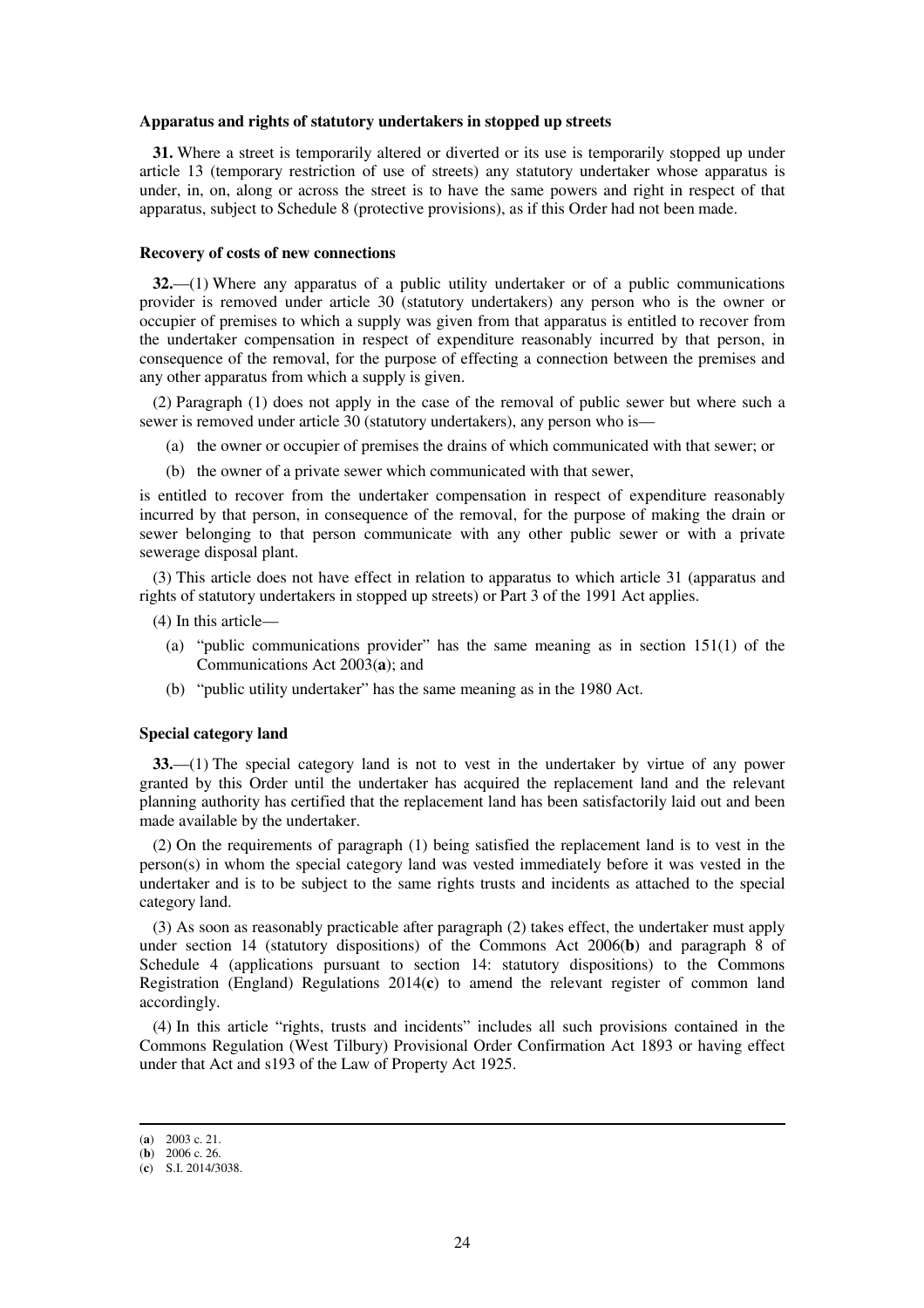## **Funding**

**34.**—(1) The undertaker must not exercise the powers conferred by the provisions referred to in paragraph (2) in relation to any Order land unless it has first put in place either—

- (a) a guarantee, and the amount of that guarantee has been approved by the Secretary of State in respect of the liabilities of the undertaker to pay compensation pursuant to the provisions referred to in paragraph (2); or
- (b) an alternative form of security, and the amount of that security for that purpose has been approved by the Secretary of State in respect of the liabilities of the undertaker to pay compensation pursuant to the provisions referred to in paragraph (2).
- (2) The provisions are—
	- (a) article 19 (compulsory acquisition of land);
	- (b) article 22 (compulsory acquisition of rights);
	- (c) article 23 (private rights);
	- (d) article 25 (acquisition of subsoil only);
	- (e) article 28 (temporary use of land for carrying out the authorised development);
	- (f) article 29 (temporary use of land for maintaining the authorised development); and
	- (g) article 30 (statutory undertakers).

(3) A guarantee or alternative form of security given in respect of any liability of the undertaker to pay compensation pursuant to the provisions referred to in paragraph (2) is to be treated as enforceable against the guarantor or person providing the alternative form of security by any person to whom such compensation is payable and must be in such a form as to be capable of enforcement by such a person.

(4) Nothing in this article requires a guarantee or alternative form of security to be in place for more than 15 years after the date on which the relevant power is exercised.

# PART 6

## **OPERATIONS**

## **Felling or lopping of trees and removal of hedgerows**

**35.**—(1) The undertaker may fell or lop any tree or shrub, or cut back its roots, within or overhanging land within the Order limits if it reasonably believes it to be necessary to do so to prevent the tree or shrub—

- (a) from obstructing or interfering with the construction, maintenance or operation of the authorised development or any apparatus used in connection with the authorised development; or
- (b) from constituting a danger to persons using the authorised development.

(2) In carrying out any activity authorised by paragraph (1), the undertaker must—

- (a) do no unnecessary damage to any tree or shrub; and
- (b) pay compensation to any person for any loss or damage arising from such activity.

(3) Any dispute as to a person's entitlement to compensation under paragraph (2), or as to the amount of compensation, is to be determined under Part 1 of the 1961 Act.

(4) The undertaker may, for the purposes of carrying out the authorised development but subject to paragraph (2), remove any hedgerow within the Order limits that is required to be removed.

(5) In this article "hedgerow" has the same meaning as in the Hedgerows Regulations 1997(**a**).

<sup>(</sup>**a**) S.I. 1997/1160.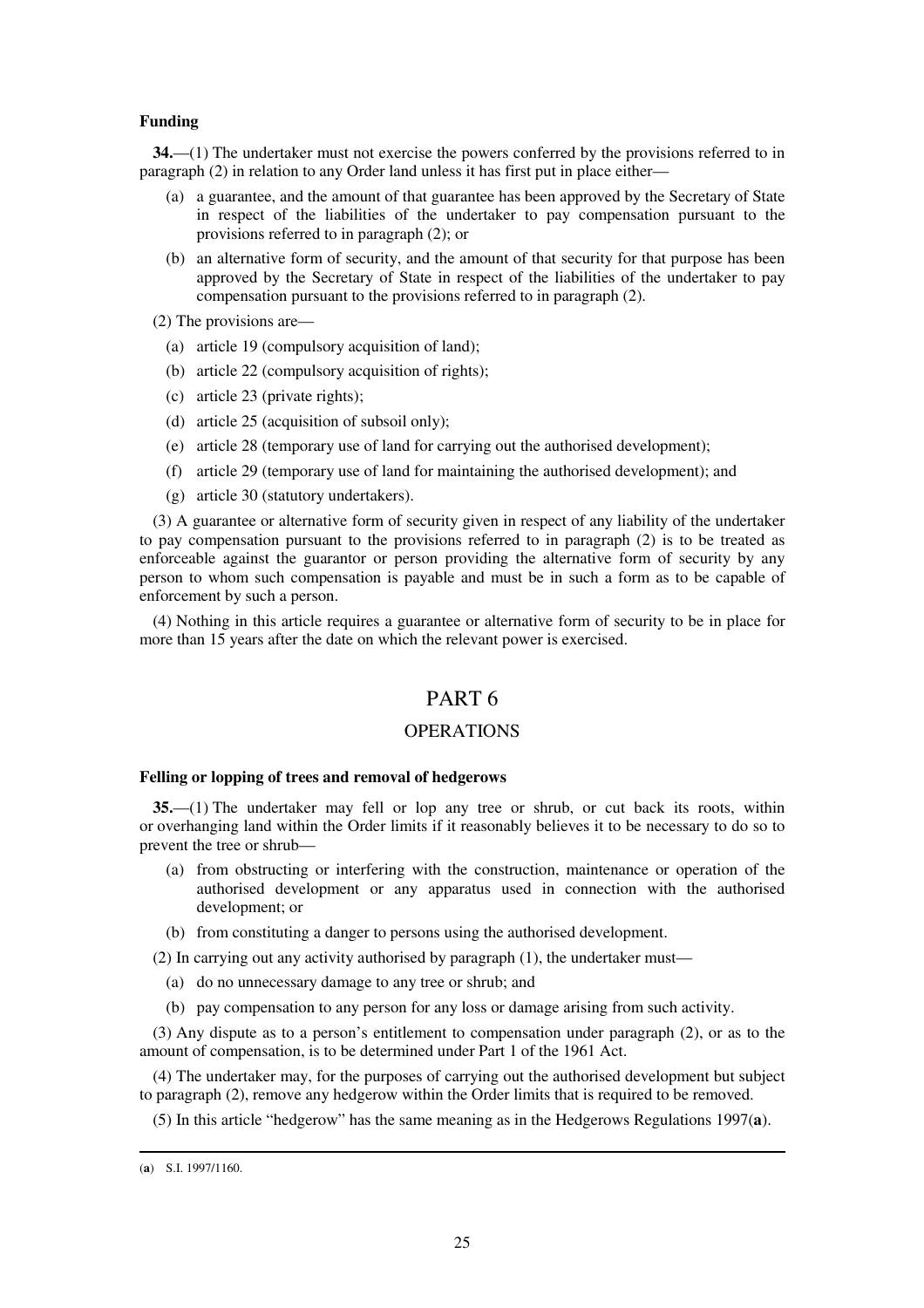## PART 7

## MISCELLANEOUS AND GENERAL

### **Protective provisions**

**36.** Schedule 8 (protective provisions) has effect.

#### **Operational land for the purposes of the 1990 Act**

**37.** Development consent granted by this Order is to be treated as specific planning permission for the purposes of section  $264(3)(a)$  (cases in which land is to be treated as not being operational land) of the 1990 Act.

## **Certification of plans, etc.**

**38.**—(1) The undertaker must, as soon as practicable after the making of this Order, submit to the Secretary of State copies of—

- (a) the land plans and special category land plans (consisting of a key plan and sheets 1 to 5 inclusive) as approved by the Secretary of State under requirement 30;
- (b) the works plans (document number A2.3);
- (c) the illustrative cross section plans (document number A2.8);
- (d) the illustrative landscape plan (document number A2.9);
- (e) the conceptual drainage strategy (document number A7.3);
- (f) the book of reference as approved by the Secretary of State under requirement 30;
- (g) the environmental statement (document number A6.0);
- (h) the design principles statement (document number A8.4);
- (i) the outline code of construction practice (document number A8.6);
- (j) the outline ecological management plan (document number A8.7);
- (k) the outline construction traffic management plan (document number A8.8);
- (l) the outline construction worker travel plan (document number A8.9);
- (m) the outline written scheme of archaeological investigation (document number A8.11);
- (n) the outline employment and skills strategy (document number A8.13); and
- (o) any other plans or documents referred to in this Order as requiring certification,

for certification that they are true copies of the documents referred to in this Order.

(2) A plan or document so certified is admissible in any proceedings as evidence of the contents of the document of which it is a copy.

### **Service of notices**

**39.**—(1) A notice or other document required or authorised to be served for the purposes of this Order may be served—

- (a) by post;
- (b) by delivering it to the person on whom it is to be served or to whom it is to be given or supplied; or
- (c) with the consent of the recipient and subject to paragraphs (5) to (8) by electronic transmission.

(2) Where the person on whom a notice or other document to be served for the purposes of this Order is a body corporate, the notice or document is duly served if it is served on the secretary or clerk of that body.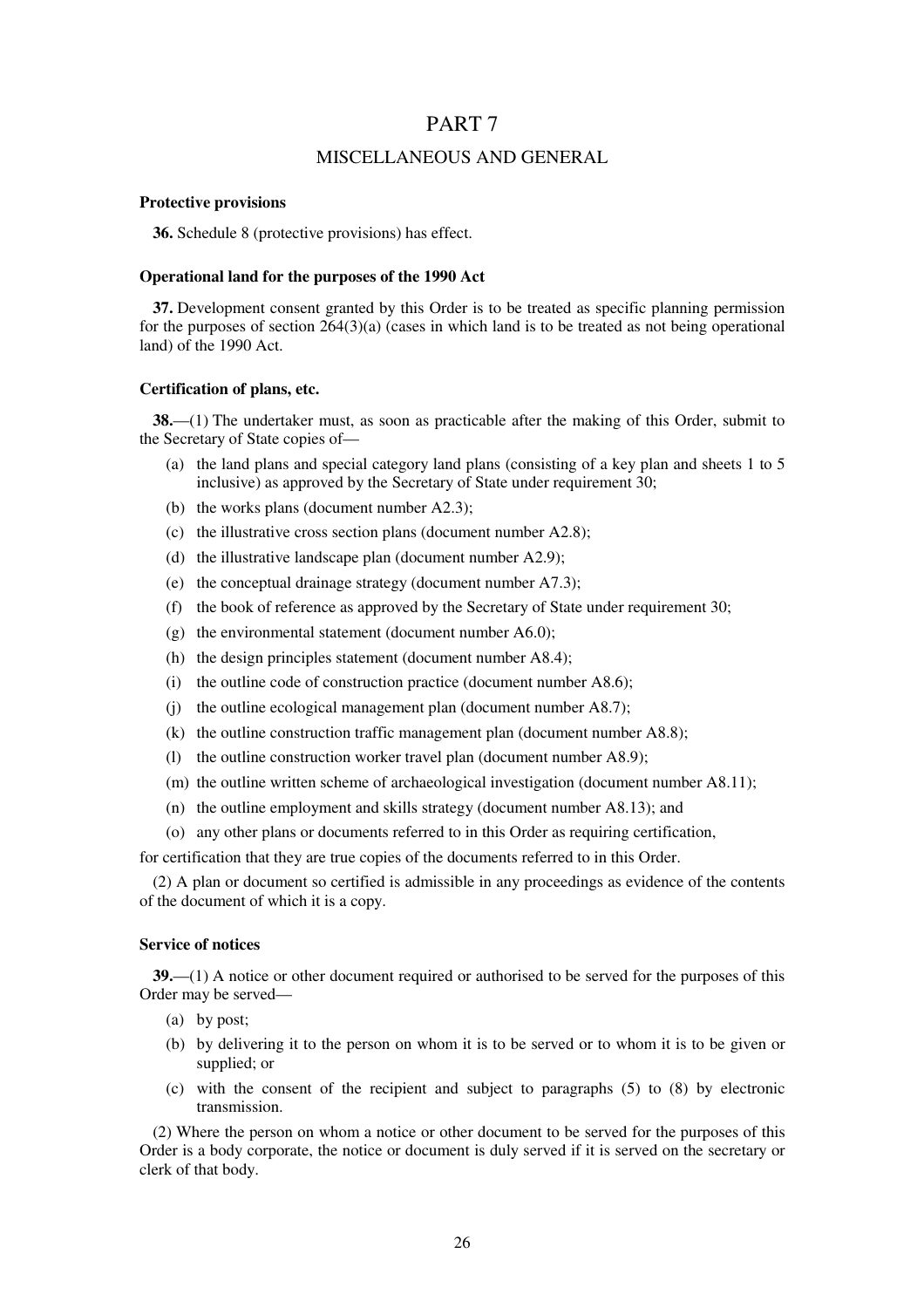(3) For the purposes of section 7 (references to service by post) of the Interpretation Act 1978(**a**) as it applies for the purposes of this article, the proper address of any person in relation to the service on that person of a notice or document under paragraph (1) is, if that person has given an address for service, that address, and otherwise—

- (a) in the case of the secretary or clerk of a body corporate, the registered or principal office of that body; and
- (b) in any other case, the last known address of that person at the time of service.

(4) Where for the purposes of this Order a notice or other document is required or authorised to be served on a person as having any interest in, or as the occupier of, land and the name or address of that person cannot be ascertained after reasonable enquiry, the notice may be served by—

- (a) addressing it to that person by name or by the description of "owner", or as the case may be "occupier", of the land (describing it); and
- (b) either leaving it in the hands of a person who is or appears to be resident or employed on the land or leaving it conspicuously affixed to some building or object on or near the land.

(5) Where a notice or other document required to be served or sent for the purposes of this Order is served or sent by electronic transmission the requirement is to be taken to be fulfilled only where—

- (a) the recipient of the notice or other document to be transmitted has given consent to the use of electronic transmission in writing or by electronic transmission;
- (b) the notice or document is capable of being accessed by the recipient;
- (c) the notice or document is legible in all material respects; and
- (d) the notice or document is in a form sufficiently permanent to be used for subsequent reference.

(6) Where the recipient of a notice or other document served or sent by electronic transmission notifies the sender within 7 days of receipt that the recipient requires a paper copy of all or part of that notice or other document the sender must provide such a copy as soon as reasonably practicable.

(7) Any consent to the use of electronic communication given by a person may be revoked by that person in accordance with paragraph (8).

(8) Where a person is no longer willing to accept the use of electronic transmission for any of the purposes of this Order—

- (a) that person must give notice in writing or by electronic transmission revoking any consent given by that person for that purpose; and
- (b) such revocation is final and takes effect on a date specified by the person in the notice but that date must not be less than 7 days after the date on which the notice is given.

(9) This article does not exclude the employment of any method of service not expressly provided for by it.

(10) In this article "legible in all material respects" means that the information contained in the notice or document is available to that person to no lesser extent than it would be if served, given or supplied by means of a notice or document in printed form.

## **No double recovery**

**40.** Compensation is not payable in respect of the same matter both under this Order and under any other enactment, any contract or any rule of law, or under two or more different provisions of this Order.

#### (**a**) 1978 c. 30.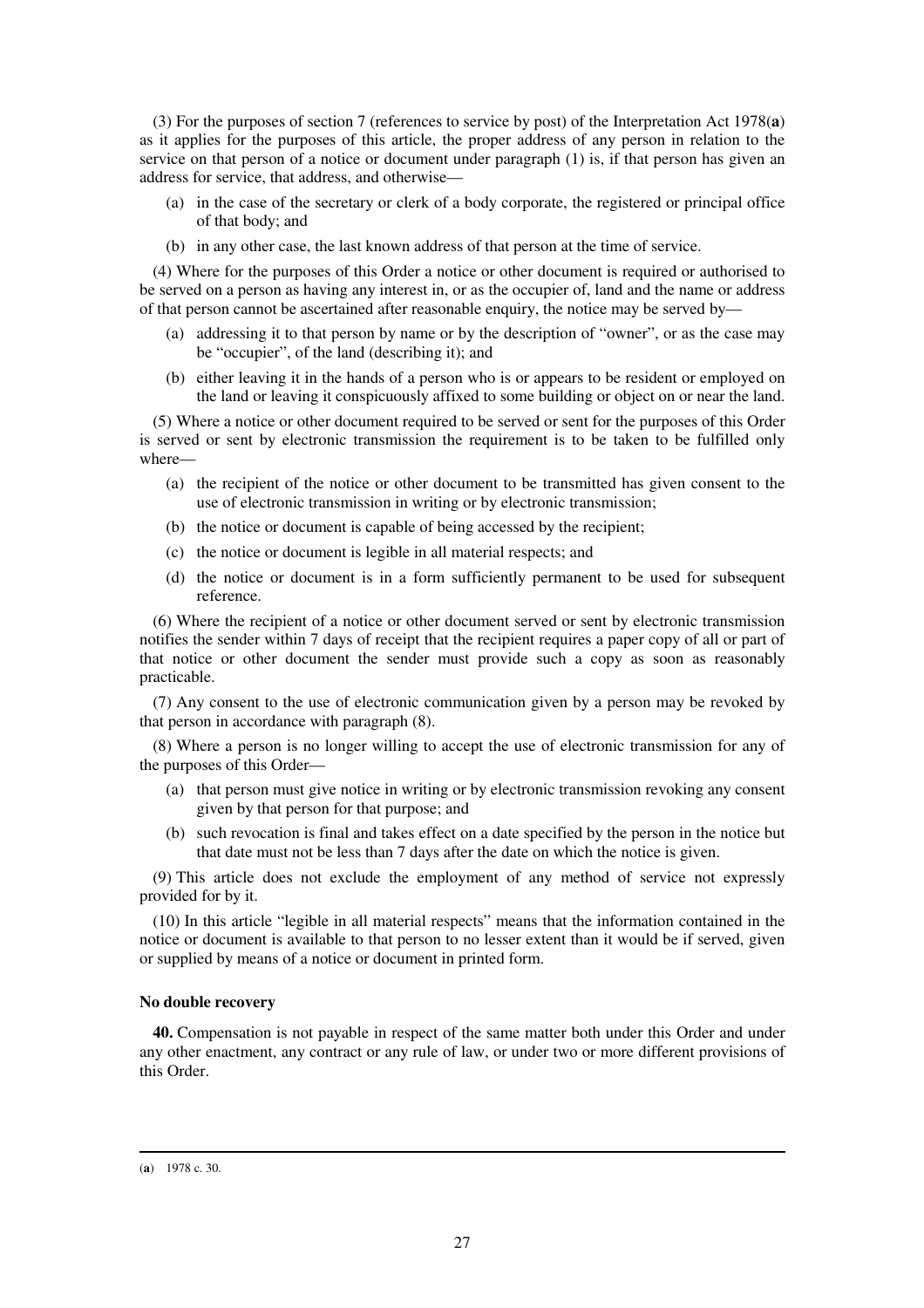#### **Application of landlord and tenant law**

**41.**—(1) This article applies to any agreement entered into by the undertaker under article 8 (consent to transfer of benefit of Order) so far as it relates to the terms on which any land is subject to a lease granted by or under that agreement.

(2) No enactment or rule of law regulating the rights and obligations of landlords and tenants prejudices the operation of any agreement to which this article applies.

(3) No enactment or rule of law to which paragraph (2) applies is to apply in relation to the rights and obligations of the parties to any lease granted by or under any such agreement so as  $to$ 

- (a) exclude or in any respect modify any of the rights and obligations of those parties under the terms of the lease, whether with respect to the termination of the tenancy or any other matter;
- (b) confer or impose on any such party any right or obligation arising out of or connected with anything done or omitted on or in relation to land which is the subject of the lease, in addition to any such right or obligation provided for by the terms of the lease; or
- (c) restrict the enforcement (whether by action for damages or otherwise) by any party to the lease of any obligation of any other party under the lease.

#### **Arbitration**

**42.**—(1) Except where otherwise expressly provided for in this Order and unless otherwise agreed in writing between the parties, any difference under any provision of this Order (other than a difference which falls to be determined by the tribunal) must be referred to and settled by a single arbitrator to be agreed between the parties or, failing agreement, to be appointed on the application of either party (after giving notice in writing to the other) by the Secretary of State.

(2) Any matter for which the consent or approval of the Secretary of State is required under any provision of this Order shall not be subject to arbitration.

Signed by authority of the Secretary of State for Business, Energy and Industrial Strategy

*Gareth Leigh* Head of Energy Infrastructure Planning 16th February 2022 Department for Business, Energy and Industrial Strategy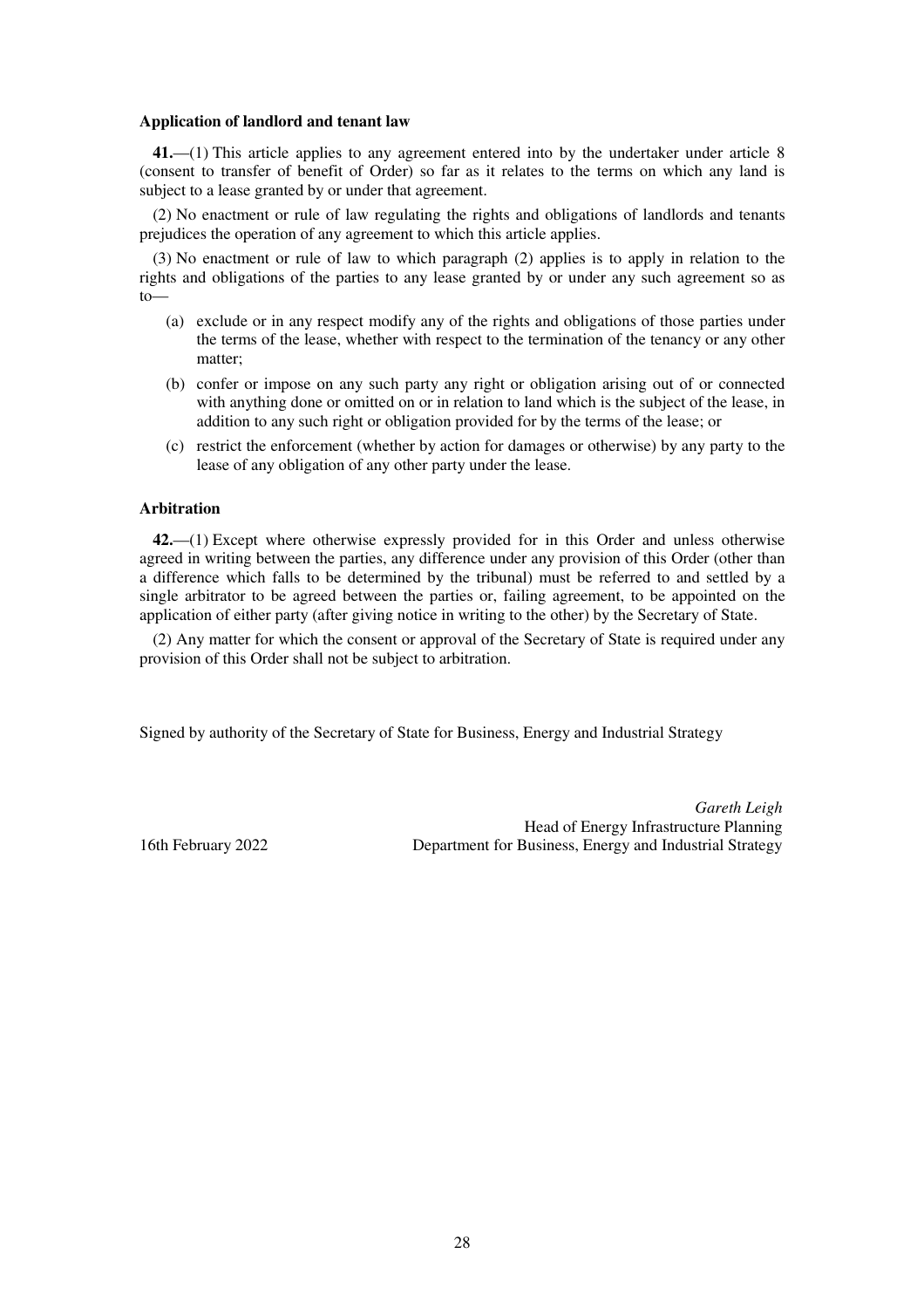# SCHEDULES

# $SCHEDIII E 1$  Article 2

# AUTHORISED DEVELOPMENT

In the administrative area of Thurrock Borough Council

The construction, operation and maintenance of a nationally significant infrastructure project as defined in sections 14(1)(a) and 15 of the 2008 Act, comprising—

Work no. 1 – An electricity generating station and battery storage facility comprising—

1A – Gas fired electricity generating station with a gross rated electrical output of up to 620 MW consisting of—

- (a) engine house building(s);
- (b) up to 48 gas reciprocating engines;
- (c) up to 48 exhaust stacks;
- (d) up to 48 gas engine exhaust energy recovery systems;
- (e) cooling system;
- (f) air pollutant control system;
- (g) lubricating oil and air pollutant control system reagent storage;
- (h) a gas pre-heat, metering and pressure reduction compound; and

1B – Battery storage facility with a net rated electrical output of up to 150 MW for four hours consisting of—

- (a) storage battery houses or containers;
- (b) storage inverter containers;
- (c) cooling system; and

1C – Facilities to serve both 1A and 1B consisting of—

- (a) electrical equipment comprising 132 kV and 275 kV substations and electrical cables, switch houses and switch rooms, and auxiliary transformers;
- (b) fire suppression system and firewater tank;
- (c) operations, maintenance and storage buildings;
- (d) control room(s);
- (e) septic tank or packaged foul treatment plant;
- (f) internal roads and parking;
- (g) surface water drainage;
- (h) surface water runoff attenuation pond(s); and
- (i) landscaping.

Together with associated development within the meaning of section 115(2) of the 2008 Act—

Work no. 2 – Creation and enhancement of onshore wildlife habitat including topsoil strip, planting, construction of ditches, mounds and banks, and enhancement of retained ditches for ecological benefit; and connection of retained ditches to Work no. 1C(r) surface water drainage.

Work no. 3 – An electrical connection to Tilbury Substation comprising—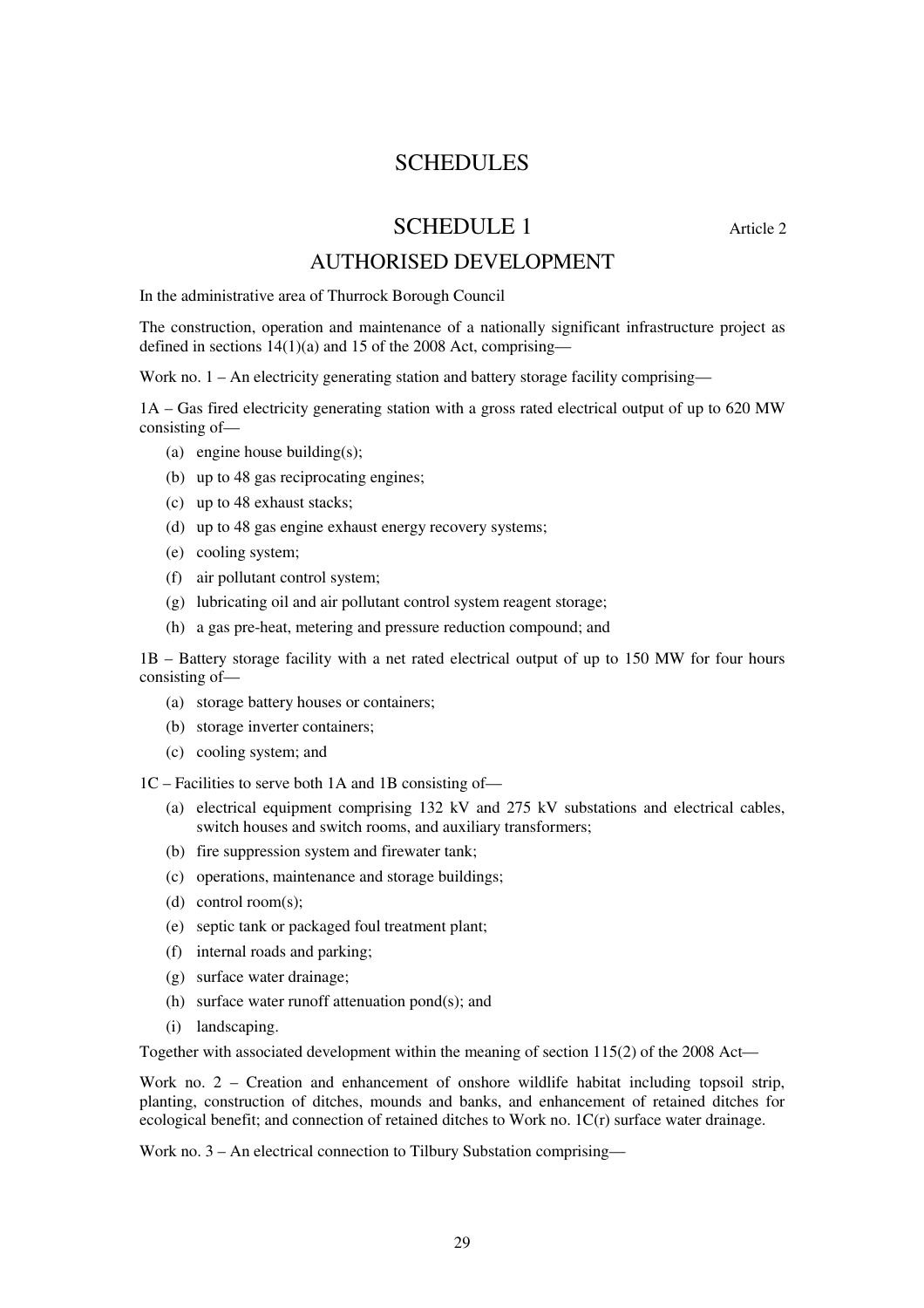3A – 275 kV high-voltage underground cables for electricity export and lower voltage underground cables for auxiliary power supply; and

3B – Connection equipment in Tilbury Substation consisting of—

- (a) civil works equipment bases, cable trenching, fencing;
- (b) electrical equipment installation current transformers, voltage transformers, high accuracy metering equipment, circuit breakers, disconnectors and emergency shutoff;
- (c) cable sealing end (where underground high voltage transmission cables join to existing overhead transmission cable) including, base, structure and terminations;
- (d) blockhouse (switch room); and
- (e) control and protection modifications for the re-equipped bay and integration to the site wide systems, including busbar protection.

Work no. 4 – An underground high-pressure gas pipeline between Work no. 1 and Work no. 5A and gas pipeline(s) within Work no. 1.

Work no. 5 – A connection point to the gas National Transmission System comprising—

5A – A gas connection compound with landscaping consisting of—

- (a) a National Grid Minimum Offtake Connection facility containing remotely operable valve, control and instrumentation kiosk, and electrical supply kiosk;
- (b) a Pipeline Inspection Gauge Trap Facility containing pipeline inspection gauge launching facility, emergency control valve, isolation valve, control and instrumentation kiosk, and electrical supply kiosk; and

5B – If required by the siting of Work no. 5A, a high-pressure underground gas pipeline between Work no. 5A(a) and the gas National Transmission System; and

5C – An access track and junction from Station Road with drainage and landscaping.

Work no.  $6 - An$  access road and junction from Station Road with drainage and landscaping.

Work no. 7 – A water supply connection to the water main at Station Road.

Work no. 8 – Construction compound(s) and laydown area(s) south of Tilbury Loop railway.

Work no. 9 – *Not used.* 

Work no. 10 – *Not used*

Work no. 11 – *Not used.* 

Work no. 12 – An access road from the A1089 St Andrew's Road comprising—

(a) improvements, repairs, widening, realignment and surfacing of existing private roads, verges and hardstanding areas, to make the route suitable for use by heavy goods vehicles;

and connecting to 12(a)—

- (b) *not used*;
- (c) engineering works and construction of new road sections with drainage and landscaping;
- (d) engineering works and construction of new road sections with drainage and landscaping; and
- (e) engineering works and construction of new road section with alterations to ditch and electrical service boxes.

Work no. 13 – A footbridge, ground works and fencing for a permissive path between Fort Road and Work no. 14.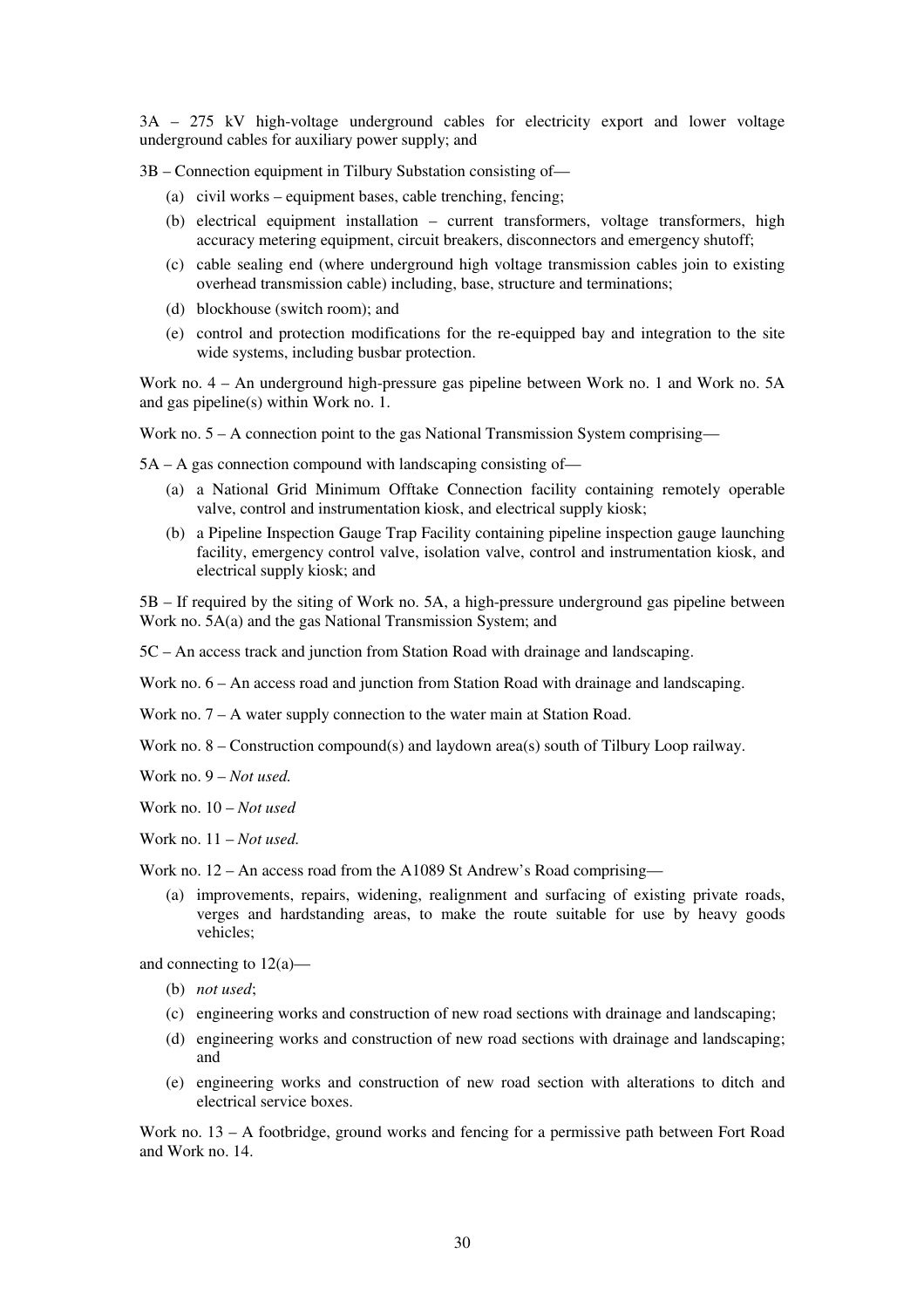Work no.  $14$  – Creation of approximately  $115,775m^2$  of common land with planting and landscaping.

Work no. 15 - An access road and junction from Fort Road to the Port of Tilbury access road, comprising engineering works and construction of new road with gates, fencing and alterations to drainage, landscape planting and alteration of services.

In connection with the construction of any of those works comprising the Nationally Significant Infrastructure Project or associated development to the extent that they do not otherwise form part of any such work, further development within the Order limits consisting of—

- (a) retaining walls, embankments, barriers, parapets, drainage, fencing, culverts and lighting;
- (b) site clearance (including fencing and demolition of existing structures), earthworks (including soil stripping and storage, site levelling) and remediation of contamination if present;
- (c) works to alter the position of apparatus at or below ground level including mains, sewers, drains and cables and also including below ground structures associated with that apparatus;
- (d) construction compounds and working sites, storage areas, temporary vehicle parking, ramps and other means of access, internal roads and tracks, perimeter enclosures, security fencing, construction-related buildings, welfare facilities, construction lighting, haulage roads and other buildings, machinery, apparatus, works and conveniences including provision of services and utilities;
- (e) landscaping, planting, tree planting and erection of permanent means of enclosure and boundary facilities including fences and gates, alteration of drains and ditches;
- (f) alteration of layout of streets to form temporary and permanent accesses, altering the level of any kerb, footway or verge within a street and surface treatments;
- (g) diversions during construction of existing access routes and subsequent reinstatement of existing routes; and
- (h) such other works, working sites, storage areas and works of demolition, as may be necessary or expedient for the purposes of, or for purposes ancillary to, the construction of the authorised development but only insofar as they do not give rise to any materially new or materially different environmental effects from those assessed in the environmental statement.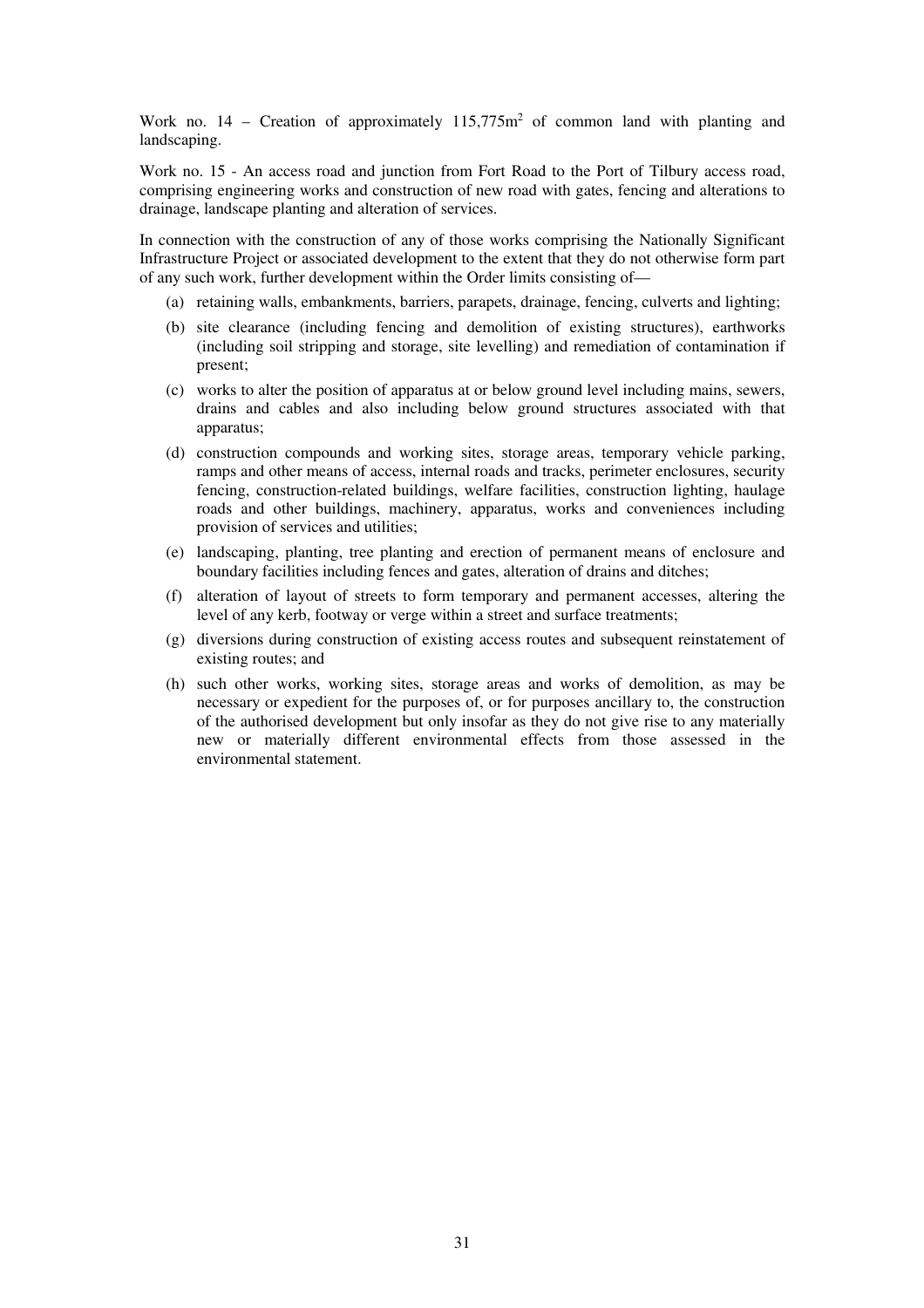# SCHEDULE 2 Article 3 REQUIREMENTS

# PART 1

# REQUIREMENTS

## **Interpretation**

**1.** In this Schedule—

"AOD" means above Ordnance Datum;

"CCR area" means the area reserved for carbon capture readiness as shown on the work plans;

"commissioning" means the process during which plant components and systems forming part of the authorised development, having been constructed or modified, are made operational and are tested and verified to be in accordance with design assumptions and to have met the appropriate safety criteria;

"contaminated land" has the same meaning as that given in section 78A of the Environmental Protection Act 1990(**a**);

"discharging authority" means any body responsible for giving any consent, agreement or approval required by a requirement included in Part 1 of this Schedule, or for giving any consent, agreement or approval further to any document referred to in any such requirement;

"LEMP" means the Landscape and Ecological Management Plan;

"Network Rail" means Network Rail Infrastructure Limited (company number 02904587, whose registered office is at 1 Eversholt Street, London, NW1 2DN) and any associated company of Network Rail Infrastructure Limited which holds property for railway purposes, and for the purpose of this definition "associated company" means any company which is (within the meaning of section 1159 of the Companies Act 2006)(**b**) the holding company of Network Rail Infrastructure Limited, a subsidiary of Network Rail Infrastructure Limited or another subsidiary of the holding company of Network Rail Infrastructure Limited;

"Network Rail property" means any railway belonging to Network Rail within the Order limits and—

- (a) any station, land, works, apparatus and equipment belonging to Network Rail or connected with any such railway; and
- (b) any easement or other property interest held or used by Network Rail for the purposes of such railway or works, apparatus or equipment; and

"requirement consultee" means any body named in a requirement as a body to be consulted by the discharging authority in discharging that requirement.

## **Time limit**

**2.** The authorised development must not commence later than the expiration of 5 years beginning with the date on which this Order comes into force.

<sup>(</sup>**a**) 1990 c. 43.

 $(b)$  2006 c. 46.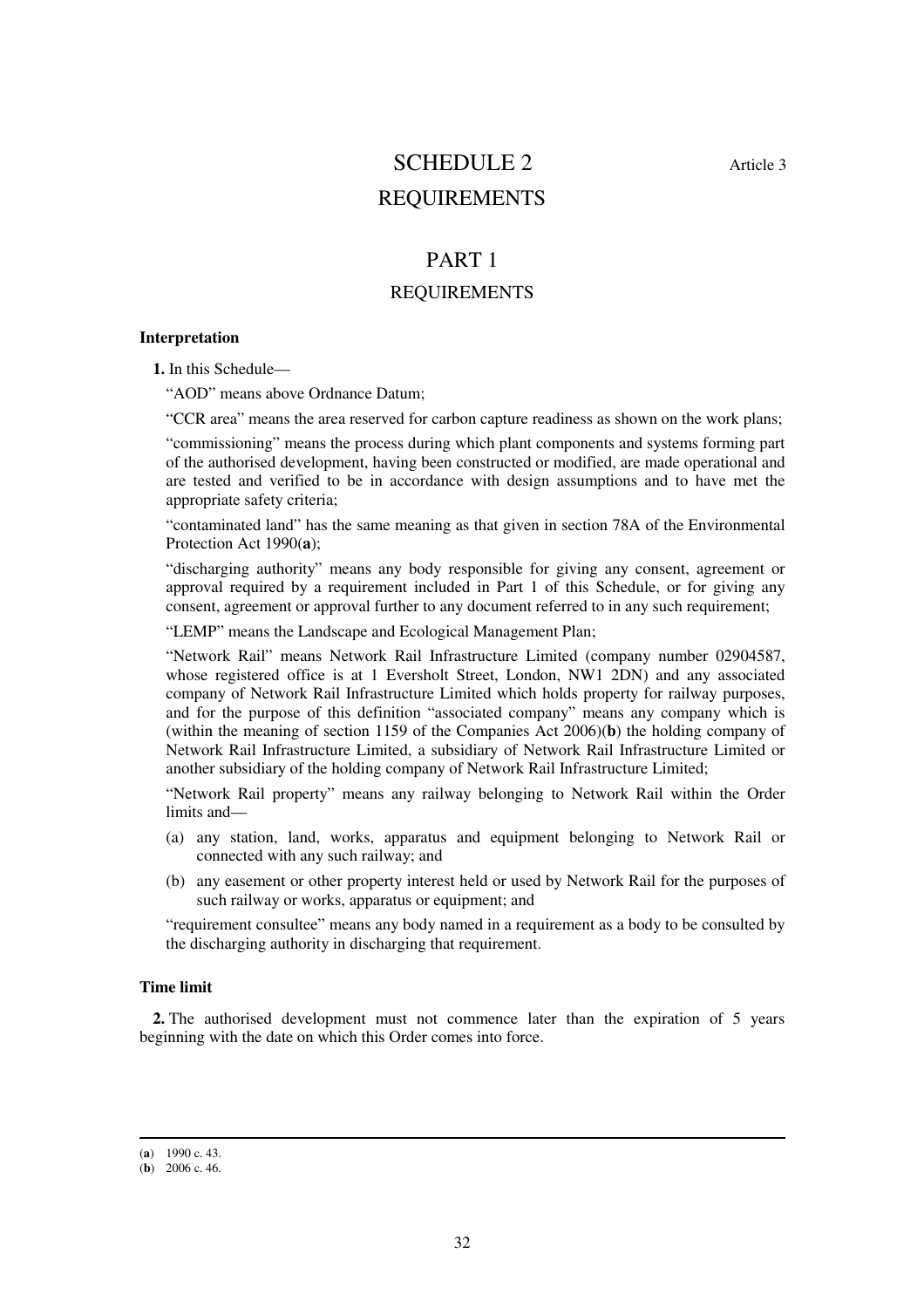#### **Notice of commencement of authorised development**

**3.** Notice of commencement of the authorised development must be given to the relevant planning authority within 7 days of the date on which the authorised development is commenced.

### **Detailed design**

**4.**—(1) No part of the authorised development can commence until written details of the following for that part have been submitted to and approved by the relevant planning authority specifying—

- (a) the siting, design, external appearance, dimensions and floor levels of all permanent buildings and structures;
- (b) the colour, materials and surface finishes of all permanent buildings and structures; and
- (c) details of the provision made for cycle parking facilities for staff.

(2) The details to be submitted for approval under sub-paragraph 9(1) must—

- (a) be in accordance with the design principles statement;
- (b) include flood resistance and resilience measures for a flood level of up to 2.84m above Ordnance Survey datum for critical equipment; and
- (c) include appropriately scaled plans and sectional drawings.

(3) No works creating or affecting culverts in ordinary watercourses or the balancing pond east of Fort Road may be commenced unless the detail of such works has been approved by the relevant planning authority in consultation with Thurrock Council in its capacity as the lead local flood authority.

(4) In so far as the details submitted under paragraph (1) relate to Work no. 4, the relevant planning authority must consult Highways England on those details prior to issuing any approval under that paragraph.

(5) The authorised development must be designed in accordance with the parameters specified in Table 1 below and the works plans and constructed in accordance with approved plans and any other approvals given by the relevant planning authority pursuant to this requirement.

| Parameter                    | Work no.s         | Maximum value $(s)$ and unit  |
|------------------------------|-------------------|-------------------------------|
| Gas engine exhaust stack     | 1A(c)             | $43m$ AOD                     |
| height                       |                   |                               |
| Gas engine building $(s)$ or | 1A(a, b, d, e, f) | Width: 135m                   |
| equipment dimensions (in     |                   | Length: $265m$                |
| total)                       |                   | Height: 20m                   |
| Battery building $(s)$ or    | 1B                | Width: 106m                   |
| containers dimensions (in    |                   | Length: 106m                  |
| total)                       |                   | Height: 10m                   |
| Customer substation          | 1C(1)             | 15m                           |
| equipment height             |                   |                               |
| Height of all equipment and  | $\mathbf{1}$      | 10 <sub>m</sub>               |
| structures within Work 1 not |                   |                               |
| otherwise specified          |                   |                               |
| National grid gas connection | 5A                | Width: 50m                    |
| compound dimensions          |                   | Length: 50m                   |
|                              |                   | Height: 5m                    |
| Gas pipeline(s) maximum      | 4                 | 4m for trenched or 5m below   |
| excavation depth             |                   | base of feature crossed for   |
|                              |                   | trenchless construction       |
| Underground cable $(s)$      | 3A                | 4 m for trenched or 5 m below |

### **Table 1**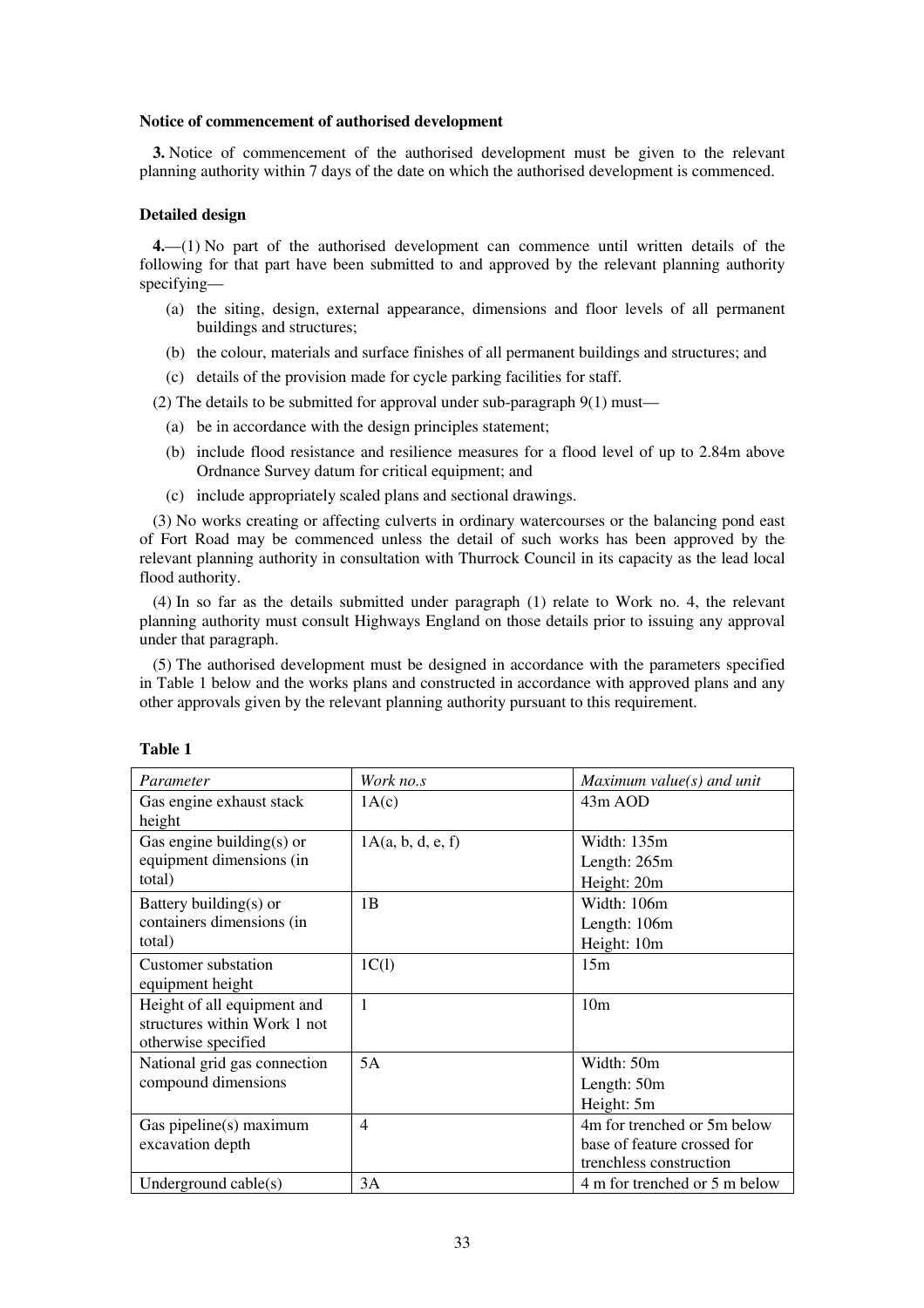| maximum depth                                       |     | base of feature crossed for    |
|-----------------------------------------------------|-----|--------------------------------|
|                                                     |     | trenchless construction        |
| Road construction working<br>corridor width         | 6   | $20 \text{ m}$                 |
| Gas pipeline construction<br>working corridor width | 4   | $23 \text{ m}$                 |
| CCR minimum area                                    | n/a | $32,100 \text{ m}^2$           |
| Footbridge to replacement<br>common land            | 13  | Must be a clear span structure |

(6) The buildings and structures identified in Table 1 must only be constructed within the area for the work of which they form part as shown in the works plans.

(7) The details submitted for Work no.12 under sub-paragraph (1) may only include details for either Work no.12(c) or Work no.12(d), and must specify which of Work no. 12(c) or Work no.12(d) is to be developed.

(8) In so far as the details submitted under paragraph (1) relate to Work nos. 4, 6 and 7, the relevant planning authority must consult Network Rail on those details where the relevant works may impact Network Rail property and ensure:

- (a) in respect of Work no. 4, any part of that work is situated over 200 metres from Network Rail property;
- (b) in respect of Work no. 6, any part of that work is situated over 15 metres from Network Rail property; and
- (c) in respect of Work no. 7, any part of that work is situated over 15 metres from Network Rail property.

### **Code of construction practice**

**5.**—(1) No part of the authorised development can commence until a code of construction practice for that part has been submitted to and approved by the relevant planning authority.

(2) The code of construction practice must be substantially in accordance with the outline code of construction practice and—

- (a) include relevant measures relied on in the environmental statement; and
- (b) include management plans, working methods and mitigation measures including—
	- (i) details of lighting during construction;
	- (ii) pollution incident control plan;
	- (iii) soil management strategy; and
	- (iv) dust management and monitoring plan.

(3) Construction of the authorised development must be carried out in accordance with the approved code of construction practice.

## **Construction traffic management plan**

**6.**—(1) No part of the authorised development can commence until a construction traffic management plan for that part has been submitted to and approved by the relevant planning authority in consultation with the highway authority, Highways England, Network Rail, Port of Tilbury London Limited and Royal Mail.

(2) The construction traffic management plan must—

- (a) specify measures to manage the impacts of construction traffic during the construction works; and
- (b) be substantially in accordance with the outline construction traffic management plan.

(3) Construction works for the authorised development must be carried out in accordance with the approved construction traffic management plan for that part.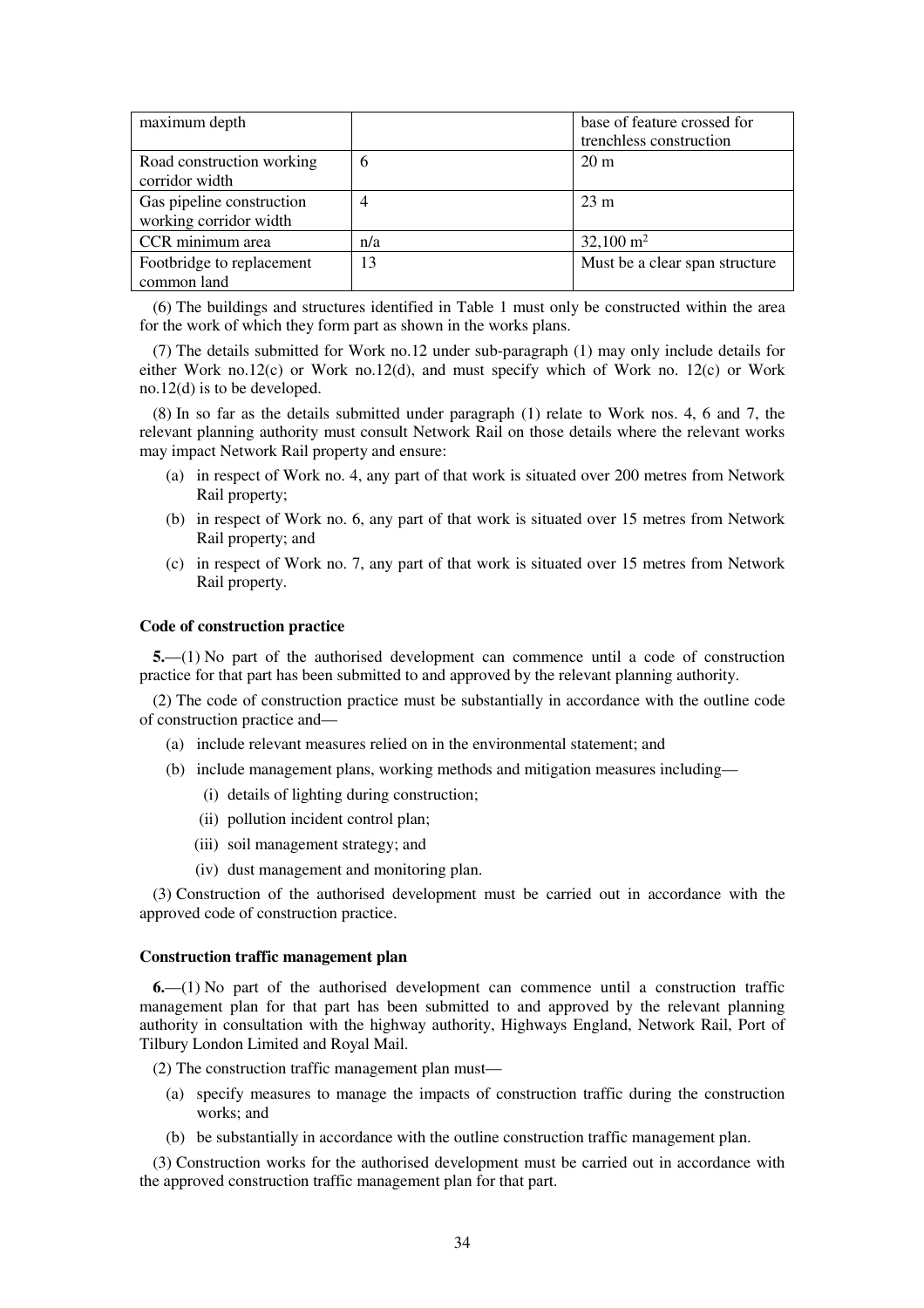#### **Construction worker travel plan**

**7.**—(1) No part of the authorised development can commence until a construction worker travel plan for that part has been submitted to and approved by the relevant planning authority in consultation with the highway authority, Highways England, Network Rail and Port of Tilbury London Limited.

(2) The construction worker travel plan must be substantially in accordance with the outline construction worker travel plan.

(3) Construction works for the authorised development must be carried out in accordance with the approved construction worker travel plan for that part.

#### **External lighting**

**8.**—(1) No part of the authorised development where use of artificial lighting is proposed in operation can be externally lit between 18:00 and 07:00 until a scheme for the management and mitigation of artificial light emissions during the operation of that part of the authorised development has been submitted to and approved by the relevant planning authority.

(2) The scheme approved under sub-paragraph (1) must be implemented and maintained as approved during the operational phase.

### **Construction hours**

**9.**—(1) Subject to sub-paragraph (2), no construction works are to take place except between—

- (a) 08:00 to 18:00 Monday to Friday; and
- (b) 08:00 to 13:00 on Saturday;

unless otherwise agreed by the relevant planning authority.

- (2) The following works are permitted outside the hours referred to in sub-paragraph  $(1)$ 
	- (a) works that cannot be interrupted or emergency works; and
	- (b) works which do not cause noise that is more than 5dB above the pre-construction ambient noise at the nearest residential property to the Order limits, subject to lower cut-off values of 65dB, 55dB and 45dB LAeqT from site noise alone, for the daytime, evening and night-time periods, respectively, determined in accordance with Annex E of BS 5228- 1:2009+A1:2014.

(3) Any emergency works carried out under sub-paragraph (2)(a) must be notified to the relevant planning authority within 72 hours of their commencement.

#### **Surface and foul water drainage**

**10.**—(1) No part of the authorised development can commence until written details for that part have been submitted to and approved by the relevant planning authority.

(2) The details submitted under sub-paragraph (1) must include—

- (a) the means of pollution control;
- (b) connection points to existing drainage network with consideration to directing drainage away from the West Tilbury Main catchment; and
- (c) ground raising and effects on the routing of flood waters.

(3) The details submitted under sub-paragraph (1) must be in accordance with the conceptual drainage strategy certified under article 38.

(4) The surface and foul water drainage system for the relevant part of the authorised development must be constructed and maintained in accordance with the approved details unless otherwise agreed in writing by the relevant planning authority.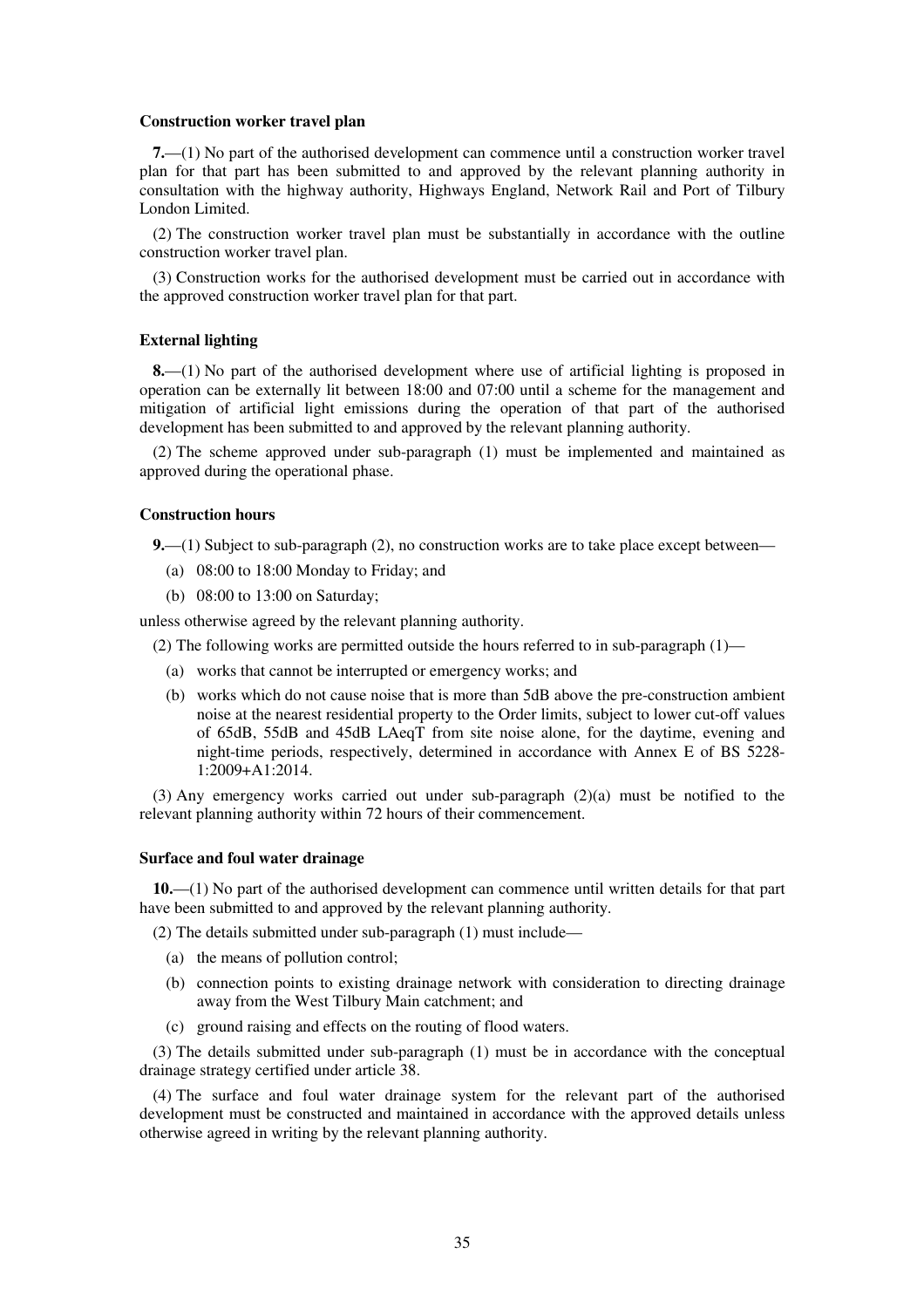#### **Flood evacuation plan**

**11.**—(1) The undertaker must, prior to the commencement of the authorised development, put in place a flood evacuation plan for the authorised development. The flood evacuation plan must be maintained and kept up to date throughout the operational life of the authorised development and be made available for inspection by all users of the site and displayed in a visible location at all times.

(2) A copy of the flood evacuation plan must be provided to the relevant planning authority or Thurrock Council acting as lead local flood authority on request.

## **Contaminated land**

**12.**—(1) If contaminated land is found during permitted preliminary works or construction of the authorised development, no further development can be carried out in the affected area until an investigation and remediation scheme has been submitted to and approved by the relevant planning authority; and the scheme must include details of—

- (a) how the contaminated land is to be identified and assessed;
- (b) where remediation is required by the scheme, the remediation measures;
- (c) timescales for carrying out the remediation measures; and
- (d) any ongoing monitoring or mitigation requirements.

(2) Any remediation measures, monitoring or mitigation requirements identified in the investigation and remediation scheme mentioned in sub-paragraph (1) must be carried out in accordance with the approved scheme.

### **Archaeology**

**13.**—(1) No part of the authorised development with the potential to affect buried archaeological assets can commence until for that part a written scheme of archaeological investigation of areas of archaeological interest has been submitted to and approved by the relevant planning authority following consultation with Historic England.

(2) The scheme approved under sub-paragraph (1) must be substantially in accordance with the outline written scheme of archaeological investigation, and identify the measures to be taken to investigate, protect, record or preserve any significant archaeological remains that may be found.

(3) Any archaeological works carried out under the approved scheme must be carried out by an organisation registered with the Chartered Institute for Archaeologists or by a member of that Institute.

(4) Any archaeological works must be carried out in accordance with the approved scheme.

#### **Landscaping and ecological management plan**

**14.**—(1) No part of the authorised development can commence until a LEMP for that part, substantially in accordance with the outline ecological management plan and illustrative landscape plan, including—

- (a) where necessary, measures to protect water voles;
- (b) ecological mitigation and enhancement measures;
- (c) details of all proposed soft landscaping works, including location, number, species, size and planting density of any proposed planting;
- (d) proposed finished ground levels;
- (e) details of existing trees to be retained, with measures for their protection during the construction period;
- (f) implementation timetables for all ecological and landscaping works; and
- (g) maintenance proposals,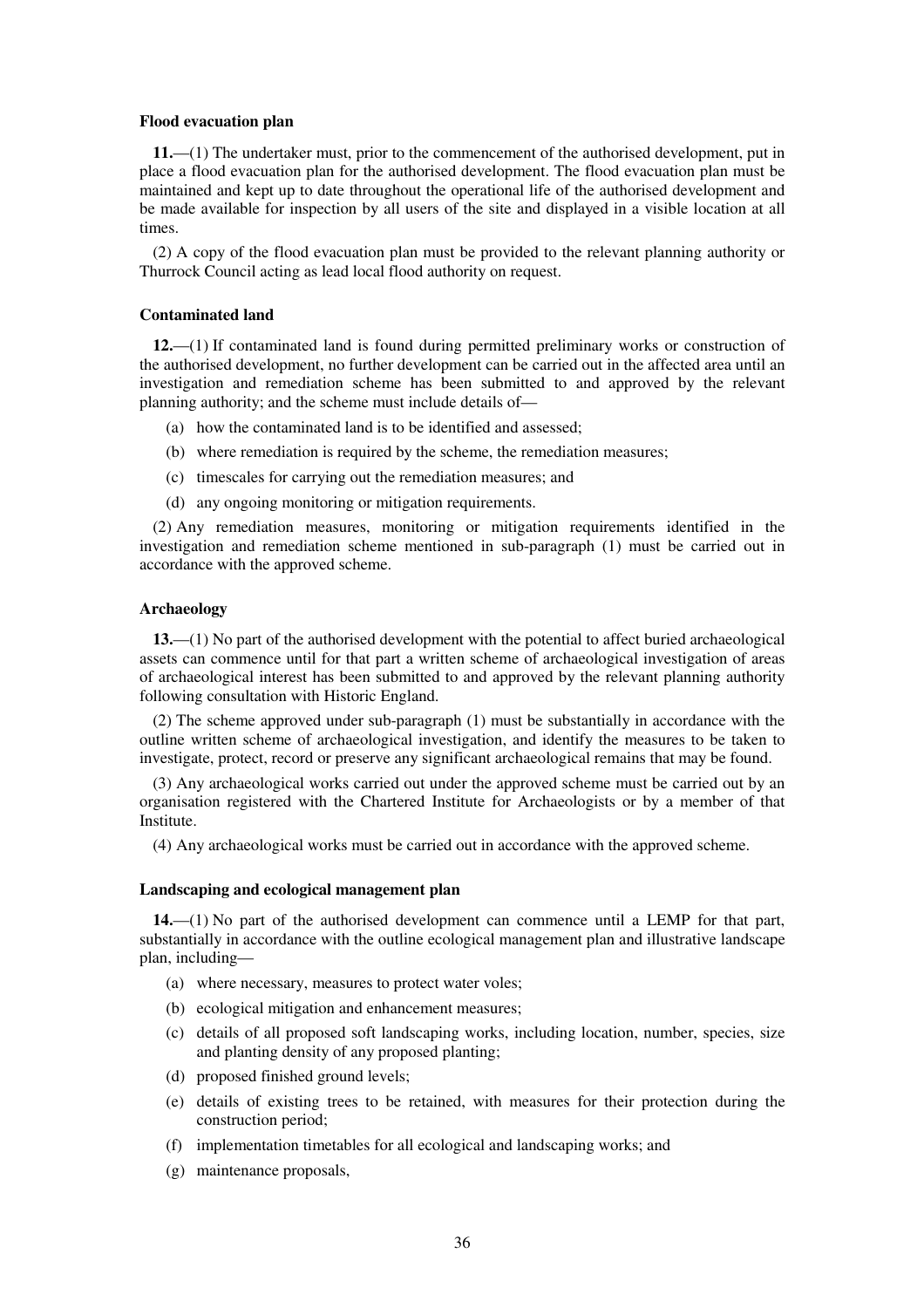has been submitted to and approved by the relevant planning authority in consultation with Natural England.

(2) The authorised development, including maintenance, must be carried out in accordance with the approved LEMP and to a reasonable standard in accordance with the relevant recommendations of appropriate British Standards or other recognised codes of good practice.

#### **Construction compound restoration**

**15.**—(1) Prior to the completion of construction of Work no.1, the undertaker must submit a plan to the relevant planning authority for approval detailing how all of the construction compound areas which do not form part of the permanent works will be restored, including—

- (a) details of the use and condition of the land before it was used as a construction compound;
- (b) proposed finished ground levels;
- (c) details of any soft landscaping works to be undertaken as part of the restoration;
- (d) details of any hard landscaping to be undertaken as part of the restoration including paving, surfacing, gates and fencing; and
- (e) implementation timetables for the restoration works.

(2) The restoration of the construction compounds must be carried out in accordance with the approved plan.

#### **Operational noise**

**16.**—(1) Between 23.00 and 07.00 hours, noise arising from normal operation of the site may not exceed a rating level of 45 dB  $L_{ATT}$  at any residential property which is lawfully inhabited at the date of the making of this Order.

(2) The level set out in sub-paragraph (1) is to be as measured in accordance with British Standard 4142:2014+A1:2019 (Methods for rating and assessing industrial and commercial sound) and British Standard 7445-3:1991 (Description and measurement of environmental noise. Guide to application to noise limits) or any standards replacing those.

(3) Prior to the commencement of the authorised development, the undertaker must submit a plan to the relevant planning authority for approval detailing how noise monitoring will be undertaken during construction and within a six month period beginning with the date of first commercial export of electricity from Work no. 1A. That plan must specify a monitoring location point, which must be in as close proximity as the undertaker can lawfully access, or at a point representative of, the nearest residential property which is lawfully inhabited at the date of the making of this Order.

(4) Noise monitoring must be undertaken by the undertaker in accordance with the plan approved under sub-paragraph (3); and the results of this monitoring must be submitted by the undertaker to the relevant planning authority at the intervals set out in the plan.

(5) Where the results of the monitoring undertaken in accordance with sub-paragraphs (3) and (4), show any exceedance of the level set out in sub-paragraph (1), the undertaker must, within 10 working days, submit to the relevant planning authority for approval a mitigation plan detailing how the exceedance will be mitigated and including a timetable for carrying out any works required to deliver such mitigation.

(6) The undertaker must comply with any plan approved under sub-paragraph (5).

#### **Local employment and skills strategy**

**17.** No part of the authorised development can commence until a local employment and skills strategy, substantially in accordance with the outline local employment and skills strategy has been submitted to and approved by the relevant planning authority.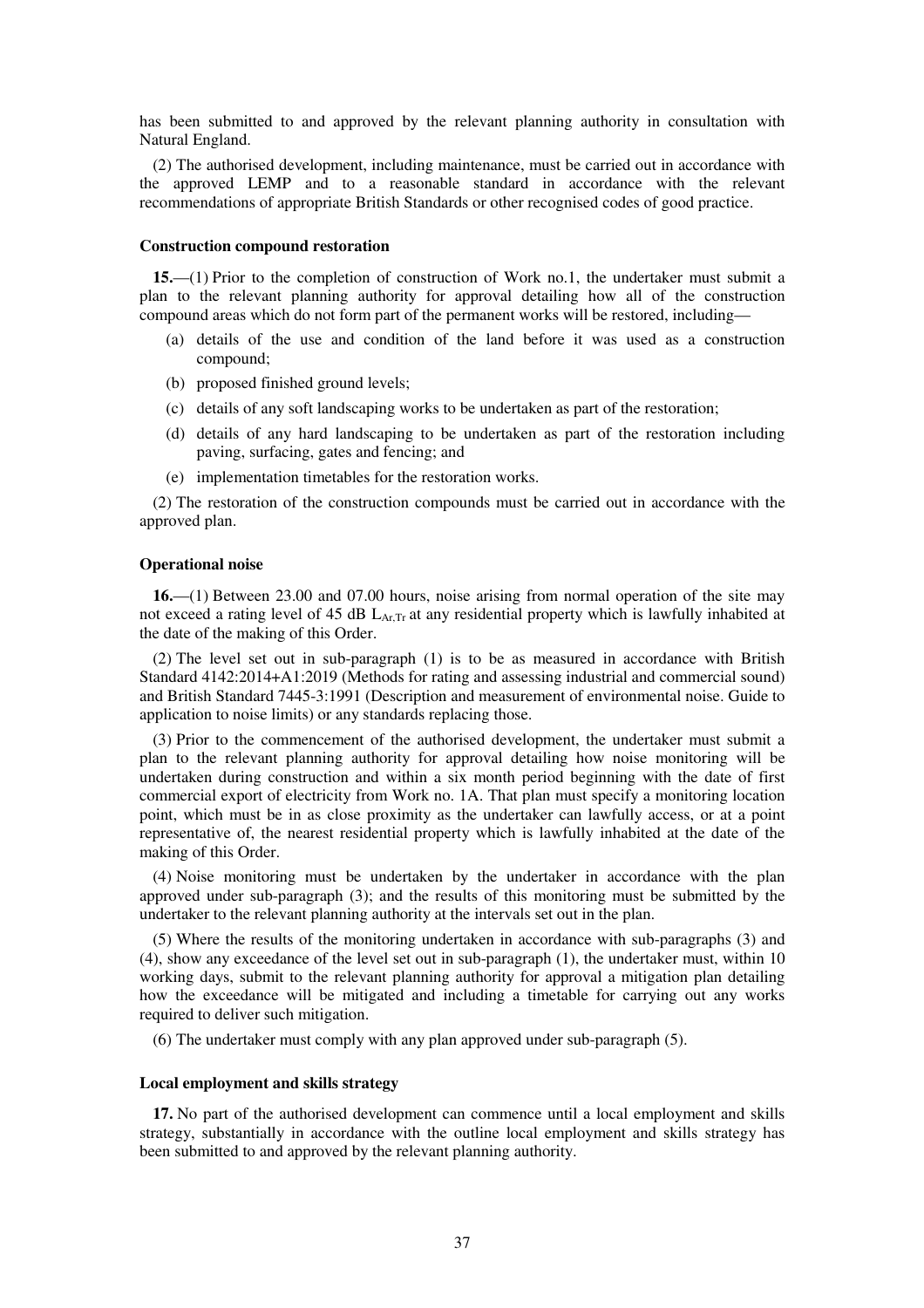#### **Operational hours**

**18.** Work no.1A (the gas fired electricity generating station) may only be operated for the purposes of generating electricity up to a maximum of 4,000 hours per calendar year.

#### **Details to accord with Environmental Statement**

**19.** Any plans, details, schemes or other documents which require approval by the discharging authority pursuant to any requirement must comply with the parameters set out in the Environmental Statement and, where applicable, the outline plans certified under article 38.

#### **Carbon capture readiness**

**20.** Until such time as the authorised development is decommissioned, the undertaker must not, without the consent of the Secretary of State—

- (a) dispose of any interest in the CCR area; or
- (b) do anything, or allow anything to be done or to occur,

which may reasonably be expected to diminish the undertaker's ability, within two years of such action or occurrence, to prepare the carbon capture readiness land for the installation and operation of carbon capture equipment, should it be deemed necessary to do so.

#### **Carbon capture readiness monitoring report**

**21.**—(1) The undertaker must make a report ('carbon capture readiness monitoring report') to the Secretary of State—

- (a) no later than three months from the date of first commercial operation of Work no.1A (or any first phase thereof); and
- (b) within one month of the third anniversary, and each subsequent three year anniversary, of that date.

(2) Each carbon capture readiness monitoring report must provide evidence that the undertaker has complied with requirement 20—

- (a) in the case of the first carbon capture readiness monitoring report, since commencement of the authorised development; and
- (b) in the case of any subsequent report, since the making of the previous carbon capture readiness monitoring report, and explain how the undertaker expects to continue to comply with requirement 20 over the next three years.

(3) Each carbon capture readiness monitoring report must state whether the undertaker considers the retrofit of carbon capture technology is feasible explaining the reasons for any such conclusion and whether any impediments could be overcome.

(4) Each carbon capture readiness monitoring report must state, with reasons, whether the undertaker has decided to seek any additional regulatory clearances, or to modify any existing regulatory clearances, in respect of any carbon capture readiness proposals.

### **Amendments to approved plans, etc.**

**22.**—(1) With respect to any plans, details, schemes or other documents which require approval by the discharging authority pursuant to any requirement (the "approved plans"), the undertaker may submit to the discharging authority for approval any amendments to the approved plans and following any such approval by the discharging authority the approved plans are to be taken to include the amendments approved pursuant to this sub-paragraph.

(2) Approval under sub-paragraph (1) must not be given except where it has been demonstrated to the satisfaction of the discharging authority that the subject-matter of the approval sought does not give rise to any materially new or materially different environmental effects to those identified in the environmental statement.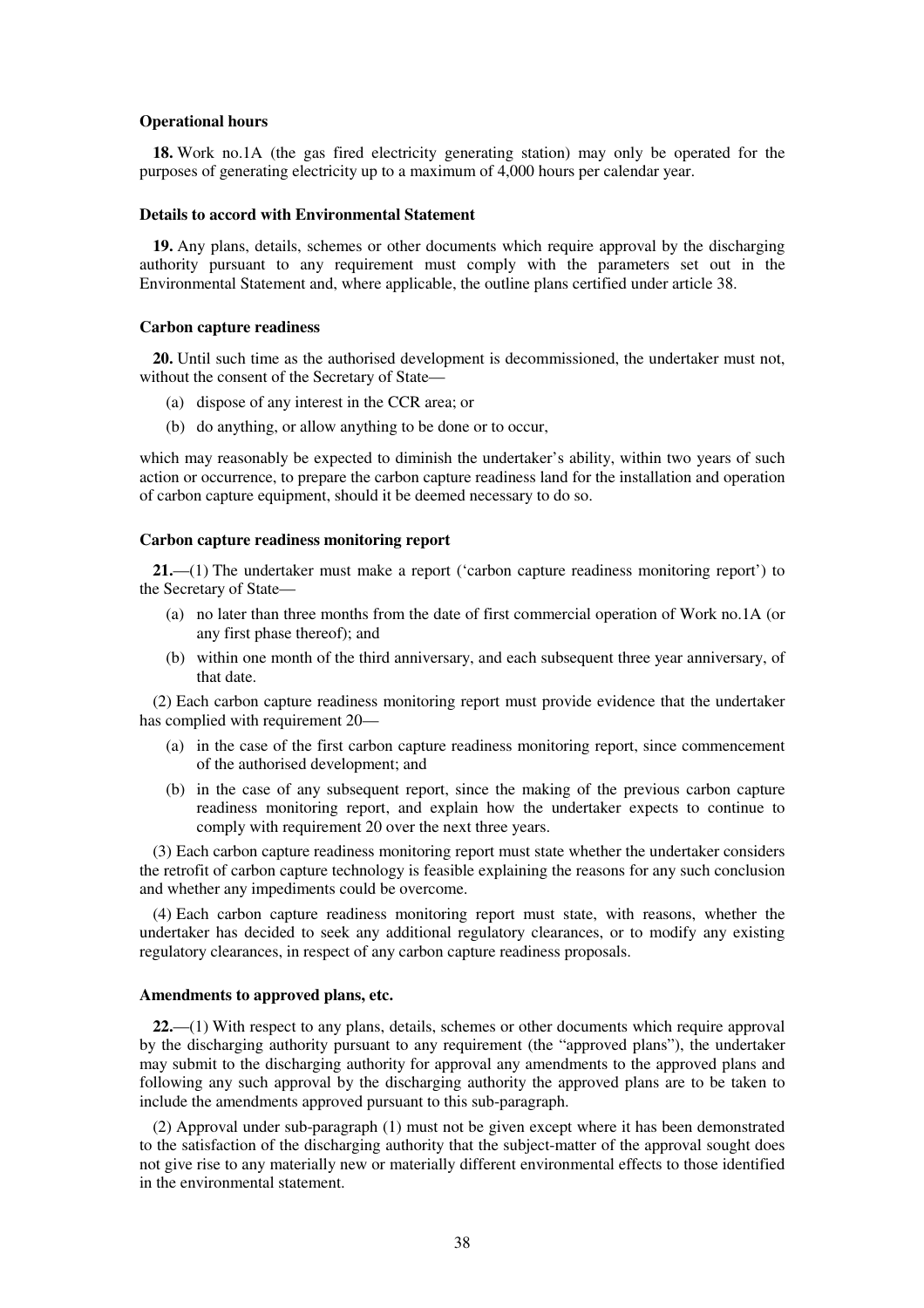#### **Anticipatory steps**

**23.** If before this Order comes into force the undertaker or any other person has taken any step in compliance with any requirement in Part 1 of this Schedule, that step may be taken into account to determine compliance with that requirement provided that step would have been a valid step for the purpose of the requirement if it had been taken after this Order came into force.

#### **Submissions and approvals**

**24.**—(1) Where, under any requirement, approval of any plans, details, schemes or other documents is required, the plan, details, scheme or other documents submitted for approval must be in writing.

(2) Where under any requirement the approval or agreement of the discharging authority or another person is required, that approval or agreement must be provided in writing.

(3) A copy of any approval or amendment to an approval issued under these requirements by a discharging authority other than the relevant planning authority must be copied to the relevant planning authority at the same time as it is issued to the undertaker.

### PART<sub>2</sub>

### APPROVAL OF MATTERS SPECIFIED IN REQUIREMENTS

#### **Applications made under requirements**

**25.** Where an application has been made to the discharging authority for any agreement or approval required pursuant to a requirement included in this Order, the discharging authority must give notice to the undertaker of their decision, including the reasons, on the application, within a period of 13 weeks beginning with—

- (a) the day immediately following that on which the application is received by the discharging authority; or
- (b) such longer period as may be agreed by the undertaker and the discharging authority.

#### **Further information**

**26.**—(1) Where an application has been made under paragraph 25 the discharging authority has the right to request such reasonable further information from the undertaker as is necessary to enable it to consider the application.

(2) If the discharging authority considers further information is needed, and the requirement does not specify that consultation with a requirement consultee is required, it must, within 21 days of receipt of the application, notify the undertaker in writing specifying the further information required.

(3) If the requirement indicates that consultation must take place with a consultee the discharging authority must issue the consultation to the requirement consultee within 5 working days of receipt of the application. Where the consultee requires further information they must notify the discharging authority in writing specifying the further information required within 21 days of receipt of the consultation. The discharging authority must notify the undertaker in writing specifying any further information requested by the consultee within 5 working days of receipt of such a request.

(4) In the event that the discharging authority does not give such notification as specified in subparagraph (2) or (3) it is deemed to have sufficient information to consider the application and is not thereafter entitled to request further information without the prior agreement of the undertaker.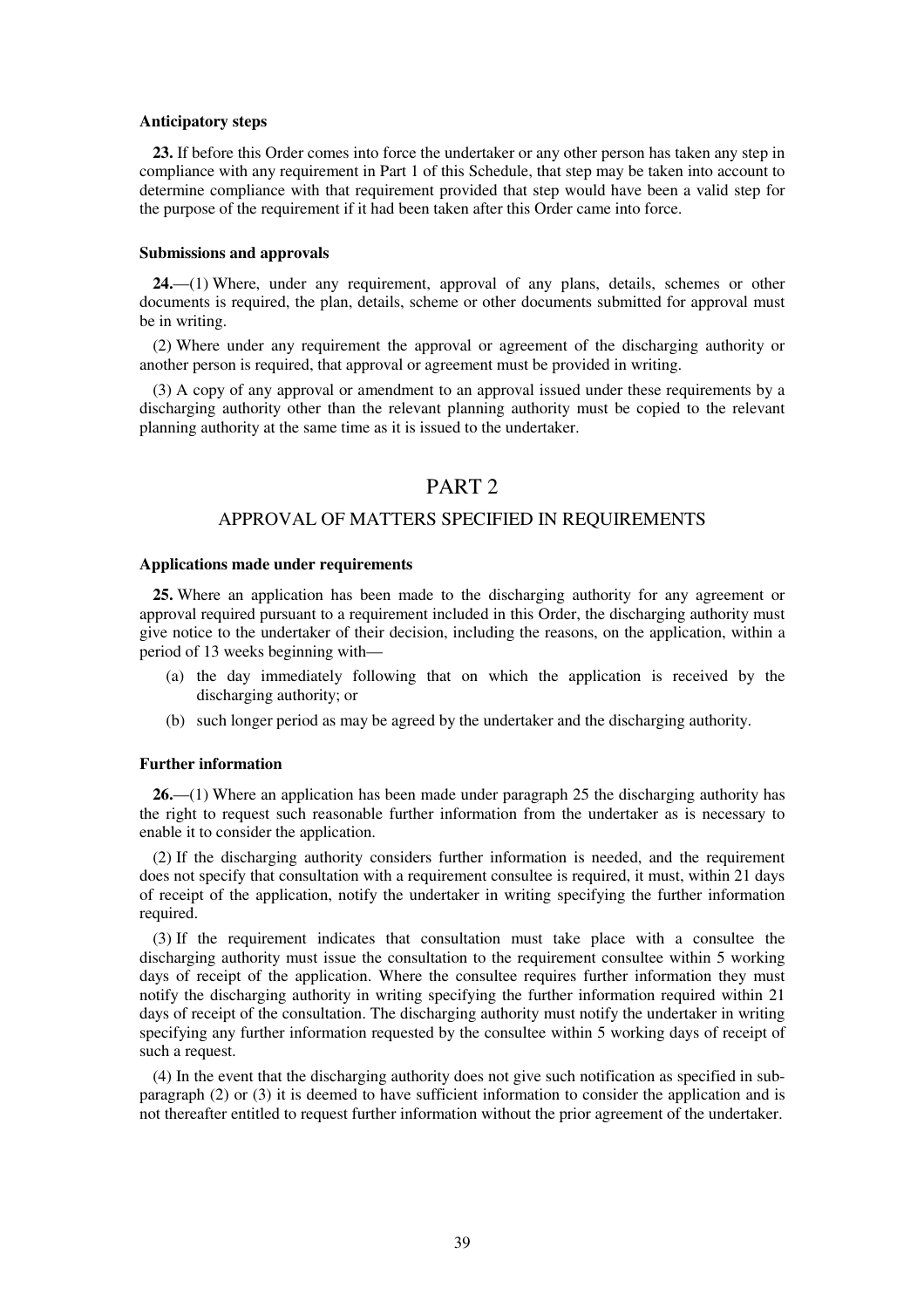#### **Provision of information by Consultees**

**27.**—(1) Any consultee who receives a consultation under paragraph 26(3) must respond to that request within 28 days from receipt unless sub paragraph (2) of this paragraph applies.

(2) Where any consultee requests further information in accordance with the timescales set out in paragraph 26(3) then they must respond to the consultation within 10 working days from the receipt of the further information requested.

#### **Fees**

**28.**—(1) Where an application is made to the discharging authority for agreement or approval in respect of a requirement the fee for the discharge of conditions as specified in the Town and Country Planning (Fees for Applications, Deemed Applications, Requests and Site Visits) (England) Regulations 2012(**a**) (or any regulations replacing the same) is to be paid by the undertaker to the discharging authority in accordance with these regulations.

(2) Any fee paid under this Schedule must be refunded to the undertaker within 4 weeks of the application being rejected as invalidly made.

#### **Appeal**

**29.**—(1) The undertaker may appeal in the event that—

- (a) the discharging authority refuses an application for any consent, agreement or approval required by a requirement included in this Order or grants it subject to conditions; or
- (b) the discharging authority does not give notice of its decision to the undertaker within the time period specified in paragraph 25.

(2) The appeal process is to be as follows—

- (a) the undertaker must submit the appeal documentation to the Secretary of State and must on the same day provide copies of the appeal documentation to the relevant planning authority and any consultee required to be consulted pursuant to the requirement which is the subject of the appeal (together with the undertaker, these are the "appeal parties");
- (b) as soon as is practicable after receiving the appeal documentation, the Secretary of State must appoint a person ("the appointed person") to determine the appeal and must notify the appeal parties of the identity of the appointed person and the address to which all correspondence for their attention should be sent, the date of such notification being the "start date" for the purposes of this sub-paragraph (2);
- (c) the relevant planning authority and any consultee required to be consulted pursuant to the requirement which is the subject of the appeal must submit written representations to the appointed person in respect of the appeal within ten working days of the start date and must ensure that copies of their written representations are sent to each other and to the undertaker on the day on which they are submitted to the appointed person;
- (d) the appeal parties must make any counter-submissions to the appointed person within ten working days of receipt of written representations pursuant to sub-paragraph (2)(c); and
- (e) the appointed person must make their decision and notify it to the appeal parties, with reasons, as soon as reasonably practicable and in any event within thirty working days of the deadline for the receipt of counter-submissions pursuant to sub-paragraph (2)(d).

(3) The appointment of the person pursuant to sub-paragraph (2)(b) may be undertaken by a person appointed by the Secretary of State for this purpose instead of by the Secretary of State.

(4) In the event that the appointed person considers that further information is necessary to consider the appeal, the appointed person must notify the appeal parties in writing specifying the further information required and the date by which the information is to be submitted and the

<sup>(</sup>**a**) S.I. 2012/2920.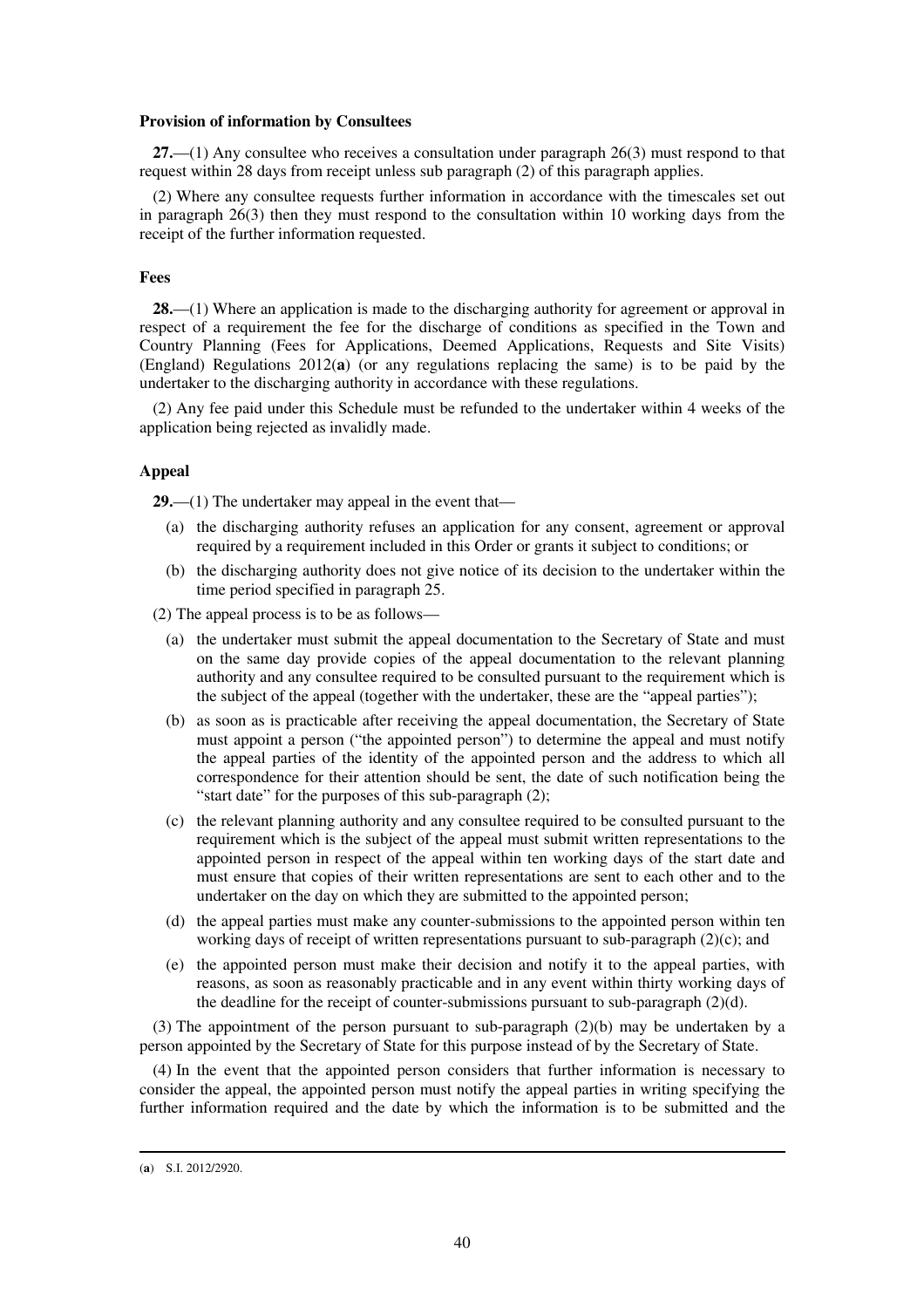appointed person must make any notification and set the date for the receipt of such further information having regard to the timescales in sub-paragraph (2).

(5) Any further information required under sub-paragraph (4) must be provided by the appeal party from whom the further information was requested to the appointed person and other appeal parties, the relevant planning authority and any consultee required to be consulted pursuant to the requirement the subject of the appeal on the date specified by the appointed person (the "specified date"), and the appointed person must notify the appeal parties of the revised timetable for the appeal on or before that day. The revised timetable for the appeal must require submission of written representations to the appointed person within ten working days of the specified date but otherwise is to be in accordance with the process and time limits set out in sub-paragraphs (2)(c) to  $(2)(e)$ .

(6) On an appeal under this sub-paragraph, the appointed person may—

- (a) allow or dismiss the appeal; or
- (b) reverse or vary any part of the decision of the relevant planning authority (whether the appeal relates to that part of it or not).

(7) The appointed person may proceed to a decision on an appeal taking into account only such written representations as have been sent within the relevant time limits.

(8) The appointed person may proceed to a decision even though no written representations have been made within the relevant time limits, if it appears to the appointed person that there is sufficient material to enable a decision to be made on the merits of the case and may deal with the application as if it had been made to the appointed person in the first instance.

(9) The decision of the appointed person on an appeal is to be final and binding on the parties, and a court may entertain proceedings for questioning the decision only if the proceedings are brought by a claim for judicial review.

(10) If an approval is given by the appointed person pursuant to this article, it is to be deemed to be an approval for the purpose of Schedule 2 as if it had been given by the relevant planning authority. The relevant planning authority may confirm any determination given by the appointed person in identical form in writing but a failure to give such confirmation (or a failure to give it in identical form) is not to be taken to affect or invalidate the effect of the appointed person's determination.

(11) Save where a direction is given pursuant to sub-paragraph (12) requiring the costs of the appointed person to be paid by the relevant planning authority, the reasonable costs of the appointed person must be met by the undertaker.

(12) On application by the relevant planning authority or the undertaker, the appointed person may give directions as to the costs of the appeal parties and as to the parties by whom the costs of the appeal are to be paid. In considering whether to make any such direction and the terms on which it is to be made, the appointed person must have regard to Planning Practice Guidance: Appeals (March 2014) or any circular or guidance which may from time to time replace it.

#### **Documents**

**30.**—(1) The undertaker must amend the land plans and special category land plans (document number A2.2) and the book of reference (document number A4.3) in order to—

- (a) on the land plans and special category land plans, remove the colouring of plots in ownership of the Port of Tilbury London Limited and RWE; and
- (b) in the book of reference delete the plots in the ownership of the Port of Tilbury London Limited and RWE.

(2) Under paragraph (1), the plots concerned are—

- (a) plots in ownership of the Port of Tilbury London Limited: 01/04, 01/33, 01/35, 01/36, 05/01, 05/02, 05/03, 05/04 and 05/07; and
- (b) plots in ownership of RWE: 01/04, 01/11, 01/19, 01/20, 01/21, 01/22, 01/28, 01/30, 01/31, 01/32, 01/34 01/37, 04/01, 04/03 and 04/05.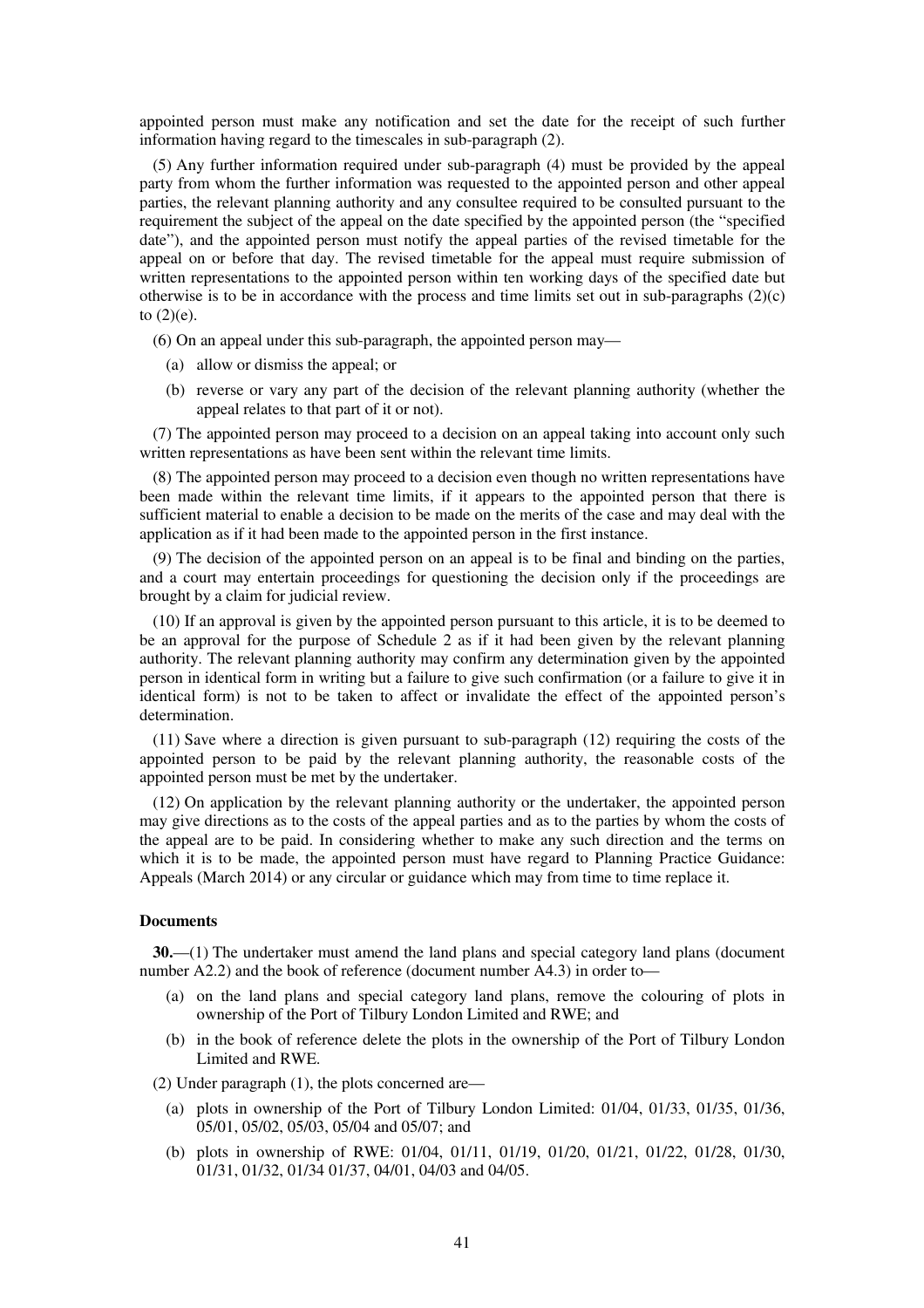(3) The undertaker must submit the land plans and special category land plans and the book of reference, as amended, to the Secretary of State for approval.

(4) The undertaker must not commence work under this Order, or exercise any powers under the Order, until the Secretary of State has given such approval.

# SCHEDULE 3 Article 15

# TRAFFIC REGULATION SUSPENSION OF EXISTING TRAFFIC REGULATION ORDERS

| $^{(1)}$                | (2)                 | (3)                                                                                                                                          | (4)                                                              |
|-------------------------|---------------------|----------------------------------------------------------------------------------------------------------------------------------------------|------------------------------------------------------------------|
| Area                    | Road name           | Title of Order                                                                                                                               | <b>Extent of suspension</b>                                      |
| <b>Thurrock Borough</b> | <b>Station Road</b> | The Borough of<br>Thurrock (Station<br>Road (Love Lane to<br>Princess Margaret<br>Road) East Tilbury)<br>(Weight Restriction)<br>Order 1995. | Suspended between<br>Love Lane and<br>Princess Margaret<br>Road. |

# SCHEDULE 4 Article 13

# HIGHWAYS SUBJECT TO TEMPORARY CONTROL OR **RESTRICTION**

| (1)              | (2)                                                                                                                                                                              | (3)                                                                                                                                                                                                                                                                              |
|------------------|----------------------------------------------------------------------------------------------------------------------------------------------------------------------------------|----------------------------------------------------------------------------------------------------------------------------------------------------------------------------------------------------------------------------------------------------------------------------------|
| Area             | Public right of way                                                                                                                                                              | <b>Control or Restriction</b>                                                                                                                                                                                                                                                    |
| Thurrock Borough | Station Road within the two<br>areas shown hatched in red on<br>sheet 3 of the access, rights of<br>way and traffic management<br>plans.                                         | Controls on use including<br>marshalling during<br>construction to allow crossing<br>of the highway for construction<br>access.<br>Temporary restriction on all<br>use for up to two weeks at each<br>location, concurrently or<br>consecutively.                                |
| Thurrock Borough | Station Road within the area<br>shown hatched in dark green<br>on sheet 3 of the access, rights<br>of way and traffic management<br>plans.                                       | Controls on use including<br>temporary restrictions on use<br>and partial carriageway<br>closures with traffic<br>management to allow<br>construction of new accesses.                                                                                                           |
| Thurrock Borough | Footpath through common land<br>connecting Footpath 200 at the<br>location shown hatched in<br>green on sheet 3 of the access,<br>rights of way and traffic<br>management plans. | Controls on use the footpath<br>where it crosses the pipeline<br>route including marshalling<br>during construction and<br>operation to allow installation<br>and maintenance of a gas<br>pipeline.<br>Temporary restriction on all<br>use and diversion during<br>construction. |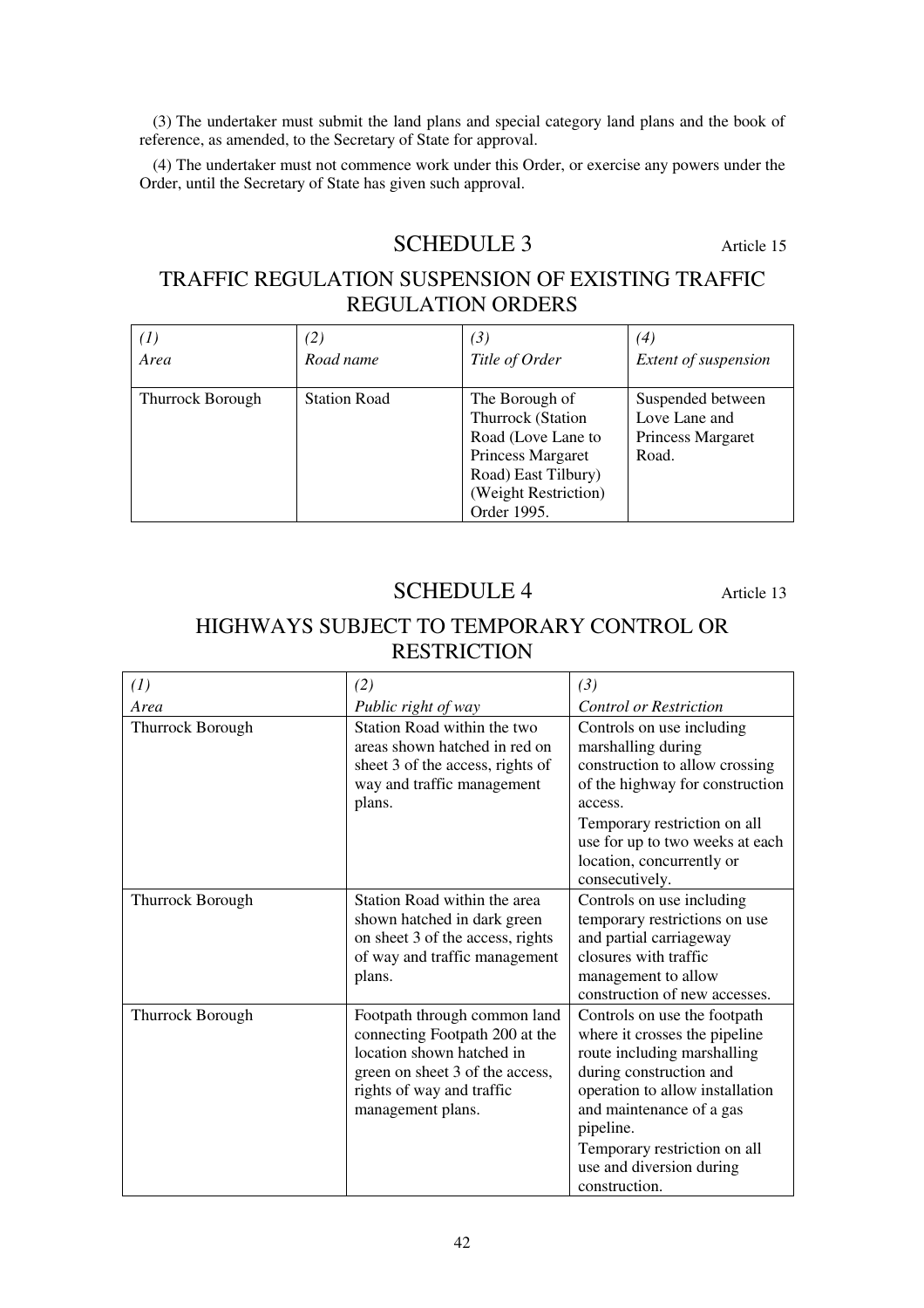# SCHEDULE 5 Articles 22 and 28

# LAND OF WHICH TEMPORARY POSSESSION MAY BE TAKEN AND IN WHICH ONLY RIGHTS ETC MAY BE ACQUIRED

| (1)<br>Plot reference number shown<br>on land plans | (2)<br>Rights over land which may be<br>acquired                                                                                                                                                                                                                                                                                         | (3)<br>Relevant part of the authorised<br>development<br>which<br>for<br>possession<br>temporary<br>for<br>construction can be taken |
|-----------------------------------------------------|------------------------------------------------------------------------------------------------------------------------------------------------------------------------------------------------------------------------------------------------------------------------------------------------------------------------------------------|--------------------------------------------------------------------------------------------------------------------------------------|
| Land Plans - Sheet 1                                |                                                                                                                                                                                                                                                                                                                                          |                                                                                                                                      |
| 01/09                                               | Right to install, use, protect,<br>retain, inspect, maintain, repair<br>and replace electrical cables<br>and associated infrastructure<br>and to take vehicular access<br>for the same. Imposition of a<br>restrictive covenant for the<br>protection of electrical cables<br>and associated infrastructure<br>installed in the land.    | Work no.3                                                                                                                            |
| 01/10                                               | Right to install, use, protect,<br>retain, inspect, maintain, repair<br>and replace electrical cables<br>and associated infrastructure<br>and to take vehicular access<br>for the same. Imposition of a<br>restrictive covenant for the<br>protection of electrical cables<br>and associated infrastructure<br>installed in the land.    | Work no.3                                                                                                                            |
| 01/14                                               | Right of access, including<br>vehicular access, to create and<br>maintain replacement common<br>land.                                                                                                                                                                                                                                    | Work no.14                                                                                                                           |
| 01/15                                               | Right to install, use, protect,<br>retain, inspect, maintain, repair<br>and replace electrical cables<br>and associated infrastructure<br>and to take vehicular access<br>for the same.<br>Imposition of a restrictive<br>covenant for the protection of<br>electrical cables and associated<br>infrastructure installed in the<br>land. | Work no.3                                                                                                                            |
| 01/25                                               | Right to install, use, protect,<br>retain, inspect, maintain, repair<br>and replace a gas pipeline and<br>associated infrastructure, and<br>to take vehicular access for the<br>same. Imposition of a<br>restrictive covenant for the<br>protection of gas pipeline and<br>associated infrastructure<br>installed in the land.           | Work nos.4 and 8                                                                                                                     |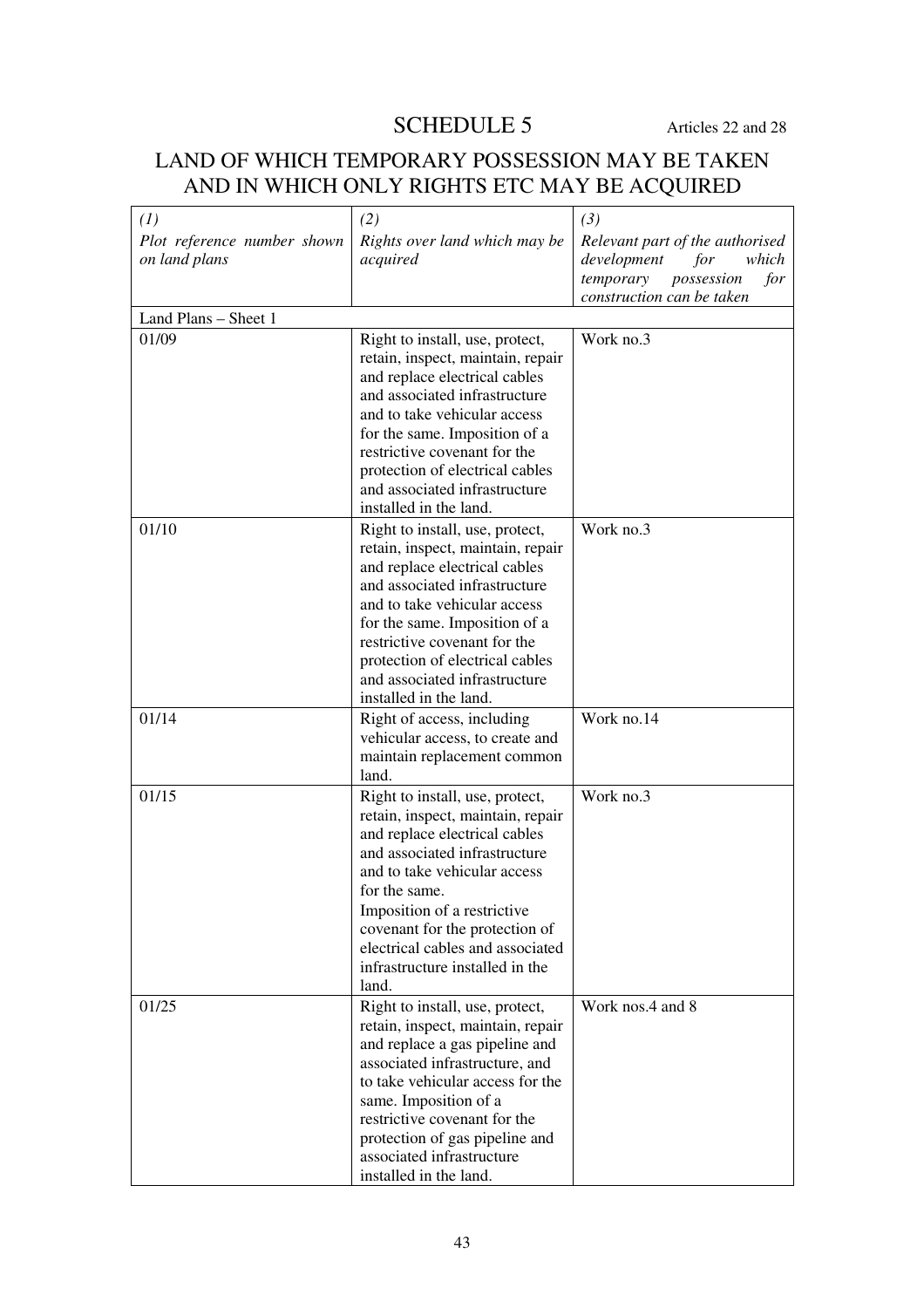| Land Plans - Sheet 2 |                                                                                                                                                                                                                                                                                                                                |                   |
|----------------------|--------------------------------------------------------------------------------------------------------------------------------------------------------------------------------------------------------------------------------------------------------------------------------------------------------------------------------|-------------------|
| 02/01                | Right of access, including<br>vehicular access, to create and<br>maintain habitat creation and<br>enhancement land.                                                                                                                                                                                                            | Work no.2         |
| 02/02                | Right of access, including<br>vehicular access, to create and<br>maintain habitat creation and<br>enhancement land.                                                                                                                                                                                                            | Work no.2         |
| 02/04                | Right of access, including<br>vehicular access, to create and<br>maintain replacement common<br>land.                                                                                                                                                                                                                          | Work no.14        |
| 02/08                | Right of access, including<br>vehicular access, to create and<br>maintain replacement common<br>land.                                                                                                                                                                                                                          | Work no.14        |
| 02/09                | Right of access, including<br>vehicular access, to create and<br>maintain replacement common<br>land.                                                                                                                                                                                                                          | Work no.14        |
| 02/10                | Right of access, including<br>vehicular access, to create and<br>maintain replacement common<br>land and habitat creation and<br>enhancement land, and to use,<br>repair, improve or alter<br>existing accesses, tracks, roads<br>or ways.                                                                                     | Work nos.2 and 14 |
| 02/11                | Right of access, including<br>vehicular access, to create and<br>maintain replacement common<br>land and habitat creation and<br>enhancement land, and to use,<br>repair, improve or alter<br>existing accesses, tracks, roads<br>or ways.                                                                                     | Work nos.2 and 14 |
| 02/13                | Right to install, use, protect,<br>retain, inspect, maintain, repair<br>and replace a gas pipeline and<br>associated infrastructure, and<br>to take vehicular access for the<br>same. Imposition of a<br>restrictive covenant for the<br>protection of gas pipeline and<br>associated infrastructure<br>installed in the land. | Work nos.4 and 8  |
| Land Plans - Sheet 3 |                                                                                                                                                                                                                                                                                                                                |                   |
| 03/01                | Right to install, use, protect,<br>retain, inspect, maintain, repair<br>and replace a gas pipeline and<br>associated infrastructure, and<br>to take vehicular access for the<br>same. Imposition of a<br>restrictive covenant for the<br>protection of gas pipeline and                                                        | Work nos.4 and 8  |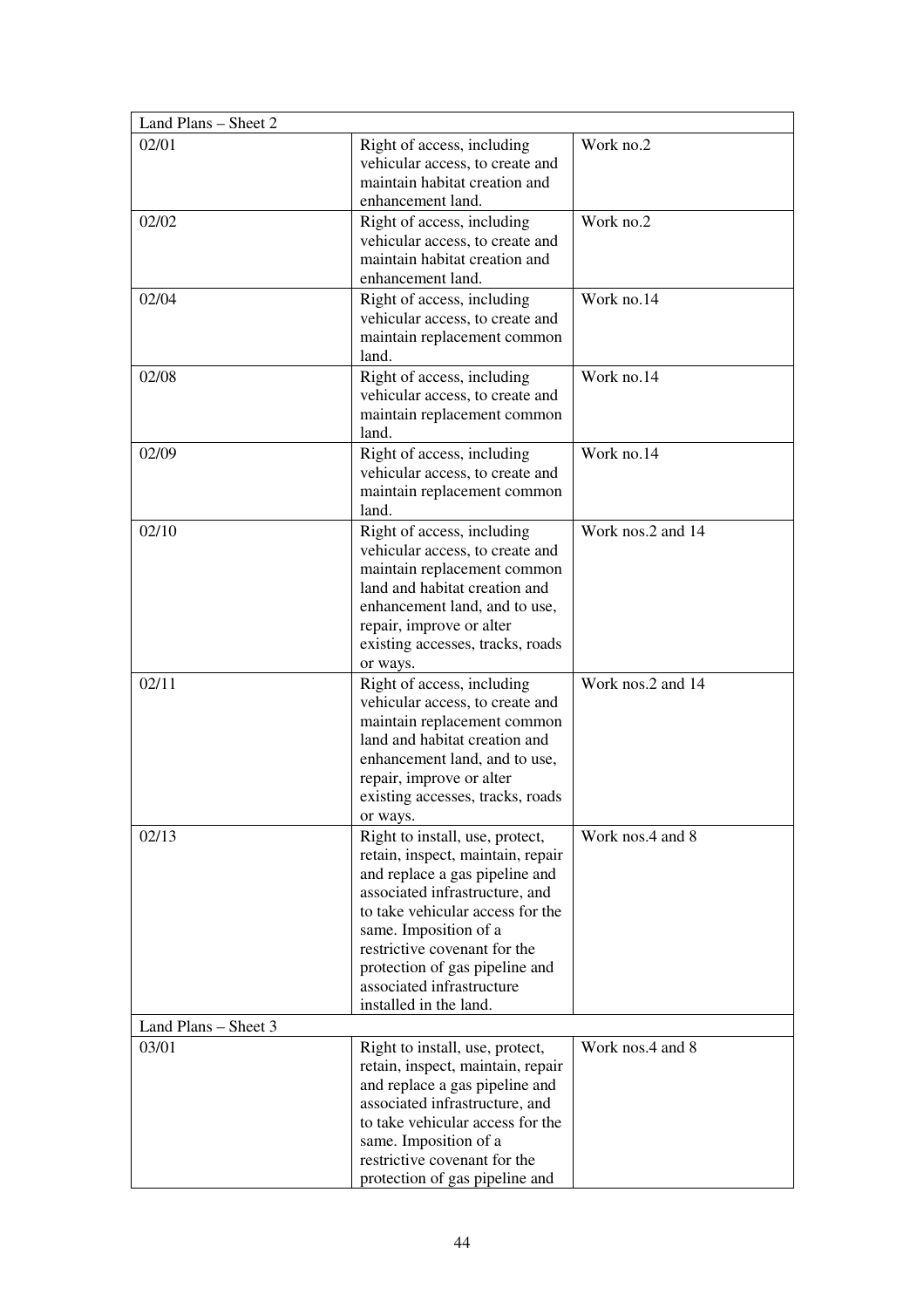|       | associated infrastructure<br>installed in the land.                                                                                                                |           |
|-------|--------------------------------------------------------------------------------------------------------------------------------------------------------------------|-----------|
| 03/02 | Right to install, use, protect,<br>retain, inspect, maintain, repair<br>and replace a gas pipeline and<br>associated infrastructure, and                           | Work no.4 |
|       | to take vehicular access for the<br>same. Imposition of a                                                                                                          |           |
|       | restrictive covenant for the<br>protection of gas pipeline and<br>associated infrastructure<br>installed in the land.                                              |           |
| 03/03 | Right to install, use, protect,                                                                                                                                    | Work no.4 |
|       | retain, inspect, maintain, repair<br>and replace a gas pipeline and<br>associated infrastructure, and<br>to take vehicular access for the<br>same. Imposition of a |           |
|       | restrictive covenant for the<br>protection of gas pipeline and<br>associated infrastructure                                                                        |           |
| 03/04 | installed in the land.<br>Right to install, use, protect,                                                                                                          | Work no.4 |
|       | retain, inspect, maintain, repair<br>and replace a gas pipeline and<br>associated infrastructure, and                                                              |           |
|       | to take vehicular access for the<br>same. Imposition of a                                                                                                          |           |
|       | restrictive covenant for the<br>protection of gas pipeline and<br>associated infrastructure<br>installed in the land.                                              |           |
| 03/05 | Right to install, use, protect,                                                                                                                                    | Work no.4 |
|       | retain, inspect, maintain, repair<br>and replace a gas pipeline and<br>associated infrastructure, and<br>to take vehicular access for the                          |           |
|       | same. Imposition of a<br>restrictive covenant for the<br>protection of gas pipeline and                                                                            |           |
|       | associated infrastructure<br>installed in the land.                                                                                                                |           |
| 03/06 | Right to install, use, protect,<br>retain, inspect, maintain, repair<br>and replace a gas pipeline and                                                             | Work no.4 |
|       | associated infrastructure, and<br>to take vehicular access for the                                                                                                 |           |
|       | same. Imposition of a<br>restrictive covenant for the<br>protection of gas pipeline and<br>associated infrastructure                                               |           |
| 03/08 | installed in the land.<br>Right to install, use, protect,                                                                                                          | Work no.4 |
|       | retain, inspect, maintain, repair<br>and replace a gas pipeline and<br>associated infrastructure, and                                                              |           |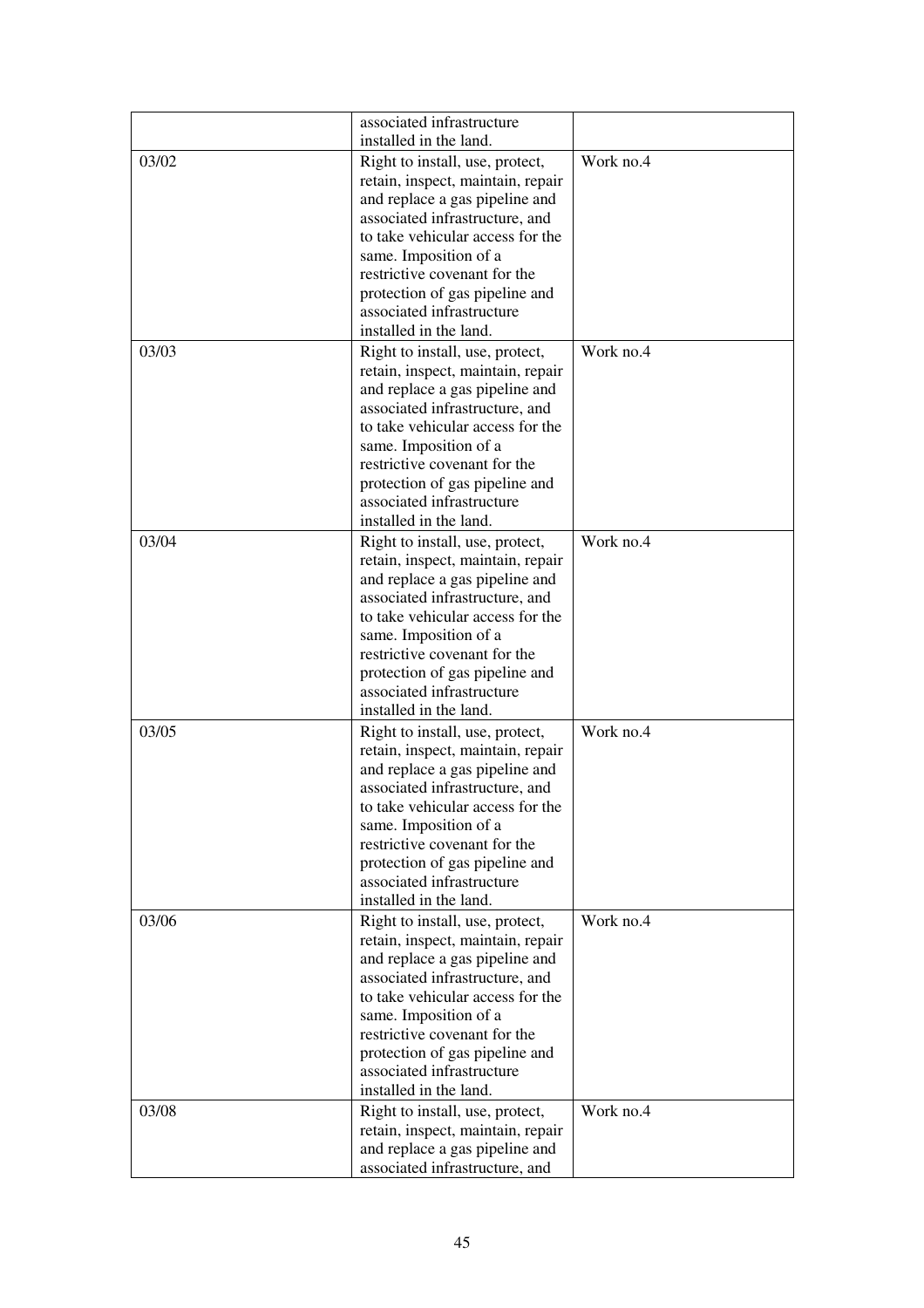|       | to take vehicular access for the<br>same. Imposition of a<br>restrictive covenant for the<br>protection of gas pipeline and<br>associated infrastructure<br>installed in the land.                                                                                                                                             |           |
|-------|--------------------------------------------------------------------------------------------------------------------------------------------------------------------------------------------------------------------------------------------------------------------------------------------------------------------------------|-----------|
| 03/09 | Right to install, use, protect,<br>retain, inspect, maintain, repair<br>and replace a gas pipeline and<br>associated infrastructure, and<br>to take vehicular access for the<br>same. Imposition of a<br>restrictive covenant for the<br>protection of gas pipeline and<br>associated infrastructure<br>installed in the land. | Work no.4 |

# SCHEDULE 6 Article 28

# LAND OF WHICH ONLY TEMPORARY POSSESION MAY BE TAKEN

| (1)                                                                                                                                            | (2)                                                    | (3)                                                                                                                                                        | (4)                                               |
|------------------------------------------------------------------------------------------------------------------------------------------------|--------------------------------------------------------|------------------------------------------------------------------------------------------------------------------------------------------------------------|---------------------------------------------------|
| Location                                                                                                                                       | <b>Plot Reference</b><br>Number shown on<br>land plans | Purpose for which<br>temporary possession<br>may be taken                                                                                                  | Relevant part of the<br>authorised<br>development |
| Land Plans - Sheet 3                                                                                                                           |                                                        |                                                                                                                                                            |                                                   |
| Road forming public<br>highway and private<br>road shown coloured<br>yellow on the access,<br>rights of way and<br>traffic management<br>plans | 03/07                                                  | To allow a temporary<br>diversion of a public<br>right of way.                                                                                             | Work no.4                                         |
| <b>Station Road, Public</b><br><b>Highway at Station</b><br>Road, East Tilbury                                                                 | 03/10                                                  | To create a new<br>access from the public<br>highway including<br>temporary partial<br>closure of the<br>highway and traffic<br>management.                | Work nos.4 and 5                                  |
| Land Plans - Sheet 5                                                                                                                           |                                                        |                                                                                                                                                            |                                                   |
| Fort Road, public<br>highway at Fort Road,<br>Tilbury                                                                                          | 05/06                                                  | To allow the creation<br>of a new access from<br>the public highway<br>including temporary<br>partial closure of the<br>highway and traffic<br>management. | Work no.15                                        |
| Fort Road, public<br>highway at Fort Road,<br>Tilbury                                                                                          | 05/08                                                  | To allow the creation<br>of a new access from<br>the public highway<br>including temporary                                                                 | Work no.15                                        |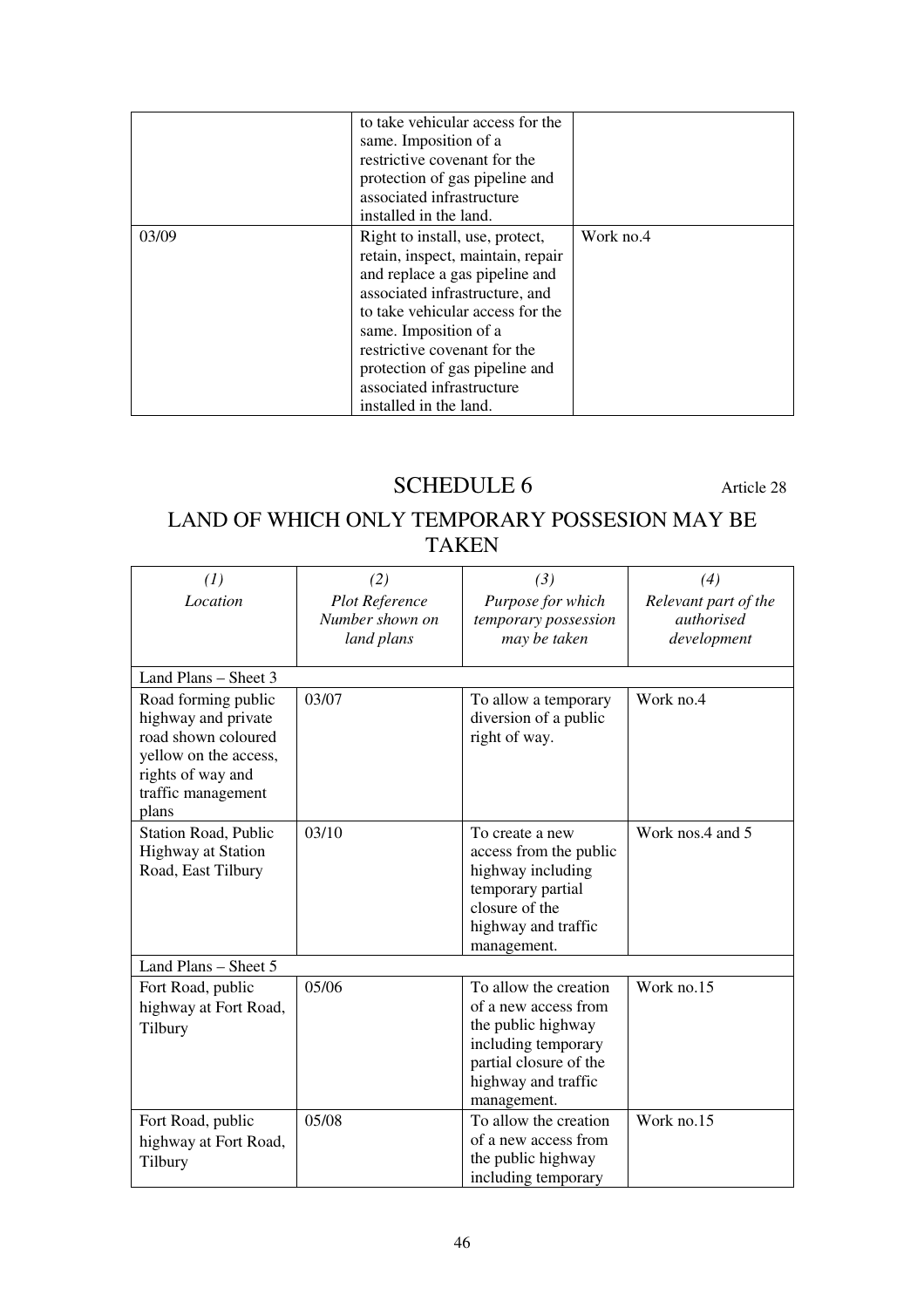|  | partial closure of the<br>highway and traffic |  |
|--|-----------------------------------------------|--|
|  | management.                                   |  |

# SCHEDULE 7 Article 22

# MODIFICATION OF COMPENSATION AND COMPULSORY PURCHASE ENACTMENTS FOR CREATION OF NEW RIGHTS AND IMPOSITION OF RESTRICTIVE COVENANTS

#### **Compensation enactments**

**1.** The enactments for the time being in force with respect to compensation for the compulsory purchase of land apply, with the necessary modifications as respects compensation, in the case of a compulsory acquisition under this Order of a right by the creation of a new right or imposition of a restrictive covenant as they apply as respects compensation for the compulsory purchase of land and interests in land.

**2.** Without limitation on the scope of paragraph 1, the 1961 Act has effect subject to the following modification—

For section 5A(5A) (relevant valuation date) of the 1961 Act substitute—

" $(5A)$  If—

- (a) the acquiring authority enters on land for the purposes of exercising a right in pursuance of a notice of entry under section 11(1) of the Compulsory Purchase Act 1965 (as modified by paragraph 4(5) of Schedule 7 to the Thurrock Flexible Generation Plant Development Consent Order 2022 (the "Thurrock Flexible Generation Plant Order"));
- (b) the acquiring authority is subsequently required by a determination under paragraph 12 of Schedule 2A to the Compulsory Purchase Act 1965 (as substituted by paragraph 4(8) of Schedule 7 to the Thurrock Flexible Generation Plant Development Consent Order 2022) to acquire an interest in the land; and
- (c) the acquiring authority enters on and takes possession of that land,

the authority is deemed for the purposes of subsection  $(3)(a)$  to have entered on that land when it entered on that land for the purpose of exercising that right.".

**3.**—(1) Without limitation on the scope of paragraph 1, the Land Compensation Act 1973(**a**) has effect subject to the modifications set out in sub-paragraph (2).

(2) In section 44(1) (compensation for injurious affection), as it applies to compensation for injurious affection under section 7 (measure of compensation in case of severance) of the 1965 Act as substituted by paragraph 4(3) of this Schedule—

- (a) for "land is acquired or taken from" substitute "a right or restrictive covenant over land is purchased from or imposed on"; and
- (b) for "acquired or taken from him" substitute "over which the right is exercisable or the restrictive covenant enforceable".

### **Application of Part 1 of the 1965 Act**

**4.**—(1) Part 1 of the 1965 Act, as applied by section 125 (application of compulsory acquisition provisions) of the 2008 Act and modified by article 26 (application of Part 1 of the 1965 Act) to

<sup>(</sup>**a**) 1973 c. 26.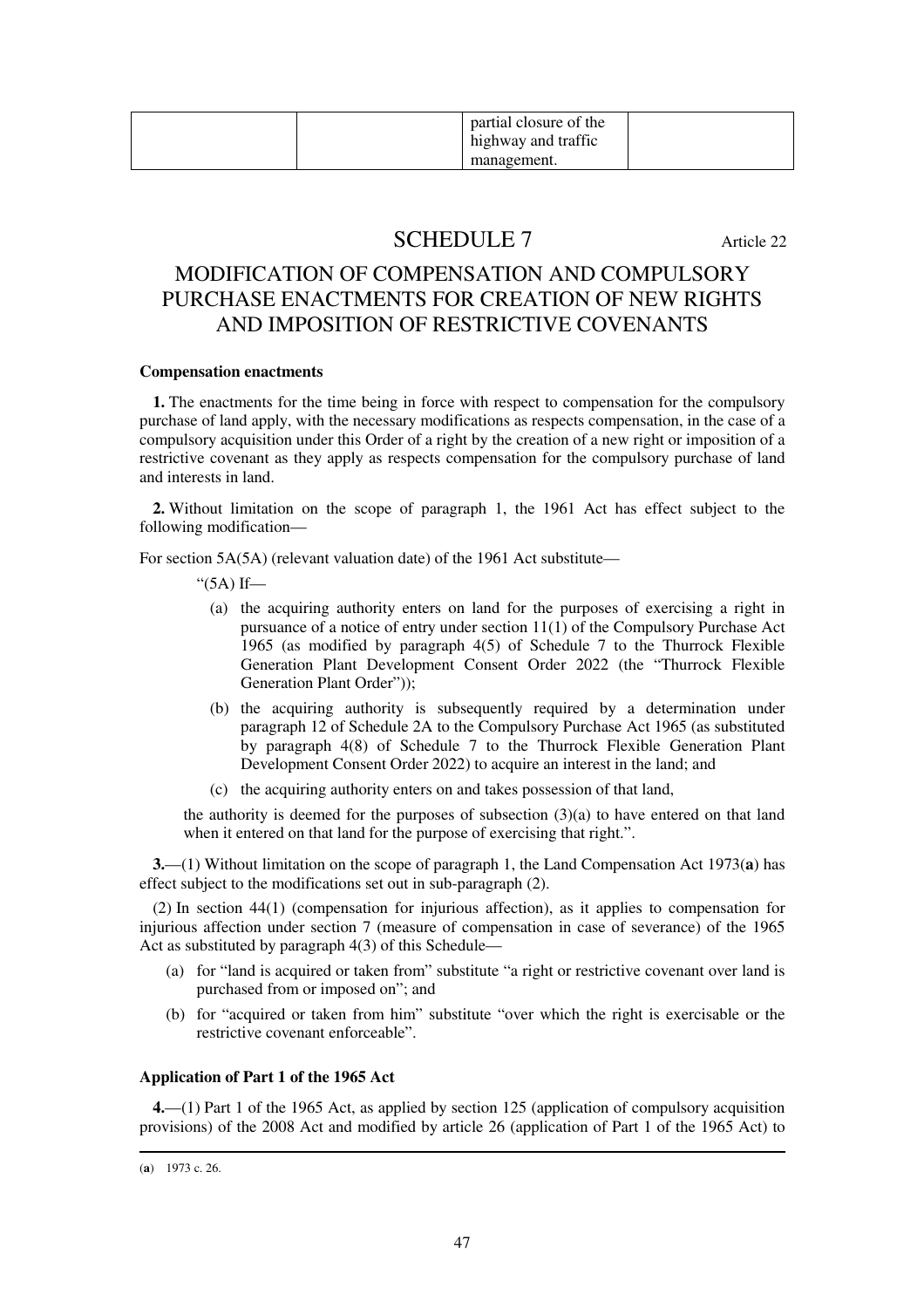the acquisition of land under article 19 (compulsory acquisition of land), applies to the compulsory acquisition of a right by the creation of a new right, or to the imposition of a restrictive covenant under article 22 (compulsory acquisition of rights)—

- (a) with the modifications specified in sub-paragraph (2); and
- (b) with such other modifications as may be necessary.

(2) The modifications referred to in sub-paragraph (1) are as follows: references in the 1965 Act to land are, in the appropriate contexts, to be read (according to the requirements of the particular context) as referring to, or as including references to—

- (a) the right acquired or to be acquired, or the restriction imposed or to be imposed; or
- (b) the land over which the right is or is to be exercisable, or the restriction is or is to be enforceable.
- (3) For section 7 (measure of compensation in case of severance) of the 1965 Act substitute—

"**7.** In assessing the compensation to be paid by the acquiring authority under this Act, regard must be had not only to the extent (if any) to which the value of the land over which the right is to be acquired or the restrictive covenant is to be imposed is depreciated by the acquisition of the right or the imposition of the covenant but also to the damage (if any) to be sustained by the owner of the land by reason of its severance from other land of the owner, or injuriously affecting that other land by the exercise of the powers conferred by this or the special Act.".

(4) The following provisions of the 1965 Act (which state the effect of a deed poll executed in various circumstances where there is no conveyance by persons with interests in the land), that is to say—

- (a) section 9(4) (failure by owners to convey);
- (b) paragraph 10(3) of Schedule 1 (owners under incapacity);
- (c) paragraph 2(3) of Schedule 2 (absent and untraced owners); and
- (d) paragraphs 2(3) and 7(2) of Schedule 4 (common land),

are modified so as to secure that, as against persons with interests in the land which are expressed to be overridden by the deed, the right which is to be compulsorily acquired or the restrictive covenant which is to be imposed is vested absolutely in the acquiring authority.

(5) Section 11 (powers of entry) of the 1965 Act is modified so as to secure that, where the acquiring authority has served notice to treat in respect of any right or restriction, as well as the notice of entry required by subsection (1) of that section (as it applies to a compulsory acquisition), it has power, exercisable in equivalent circumstances and subject to equivalent conditions, to enter for the purpose of exercising that right or enforcing that restrictive covenant; and sections 11A(**a**) (powers of entry: further notices of entry), 11B(**b**) (counter-notice requiring possession to be taken on specified date), 12 (unauthorised entry) and 13 (refusal to give possession to acquiring authority) of the 1965 Act are modified correspondingly.

(6) Section 20 (tenants at will, etc.) of the 1965 Act applies with the modifications necessary to secure that persons with such interests in land as are mentioned in that section are compensated in a manner corresponding to that in which they would be compensated on a compulsory acquisition under this Order of that land, but taking into account only the extent (if any) of such interference with such an interest as is actually caused, or likely to be caused, by the exercise of the right or the enforcement of the restrictive covenant in question.

(7) Section 22 (interests omitted from purchase) of the 1965 Act as modified by article 26(2) is also modified so as to enable the acquiring authority in circumstances corresponding to those referred to in that section, to continue to be entitled to exercise the right acquired, subject to compliance with that section as respects compensation.

(8) For Schedule 2A of the 1965 Act substitute—

<sup>(</sup>**a**) Section 11A was inserted by section 186(3) of the Housing and Planning Act 2016 (c. 22).

<sup>(</sup>**b**) Section 11B was inserted by section 187(2) of the above Act.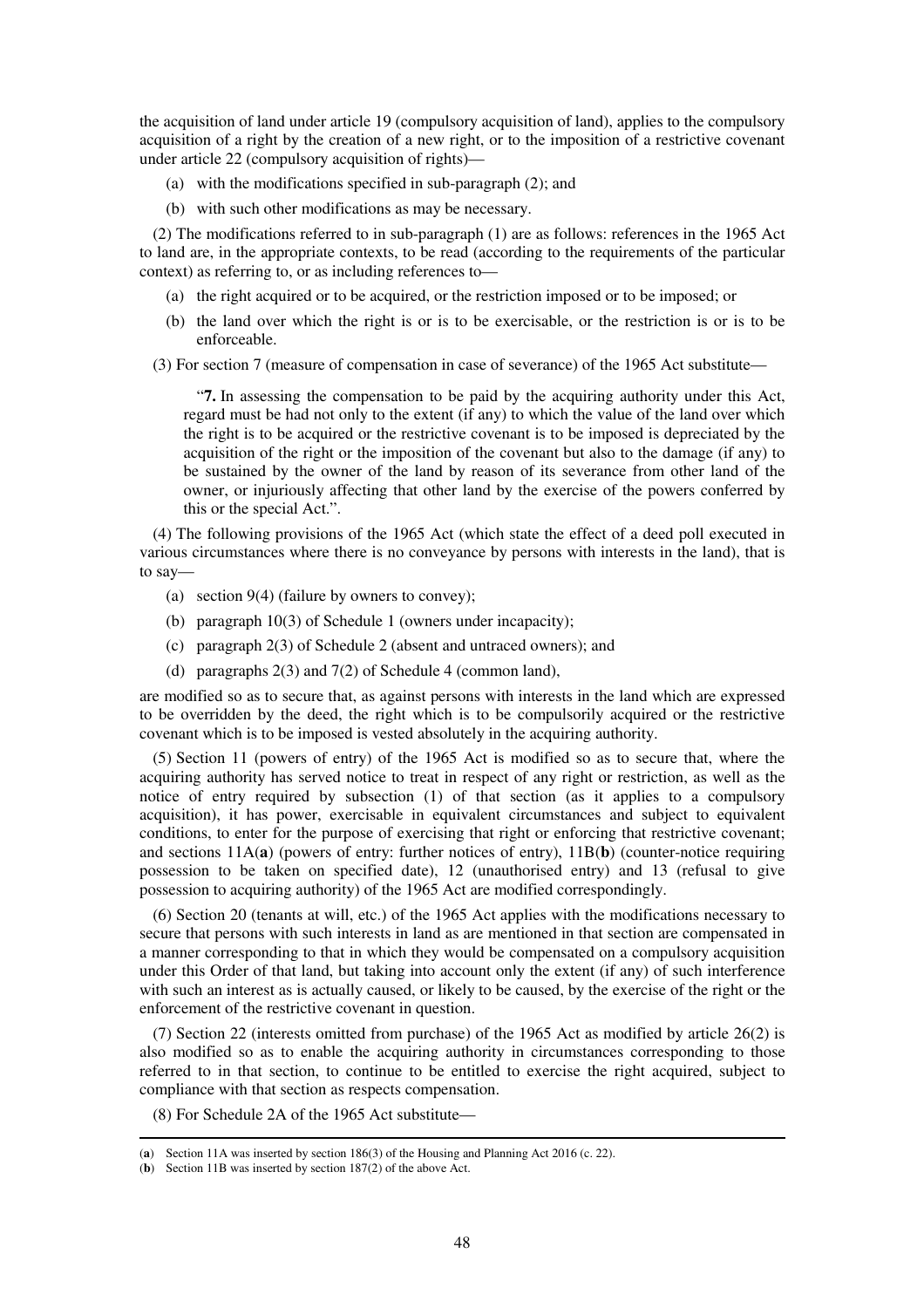# "SCHEDULE 2A Section 8

# COUNTER-NOTICE REQUIRING PURCHASE OF LAND NOT IN NOTICE TO TREAT

#### **Introduction**

**1.**—(1) This Schedule applies where an acquiring authority serves a notice to treat in respect of a right over, or a restrictive covenant affecting, the whole or part of a house, building or factory and have not executed a general vesting declaration under section 4 of the 1981 Act as applied by article 24 (application of the 1981 Act) of the Thurrock Flexible Generation Plant Development Consent Order 2022 in respect of the land to which the notice to treat relates.

(2) But see article 25 (acquisition of subsoil only) of the Thurrock Flexible Generation Plant Development Consent Order 2022 which excludes the acquisition of subsoil only from this Schedule.

(3) In this Schedule, "house" includes any park or garden belonging to a house.

#### **Counter-notice requiring purchase of land**

**2.** A person who is able to sell the house, building or factory ("the owner") may serve a counter-notice requiring the acquiring authority to purchase the owner's interest in the house, building or factory.

**3.** A counter-notice under paragraph 3 must be served within the period of 28 days beginning with the day on which the notice to treat was served.

#### **Response to counter-notice**

**4.** On receiving a counter-notice, the acquiring authority must decide whether to—

- (a) withdraw the notice to treat;
- (b) accept the counter-notice; or
- (c) refer the counter-notice to the Upper Tribunal.

**5.** The authority must serve notice of their decision on the owner within the period of 3 months beginning with the day on which the counter-notice is served ("the decision period").

**6.** If the authority decide to refer the counter-notice to the Upper Tribunal they must do so within the decision period.

**7.** If the authority do not serve notice of a decision within the decision period it is to be treated as if it had served notice of a decision to withdraw the notice to treat at the end of that period.

**8.** If the authority serve notice of a decision to accept the counter-notice, the compulsory purchase order and the notice to treat are to have effect as if they included the owner's interest in the house, building or factory.

#### **Determination by the Upper Tribunal**

**9.** On a referral under paragraph 7, the Upper Tribunal must determine whether the acquisition of the right or the imposition of the restrictive covenant would—

(a) in the case of a house, building or factory, cause material detriment to the house, building or factory; or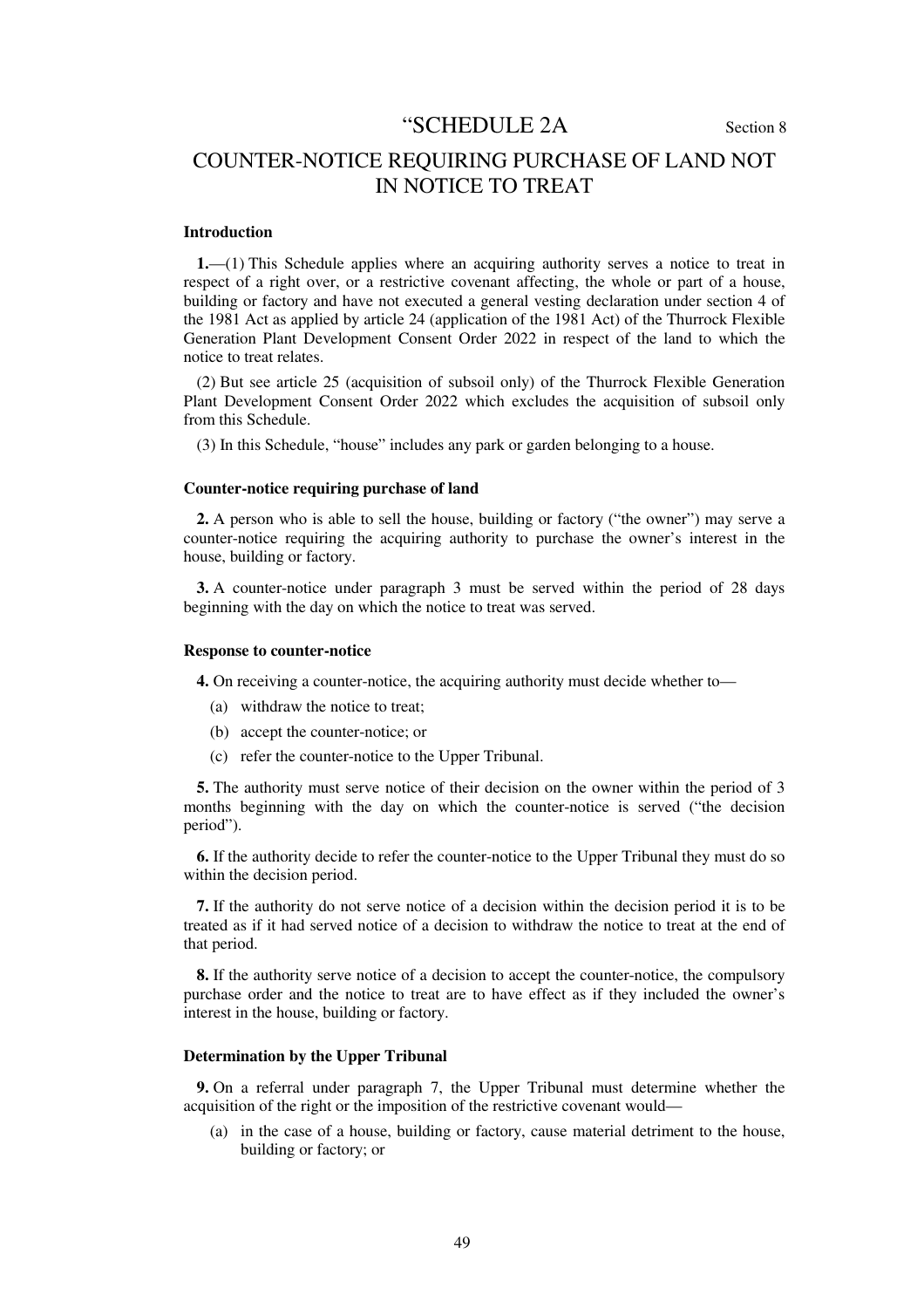(b) in the case of a park or garden, seriously affect the amenity or convenience of the house to which the park or garden belongs.

**10.** In making the determination, the Upper Tribunal must take into account—

- (a) the effect of the acquisition of the right or the imposition of the covenant;
- (b) the use to be made of the right or covenant proposed to be acquired or imposed; and
- (c) if the right or covenant is proposed to be acquired or imposed for works or other purposes extending to other land, the effect of the whole of the works and the use of the other land.

**11.** If the Upper Tribunal determines that the acquisition of the right or the imposition of the covenant would have either of the consequences described in paragraph 9, it must determine how much of the house, building or factory the acquiring authority ought to be required to take.

**12.** If the Upper Tribunal determines that the acquiring authority ought to be required to take some or all of the house, building or factory, the compulsory purchase order and the notice to treat are to have effect as if they included the owner's interest in that land.

**13.**—(1) If the Upper Tribunal determines that the acquiring authority ought to be required to take some or all of the house, building or factory, the acquiring authority may at any time within the period of 6 weeks beginning with the day on which the Upper Tribunal makes its determination withdraw the notice to treat in relation to that land.

(2) If the acquiring authority withdraws the notice to treat under this paragraph it must pay the person on whom the notice was served compensation for any loss or expense caused by the giving and withdrawing of the notice.

**14.** Any dispute as to the compensation is to be determined by the Upper Tribunal.".

# SCHEDULE 8 Article 36

### PROTECTIVE PROVISIONS

# PART 1

### FOR THE PROTECTION OF ELECTRICITY, GAS, WATER AND SEWAGE UNDERTAKERS

**1.** For the protection of the utility undertakers referred to in this Part of this Schedule the following provisions have effect, unless otherwise agreed in writing between the undertaker and the utility undertaker concerned.

**2.** In this Part of this Schedule—

"alternative apparatus" means alternative apparatus adequate to enable the utility undertaker in question to fulfil its statutory duty in a manner not less efficient than previously;

"apparatus" means—

(a) in the case of an electricity undertaker, electric lines or electrical plant (as defined in the Electricity Act 1989(**a**)), belonging to or maintained by that utility undertaker;

<sup>(</sup>**a**) 1989 c. 29.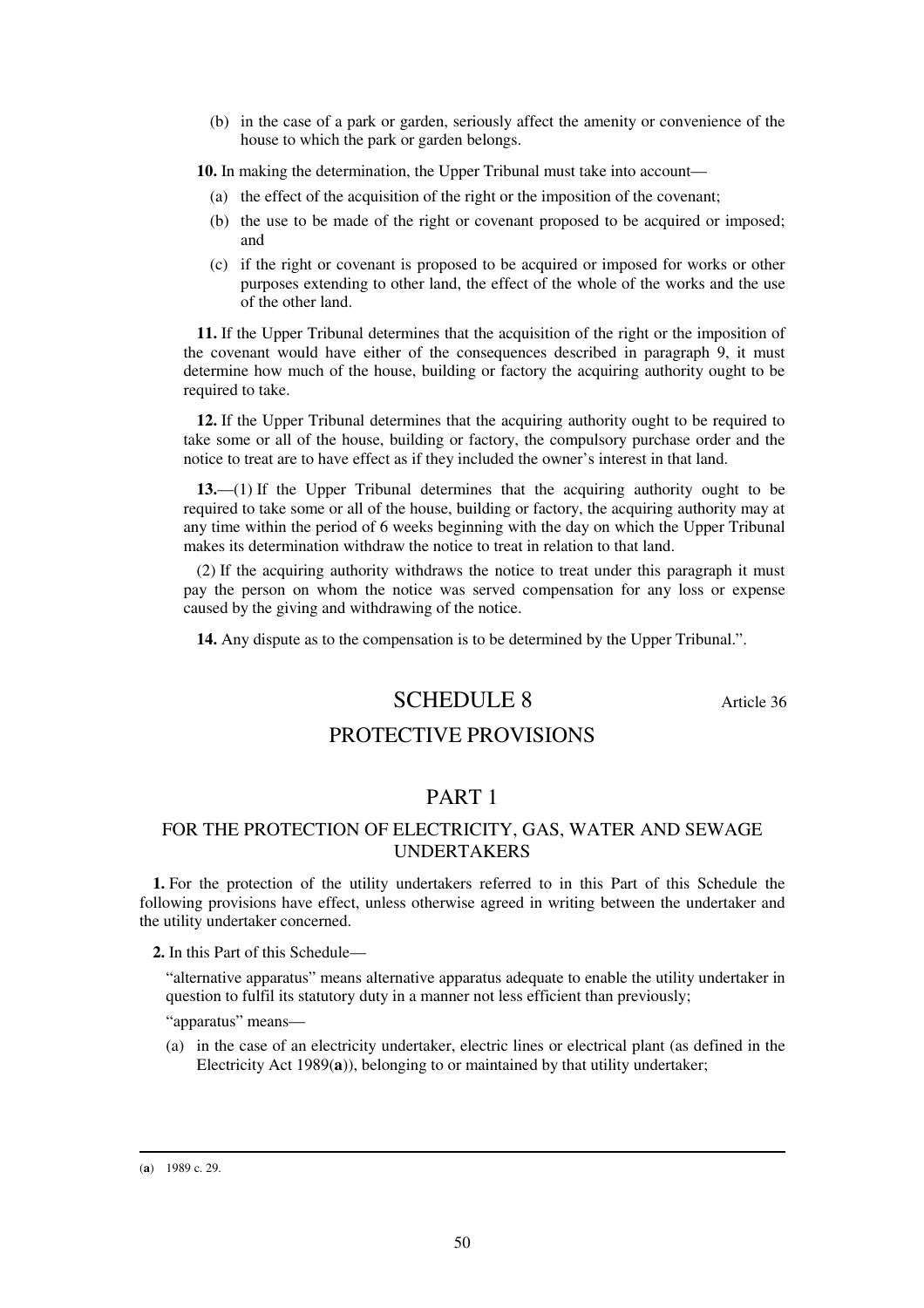- (b) in the case of a gas undertaker, any mains, pipes or other apparatus belonging to or maintained by a gas transporter within the meaning of Part 1 of the Gas Act 1986(**a**) for the purposes of gas supply;
- (c) in the case of a water undertaker, mains, pipes or other apparatus belonging to or maintained by that utility undertaker for the purposes of water supply; and
- (d) in the case of a sewerage undertaker—
	- (i) any drain or works vested in the utility undertaker under the Water Industry Act 1991(**b**); and
	- (ii) any sewer which is so vested or is the subject of a notice of intention to adopt given under section 102(4) (adoption of sewers and disposal works) of that Act or an agreement to adopt made under section 104 (agreement to adopt sewers, drains or sewage disposal works at future date) of that Act(**c**),

and includes a sludge main, disposal main (within the meaning of section 219 (general interpretation) of that Act) or sewer outfall and any manholes, ventilating shafts, pumps or other accessories forming part of any such sewer, drain or works, and includes any structure in which apparatus is or is to be lodged or which gives or will give access to apparatus;

"functions" includes powers and duties;

"in" in a context referring to apparatus or alternative apparatus in land includes a reference to apparatus or alternative apparatus under, over or upon land;

"plan" includes all designs, drawings, specifications, method statements, soil reports, programmes, calculations, risk assessments and other documents that are reasonably necessary properly and sufficiently to describe the works to be executed; and

"utility undertaker" means—

- (a) any licence holder within the meaning of Part 1 of the Electricity Act 1989;
- (b) a gas transporter within the meaning of Part 1 of the Gas Act 1986;
- (c) a water undertaker within the meaning of Part 2 of the Water Industry Act 1991; and
- (d) a sewerage undertaker within the meaning of Part 2 of the Water Industry Act 1991,

for the area of the authorised development, and in relation to any apparatus, means the utility undertaker to whom it belongs or by whom it is maintained.

#### **Land not affected by this Part**

**3.**—(1) This Part of this Schedule does not apply to apparatus in respect of which the relations between the undertaker and the utility undertaker are regulated by the provisions of Part 3 (street works in England and Wales) of the 1991 Act.

(2) This Part of this Schedule does not apply to any apparatus belonging to National Grid as defined in Part 4 of this Schedule.

#### **Apparatus in restricted streets**

**4.** Regardless of the temporary restriction of any highway under the powers conferred by article 13 (temporary restriction of use of streets), a utility undertaker is at liberty at all times to take all necessary access across any such stopped up highway and to execute and do all such works and things in, upon or under any such highway as may be reasonably necessary or desirable to enable it to maintain any apparatus which at the time of the stopping up or diversion was in that highway.

<sup>(</sup>**a**) 1986 c. 44.

<sup>(</sup>**b**) 1991 c. 56.

<sup>(</sup>**c**) Section 104 was amended by section 42(3) of the Flood and Water Management Act 2010 (c. 29).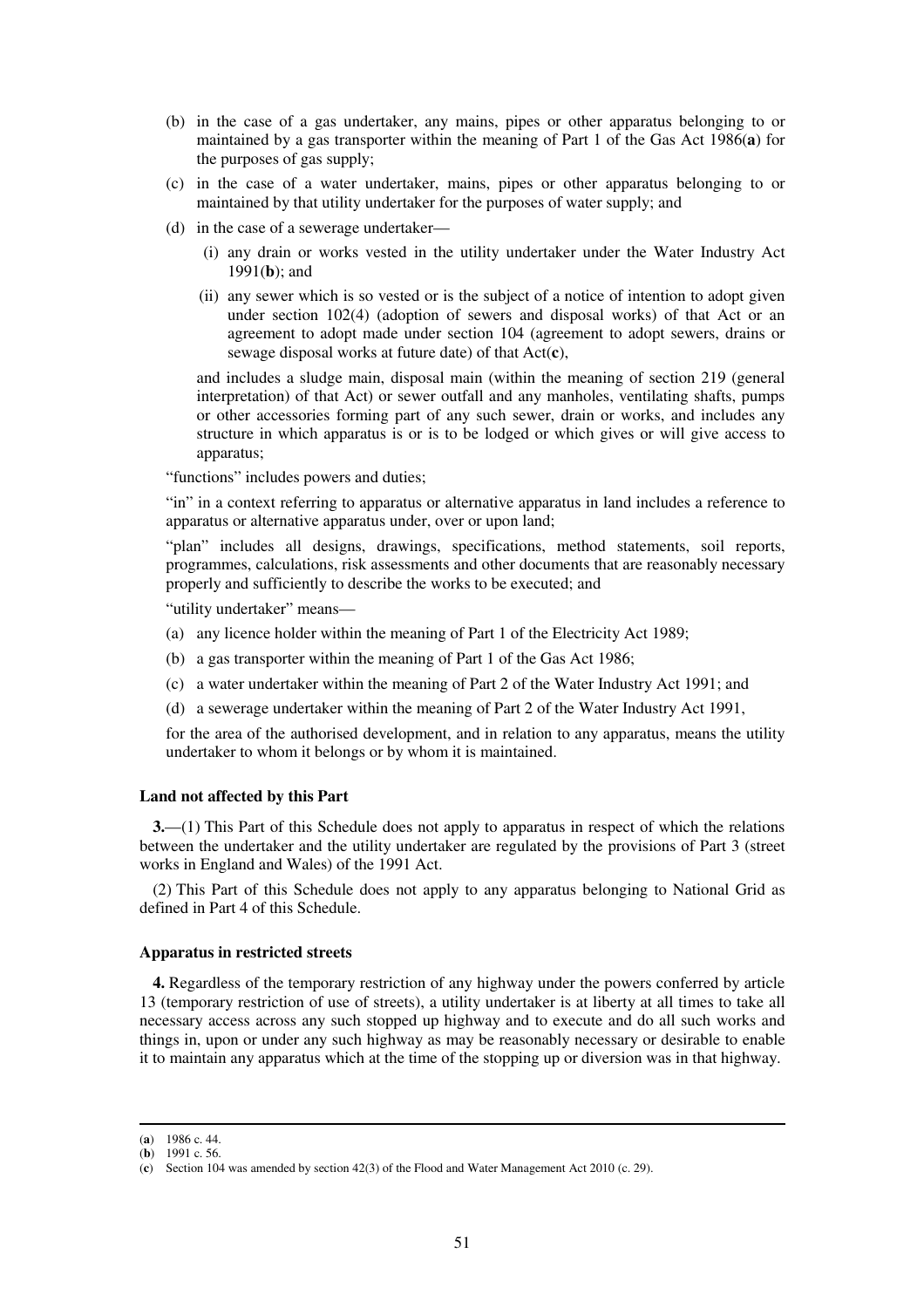#### **Acquisition of land**

**5.** Regardless of any provision in this Order or anything shown on the land plans, the undertaker must not acquire any apparatus otherwise than by agreement.

#### **Removal of apparatus**

**6.**—(1) If, in the exercise of the powers conferred by this Order, the undertaker acquires any interest in any land in which any apparatus is placed or requires that the utility undertaker's apparatus is relocated or diverted, that apparatus must not be removed under this Part of this Schedule, and any right of a utility undertaker to maintain that apparatus in that land must not be extinguished until alternative apparatus has been constructed and is in operation to the reasonable satisfaction of the utility undertaker in question in accordance with sub-paragraphs (2) to (7).

(2) If, for the purpose of executing any works in, on or under any land purchased, held, appropriated or used under this Order, the undertaker requires the removal of any apparatus placed in that land, the undertaker must give to the utility undertaker in question 28 days' written notice of that requirement, together with a plan of the work proposed, and of the proposed position of the alternative apparatus to be provided or constructed and in that case (or if in consequence of the exercise of any of the powers conferred by this Order a utility undertaker reasonably needs to remove any of its apparatus) the undertaker must, subject to sub-paragraph (3), afford to the utility undertaker the necessary facilities and rights for the construction of alternative apparatus in other land of the undertaker and subsequently for the maintenance of that apparatus.

(3) If alternative apparatus or any part of such apparatus is to be constructed elsewhere than in other land of the undertaker, or the undertaker is unable to afford such facilities and rights as are mentioned in sub-paragraph (2) in the land in which the alternative apparatus or part of such apparatus is to be constructed, the utility undertaker in question must, on receipt of a written notice to that effect from the undertaker, as soon as reasonably possible use its best endeavours to obtain the necessary facilities and rights in the land in which the alternative apparatus is to be constructed.

(4) Any alternative apparatus to be constructed in land of the undertaker under this Part of this Schedule must be constructed in such manner and in such line or situation as may be agreed between the utility undertaker in question and the undertaker or in default of agreement settled by arbitration in accordance with article 42 (arbitration).

(5) The utility undertaker in question must, after the alternative apparatus to be provided or constructed has been agreed or settled by arbitration in accordance with article 42 (arbitration), and after the grant to the utility undertaker of any such facilities and rights as are referred to in sub-paragraph (2) or (3), proceed without unnecessary delay to construct and bring into operation the alternative apparatus and subsequently to remove any apparatus required by the undertaker to be removed under the provisions of this Part of this Schedule.

(6) Regardless of anything in sub-paragraph (5), if the undertaker gives notice in writing to the utility undertaker in question that the undertaker desires itself to execute any work, or part of any work in connection with the construction or removal of apparatus in any land of the undertaker, that work, instead of being executed by the utility undertaker, must be executed by the undertaker without unnecessary delay under the superintendence, if given, and to the reasonable satisfaction of the utility undertaker.

(7) Nothing in sub-paragraph (6) authorises the undertaker to execute the placing, installation, bedding, packing, removal, connection or disconnection of any apparatus, or execute any filling around the apparatus (where the apparatus is laid in a trench) within 300 millimetres of the apparatus.

#### **Facilities and rights for alternative apparatus**

**7.**—(1) Where, in accordance with the provisions of this Part of this Schedule, the undertaker affords to a utility undertaker facilities and rights for the construction and maintenance in land of the undertaker of alternative apparatus in substitution for apparatus to be removed, those facilities and rights are to be granted upon such terms and conditions as may be agreed between the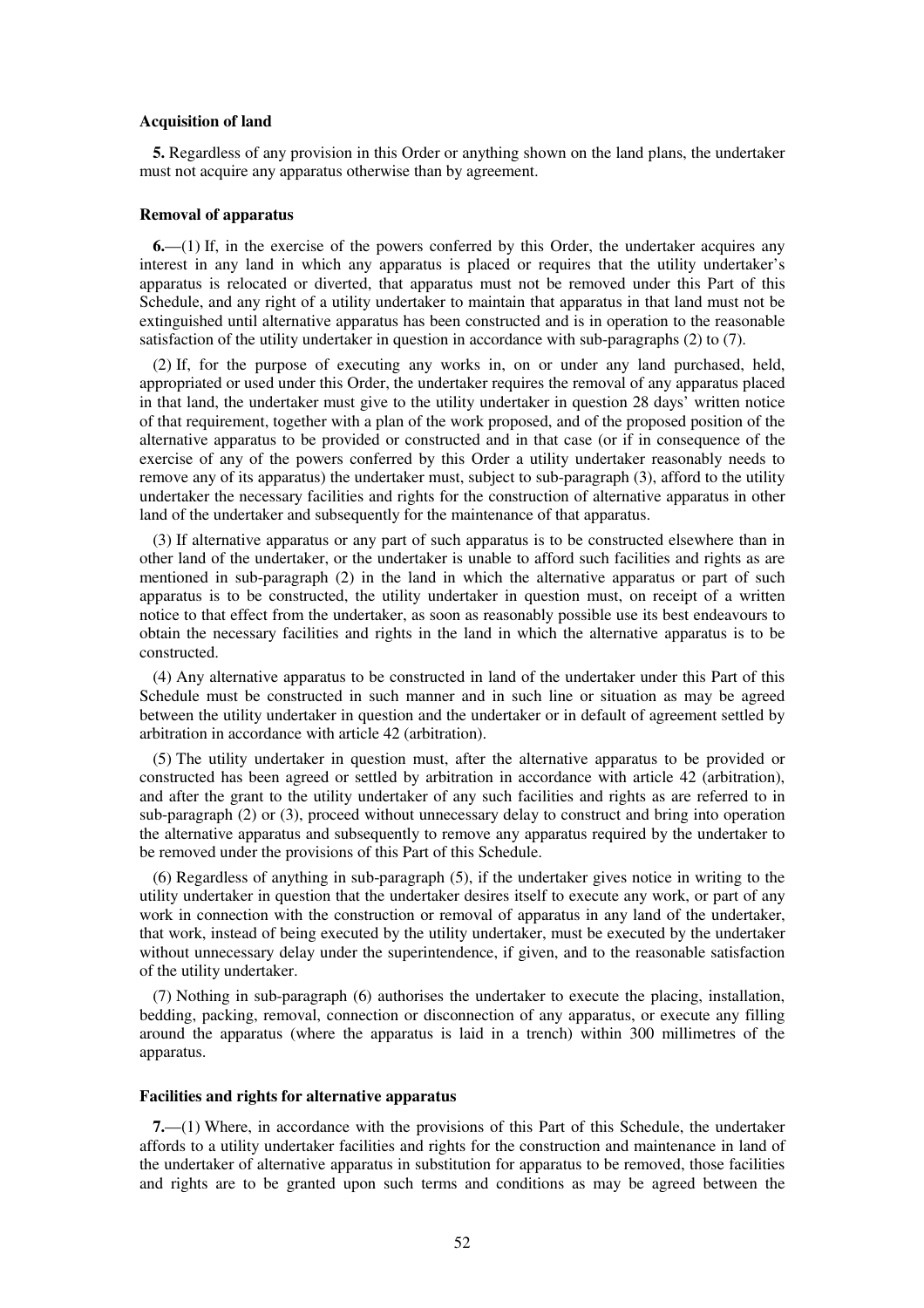undertaker and the utility undertaker in question or in default of agreement settled by arbitration in accordance with article 42 (arbitration).

(2) If the facilities and rights to be afforded by the undertaker in respect of any alternative apparatus, and the terms and conditions subject to which those facilities and rights are to be granted, are in the opinion of the arbitrator less favourable on the whole to the utility undertaker in question than the facilities and rights enjoyed by it in respect of the apparatus to be removed and the terms and conditions to which those facilities and rights are subject, the arbitrator must make such provision for the payment of compensation by the undertaker to that utility undertaker as appears to the arbitrator to be reasonable having regard to all the circumstances of the particular case.

#### **Retained apparatus**

**8.**—(1) Not less than 28 days before starting the execution of any works in, on or under any land purchased, held, appropriated or used under this Order that are near to, or will or may affect, any apparatus the removal of which has not been required by the undertaker under paragraph 6(2), the undertaker must submit to the utility undertaker in question a plan of the works to be executed.

(2) Those works must be executed only in accordance with the plan submitted under subparagraph (1) and in accordance with such reasonable requirements as may be made in accordance with sub-paragraph (3) by the utility undertaker for the alteration or otherwise for the protection of the apparatus, or for securing access to it, and the utility undertaker is entitled to watch and inspect the execution of those works.

(3) Any requirements made by a utility undertaker under sub-paragraph (2) are to be made within a period of 21 days beginning with the date on which a plan under sub-paragraph (1) is submitted to it.

(4) If a utility undertaker, in accordance with sub-paragraph (3) and in consequence of the works proposed by the undertaker, reasonably requires the removal of any apparatus and gives written notice to the undertaker of that requirement, paragraphs 1 to 3 and 5 to 7 apply as if the removal of the apparatus had been required by the undertaker under paragraph 6(2).

(5) Nothing in this paragraph precludes the undertaker from submitting at any time or from time to time, but in no case less than 28 days before commencing the execution of any works, a new plan instead of the plan previously submitted, and having done so the provisions of this paragraph apply to and in respect of the new plan.

(6) The undertaker is not required to comply with sub-paragraph (1) in a case of emergency but in that case it must give to the utility undertaker in question notice as soon as is reasonably practicable and a plan of those works as soon as reasonably practicable subsequently and must comply with sub-paragraph (3) in so far as is reasonably practicable in the circumstances.

(7) In relation to works which will or may be situated on, over, under or within 10 metres measured in any direction of any electricity apparatus, the plan to be submitted to the utility undertaker under sub-paragraph (1) must be detailed, include a method statement and describe—

- (a) the exact position of the works;
- (b) the level at which they are proposed to be constructed or renewed;
- (c) the manner of their construction or renewal;
- (d) the position of all electricity apparatus; and
- (e) by way of detailed drawings, every alteration proposed to be made to such apparatus.

#### **Expenses and costs**

**9.**—(1) Subject to the following provisions of this paragraph, the undertaker must repay to a utility undertaker all expenses reasonably incurred by that utility undertaker in, or in connection with, the inspection, removal, alteration or protection of any apparatus or the construction of any new apparatus which may be required in consequence of the execution of any such works as are referred to in paragraph 6(2).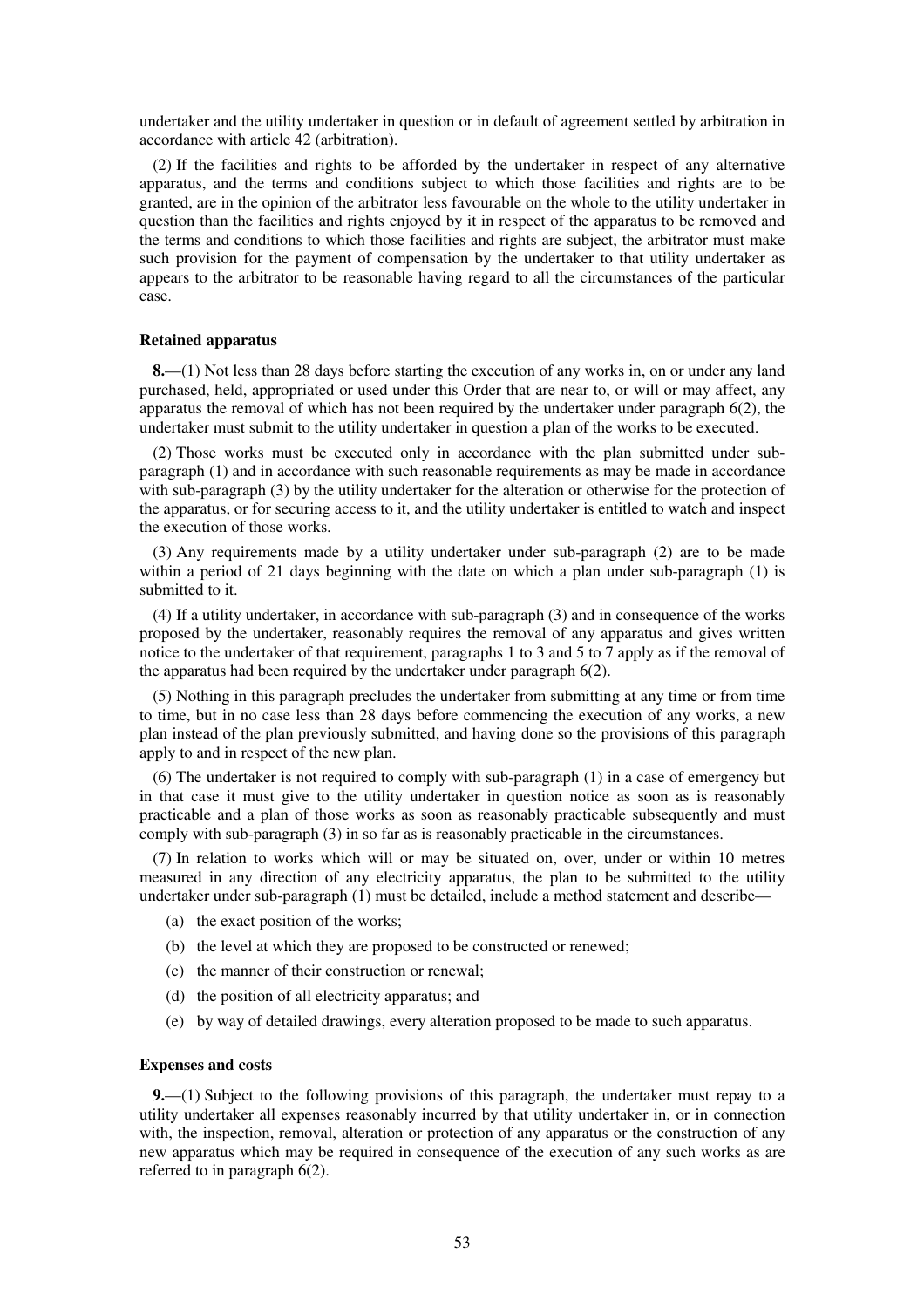(2) The value of any apparatus removed under the provisions of this Part of this Schedule must be deducted from any sum payable under sub-paragraph (1), that value being calculated after removal.

(3) If in accordance with the provisions of this Part of this Schedule—

- (a) apparatus of better type, of greater capacity or of greater dimensions is placed in substitution for existing apparatus of worse type, of smaller capacity or of smaller dimensions; or
- (b) apparatus (whether existing apparatus or apparatus substituted for existing apparatus) is placed at a depth greater than the depth at which the existing apparatus was situated,

and the placing of apparatus of that type or capacity or of those dimensions or the placing of apparatus at that depth, as the case may be, is not agreed by the undertaker or, in default of agreement, is not determined by arbitration in accordance with article 42(arbitration) to be necessary then, if such placing involves cost exceeding that which would have been involved if the apparatus placed had been of the existing type, capacity or dimensions, or at the existing depth, as the case may be, the amount which apart from this sub-paragraph would be payable to the utility undertaker in question by virtue of sub-paragraph (1) must be reduced by the amount of that excess.

(4) For the purposes of sub-paragraph (3)—

- (a) an extension of apparatus to a length greater than the length of existing apparatus must not be treated as a placing of apparatus of greater dimensions than those of the existing apparatus; and
- (b) where the provision of a joint in a pipe or cable is agreed, or is determined to be necessary, the consequential provision of a jointing chamber or of a manhole must be treated as if it also had been agreed or had been so determined.

(5) An amount which apart from this sub-paragraph would be payable to a utility undertaker in respect of works by virtue of sub-paragraph (1), if the works include the placing of apparatus provided in substitution for apparatus placed more than 7 years and 6 months earlier so as to confer on the utility undertaker any financial benefit by deferment of the time for renewal of the apparatus in the ordinary course, is to be reduced by the amount which represents that benefit.

**10.**—(1) Subject to sub-paragraphs (2) and (3), if by reason or in consequence of the construction of any such works referred to in paragraphs  $6(1)$  or  $6(2)$  any damage is caused to any apparatus or alternative apparatus (other than apparatus the repair of which is not reasonably necessary in view of its intended removal for the purposes of those works) or property of a utility undertaker, or there is any interruption in any service provided, or in the supply of any goods, by any utility undertaker, the undertaker must—

- (a) bear and pay the cost reasonably incurred by that utility undertaker in making good such damage or restoring the supply; and
- (b) make reasonable compensation to that utility undertaker for any other expenses, loss, damages, penalty or costs incurred by the utility undertaker,

by reason or in consequence of any such damage or interruption.

(2) The fact that any act or thing may have been done by a utility undertaker on behalf of the undertaker or in accordance with a plan approved by a utility undertaker or in accordance with any requirement of a utility undertaker or under its supervision does not, subject to sub-paragraph (3), excuse the undertaker from liability under the provisions of sub-paragraph (1).

(3) Nothing in sub-paragraph (1) imposes any liability on the undertaker with respect to any damage or interruption to the extent that it is attributable to the act, neglect or default of a utility undertaker, its officers, servants, contractors or agents.

(4) A utility undertaker must give the undertaker reasonable notice of any such claim or demand and no settlement or compromise is to be made without the consent of the undertaker and, if such consent is withheld, the undertaker has the sole conduct of any settlement or compromise of any proceedings necessary to resist the claim or demand.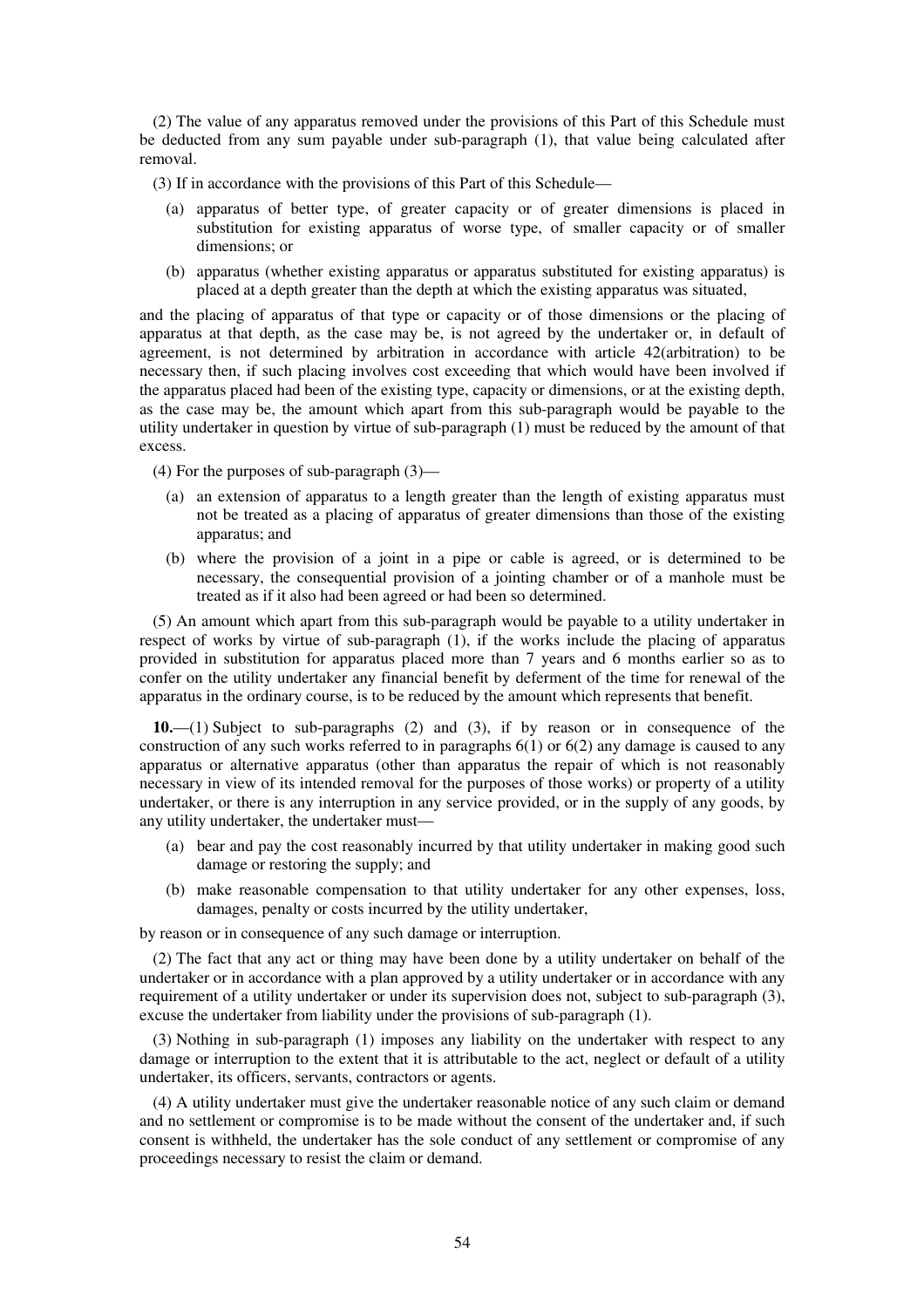#### **Cooperation**

**11.** Where in consequence of the proposed construction of any part of the authorised development, the undertaker or a utility undertaker requires the removal of apparatus under paragraph 6(2) or a utility undertaker makes requirements for the protection or alteration of apparatus under paragraph 8, the undertaker must use its best endeavours to co-ordinate the execution of the works in the interests of safety and the efficient and economic execution of the authorised development and taking into account the need to ensure the safe and efficient operation of the utility undertaker's undertaking and each utility undertaker must use its best endeavours to co-operate with the undertaker for that purpose.

**12.** Nothing in this Part of this Schedule affects the provisions of any enactment or agreement regulating the relations between the undertaker and a utility undertaker in respect of any apparatus in land belonging to the undertaker on the date on which this Order is made.

#### **Provision for Anglian Water Services Limited**

**13.** Nothing in this Part of this Schedule applies to Anglian Water Services Limited.

# PART 2

### FOR THE PROTECTION OF ANGLIAN WATER SERVICES LIMITED

**1.** For the protection of Anglian Water, the following provisions have effect, unless otherwise agreed in writing between the undertaker and Anglian Water.

**2.** In this Part—

"Anglian Water" means Anglian Water Services Limited (company number 02366656);

"apparatus" means any works, mains, pipes or other apparatus belonging to or maintained by Anglian Water for the purposes of water supply and sewerage and

- (a) any drain works vested in Anglian Water under the Water Industry Act 1991;
- (b) any sewer which is so vested or is the subject of a notice of intention to adopt given under section 102 (4) of the Water Industry Act 1991 or an agreement to adopt made under section 104 of that Act, and includes a sludge main, disposal main or sewer outfall and any manholes, ventilating shafts, pumps or other accessories forming part of any sewer, drain, or works (within the meaning of section 219 of that Act) and any structure in which apparatus is or is to be lodged or which gives or will give access to apparatus;

"alternative apparatus" means alternative apparatus adequate to enable Anglian Water to fulfil its statutory functions in not less efficient a manner than previously;

"functions" includes powers and duties;

"in" in a context referring to apparatus or alternative apparatus in land includes a reference to apparatus or alternative apparatus under, over or upon land; and

"plan" includes sections, drawings, specifications and method statements.

**3.** The undertaker may not interfere with, build over or near to any apparatus within the Order limits or execute the placing, installation, bedding, packing, removal, connection or disconnection of any apparatus, or execute any filling around the apparatus (where the apparatus is laid in a trench) within the standard protection strips which are the strips of land falling the following distances to either side of the medial line of any relevant pipe or apparatus; 2.25 metres where the diameter of the pipe is less than 150 millimetres, 3 metres where the diameter of the pipe is between 150 and 450 millimetres and 6 metres where the diameter of the pipe exceeds 750 millimetres unless otherwise agreed in writing with Anglian Water, such agreement not to be unreasonably withheld or delayed, and such provision being brought to the attention of any agent or contractor responsible for carrying out any work on behalf of the undertaker.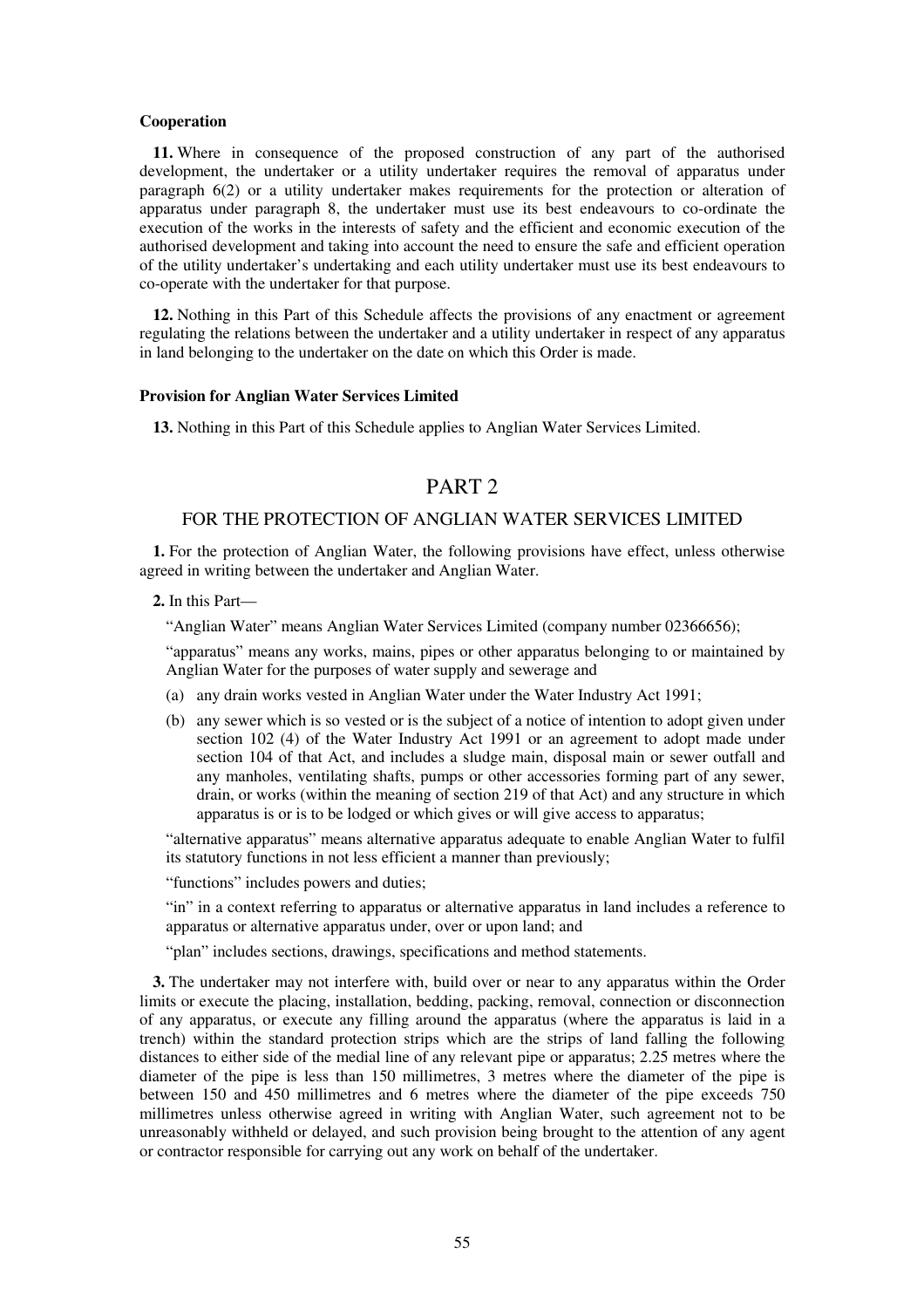**4.** The alteration, extension, removal or re-location of any apparatus may not be implemented until–—

- (a) any requirement for any permits under the part 2 of the Environmental Permitting (England and Wales) Regulations 2016 or other legislation and any other associated consents are obtained, and any approval or agreement required from Anglian Water on alternative outfall locations as a result of such re-location are approved, such approvals from Anglian Water not to be unreasonably withheld or delayed; and
- (b) the undertaker has made the appropriate application required under the Water Industry Act 1991 together with a plan and section of the works proposed and Anglian Water has agreed all of the contractual documentation required under the Water Industry Act 1991, such agreement not to be unreasonably withheld or delayed; and such works to be executed only in accordance with the plan, section and description submitted and in accordance with such reasonable requirements as may be made by Anglian Water for the alteration or otherwise for the protection of the apparatus, or for securing access to it.

**5.** In the situation, where in exercise of the powers conferred by the Order, the undertaker acquired any interest in any land in which apparatus is placed and such apparatus is to be relocated, extended, removed or altered in any way no alteration or extension may take place until Anglian Water has established to its reasonable satisfaction, contingency arrangements in order to conduct its functions for the duration of the works to relocate, extend, remove or alter the apparatus.

**6.** Regardless of any provision in this Order or anything shown on any plan, the undertaker must not acquire any apparatus otherwise than by agreement, and before extinguishing any existing rights for Anglian Water to use, keep, inspect, renew and maintain its apparatus in the Order land, the undertaker will, with the agreement of Anglian Water, create a new right to use, keep, inspect, renew and maintain the apparatus that is reasonably convenient for Anglian Water such agreement not to be unreasonably withheld or delayed, and to be subject to arbitration under article 42(arbitration).

**7.** If in consequence of the exercise of the powers conferred by this Order the access to any apparatus is materially obstructed the undertaker must provide such alternative means of access to such apparatus as will enable Anglian Water to maintain or use the apparatus no less effectively than was possible before such obstruction.

**8.** If in consequence of the exercise of the powers conferred by this Order, previously unmapped sewers, lateral drains or other apparatus are identified by the undertaker, notification of the location of such assets will immediately be given to Anglian Water and afforded the same protection of other Anglian Water assets.

**9.** If for any reason or in consequence of the construction of any of the works referred to in paragraphs (4) to (6) and (8) above any damage is caused to any apparatus (other than apparatus the repair of which is not reasonably necessary in view of its intended removal for the purposes of those works) or property of Anglian Water, or there is any interruption in any service provided, or in the supply of any goods, by Anglian Water, the undertaker must—

- (a) bear and pay the cost reasonably incurred by Anglian Water in making good any damage or restoring the supply; and
- (b) make reasonable compensation to Anglian Water for any other expenses, loss, damages, penalty or costs incurred by Anglian Water, by reason or in consequence of any such damage interruption.

**10.** Notwithstanding the provisions of article 16(2), for any sewer or drain which forms part of the statutory undertaking of Anglian Water, any dispute will not be treated as a dispute under s106 of the Water Industry Act 1991, but will be settled by arbitration in accordance with article 42 (arbitration).

**11.** Where the detailed design for any part of the authorised development includes any proposal to interact with, connect to or interfere with any asset belonging to Anglian Water, the undertaker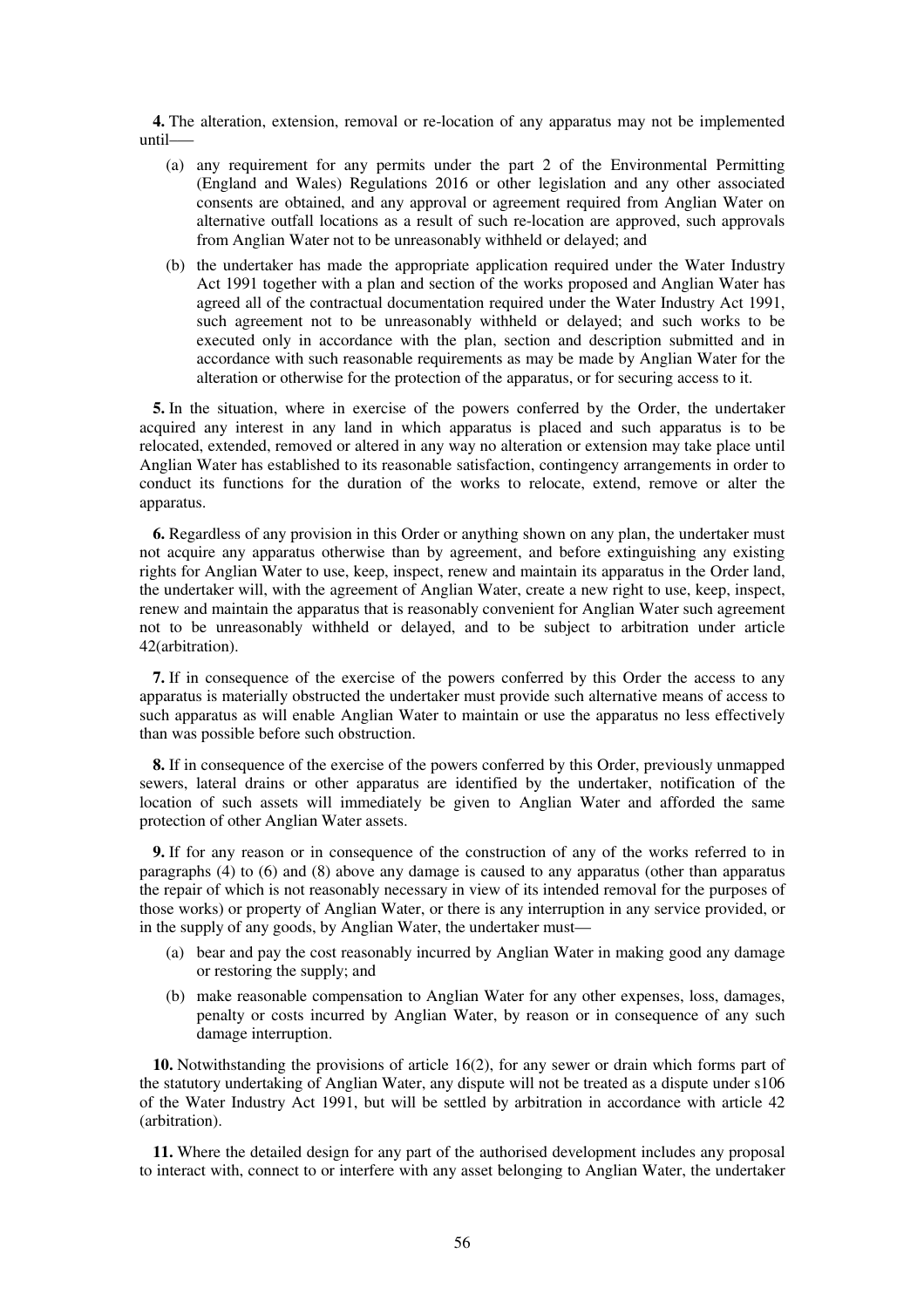must consult Anglian Water on the proposed design before it is submitted for approval under requirement 4 of Schedule 2. The undertaker must have regard to any response to consultation provided by Anglian Water and must include a copy of any response within the submission seeking approval of the detailed design.

# PART 3

### FOR THE PROTECTION OF OPERATORS OF ELECTRONIC COMMUNICATIONS CODE NETWORKS

**1.** For the protection of any operator, the following provisions have effect, unless otherwise agreed in writing between the undertaker and the operator.

**2.** In this Part of this Schedule—

"the 2003 Act" means the Communications Act 2003(**a**);

"electronic communications apparatus" has the same meaning as in the electronic communications code;

"the electronic communications code" has the same meaning as in Chapter 1 of Part 2 of the 2003 Act;

"electronic communications code network" means—

- (a) so much of an electronic communications network or infrastructure system provided by an electronic communications code operator as is not excluded from the application of the electronic communications code by a direction under section 106 (application of the electronic communications code) of the 2003 Act; and
- (b) an electronic communications network which the undertaker is providing or proposing to provide;

"electronic communications code operator" means a person in whose case the electronic communications code is applied by a direction under section 106 of the 2003 Act;

"infrastructure system" has the same meaning as in the electronic communications code and references to providing an infrastructure system are to be construed in accordance with paragraph 7 (infrastructure system) of that code; and

"operator" means the operator of an electronic communications code network.

**3.** The exercise of the powers conferred by article 30 (statutory undertakers) is subject to Part 10 (undertaker's works affecting electronic communications apparatus) of the electronic communications code.

**4.**—(1) Subject to sub-paragraphs (2) to (4), if as a result of the authorised development or its construction, or of any subsidence resulting from the authorised development—

- (a) any damage is caused to any electronic communications apparatus belonging to an operator (other than apparatus the repair of which is not reasonably necessary in view of its intended removal for the purposes of the authorised development), or other property of an operator; or
- (b) there is any interruption in the supply of the service provided by an operator,

the undertaker must bear and pay the cost reasonably incurred by the operator in making good such damage or restoring the supply and make reasonable compensation to that operator for any other expenses, loss, damages, penalty or costs incurred by it by reason, or in consequence of, any such damage or interruption.

<sup>-</sup>(**a**) 2003 c. 21.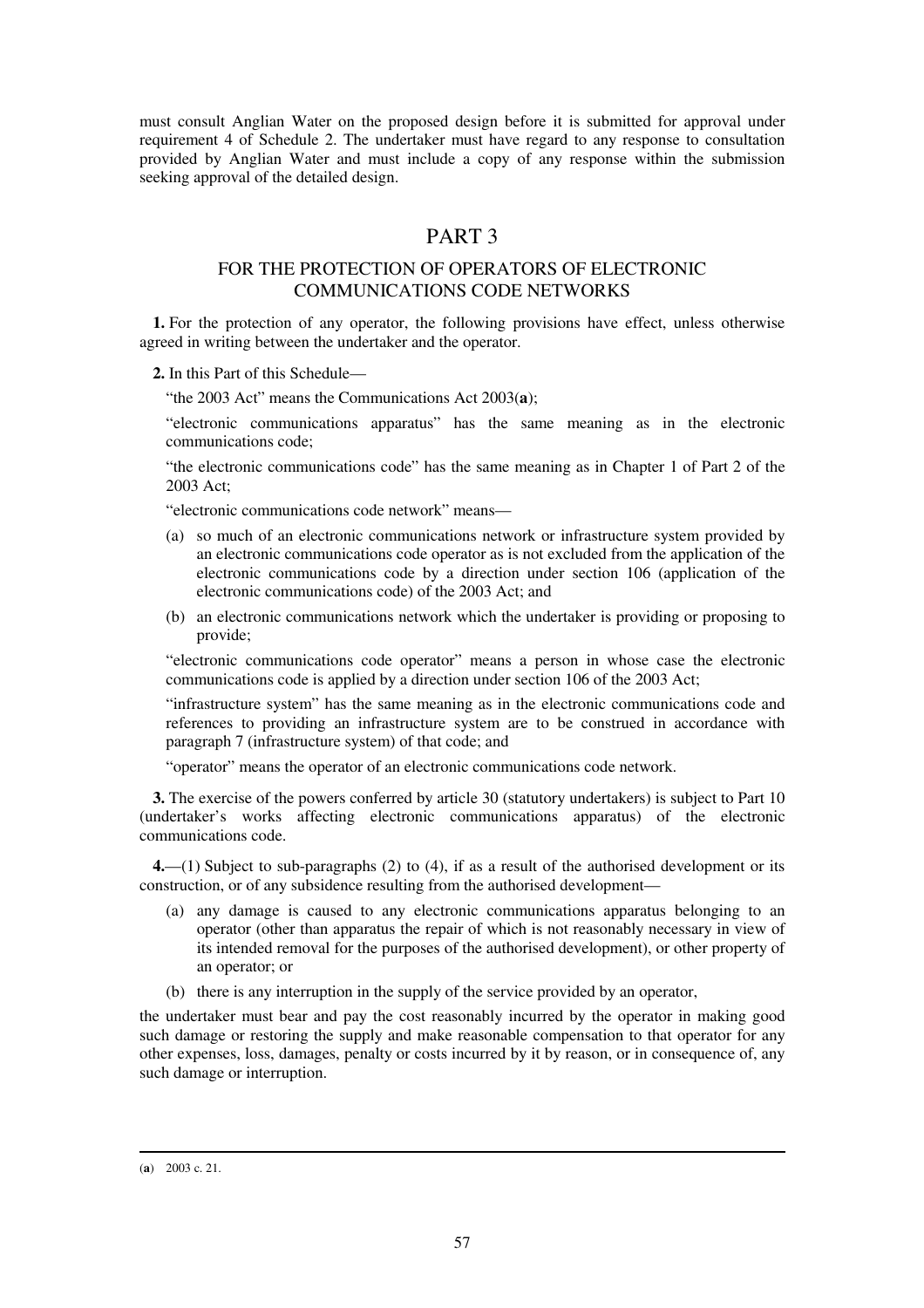(2) Nothing in sub-paragraph (1) imposes any liability on the undertaker with respect to any damage or interruption to the extent that it is attributable to the act, neglect or default of an operator, its officers, servants, contractors or agents.

(3) The operator must give the undertaker reasonable notice of any such claim or demand and no settlement or compromise of the claim or demand is to be made without the consent of the undertaker and, if such consent is withheld, the undertaker has the sole conduct of any settlement or compromise of any proceedings necessary to resist the claim or demand.

(4) Any difference arising between the undertaker and the operator under this Part of this Schedule must be referred to and settled by arbitration under article 42 (arbitration).

**5.** This Part of this Schedule does not apply to—

- (a) any apparatus in respect of which the relations between the undertaker and an operator are regulated by the provisions of Part 3 (street works in England and Wales) of the 1991 Act; or
- (b) any damages, or any interruptions, caused by electro-magnetic interference arising from the construction or use of the authorised development.

**6.** Nothing in this Part of this Schedule affects the provisions of any enactment or agreement regulating the relations between the undertaker and an operator in respect of any apparatus in land belonging to the undertaker on the date on which this Order is made.

## PART 4

#### FOR THE PROTECTION OF THE ENVIRONMENT AGENCY

**1.** The following provisions apply for the protection of the Agency unless otherwise agreed in writing between the undertaker and the Agency.

**2.** In this part of this Schedule—

"the Agency" means the Environment Agency;

"construction" includes executing, placing, altering, replacing, relaying and removal and excavating and "construct" and "constructed" are to be construed accordingly;

"drainage work" means (i) any main river and includes any land which provides or is expected to provide flood storage capacity for any main river and any bank, wall, embankment or other structure, or any appliance, constructed or used for land drainage, flood defence or tidal monitoring and (ii) any sea defence;

"fishery" means any waters containing fish and fish in, or migrating to or from, such waters and the spawn, spawning ground, habitat or food of such fish;

"main river" means all watercourses shown as such on the statutory main river maps held by the Agency and the Department for Environment Food and Rural Affairs including any structure or appliance for controlling or regulating the flow of water in or out of the channel;

"plans" includes sections, drawings, specifications, calculations and method statements;

"sea defence" means any bank, wall, embankment (and any berm, counterwall or cross-wall connected to any such bank, wall or embankment), barrier, tidal sluice and other defence, whether natural or artificial, against the inundation of land by sea water or tidal water, including natural or artificial high ground which forms part of or makes a contribution to the efficiency of the defences of the Agency's area against flooding, but excludes any sea defence works which are for the time being maintained by a coast protection authority under the provisions of the Coast Protection Act 1949 or by any local authority or any navigation, harbour or conservancy authority;

"specified work" means—

(a) so much of any work or operation authorised by this Order as is in, on, under, over or within 8 metres of a main river or is otherwise likely to—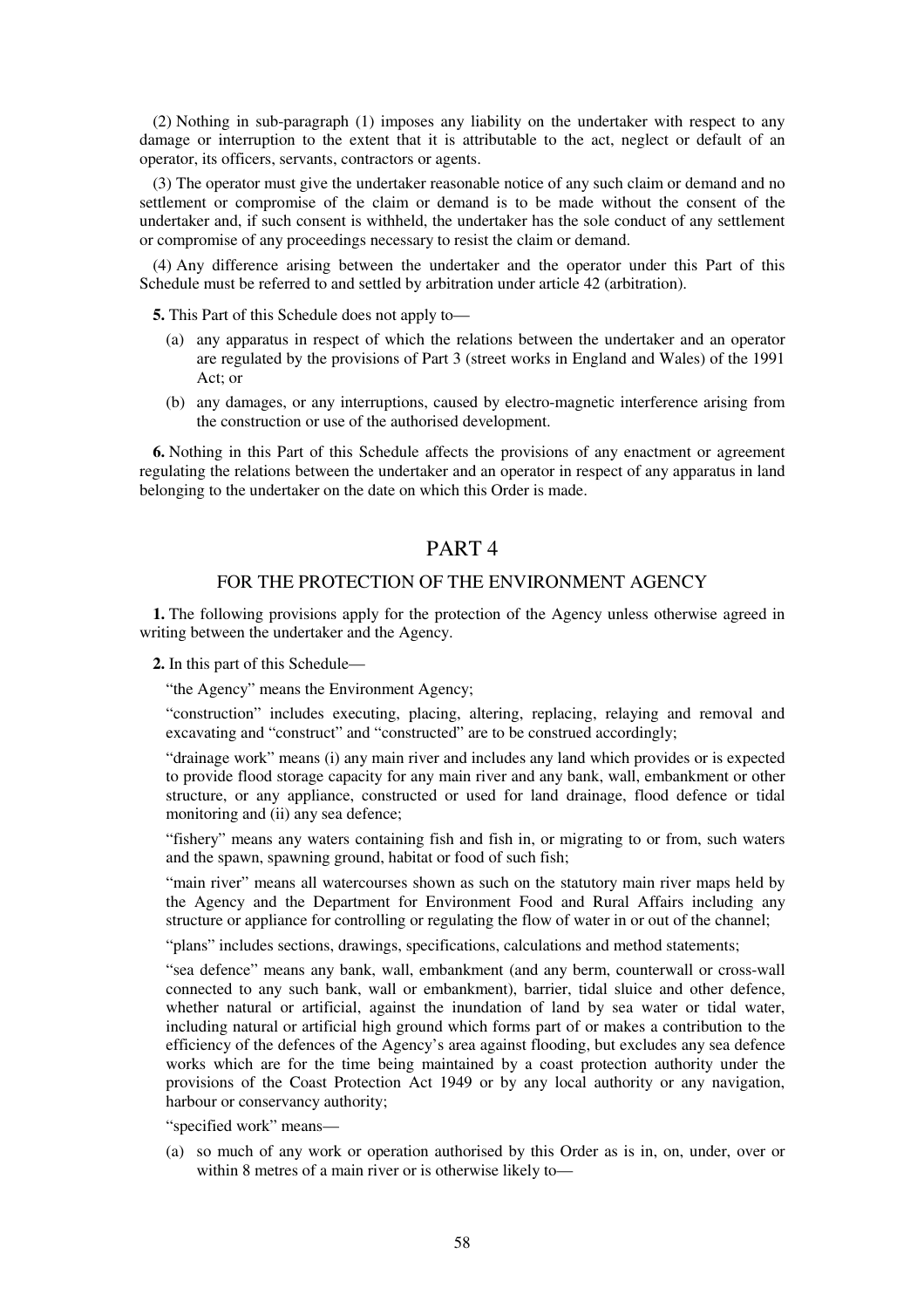- (i) affect any drainage work or the volumetric rate of flow of water in or flowing to or from any drainage work;
- (ii) affect the flow, purity or quality of water in any watercourse or other surface waters or ground water;
- (iii) cause obstruction to the free passage of fish or damage to any fishery;
- (iv) affect the conservation, distribution or use of water resources; or
- (v) affect the conservation value of the main river and habitats in its immediate vicinity;
- (b) so much of any work or operation authorised by this Order as is in, on, under, over or within 16 metres of a sea defence which is likely to endanger the stability of, cause damage to or reduce the effectiveness of that sea defence, or interfere with the Agency's access to or along that sea defence; and

"watercourse" includes all rivers, streams, ditches, drains, cuts, culverts, dykes, sluices, basins, sewers and passages through which water flows except a public sewer.

**3.**—(1) Before beginning to construct any specified work, the undertaker must submit to the Agency plans of the specified work and such further particulars available to it as the Agency may within 28 days of the receipt of the plans reasonably request.

(2) Any such specified work must not be constructed except in accordance with such plans as may be approved in writing by the Agency, or determined under paragraph 12.

(3) Any approval of the Agency required under this paragraph—

- (a) must not be unreasonably withheld or delayed;
- (b) is deemed to have been refused if it is neither given nor refused within 2 months of the submission of the plans or receipt of further particulars if such particulars have been requested by the Agency for approval; and
- (c) may be given subject to such reasonable requirements as the Agency may have for the protection of any drainage work or the fishery or for the protection of water resources, or for the prevention of flooding or pollution or in the discharge of its environmental duties.

(4) The Agency must use its reasonable endeavours to respond to the submission of any plans before the expiration of the period mentioned in sub-paragraph (3)(b).

(5) If the Agency refuses any approval required under this paragraph then the refusal must be accompanied by a statement of the grounds for refusal.

**4.** Without limiting paragraph 3 but subject always to the provisions of that paragraph as to reasonableness, the requirements which the Agency may have under that paragraph include conditions requiring the undertaker, at its own expense, to construct such protective works, whether temporary or permanent, before or during the construction of the specified works (including the provision of flood banks, walls or embankments or other new works and the strengthening, repair or renewal of existing banks, walls or embankments) as are reasonably necessary—

- (a) to safeguard any drainage work against damage; or
- (b) to secure that its efficiency for flood defence purposes is not impaired and that the risk of flooding is not otherwise increased,

by reason of any specified work.

**5.**—(1) Subject to sub-paragraph (2), any specified work, and all protective works required by the Agency under paragraph 3, must be constructed—

- (a) without unreasonable delay in accordance with the plans approved or settled under this Part of this Schedule; and
- (b) to the reasonable satisfaction of the Agency,

and the Agency is entitled by its officer to watch and inspect the construction of such works.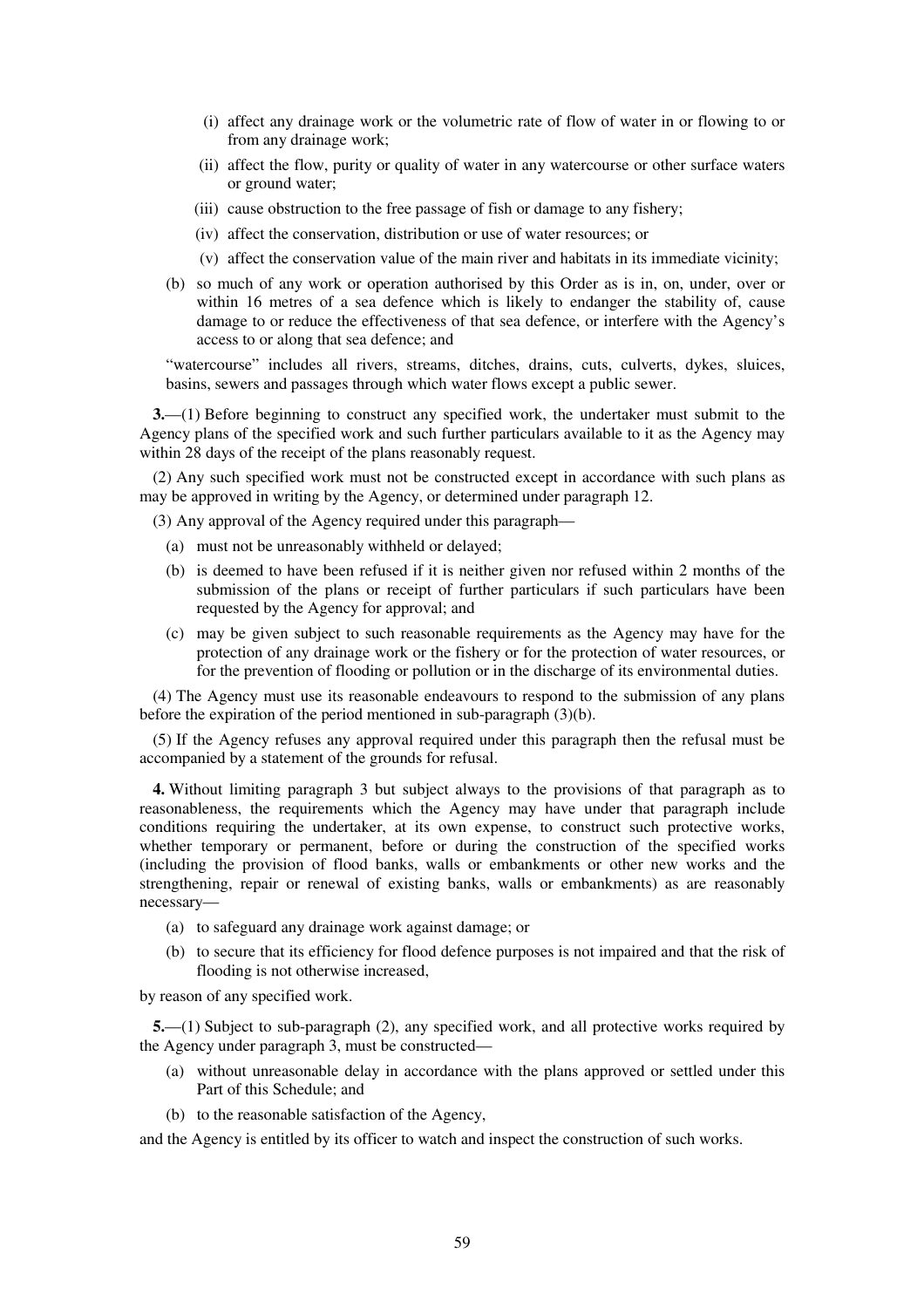(2) The undertaker must give to the Agency not less than 14 days' notice in writing of its intention to commence construction of any specified work and notice in writing of its completion not later than 7 days after the date on which it is completed.

(3) If the Agency reasonably requires, the undertaker must construct all or part of the protective works so that they are in place prior to the construction of the specified work to which the protective works relate.

(4) If any part of a specified work or any protective work required by the Agency is constructed otherwise than in accordance with the requirements of this Part of this Schedule, the Agency may by notice in writing require the undertaker at the undertaker's own expense to comply with the requirements of this part of this Schedule or (if the undertaker so elects and the Agency in writing consents, such consent not to be unreasonably withheld or delayed) to remove, alter or pull down the work and, where removal is required, to restore the site to its former condition to such extent and within such limits as the Agency reasonably requires.

(5) Subject to sub-paragraph (6), if, within a reasonable period, being not less than 28 days beginning with the date when a notice under sub-paragraph (4) is served upon the undertaker, the undertaker has failed to begin taking steps to comply with the requirements of the notice and has not subsequently made reasonably expeditious progress towards their implementation, the Agency may execute the works specified in the notice and any expenditure reasonably incurred by the Agency in so doing is recoverable from the undertaker.

(6) In the event of any dispute as to whether sub-paragraph (4) is properly applicable to any work in respect of which notice has been served under that sub-paragraph, or as to the reasonableness of any requirement of such a notice, the Agency must not, except in the case of an emergency, exercise the powers conferred by sub-paragraph (5) until the dispute has been finally determined in accordance with paragraph 12.

**6.**—(1) Subject to sub-paragraph (6), the undertaker must from the commencement of the construction of the specified works maintain in good repair and condition and free from obstruction any drainage work which is situated within the Order Land and on land possessed by the undertaker for the purposes of or in connection with the specified works, whether or not the drainage work is constructed under the powers conferred by this Order or is already in existence.

(2) If any such drainage work which the undertaker is liable to maintain is not maintained to the reasonable satisfaction of the Agency, the Agency may by notice in writing require the undertaker to repair and restore the work, or any part of such work, or (if the undertaker so elects and the Agency in writing consents, such consent not to be unreasonably withheld or delayed), to remove the work and restore the site to its former condition, to such extent and within such limits as the Agency reasonably requires.

(3) Subject to sub-paragraph (5), if, within a reasonable period, being not less than 28 days beginning with the date on which a notice in respect of any drainage work is served under subparagraph (2) on the undertaker, the undertaker has failed to begin taking steps to comply with the requirements of the notice and has not subsequently made reasonably expeditious progress towards their implementation, the Agency may do what is reasonably necessary for such compliance and any reasonable expenditure incurred by the Agency in so doing are recoverable from the undertaker.

(4) If there is any failure by the undertaker to obtain consent or comply with conditions imposed by the Agency in accordance with these protective provisions the Agency may serve written notice requiring the undertaker to cease all or part of the specified works and the undertaker must cease the specified works or part thereof until it has obtained the consent or complied with the condition unless the cessation of the specified works or part thereof would cause greater damage than compliance with the written notice.

(5) In the event of any dispute as to the reasonableness of any requirement of a notice served under sub-paragraph (2), the Agency must not, except in the case of an emergency, exercise the powers conferred by sub-paragraph (3) until the dispute has been finally determined in accordance with paragraph 12.

(6) This paragraph does not apply to—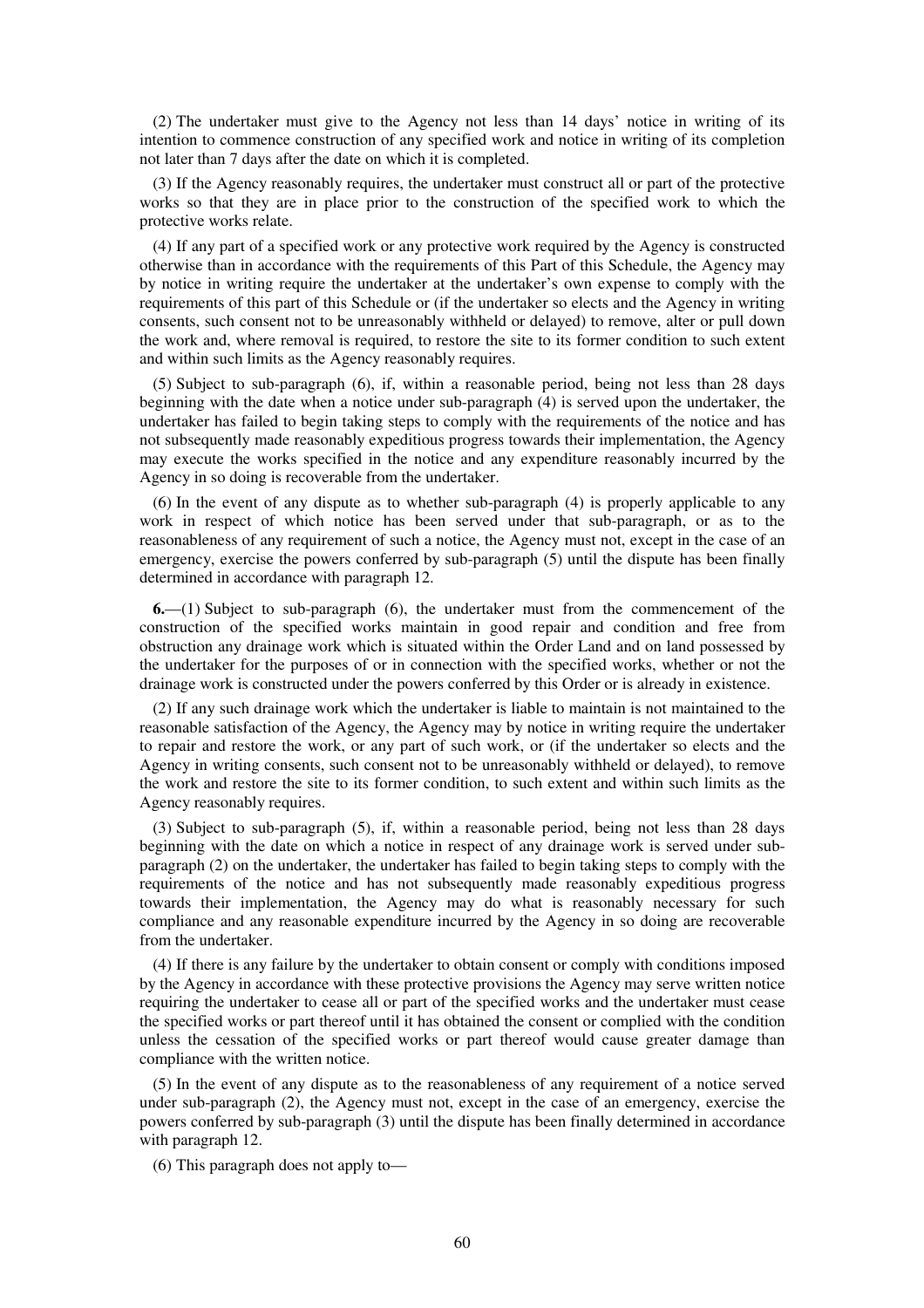- (a) drainage works which are vested in the Agency, or which the Agency or another person is liable to maintain and is not proscribed by the powers of the Order from doing so; and
- (b) any obstruction of a drainage work for the purpose of a work or operation authorised by this Order and carried out in accordance with the provisions of this Part of this Schedule.

**7.** If by reason of the construction of any specified work or of the failure of any such work, the efficiency of any drainage work for flood defence purposes is impaired, or that drainage work is otherwise damaged, such impairment or damage must be made good by the undertaker to the reasonable satisfaction of the Agency and if the undertaker fails to do so, the Agency may make good the impairment or damage and recover any expenditure reasonably incurred by the Agency in so doing from the undertaker.

**8.** If by reason of construction of a specified work the Agency's access to flood defences or equipment maintained for flood defence purposes is materially obstructed, the undertaker must provide such alternative means of access that will allow the Agency to maintain the flood defence or use the equipment no less effectively than was possible before the obstruction within 24 hours of the undertaker becoming aware of such obstruction.

**9.**—(1) The undertaker must take all such measures as may be reasonably practicable to prevent any interruption of the free passage of fish in a fishery during the construction of any specified work.

(2) If by reason of—

- (a) the construction of any specified work; or
- (b) the failure of any such work,

damage to a fishery is caused, or the Agency has reason to expect that such damage may be caused, the Agency may serve notice on the undertaker requiring it to take such steps as may be reasonably practicable to make good the damage, or, as the case may be, to protect the fishery against such damage.

(3) If within such time as may be reasonably practicable for that purpose after the receipt of written notice from the Agency of any damage or expected damage to a fishery, the undertaker fails to take such steps as are described in sub-paragraph (2), the Agency may take those steps and any expenditure incurred by the Agency in so doing are recoverable from the undertaker.

(4) Subject to paragraph 11, in any case where immediate action by the Agency is reasonably required in an emergency in order to secure that the risk of damage to the fishery is avoided or reduced, the Agency may take such steps as are reasonable for the purpose, and may recover from the undertaker any expenditure incurred in so doing provided that notice specifying those steps is served on the undertaker as soon as reasonably practicable after the Agency has taken, or commenced to take, the steps specified in the notice.

**10.** The undertaker shall indemnify the Agency in respect of all costs, charges and expenses which the Agency may incur—

- (a) in the examination or approval of plans under this Schedule;
- (b) in the inspection of the construction of the specified works or any protective works required by the Agency under this Part of this Schedule; and
- (c) in the carrying out of any surveys or tests by the Agency which are reasonably required in connection with the construction of the specified works.

**11.**—(1) The undertaker is responsible for and shall indemnify the Agency against all costs and losses not otherwise provided for in this Schedule which may be incurred or suffered by the Agency by reason of—

- (a) the construction, operation or maintenance of any specified works comprised within the authorised works or the failure of any such works comprised within them; or
- (b) any act or omission of the undertaker, its employees, contractors or agents or others whilst engaged upon the construction, operation or maintenance of the authorised works or dealing with any failure of the authorised works.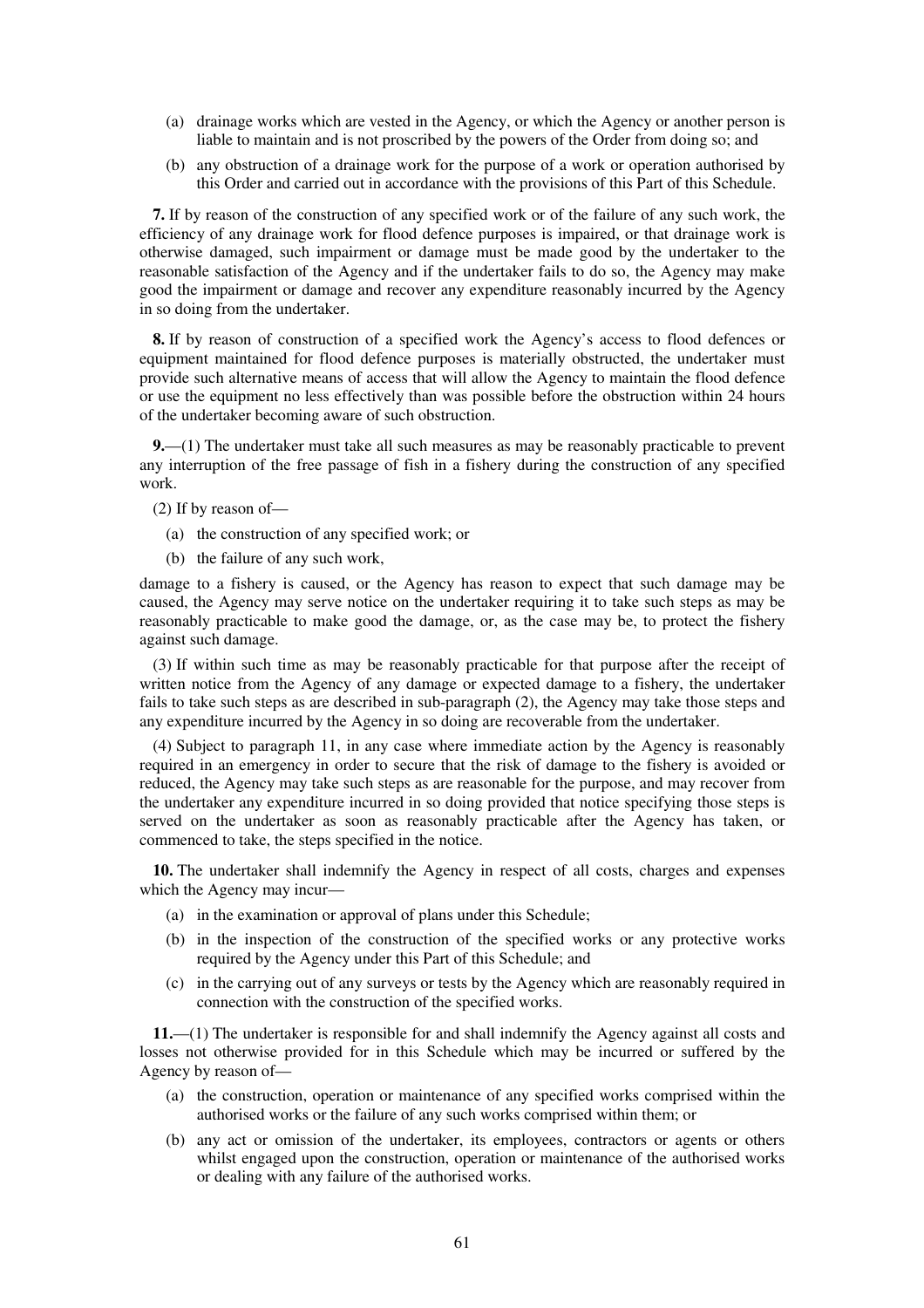(2) For the avoidance of doubt, in sub-paragraph  $(1)$ —

"costs" includes—expenses and charges; staff costs and overheads; and legal costs; and

"losses" includes physical damage.

(3) The undertaker shall indemnify the Agency against all liabilities, claims and demands arising out of or in connection with the authorised works or otherwise out of the matters referred to in sub-paragraph  $(1)(a)$  and  $(b)$ .

(4) For the avoidance of doubt, in sub-paragraph (3)—

"claims" and "demands" include as applicable—

- (a) costs (within the meaning of sub-paragraph (2)) incurred in connection with any claim or demand;
- (b) any interest element of sums claimed or demanded;

"liabilities" includes—

- (a) contractual liabilities;
- (b) tortious liabilities (including liabilities for negligence or nuisance);
- (c) liabilities to pay statutory compensation or for breach of statutory duty; and
- (d) liabilities to pay statutory penalties imposed on the basis of strict liability (but does not include liabilities to pay other statutory penalties).

(5) The Agency must give to the undertaker reasonable written notice of any such claim or demand as is referred to in sub-paragraph (3) as soon as reasonably practicable after it becomes aware of such claim or demand, and no settlement or compromise of any such claim or demand is to be made without the prior agreement of the Undertaker which agreement may not be unreasonably withheld or delayed.

(6) The fact that any work or thing has been executed or done by the Undertaker in accordance with a plan approved by the Agency, or to its satisfaction, or in accordance with any directions or award of an arbitrator, does not relieve the Undertaker from any liability under the provisions of this Part of this Schedule.

(7) Nothing in this paragraph imposes any liability on the undertaker with respect to any costs, charges, expenses, damages, claims, demands or losses to the extent that they are attributable to the neglect or default of the Agency, its officers, servants, contractors or agents.

**12.** Any dispute arising between the undertaker and the Agency under this part of this Schedule will, be determined by arbitration under article 42 (arbitration) unless otherwise agreed in writing by the undertaker and the Agency.

### PART 5

### FOR THE PROTECTION OF NATIONAL GRID AS ELECTRICITY AND GAS UNDERTAKER

#### **Application**

**1.**—(1) For the protection of National Grid as referred to in this Part of this Schedule the following provisions have effect, unless otherwise agreed in writing between the undertaker and National Grid.

(2) Subject to sub-paragraph (3) or to the extent otherwise agreed in writing between the undertaker and National Grid, where the benefit of this Order is transferred or granted to another person under article 8 (consent to transfer benefit of Order)—

- (a) any agreement of the type mentioned in subparagraph (1) has effect as if it had been made between National Grid and the transferee or grantee (as the case may be); and
- (b) written notice of the transfer or grant must be given to National Grid on or before the date of that transfer or grant.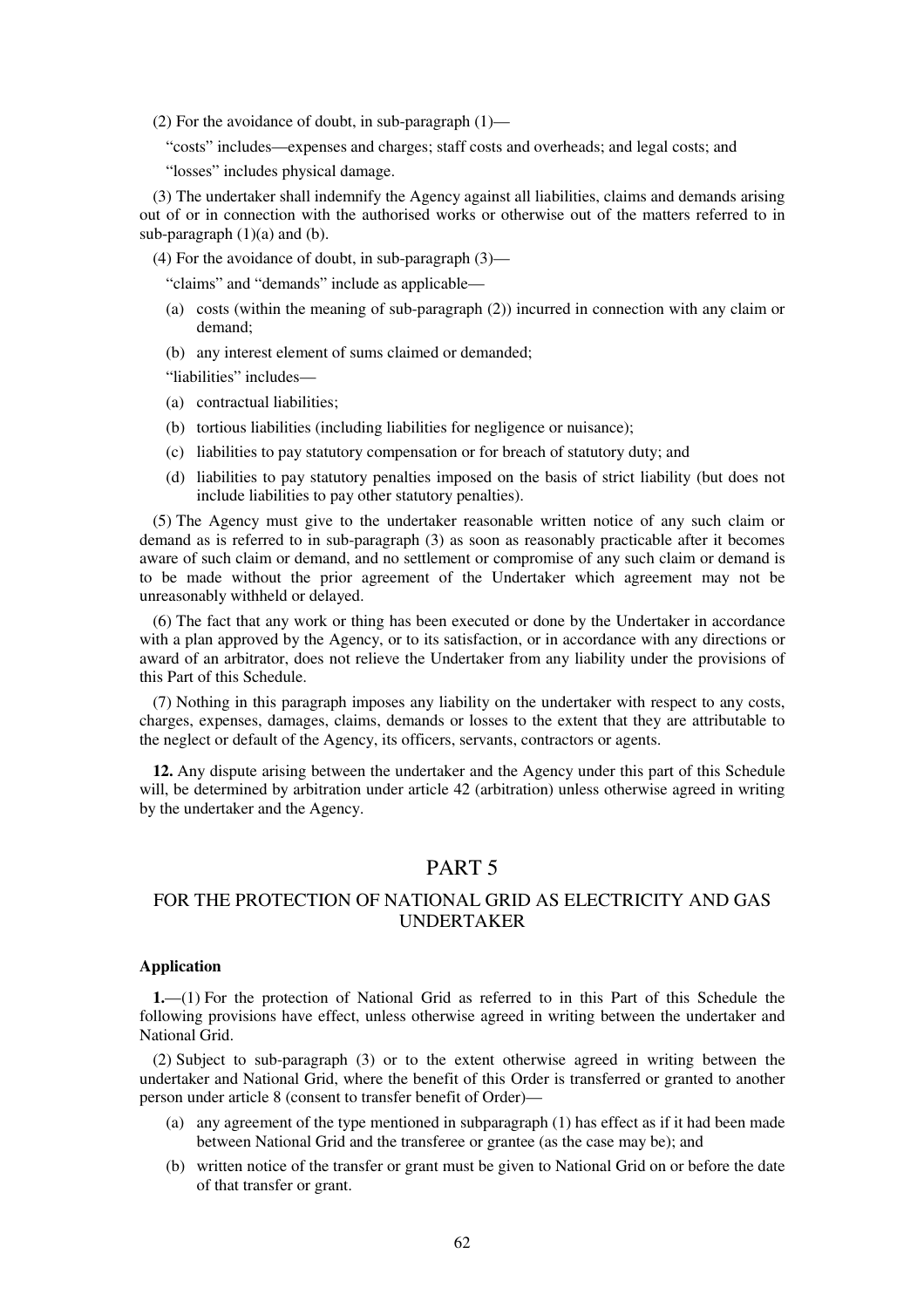(3) Sub-paragraph (2) does not apply where the benefit of the Order is transferred or granted to National Grid.

#### **Interpretation**

**2.** In this Part of this Schedule—

"1991 Act" means the New Roads and Street Works Act 1991;

"alternative apparatus" means appropriate alternative apparatus to the satisfaction of National Grid to enable National Grid to fulfil its statutory functions in a manner no less efficient than previously;

"apparatus" means—

- (a) any electric lines or electrical plant as defined in the Electricity Act 1989(**a**), belonging to or maintained by National Grid;
- (b) any mains, pipes or other apparatus belonging to or maintained by National Grid for the purposes of gas supply;

together with any replacement apparatus and such other apparatus constructed pursuant to the Order that becomes operational apparatus of National Grid for the purposes of transmission, distribution and/or supply and includes any structure in which apparatus is or will be lodged or which gives or will give access to apparatus;

"authorised works" has the same meaning as is given to the term "authorised development" in article 2(1) of this Order and includes any associated development authorised by the Order and for the purposes of this Part of this Schedule includes the use and maintenance of the authorised works and construction of any works authorised by this Schedule;

"commence" and "commencement" in this Part of this Schedule shall include any below ground surveys, monitoring, ground work operations or the receipt and erection of construction plant and equipment;

"deed of consent" means a deed of consent, crossing agreement, deed of variation or new deed of grant agreed between the parties acting reasonably in order to vary or replace existing easements, agreements, enactments and other such interests so as to secure land rights and interests as are necessary to carry out, maintain, operate and use the apparatus in a manner consistent with the terms of this Part of this Schedule;

"functions" includes powers and duties;

"ground mitigation scheme" means a scheme approved by National Grid (such approval not to be unreasonably withheld or delayed) setting out the necessary measures (if any) for a ground subsidence event;

"ground monitoring scheme" means a scheme for monitoring ground subsidence which sets out the apparatus which is to be subject to such monitoring, the extent of land to be monitored, the manner in which ground levels are to be monitored, the timescales of any monitoring activities and the extent of ground subsidence which, if exceeded, shall require the undertaker to submit for National Grid's approval a ground mitigation scheme;

"ground subsidence event" means any ground subsidence identified by the monitoring activities set out in the ground monitoring scheme that has exceeded the level described in the ground monitoring scheme as requiring a ground mitigation scheme;

"in" in a context referring to apparatus or alternative apparatus in land includes a reference to apparatus or alternative apparatus under, over, across, along or upon such land;

"maintain" and "maintenance" shall include the ability and right to do any of the following in relation to any apparatus or alternative apparatus of National Grid including construct, use, repair, alter, inspect, renew or remove the apparatus;

"National Grid" means—

<sup>(</sup>**a**) 1989 c. 29.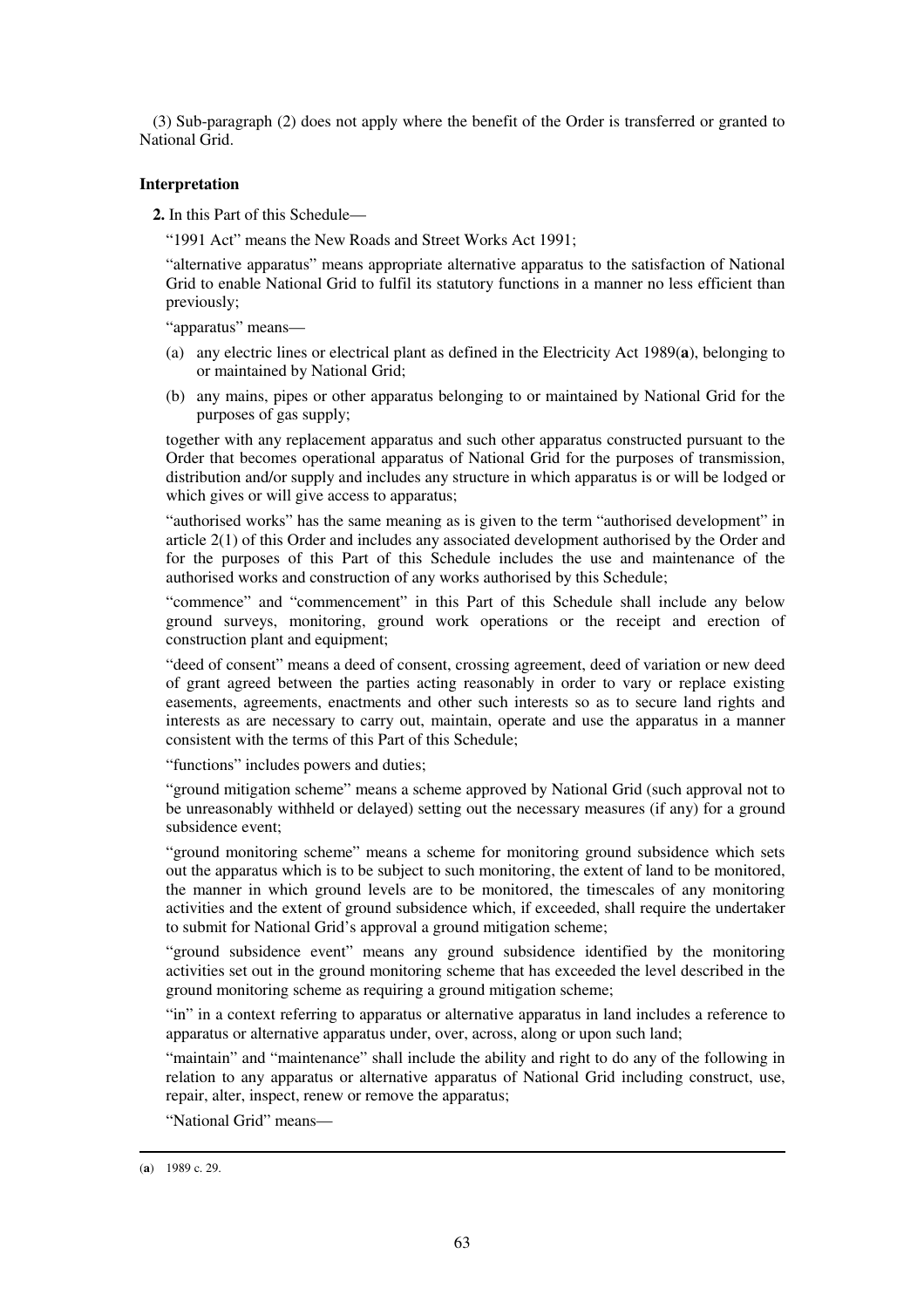- (a) National Grid Electricity Transmission Plc (company number 2366977) whose registered office is at 1-3 Strand, London, WC2N 5EH or any successor as a licence holder within the meaning of Part 1 of the Electricity Act 1989; and
- (b) National Grid Gas plc (company number 02006000) whose registered office is at 1-3 Strand, London, WC2N 5EH or any successor as a gas transporter within the meaning of Part 1 of the Gas Act 1986(**a**);

"plan" or "plans" include all designs, drawings, specifications, method statements, soil reports, programmes, calculations, risk assessments and other documents that are reasonably necessary properly and sufficiently to describe and assess the works to be executed;

"specified works" means any of the authorised works or activities undertaken in association with the authorised works which—

- (a) will or may be situated over, or within 15 metres measured in any direction of any apparatus the removal of which has not been required by the undertaker under paragraph 7(2) or otherwise; and/or
- (b) may in any way adversely affect any apparatus the removal of which has not been required by the undertaker under paragraph 7(2) or otherwise; and/or
- (c) includes any of the activities that are referred to in paragraph 8 of T/SP/SSW/22 (National Grid's policies for safe working in proximity to gas apparatus, "Specification for safe working in the vicinity of National Grid, High Pressure Gas pipelines and associated installations- requirements for third parties" and/or activity that is referred to in National Grid's document "Development near overhead lines" and the Health and Safety Executive's (HSE) Guidance Note GS6 "Avoiding Danger from Overhead Power Lines":

"undertaker" means the undertaker as defined in article 2(1) of this Order.

#### **On Street Apparatus**

**3.** Except for paragraphs 4 (Apparatus of statutory undertakers in temporarily restricted streets), 8 (retained apparatus: protection of electricity undertaker), 9 (retained apparatus: protection of gas undertaker), and 10 (expenses) of this Schedule which will apply in respect of the exercise of all or any powers under the Order affecting the rights and apparatus of National Grid, the other provisions of this Schedule do not apply to apparatus in respect of which the relations between the undertaker and National Grid are regulated by the provisions of Part 3 of the 1991 Act.

#### **Apparatus of statutory undertakers in temporarily restricted streets**

**4.** Despite the temporary stopping up or diversion of any highway under article 13 (temporary restriction of use of streets), National Grid may at all times take all necessary access across any such highway and execute and do all such works and things in, on or under any such highway as may be reasonably necessary or desirable to enable it to maintain any apparatus which at the time of the restriction or diversion was in that highway.

#### **Acquisition of land**

**5.**—(1) Regardless of any provision in this Order or anything shown on the land plans or contained in the book of reference to the Order, the undertaker may not (a) appropriate or acquire or take temporary possession of any land or apparatus or (b) appropriate, acquire, extinguish, interfere with or override any easement, other interest or right and/or apparatus of National Grid otherwise than by agreement (such agreement not to be unreasonably withheld).

(2) As a condition of an agreement between the parties in sub-paragraph (1), prior to the carrying out of any part of the authorised works (or in such other timeframe as may be agreed between National Grid and the undertaker) that is subject to the requirements of this Part of this

<sup>(</sup>**a**) 1986 c. 44.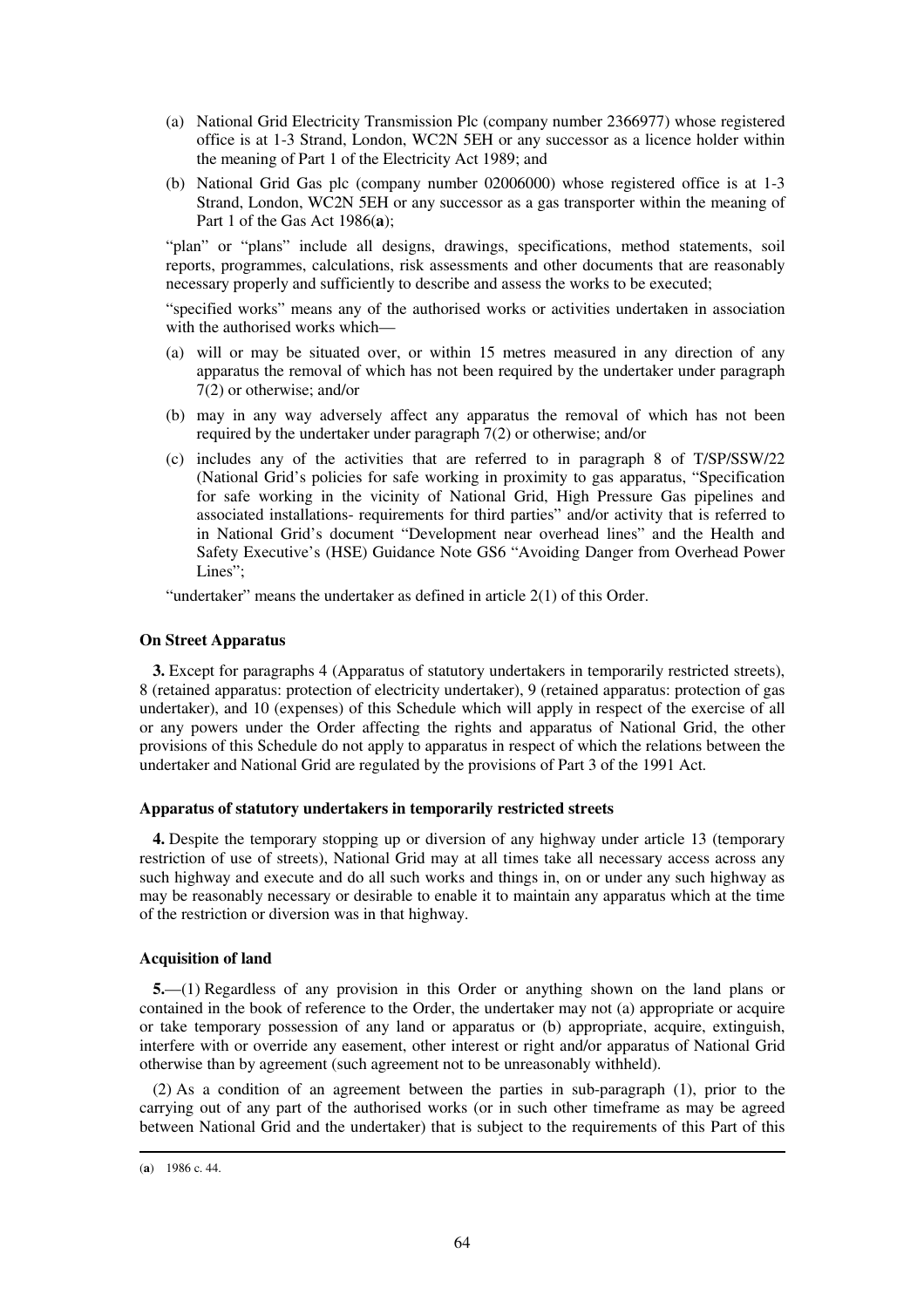Schedule that will cause any conflict with or breach the terms of any easement or other legal or land interest of National Grid or affect the provisions of any enactment or agreement regulating the relations between National Grid and the undertaker in respect of any apparatus laid or erected in land belonging to or secured by the undertaker, the undertaker must as National Grid reasonably requires enter into such deeds of consent upon such terms and conditions as may be agreed between National Grid and the undertaker acting reasonably and which must be no less favourable on the whole to National Grid unless otherwise agreed by National Grid, and it will be the responsibility of the undertaker to procure and/or secure the consent and entering into of such deeds and variations by all other third parties with an interest in the land at that time who are affected by such authorised works.

(3) The undertaker and National Grid agree that where there is any inconsistency or duplication between the provisions set out in this Part of this Schedule relating to the relocation and/or removal of apparatus/including but not limited to the payment of costs and expenses relating to such relocation and/or removal of apparatus) and the provisions of any existing easement, rights, agreements and licences granted, used, enjoyed or exercised by National Grid and/or other enactments relied upon by National Grid as of right or other use in relation to the apparatus, then the provisions in this Schedule shall prevail.

(4) Any agreement or consent granted by National Grid under paragraph 8 or 9 or any other paragraph of this Part of this Schedule, shall not be taken to constitute agreement under subparagraph (1).

#### **Removal of apparatus**

**6.**—(1) If, in the exercise of the powers conferred by this Order, the undertaker acquires any interest in or possesses temporarily any land in which any apparatus is placed, that apparatus must not be removed under this Part of this Schedule and any right of National Grid to maintain that apparatus in that land must not be extinguished until alternative apparatus has been constructed, and is in operation to the reasonable satisfaction of National Grid in accordance with subparagraph  $(2)$  to  $(5)$ .

(2) If, for the purpose of executing any works in, on, under or over any land purchased, held, appropriated or used under this Order, the undertaker requires the removal of any apparatus placed in that land, it must give to National Grid advance written notice of that requirement, together with a plan of the work proposed, and of the proposed position of the alternative apparatus to be provided or constructed and in that case (or if in consequence of the exercise of any of the powers conferred by this Order National Grid reasonably needs to remove any of its apparatus) the undertaker must, subject to sub-paragraph (3), secure any necessary consents for the alternative apparatus and afford to National Grid to its reasonable satisfaction (taking into account paragraph 7(1) below) the necessary facilities and rights—

- (a) for the construction of alternative apparatus in other land of or land secured by the undertaker; and
- (b) subsequently for the maintenance of that apparatus.

(3) If alternative apparatus or any part of such apparatus is to be constructed elsewhere than in other land of or land secured by the undertaker, or the undertaker is unable to afford such facilities and rights as are mentioned in sub-paragraph (2) in the land in which the alternative apparatus or part of such apparatus is to be constructed, National Grid must, on receipt of a written notice to that effect from the undertaker, take such steps as are reasonable in the circumstances in an endeavour to obtain the necessary facilities and rights in the land in which the alternative apparatus is to be constructed save that this obligation shall not extend to the requirement for National Grid to use its compulsory purchase powers to this end unless it elects to so do.

(4) Any alternative apparatus to be constructed in land of or land secured by the undertaker under this Part of this Schedule must be constructed in such manner and in such line or situation as may be agreed between National Grid and the undertaker.

(5) National Grid must, after the alternative apparatus to be provided or constructed has been agreed, and subject to a written diversion agreement having been entered into between the parties and the grant to National Grid of any such facilities and rights as are referred to in sub-paragraph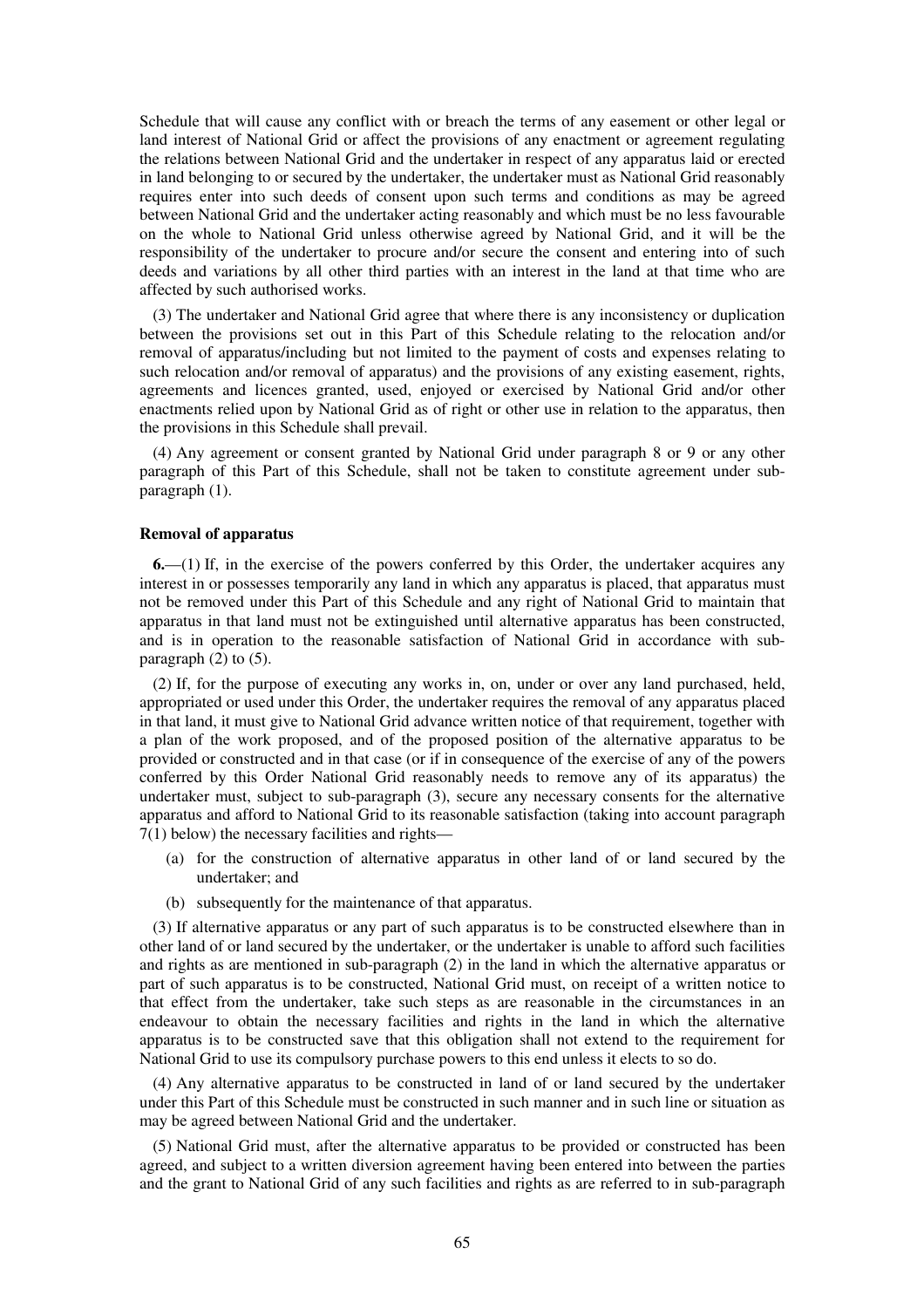(2) or (3), proceed without unnecessary delay to construct and bring into operation the alternative apparatus and subsequently to remove any apparatus required by the undertaker to be removed under the provisions of this Part of this Schedule.

#### **Facilities and rights for alternative apparatus**

**7.**—(1) Where, in accordance with the provisions of this Part of this Schedule, the undertaker affords to or secures for National Grid facilities and rights in land for the construction, use, maintenance and protection of alternative apparatus in substitution for apparatus to be removed, those facilities and rights must be granted upon such terms and conditions as may be agreed between the undertaker and National Grid and must be no less favourable on the whole to National Grid than the facilities and rights enjoyed by it in respect of the apparatus to be removed unless otherwise agreed by National Grid.

(2) If the facilities and rights to be afforded by the undertaker in respect of any alternative apparatus, and the terms and conditions subject to which those facilities and rights are to be granted, are less favourable on the whole to National Grid than the facilities and rights enjoyed by it in respect of the apparatus to be removed and the terms and conditions to which those facilities and rights are subject the matter may be referred to arbitration in accordance with paragraph 14 (*Arbitration*) of this Part of this Schedule and the arbitrator must make such provision for the payment of compensation by the undertaker to National Grid as appears to the arbitrator to be reasonable having regard to all the circumstances of the particular case.

#### **Retained apparatus: protection of electricity undertaker**

**8.**—(1) Not less than 56 days before the commencement of any specified works the undertaker must submit to National Grid a plan of the works to be executed and seek from National Grid details of the underground extent of their electricity tower foundations.

(2) In relation to works which will or may be situated on, over, under or within (i) 15 metres measured in any direction of any apparatus, or (ii) involve embankment works within 15 metres of any apparatus, the plan to be submitted to National Grid under sub-paragraph (1) must include a method statement and describe—

- (a) the exact position of the works;
- (b) the level at which these are proposed to be constructed or renewed;
- (c) the manner of their construction or renewal including details of excavation, positioning of plant;
- (d) the position of all apparatus;
- (e) by way of detailed drawings, every alteration proposed to be made to or close to any such apparatus;
- (f) any intended maintenance regimes; and
- (g) an assessment of risks of rise of earth issues.

(3) In relation to any works which will or may be situated on, over, under or within 10 metres of any part of the foundations of an electricity tower or between any two or more electricity towers, the plan to be submitted under sub-paragraph (1) must, in addition to the matters set out in subparagraph (2), include a method statement describing—

- (a) details of any cable trench design including route, dimensions, clearance to pylon foundations;
- (b) demonstration that pylon foundations will not be affected prior to, during and post construction;
- (c) details of load bearing capacities of trenches;
- (d) details of any cable installation methodology including access arrangements, jointing bays and backfill methodology;
- (e) a written management plan for high voltage hazard during construction and ongoing maintenance of any cable route;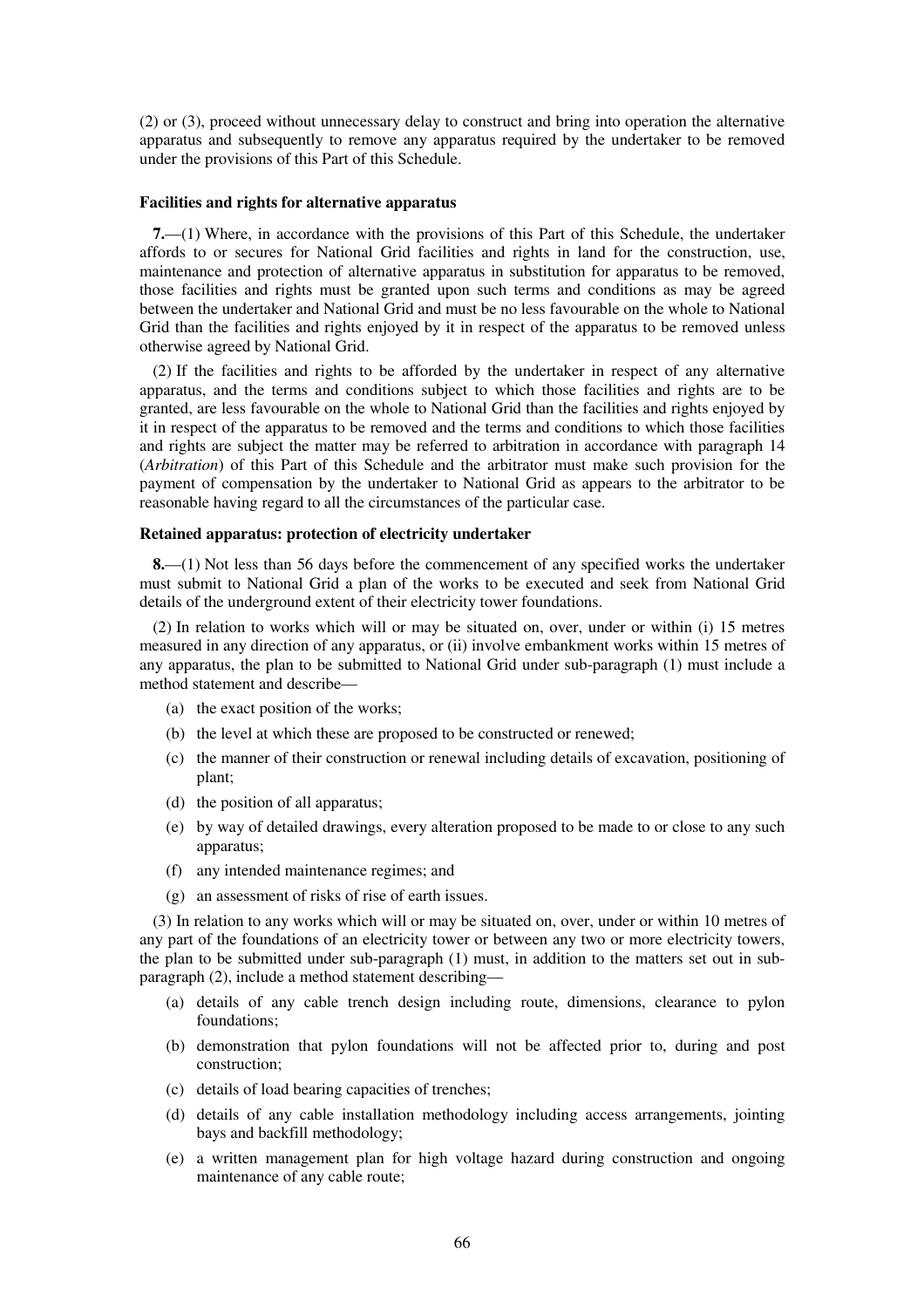- (f) written details of the operations and maintenance regime for any cable, including frequency and method of access;
- (g) assessment of earth rise potential if reasonably required by National Grid's engineers; and
- (h) evidence that trench bearing capacity is to be designed to support overhead line construction traffic of at least 26 tonnes in weight.

(4) The undertaker must not commence any works to which sub-paragraphs (2) or (3) apply until National Grid has given written approval of the plan so submitted.

(5) Any approval of National Grid required under sub-paragraph (4)—

- (a) may be given subject to reasonable conditions for any purpose mentioned in subparagraphs  $(6)$  or  $(8)$ ; and,
- (b) must not be unreasonably withheld.

(6) In relation to any work to which sub-paragraphs (2) or (3) apply, National Grid may require such modifications to be made to the plans as may be reasonably necessary for the purpose of securing its apparatus against interference or risk of damage, for the provision of protective works or for the purpose of providing or securing proper and convenient means of access to any apparatus.

(7) Works executed under sub-paragraphs (2) or (3) must be executed in accordance with the plan, submitted under sub-paragraph (1) or as relevant sub-paragraph (6), as approved or as amended from time to time by agreement between the undertaker and National Grid and in accordance with such reasonable requirements as may be made in accordance with sub-paragraphs (6) or (8) by National Grid for the alteration or otherwise for the protection of the apparatus, or for securing access to it, and National Grid will be entitled to watch and inspect the execution of those works.

(8) Where under sub-paragraph (6) National Grid requires any protective works to be carried out by itself or by the undertaker (whether of a temporary or permanent nature) such protective works, inclusive of any measures or schemes required and approved as part of the plan approved pursuant to this paragraph, must be carried out to National Grids' satisfaction prior to the commencement of any authorised development (or any relevant part thereof) for which protective works are required and National Grid must give notice of its requirement for such works within 42 days of the date of submission of a plan pursuant to this paragraph (except in an emergency).

(9) If National Grid in accordance with sub-paragraphs (6) or (8) and in consequence of the works proposed by the undertaker, reasonably requires the removal of any apparatus and gives written notice to the undertaker of that requirement, paragraphs 1 to 3 and 5 to 7 apply as if the removal of the apparatus had been required by the undertaker under paragraph 6(2).

(10) Nothing in this paragraph precludes the undertaker from submitting at any time or from time to time, but in no case less than 56 days before commencing the execution of the authorised development, a new plan, instead of the plan previously submitted, and having done so the provisions of this paragraph shall apply to and in respect of the new plan.

(11) The undertaker will not be required to comply with sub-paragraph (1) where it needs to carry out emergency works as defined in the 1991 Act but in that case it must give to National Grid notice as soon as is reasonably practicable and a plan of those works and must comply with sub-paragraphs (6), (7) and (8) insofar as is reasonably practicable in the circumstances and comply with sub-paragraph (12) at all times.

(12) At all times when carrying out any works authorised under the Order, the undertaker must comply with National Grid's policies for development near overhead lines EN43-8 and HSE's guidance note 6 "Avoidance of Danger from Overhead Lines".

#### **Retained apparatus: protection of gas undertaker**

**9.**—(1) Not less than 56 days before the commencement of any specified works the undertaker must submit to National Grid a plan and, if reasonably required by National Grid, a ground monitoring scheme in respect of those works.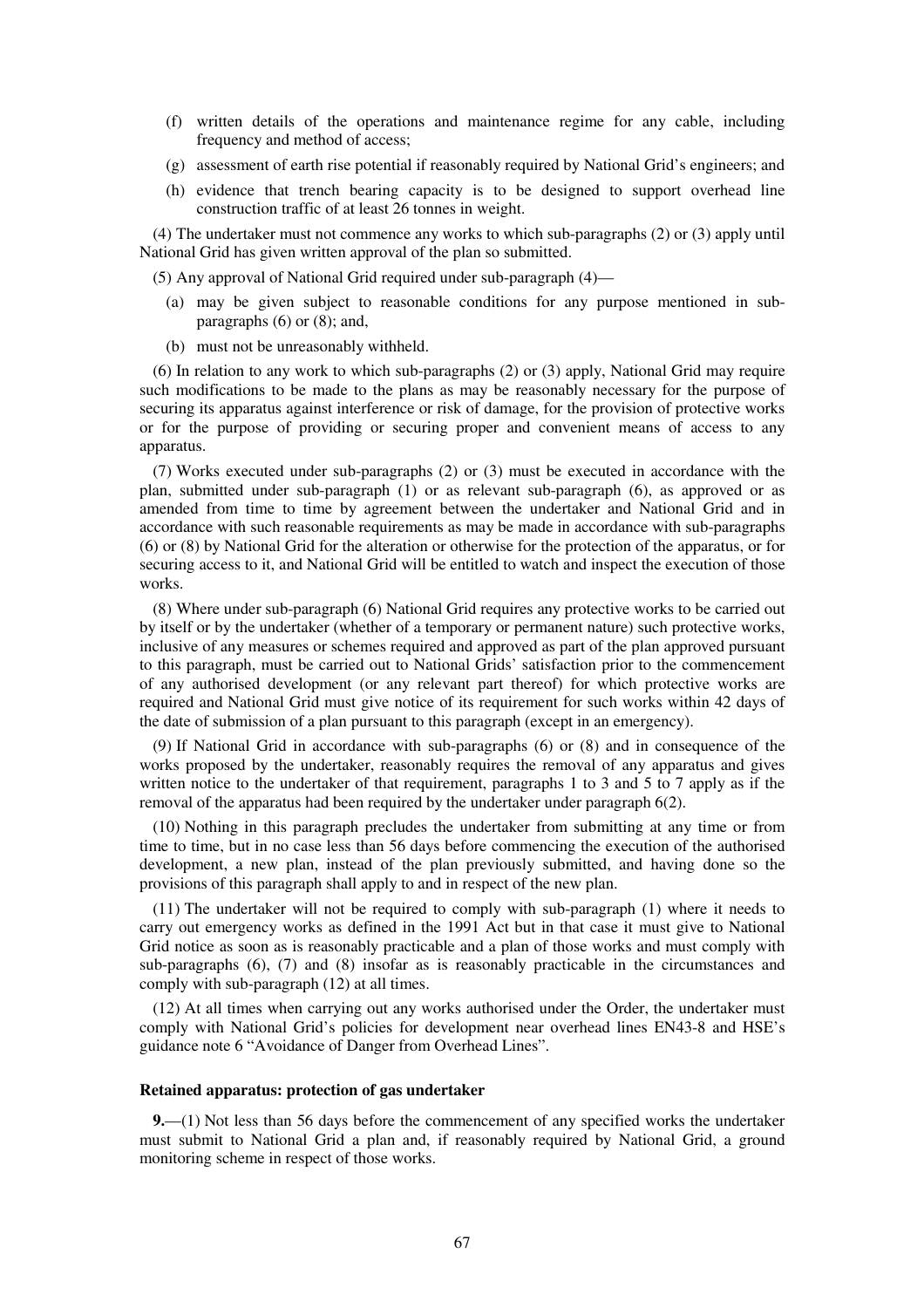(2) The plan to be submitted to National Grid under sub-paragraph (1) must include a method statement and describe—

- (a) the exact position of the works;
- (b) the level at which these are proposed to be constructed or renewed;
- (c) the manner of their construction or renewal including details of excavation, positioning of plant etc;
- (d) the position of all apparatus;
- (e) by way of detailed drawings, every alteration proposed to be made to or close to any such apparatus; and
- (f) any intended maintenance regimes.

(3) The undertaker must not commence any works to which sub-paragraphs (1) and (2) apply until National Grid has given written approval of the plan so submitted.

(4) Any approval of National Grid required under sub-paragraph (3)—

- (a) may be given subject to reasonable conditions for any purpose mentioned in subparagraphs  $(5)$  or  $(7)$ ; and,
- (b) must not be unreasonably withheld.

(5) In relation to any work to which sub-paragraphs (1) and/or (2) apply, National Grid may require such modifications to be made to the plans as may be reasonably necessary for the purpose of securing its apparatus against interference or risk of damage for the provision of protective works or for the purpose of providing or securing proper and convenient means of access to any apparatus.

(6) Works executed under sub-paragraphs (1) or (2) must be executed in accordance with the plan, submitted under sub-paragraph  $(1)$  or as relevant sub paragraph  $(5)$ , as approved or as amended from time to time by agreement between the undertaker and National Grid and in accordance with such reasonable requirements as may be made in accordance with sub-paragraphs (5) or (7) by National Grid for the alteration or otherwise for the protection of the apparatus, or for securing access to it, and National Grid will be entitled to watch and inspect the execution of those works.

(7) Where National Grid requires any protective works to be carried out by itself or by the undertaker (whether of a temporary or permanent nature) such protective works, inclusive of any measures or schemes required and approved as part of the plan approved pursuant to this paragraph, must be carried out to National Grid's' satisfaction prior to the commencement of any specified works for which protective works are required and National Grid must give notice of its requirement for such works within 42 days of the date of submission of a plan pursuant to this paragraph (except in an emergency).

(8) If National Grid in accordance with sub-paragraphs (5) or (7) and in consequence of the works proposed by the undertaker, reasonably requires the removal of any apparatus and gives written notice to the undertaker of that requirement, paragraphs 1 to 3 and 5 to 7 apply as if the removal of the apparatus had been required by the undertaker under paragraph 6(2).

(9) Nothing in this paragraph precludes the undertaker from submitting at any time or from time to time, but in no case less than 56 days before commencing the execution of the specified works, a new plan, instead of the plan previously submitted, and having done so the provisions of this paragraph will apply to and in respect of the new plan.

(10) The undertaker will not be required to comply with sub-paragraph (1) where it needs to carry out emergency works as defined in the 1991 Act but in that case it must give to National Grid notice as soon as is reasonably practicable and a plan of those works and must comply with sub-paragraphs (5), (6) and (7) insofar as is reasonably practicable in the circumstances and comply with sub-paragraph (11) at all times.

(11) At all times when carrying out any works authorised under the Order the undertaker must comply with National Grid's policies for safe working in proximity to gas apparatus "Specification for safe working in the vicinity of National Grid, High pressure Gas pipelines and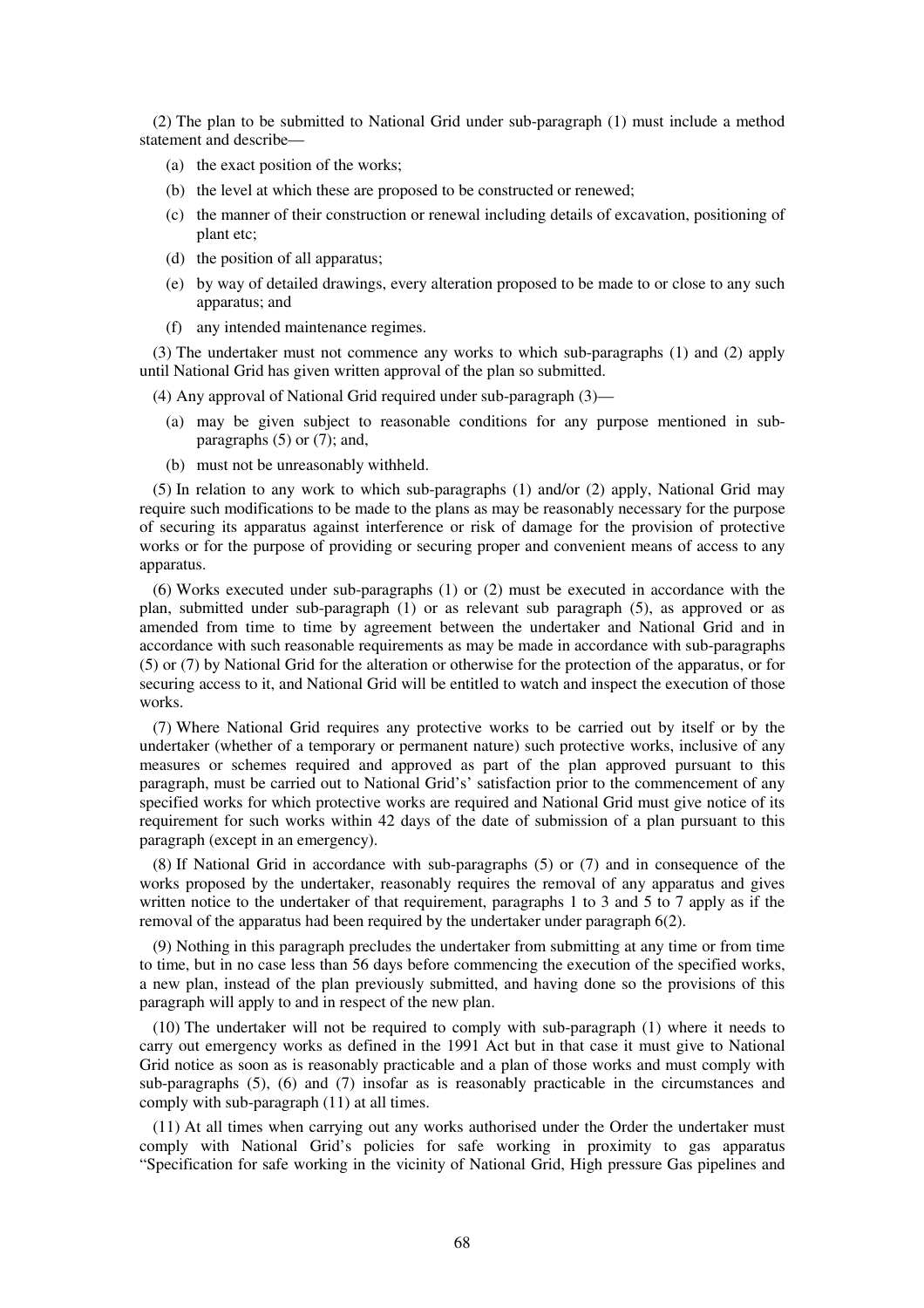associated installation requirements for third parties T/SP/SSW22" and HSE's "HS(~G)47 Avoiding Danger from underground services".

(12) As soon as reasonably practicable after any ground subsidence event attributable to the authorised development the undertaker must implement an appropriate ground mitigation scheme save that National Grid retains the right to carry out any further necessary protective works for the safeguarding of its apparatus and can recover any such costs in line with paragraph 10.

### **Expenses**

**10.**—(1) Save where otherwise agreed in writing between National Grid and the undertaker and subject to the following provisions of this paragraph, the undertaker must pay to National Grid within 30 days of receipt of an itemised invoice or claim from National Grid all charges, costs and expenses reasonably and properly incurred by National Grid in, or in connection with, the inspection, removal, relaying or replacing, alteration or protection of any apparatus or the construction of any new or alternative apparatus which may be required in consequence of the execution of any authorised works including without limitation**—**

- (a) any costs reasonably incurred by or compensation properly paid by National Grid in connection with the acquisition of rights or the exercise of statutory powers for such apparatus including without limitation all costs incurred by National Grid as a consequence of National Grid;
	- (i) using its own compulsory purchase powers to acquire any necessary rights under paragraph 6(3); or
	- (ii) exercising any compulsory purchase powers in the Order transferred to or benefitting National Grid;
- (b) in connection with the cost of the carrying out of any diversion work or the provision of any alternative apparatus, where no written diversion agreement is otherwise in place;
- (c) the cutting off of any apparatus from any other apparatus or the making safe of redundant apparatus;
- (d) the approval of plans;
- (e) the carrying out of protective works, plus a capitalised sum to cover the cost of maintaining and renewing permanent protective works;
- (f) the survey of any land, apparatus or works, the inspection and monitoring of works or the installation or removal of any temporary works reasonably necessary in consequence of the execution of any such works referred to in this Part of this Schedule.

(2) There will be deducted from any sum payable under sub-paragraph (1) the value of any apparatus removed under the provisions of this Part of this Schedule and which is not re-used as part of the alternative apparatus, that value being calculated after removal.

(3) If in accordance with the provisions of this Part of this Schedule—

- (a) apparatus of better type, of greater capacity or of greater dimensions is placed in substitution for existing apparatus of worse type, of smaller capacity or of smaller dimensions; or
- (b) apparatus (whether existing apparatus or apparatus substituted for existing apparatus) is placed at a depth greater than the depth at which the existing apparatus was situated,

and the placing of apparatus of that type or capacity or of those dimensions or the placing of apparatus at that depth, as the case may be, is not agreed by the undertaker or, in default of agreement, is not determined by arbitration in accordance with paragraph 14 (*Arbitration*) to be necessary, then, if such placing involves cost in the construction of works under this Part of this Schedule exceeding that which would have been involved if the apparatus placed had been of the existing type, capacity or dimensions, or at the existing depth, as the case may be, the amount which apart from this sub-paragraph would be payable to National Grid by virtue of sub-paragraph (1) will be reduced by the amount of that excess save to the extent that it is not possible in the circumstances to obtain the existing type of apparatus at the same capacity and dimensions or place at the existing depth in which case full costs will be borne by the undertaker.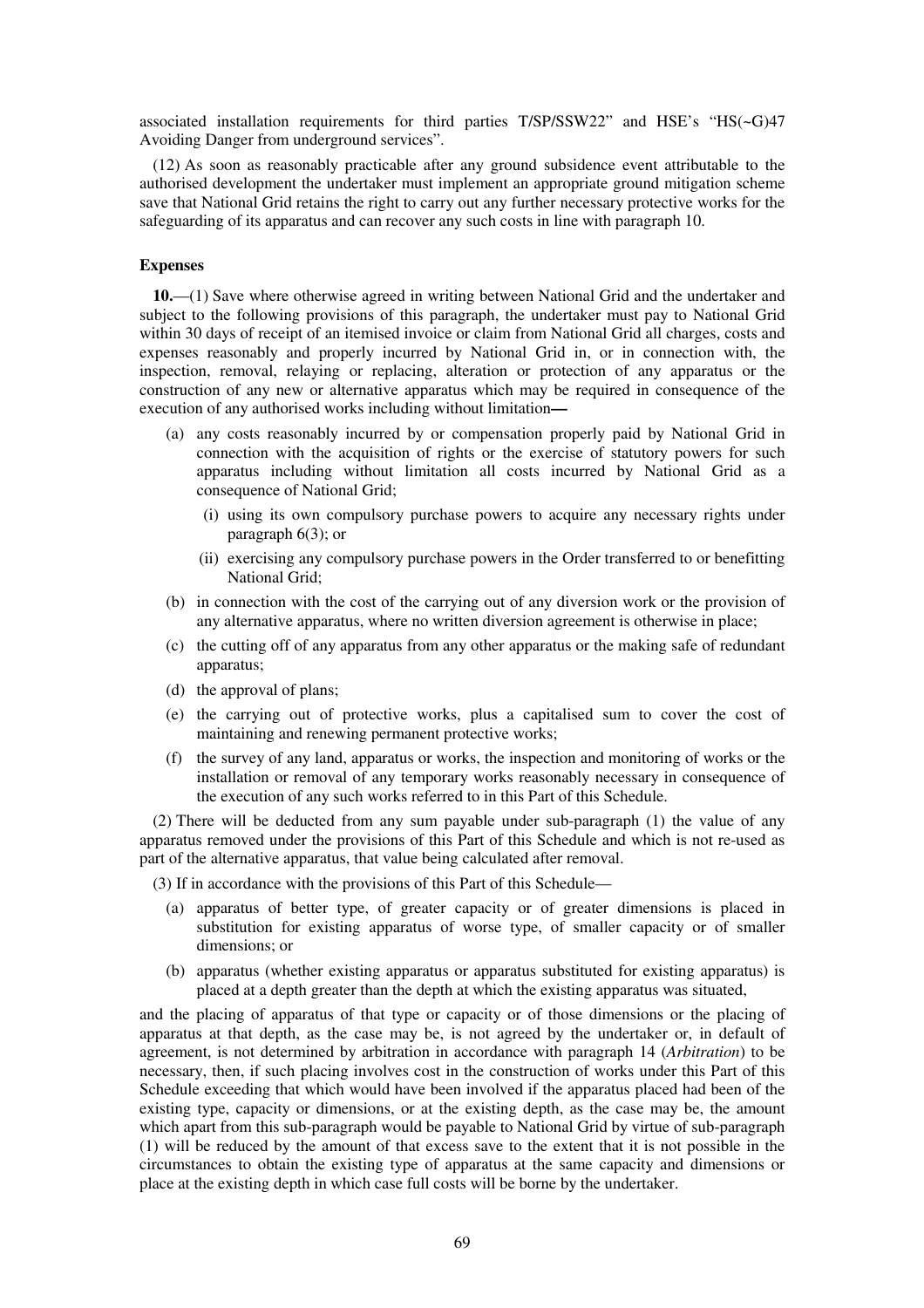- (4) For the purposes of sub-paragraph (3)—
	- (a) an extension of apparatus to a length greater than the length of existing apparatus will not be treated as a placing of apparatus of greater dimensions than those of the existing apparatus; and
	- (b) where the provision of a joint in a pipe or cable is agreed, or is determined to be necessary, the consequential provision of a jointing chamber or of a manhole will be treated as if it also had been agreed or had been so determined.

(5) Any amount which apart from this sub-paragraph would be payable to National Grid in respect of works by virtue of sub-paragraph (1) will, if the works include the placing of apparatus provided in substitution for apparatus placed more than 7 years and 6 months earlier so as to confer on National Grid any financial benefit by deferment of the time for renewal of the apparatus in the ordinary course, be reduced by the amount which represents that benefit.

#### **Enactments and agreements**

**11.** Save to the extent provided for to the contrary elsewhere in this Part of this Schedule or by agreement in writing between National Grid and the undertaker, nothing in this Part of this Schedule affects the provisions of any enactment or agreement regulating the relations between the undertaker and National Grid in respect of any apparatus laid or erected in land belonging to the undertaker on the date on which this Order is made.

#### **Co-operation**

**12.**—(1) Where in consequence of the proposed construction of any part of the authorised works, the undertaker or National Grid requires the removal of apparatus under paragraph 6(2) or National Grid makes requirements for the protection or alteration of apparatus under paragraph 8 or 9, the undertaker must use its best endeavours to co-ordinate the execution of the works in the interests of safety and the efficient and economic execution of the authorised works and taking into account the need to ensure the safe and efficient operation of National Grid's undertaking and National Grid must use its best endeavours to co-operate with the undertaker for that purpose.

(2) For the avoidance of doubt whenever National Grid's consent, agreement or approval is required in relation to plans, documents or other information submitted by the undertaker or the taking of action by the undertaker, it must not be unreasonably withheld or delayed.

### **Access**

**13.** If in consequence of the agreement reached in accordance with paragraph 5(1) or the powers granted under this Order the access to any apparatus is materially obstructed, the undertaker must provide such alternative means of access to such apparatus as will enable National Grid to maintain or use the apparatus no less effectively than was possible before such obstruction.

#### **Arbitration**

**14.** Save for differences or disputes arising under paragraph 6(2), 6(4), 7(1), 8 and 9 any difference or dispute arising between the undertaker and National Grid under this Part of this Schedule must, unless otherwise agreed in writing between the undertaker and National Grid, be determined by arbitration in accordance with article 42 (*arbitration*).

#### **Notices**

**15.** Notwithstanding article 39 (*service of notices*), any plans submitted to National Grid by the undertaker pursuant to this Part must be sent to Plant Protection at plantprotection@nationalgrid.com or such other address as National Grid may from time to time appoint instead for that purpose and notify to the undertaker in writing.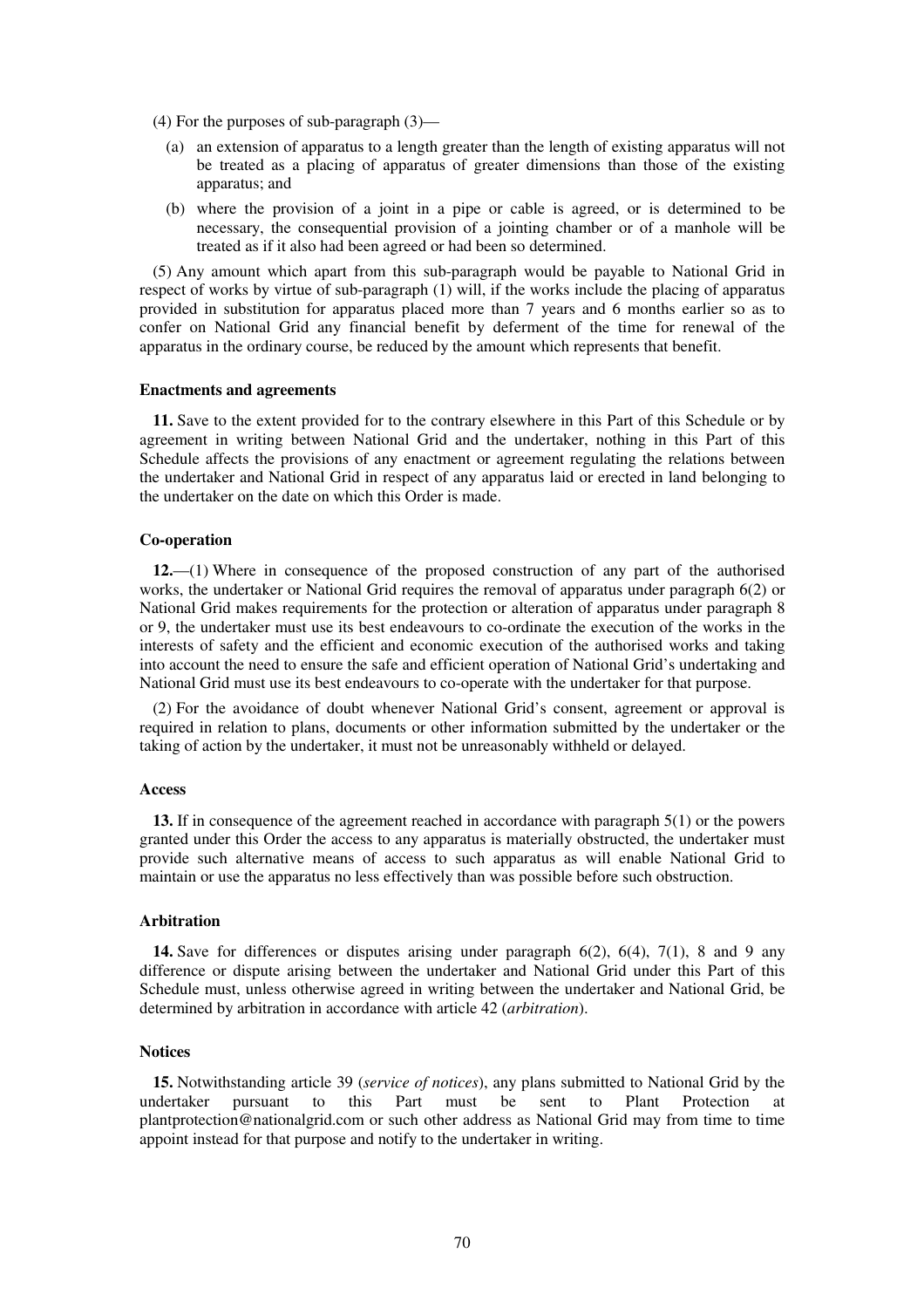# PART 6

### FOR THE PROTECTION OF NETWORK RAIL

#### **Part to have effect unless otherwise agreed**

**1.** The provisions of this Part of this Schedule have effect, unless otherwise agreed in writing between the undertaker and Network Rail, and, in the case of paragraph 15, any other person on whom rights or obligations are conferred by that paragraph.

#### **Interpretation**

**2.** In this Part of this Schedule—

"construction" includes execution, placing, alteration and reconstruction and "construct" and "constructed" have corresponding meanings;

"the engineer" means an engineer appointed by Network Rail for the purposes of this Order;

"network licence" means the network licence, as the same is amended from time to time, granted to Network Rail by the Secretary of State in exercise of his powers under section 8 of the Railways Act 1993(**a**);

"Network Rail" has the same meaning as given in Schedule 2, Part 1 of this Order;

"plans" includes sections, designs, design data, software, drawings, specifications, soil reports, calculations, descriptions (including descriptions of methods of construction), staging proposals, programmes and details of the extent, timing and duration of any proposed occupation of railway property;

"promoter" means the undertaker as defined in article 2 (interpretation) of this Order;

"railway operational procedures" means procedures specified under any access agreement (as defined in the Railways Act 1993) or station lease;

"railway property" means any railway belonging to Network Rail within the Order limits and—

- (a) any station, land, works, apparatus and equipment belonging to Network Rail or connected with any such railway; and
- (b) any easement or other property interest held or used by Network Rail for the purposes of such railway or works, apparatus or equipment; and

"specified work" means so much of any of the authorised development as is situated upon, across, under, over or within 15 metres of, or may in any way adversely affect, railway property.

**3.**—(1) Where under this Schedule Network Rail is required to give its consent or approval in respect of any matter, that consent or approval is subject to the condition that Network Rail complies with any relevant railway operational procedures and any obligations under its network licence or under statute.

(2) In so far as any specified work or the acquisition or use of railway property is or may be subject to railway operational procedures, Network Rail must—

- (a) co-operate with the promoter with a view to avoiding undue delay and securing conformity as between any plans approved by the engineer and requirements emanating from those procedures; and
- (b) use their reasonable endeavours to avoid any conflict arising between the application of those procedures and the proper implementation of the authorised development pursuant to this Order.

<sup>(</sup>**a**) 1993 c. 43.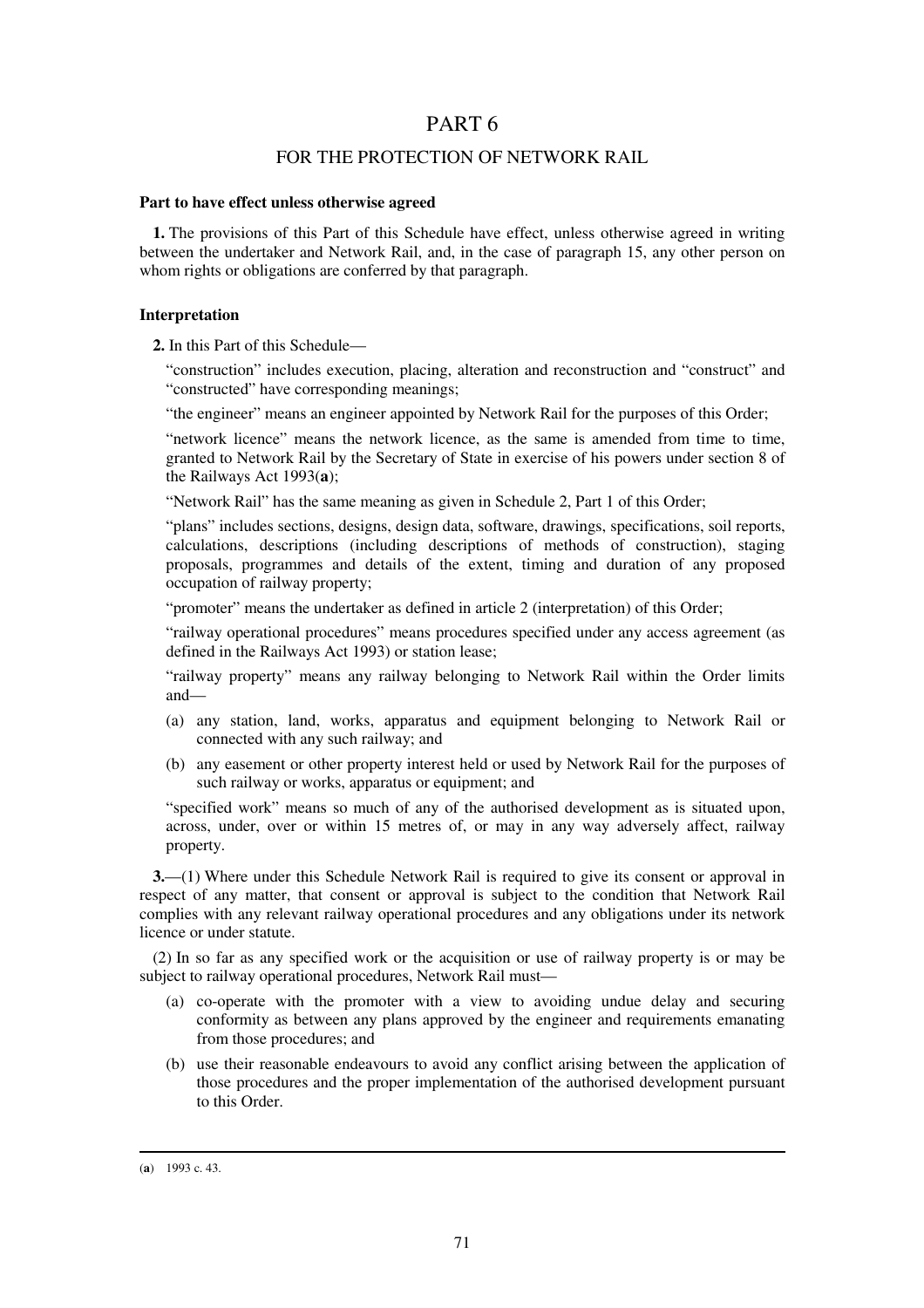**4.**—(1) The promoter must not exercise the powers conferred by—

- (a) article 16 (discharge of water);
- (b) article 17 (authority to survey and investigate the land);
- (c) article 19 (compulsory acquisition of land);
- (d) article 22 (compulsory acquisition of rights);
- (e) article 25 (acquisition of subsoil only);
- (f) article 28 (temporary use of land for carrying out the authorised development);
- (g) article 29 (temporary use of land for maintaining the authorised development);
- (h) article 30 (statutory undertakers);
- (i) article 35 (felling or lopping of trees and removal of hedgerows);
- (i) or the powers conferred by section  $11(3)$  of the 1965 Act,

in respect of any railway property unless the exercise of such powers is with the consent of Network Rail.

(2) The promoter must not in the exercise of the powers conferred by this Order prevent pedestrian or vehicular access to any railway property, unless preventing such access is with the consent of Network Rail.

(3) The promoter must not exercise the powers conferred by sections 271 or 272 of the 1990 Act, or article 30 (statutory undertakers), in relation to any right of access of Network Rail to railway property, but such right of access may be diverted with the consent of Network Rail.

(4) The promoter must not under the powers of this Order acquire or use or acquire new rights over any railway property except with the consent of Network Rail.

(5) Where Network Rail is asked to give its consent pursuant to this paragraph, such consent must not be unreasonably withheld but may be given subject to reasonable conditions.

**5.**—(1) The promoter must, before commencing construction of any specified work supply to Network Rail proper and sufficient plans of that work for the reasonable approval of the engineer and the specified work must not be commenced except in accordance with such plans as have been approved in writing by the engineer or settled by arbitration.

(2) The approval of the engineer under sub-paragraph (1) must not be unreasonably withheld, and if by the end of the period of 28 days beginning with the date on which such plans have been supplied to Network Rail the engineer has not intimated his disapproval of those plans and the grounds of his disapproval the promoter may serve upon the engineer written notice requiring the engineer to intimate his approval or disapproval within a further period of 28 days beginning with the date upon which the engineer receives written notice from the promoter. If by the expiry of the further 28 days the engineer has not intimated his approval or disapproval, he is deemed to have approved the plans as submitted.

(3) If by the end of the period of 28 days beginning with the date on which written notice was served upon the engineer under sub-paragraph (2), Network Rail gives notice to the promoter that Network Rail desires itself to construct any part of a specified work which in the opinion of the engineer will or may affect the stability of railway property or the safe operation of traffic on the railways of Network Rail then, if the promoter desires such part of the specified work to be constructed, Network Rail must construct it with all reasonable dispatch on behalf of and to the reasonable satisfaction of the promoter in accordance with the plans approved or deemed to be approved or settled under this paragraph, and under the supervision (where appropriate and if given) of the promoter.

(4) When signifying his approval of the plans the engineer may specify any protective works (whether temporary or permanent) which in his opinion should be carried out before the commencement of the construction of a specified work to ensure the safety or stability of railway property or the continuation of safe and efficient operation of the railways of Network Rail or the services of operators using the same (including any relocation de-commissioning and removal of works, apparatus and equipment necessitated by a specified work and the comfort and safety of passengers who may be affected by the specified works), and such protective works as may be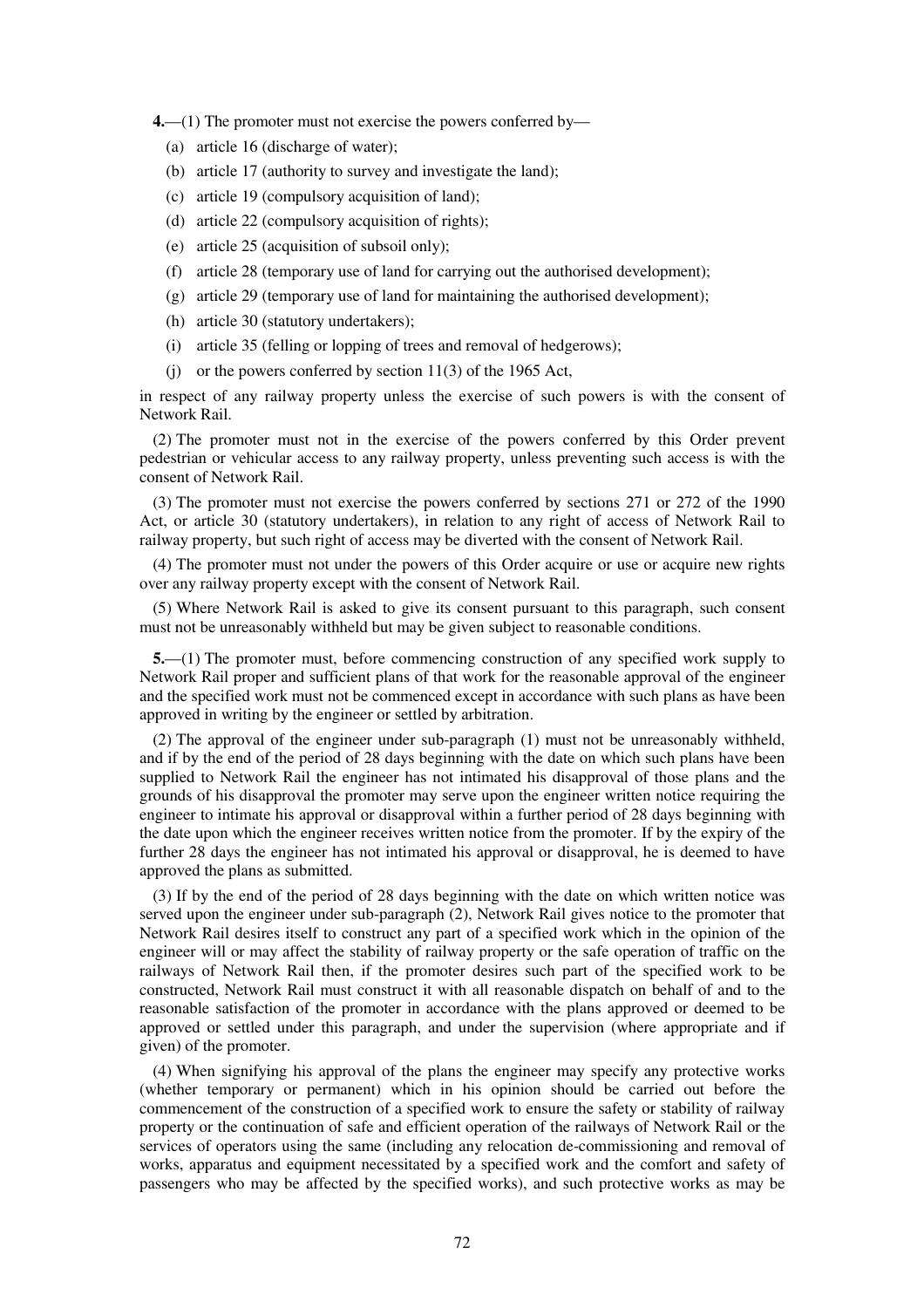reasonably necessary for those purposes must be constructed by Network Rail or by the promoter, if Network Rail so desires, and such protective works must be carried out at the expense of the promoter in either case with all reasonable dispatch and the promoter must not commence the construction of the specified works until the engineer has notified the promoter that the protective works have been completed to his reasonable satisfaction.

**6.**—(1) Any specified work and any protective works to be constructed by virtue of paragraph 5(4) must, when commenced, be constructed—

- (a) with all reasonable dispatch in accordance with the plans approved or deemed to have been approved or settled under paragraph 5;
- (b) under the supervision (where appropriate and if given) and to the reasonable satisfaction of the engineer;
- (c) in such manner as to cause as little damage as is possible to railway property; and
- (d) so far as is reasonably practicable, so as not to interfere with or obstruct the free, uninterrupted and safe use of any railway of Network Rail or the traffic thereon and the use by passengers of railway property.

(2) If any damage to railway property or any such interference or obstruction is caused by the carrying out of, or in consequence of the construction of a specified work, the promoter must, notwithstanding any such approval, make good such damage and must pay to Network Rail all reasonable expenses to which Network Rail may be put and compensation for any loss which it may sustain by reason of any such damage, interference or obstruction.

(3) Nothing in this Part of this Schedule imposes any liability on the promoter with respect to any damage, costs, expenses or loss attributable to the negligence of Network Rail or its servants, contractors or agents or any liability on Network Rail with respect of any damage, costs, expenses or loss attributable to the negligence of the promoter or its servants, contractors or agents.

**7.** The promoter must—

- (a) at all times afford reasonable facilities to the engineer for access to a specified work during its construction; and
- (b) supply the engineer with all such information as he may reasonably require with regard to a specified work or the method of constructing it.

**8.** Network Rail must at all times afford reasonable facilities to the promoter and its agents for access to any works carried out by Network Rail under this Part of this Schedule during their construction and must supply the promoter with such information as it may reasonably require with regard to such works or the method of constructing them.

**9.**—(1) If any permanent or temporary alterations or additions to railway property are reasonably necessary in consequence of the construction of a specified work, or during a period of 24 months after the completion of that work in order to ensure the safety of railway property or the continued safe operation of the railway of Network Rail, such alterations and additions may be carried out by Network Rail and if Network Rail gives to the promoter reasonable notice of its intention to carry out such alterations or additions (which must be specified in the notice), the promoter must pay to Network Rail the reasonable cost of those alterations or additions including, in respect of any such alterations and additions as are to be permanent, a capitalised sum representing the increase of the costs which may be expected to be reasonably incurred by Network Rail in maintaining, working and, when necessary, renewing any such alterations or additions.

(2) If during the construction of a specified work by the promoter, Network Rail gives notice to the promoter that Network Rail desires itself to construct that part of the specified work which in the opinion of the engineer is endangering the stability of railway property or the safe operation of traffic on the railways of Network Rail then, if the promoter decides that part of the specified work is to be constructed, Network Rail must assume construction of that part of the specified work and the promoter must, notwithstanding any such approval of a specified work under paragraph 5(3), pay to Network Rail all reasonable expenses to which Network Rail may be put and compensation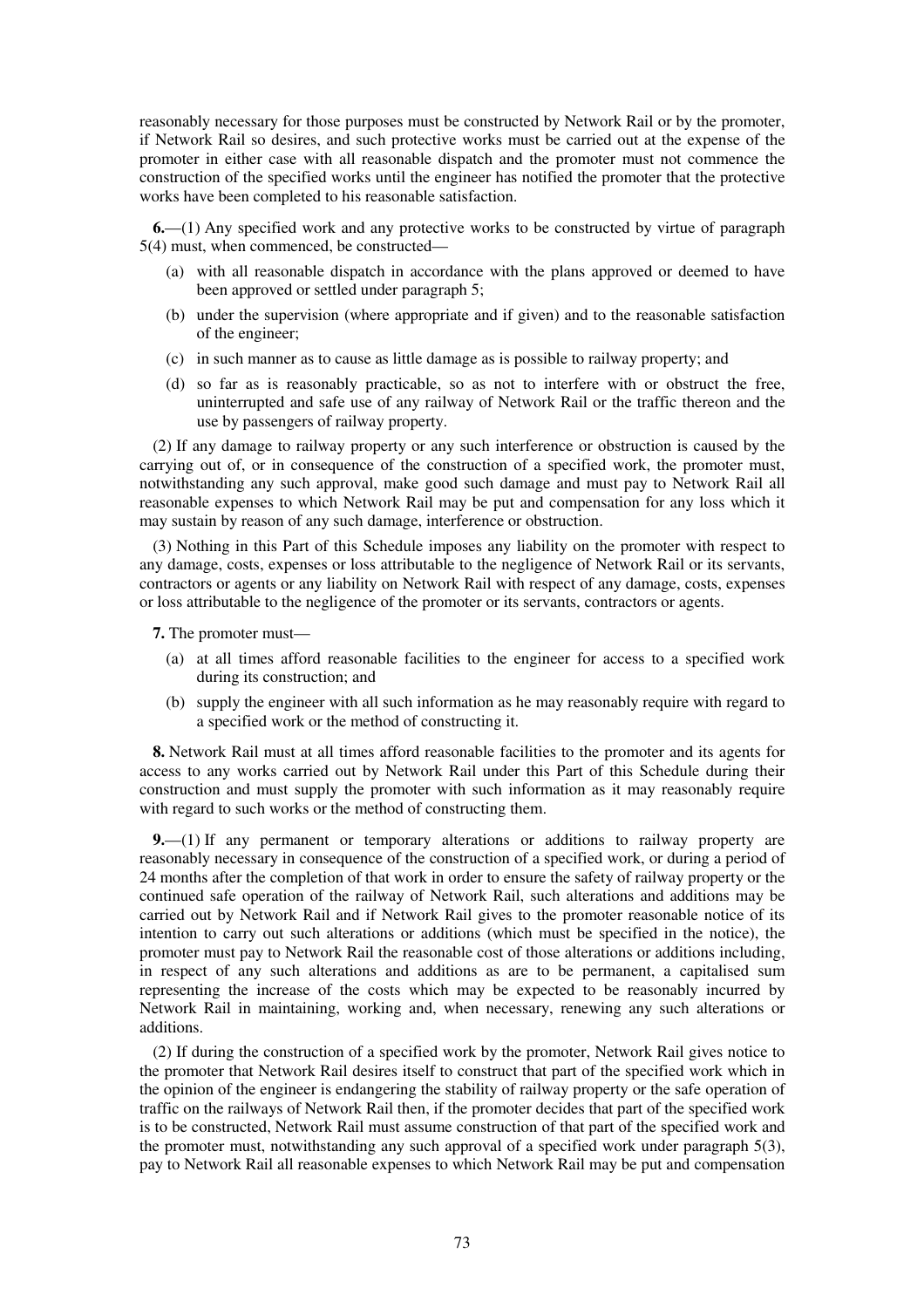for any loss which it may suffer by reason of the execution by Network Rail of that specified work.

(3) The engineer must, in respect of the capitalised sums referred to in this paragraph and paragraph 10(a) provide such details of the formula by which those sums have been calculated as the promoter may reasonably require.

(4) If the cost of maintaining, working or renewing railway property is reduced in consequence of any such alterations or additions a capitalised sum representing such saving must be set off against any sum payable by the promoter to Network Rail under this paragraph.

**10.** The promoter must repay to Network Rail all reasonable fees, costs, charges and expenses reasonably incurred by Network Rail—

- (a) in constructing any part of a specified work on behalf of the promoter as provided by paragraph 5(3) or in constructing any protective works under the provisions of paragraph 5(4) including, in respect of any permanent protective works, a capitalised sum representing the cost of maintaining and renewing those works;
- (b) in respect of the approval by the engineer of plans submitted by the promoter and the supervision by him of the construction of a specified work;
- (c) in respect of the employment or procurement of the services of any inspectors, signalmen, watchmen and other persons whom it is reasonably necessary to appoint for inspecting, signalling, watching and lighting railway property and for preventing, so far as may be reasonably practicable, interference, obstruction, danger or accident arising from the construction or failure of a specified work;
- (d) in respect of any special traffic working resulting from any speed restrictions which may in the opinion of the engineer, require to be imposed by reason or in consequence of the construction or failure of a specified work or from the substitution of diversion of services which may be reasonably necessary for the same reason; and
- (e) in respect of any additional temporary lighting of railway property in the vicinity of the specified works, being lighting made reasonably necessary by reason or in consequence of the construction or failure of a specified work.

**11.**—(1) In this paragraph—

- (a) "EMI" means, subject to sub-paragraph (2), electromagnetic interference with Network Rail apparatus generated by the operation of the authorised development where such interference is of a level which adversely affects the safe operation of Network Rail's apparatus; and
- (b) "Network Rail's apparatus" means any lines, circuits, wires, apparatus or equipment (whether or not modified or installed as part of the authorised development) which are owned or used by Network Rail for the purpose of transmitting or receiving electrical energy or of radio, telegraphic, telephonic, electric, electronic or other like means of signalling or other communications.

(2) This paragraph applies to EMI only to the extent that such EMI is not attributable to any change to Network Rail's apparatus carried out after approval of plans under paragraph 5(1) for the relevant part of the authorised development giving rise to EMI (unless the promoter has been given notice in writing before the approval of those plans of the intention to make such change).

(3) Subject to sub-paragraph (5), the promoter must in the design and construction of the authorised development take all measures necessary to prevent EMI and must establish with Network Rail (both parties acting reasonably) appropriate arrangements to verify their effectiveness.

- (4) In order to facilitate the promoter's compliance with sub-paragraph (3)—
	- (a) the promoter must consult with Network Rail as early as reasonably practicable to identify all Network Rail's apparatus which may be at risk of EMI, and thereafter must continue to consult with Network Rail (both before and after formal submission of plans under paragraph 5(1)) in order to identify all potential causes of EMI and the measures required to eliminate them;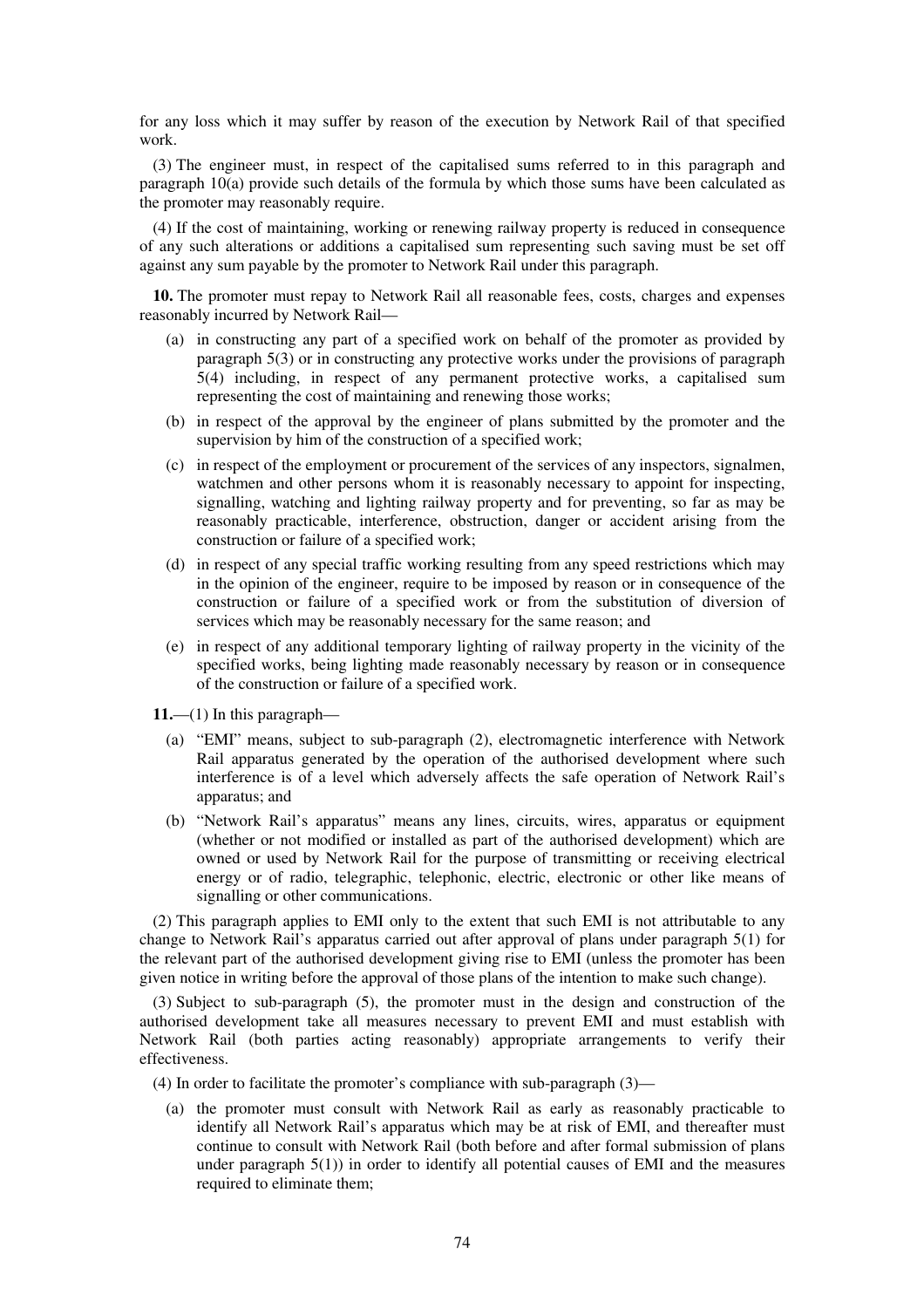- (b) Network Rail must make available to the promoter all information in the possession of Network Rail reasonably requested by the promoter in respect of Network Rail's apparatus identified pursuant to sub-paragraph (a); and
- (c) Network Rail must allow the promoter reasonable facilities for the inspection of Network Rail's apparatus identified pursuant to sub-paragraph (a).

(5) In any case where it is established that EMI can only reasonably be prevented by modifications to Network Rail's apparatus, Network Rail must not withhold its consent unreasonably to modifications of Network Rail's apparatus, but the means of prevention and the method of their execution must be selected in the reasonable discretion of Network Rail, and in relation to such modifications paragraph 5(1) have effect subject to the sub-paragraph.

(6) If at any time prior to the commencement of regular revenue-earning operations comprised in the authorised development and notwithstanding any measures adopted pursuant to subparagraph (3), the testing or commissioning of the authorised development causes EMI then the promoter must immediately upon receipt of notification by Network Rail of such EMI either in writing or communicated orally (such oral communication to be confirmed in writing as soon as reasonably practicable after it has been issued) forthwith cease to use (or procure the cessation of use of) the promoter's apparatus causing such EMI until all measures necessary have been taken to remedy such EMI by way of modification to the source of such EMI or (in the circumstances, and subject to the consent, specified in sub-paragraph (5)) to Network Rail's apparatus.

(7) In the event of EMI having occurred—

- (a) the promoter must afford reasonable facilities to Network Rail for access to the promoter's apparatus in the investigation of such EMI;
- (b) Network Rail must afford reasonable facilities to the promoter for access to Network Rail's apparatus in the investigation of such EMI; and
- (c) Network Rail must make available to the promoter any additional material information in its possession reasonably requested by the promoter in respect of Network Rail's apparatus or such EMI.

(8) Where Network Rail approves modifications to Network Rail's apparatus pursuant to subparagraphs  $(5)$  or  $(6)$ —

- (a) Network Rail must allow the promoter reasonable facilities for the inspection of the relevant part of Network Rail's apparatus;
- (b) any modifications to Network Rail's apparatus approved pursuant to those subparagraphs must be carried out and completed by the promoter in accordance with paragraph 6.

(9) To the extent that it would not otherwise do so, the indemnity in paragraph 15(1) applies to the costs and expenses reasonably incurred or losses suffered by Network Rail through the implementation of the provisions of this paragraph (including costs incurred in connection with the consideration of proposals, approval of plans, supervision and inspection of works and facilitating access to Network Rail's apparatus) or in consequence of any EMI to which subparagraph (6) applies.

(10) For the purpose of paragraph 10(a) any modifications to Network Rail's apparatus under this paragraph is deemed to be protective works referred to in that paragraph.

**12.** If at any time after the completion of a specified work, not being a work vested in Network Rail, Network Rail gives notice to the promoter informing it that the state of maintenance of any part of the specified work appears to be such as adversely affects the operation of railway property, the promoter must, on receipt of such notice, take such steps as may be reasonably necessary to put that specified work in such state of maintenance as not adversely to affect railway property.

**13.** The promoter must not provide any illumination or illuminated sign or signal on or in connection with a specified work in the vicinity of any railway belonging to Network Rail unless it has first consulted Network Rail and it must comply with Network Rail's reasonable requirements for preventing confusion between such illumination or illuminated sign or signal and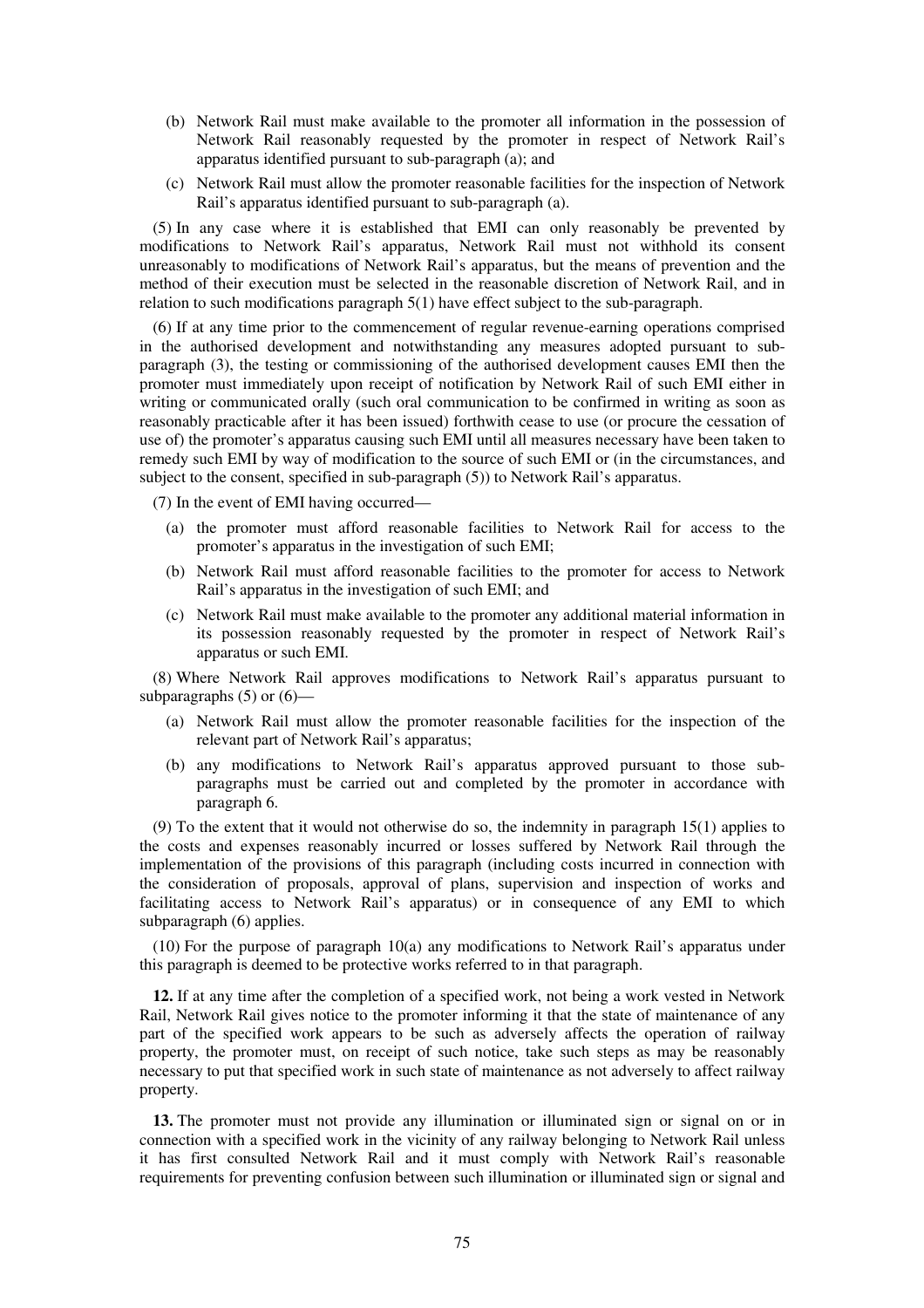any railway signal or other light used for controlling, directing or securing the safety of traffic on the railway.

**14.** Any additional expenses which Network Rail may reasonably incur in altering, reconstructing or maintaining railway property under any powers existing at the making of this Order by reason of the existence of a specified work must, provided that 56 days' previous notice of the commencement of such alteration, reconstruction or maintenance has been given to the promoter, be repaid by the promoter to Network Rail.

**15.**—(1) The promoter must pay to Network Rail all reasonable costs, charges, damages and expenses not otherwise provided for in this Part of this Schedule (subject to article 40 (no double recovery)) which may be occasioned to or reasonably incurred by Network Rail—

- (a) by reason of the construction or maintenance of a specified work or the failure thereof; or
- (b) by reason of any act or omission of the promoter or of any person in its employ or of its contractors or others whilst engaged upon a specified work,

and the promoter must indemnify and keep indemnified Network Rail from and against all claims and demands arising out of or in connection with a specified work or any such failure, act or omission: and the fact that any act or thing may have been done by Network Rail on behalf of the promoter or in accordance with plans approved by the engineer or in accordance with any requirement of the engineer or under his supervision does not (if it was done without negligence on the part of Network Rail or of any person in its employ or of its contractors or agents) excuse the promoter from any liability under the provisions of this sub-paragraph.

(2) Network Rail must give the promoter reasonable written notice of any such claim or demand and no settlement or compromise of such a claim or demand is to be made without the prior consent of the promoter.

(3) The sums payable by the promoter under sub-paragraph (1) may if relevant include a sum equivalent to the relevant costs.

(4) Subject to the terms of any agreement between Network Rail and a train operator regarding the timing or method of payment of the relevant costs in respect of that train operator, Network Rail must promptly pay to each train operator the amount of any sums which Network Rail receives under sub-paragraph (3) which relates to the relevant costs of that train operator.

(5) The obligation under sub-paragraph (3) to pay Network Rail the relevant costs is, in the event of default, enforceable directly by any train operator concerned to the extent that such sums would be payable to that operator pursuant to sub-paragraph (4).

(6) In this paragraph—

"the relevant costs" means the costs, direct losses and expenses (including loss of revenue) reasonably incurred by each train operator as a consequence of any restriction of the use of Network Rail's railway network as a result of the construction, maintenance or failure of a specified work or any such act or omission as mentioned in subparagraph (1); and

"train operator" means any person who is authorised to act as the operator of a train by a licence under section 8 of the Railways Act 1993.

**16.** Network Rail must, on receipt of a request from the promoter, from time to time provide the promoter free of charge with written estimates of the costs, charges, expenses and other liabilities for which the promoter is or will become liable under this Schedule (including the amount of the relevant costs mentioned in paragraph 15) and with such information as may reasonably enable the promoter to assess the reasonableness of any such estimate or claim made or to be made pursuant to this Schedule (including any claim relating to those relevant costs).

**17.** In the assessment of any sums payable to Network Rail under this Part of this Schedule there must not be taken into account any increase in the sums claimed that is attributable to any action taken by or any agreement entered into by Network Rail if that action or agreement was not reasonably necessary and was taken or entered into with a view to obtaining the payment of those sums by the promoter under this Schedule or increasing the sums so payable.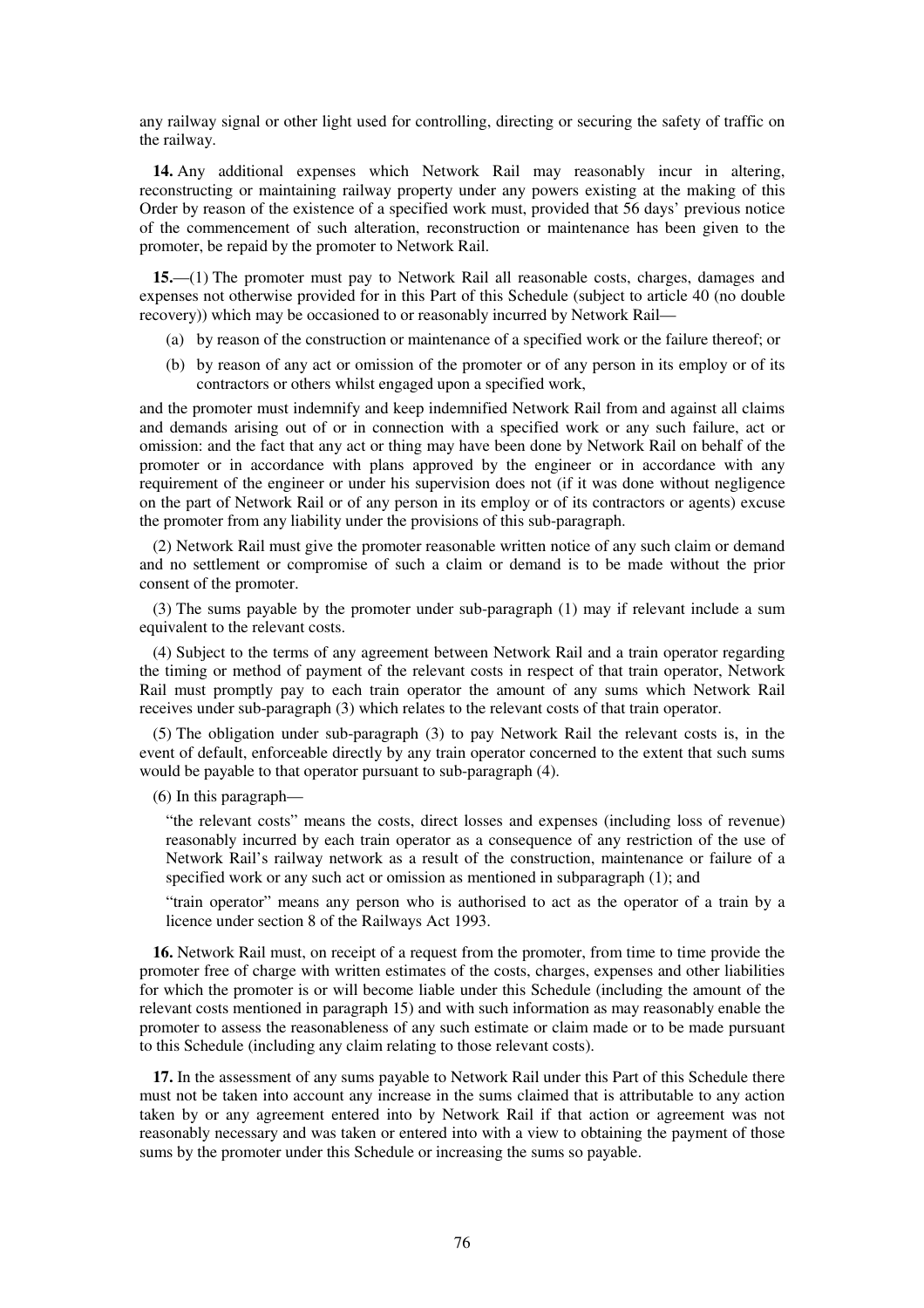**18.** The promoter and Network Rail may, subject in the case of Network Rail to compliance with the terms of its network licence, enter into, and carry into effect, agreements for the transfer to the promoter of—

- (a) any railway property shown on the works and land plans and described in the book of reference;
- (b) any lands, works or other property held in connection with any such railway property; and
- (c) any rights and obligations (whether or not statutory) of Network Rail relating to any railway property or any lands, works or other property referred to in this paragraph.

**19.** Nothing in this Order, or in any enactment incorporated with or applied by this Order, prejudices or affects the operation of Part I of the Railways Act 1993.

**20.** The promoter must give written notice to Network Rail if any application is proposed to be made by the promoter for the Secretary of State's consent, under article 8 (Consent to transfer of benefit of Order) of this Order and any such notice must be given no later than 28 days before any such application is made and must describe or give (as appropriate)—

- (a) the nature of the application to be made;
- (b) the extent of the geographical area to which the application relates; and
- (c) the name and address of the person acting for the Secretary of State to whom the application is to be made.

**21.** The promoter must no later than 28 days from the date that the plans submitted to and certified by the Secretary of State in accordance with article 38 (certification of plans etc.) are certified by the Secretary of State, provide a set of those plans to Network Rail in the form of a computer disc with read only memory.

# PART 7

## FOR THE PROTECTION OF PORT OF TILBURY LONDON LIMITED

**1.** The provisions of this Part of this Schedule have effect unless otherwise agreed in writing between the undertaker and Port of Tilbury London Limited.

**2.** In this Part of this Schedule

"the affected highways" means the A1089 St Andrews Road, Ferry Road, Fort Road and the unnamed link road between Fort Road and the A1089 St Andrews Road;

"plans" includes sections, descriptions, drawings, specifications, proposed method statements, traffic management measures, vehicle movement profiles and hydraulic information including, but not limited to, information as to the intended discharge of water and materials within the Port;

"the Port" means any land (including land covered by water) within the Port of Tilbury which is owned or used by Port of Tilbury London Limited as at the date of the Order, and specifically including the private highways and access roads within the Port, and includes the Work no.15 land;

"specified work" means any work, activity or operation authorised by this Order and their associated traffic movements which may affect—

- (a) the Port;
- (b) access to and from premises within the Port;
- (c) streets within the Port;
- (d) navigation within the Port; and
- (e) the functions of Port of Tilbury London Limited as the statutory harbour authority for the port;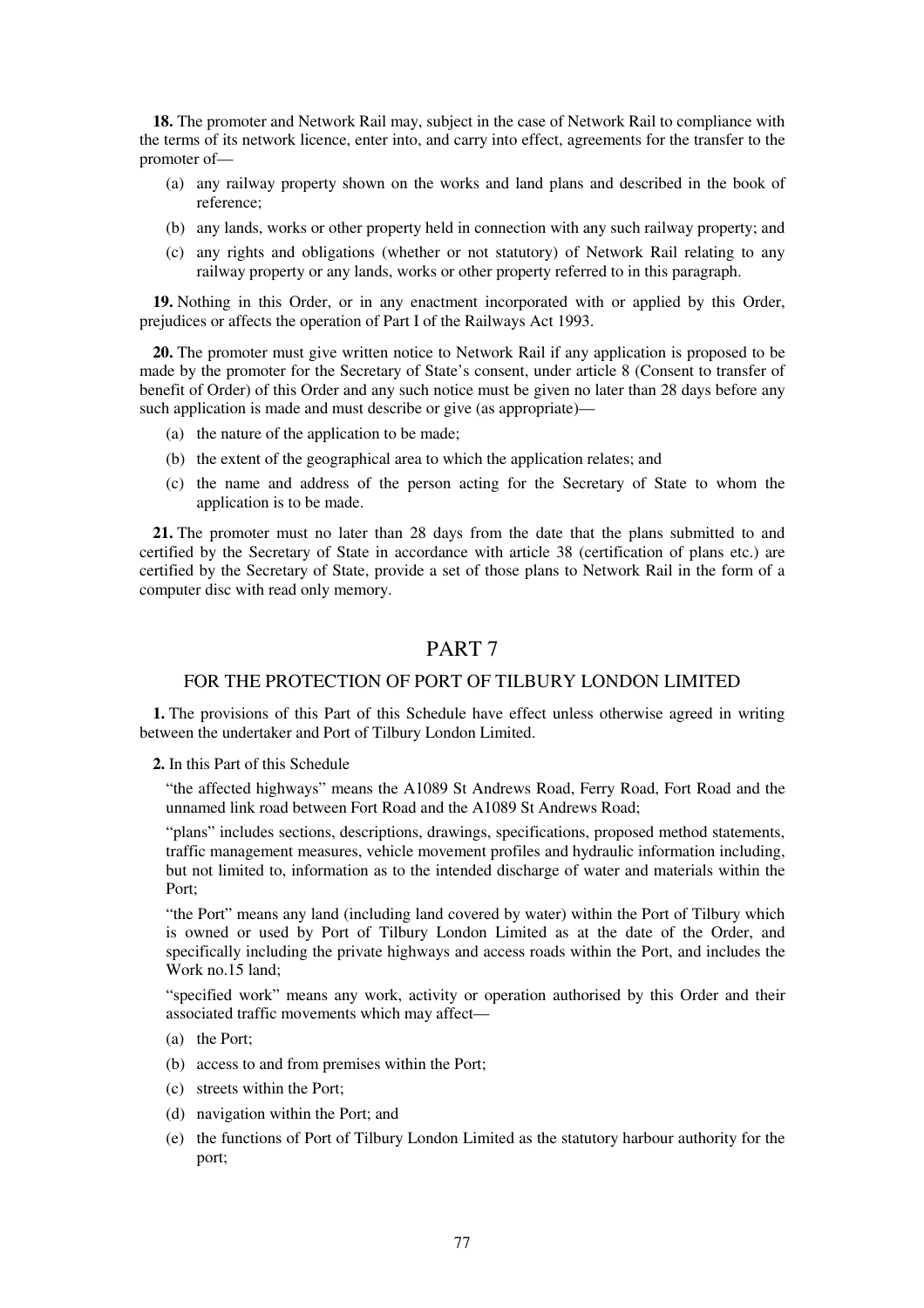and specifically includes, but is not limited to, the exercise of the powers conferred by articles 3 (Development consent etc. granted by the Order), 11 (Street works), 12 (Application of the 1991 Act), 13 (Temporary restriction of use of streets), 14 (Access to works), 15 (Traffic regulation), 16 (Discharge of water), and 35 (Felling or lopping of trees and removal of hedgerows) of the Order; and

"street" has the same meaning as in the 1991 Act.

**3.** The undertaker must not exercise the powers conferred by articles 17 (authority to survey and investigate the land), 19 (compulsory acquisition of land), 22 (compulsory acquisition of rights), 25 (acquisition of subsoil only), 27 (rights under or over streets), 28 (temporary use of land for carrying out the authorised development), 29 (temporary use of land for maintaining the authorised development) and 30 (statutory undertakers) in respect of the Port unless the exercise of such powers is with the consent of Port of Tilbury London Limited, such consent not to be unreasonably withheld.

**4.**—(1) The undertaker must not in the exercise of the powers conferred by this Order prevent pedestrian or vehicular access to the Port, unless preventing such access is with the consent of Port of Tilbury London Limited.

(2) The undertaker must notify Port of Tilbury London Limited prior to exercising its powers conferred by articles 11 (street works) or 13 (temporary restriction of use of streets) in respect of any of the affected highways. Notification under this sub-paragraph will be effected by the undertaker sending to Port of Tilbury London Limited a copy of the documents seeking consent to or approval of the works or measures under those articles at the time as they are submitted to the relevant street authority for such consent or approval. The undertaker must also forward to Port of Tilbury London Limited a copy of any response received by the undertaker from the relevant street authority in response to any such submission for consent or approval under those articles.

(3) Regardless of any provision in this Order or anything shown on the land plans or contained in the book of reference to the Order the undertaker must not acquire any land interest or apparatus under articles 17, 18, 19, 22, 25, 27, 28, 29 or 30 enter on any land, acquire any land interest or apparatus or override any easement or other interest of Port of Tilbury London Limited otherwise than by agreement.

(4) Articles 20 and 23 do not apply to the Port and any interests or rights held by Port of Tilbury London Limited unless otherwise agreed by Port of Tilbury London Limited, acting reasonably.

(5) Regardless of any provision in this Order and in particular article 37 (Operational land for the purposes of the 1990 Act), no part of the Port or streets within the Port will become operational land of the undertaker, and nothing under this Order will affect the status of the land in so far as it forms operational land of Port of Tilbury London Limited.

(6) Article 41 (Application of landlord and tenant law) does not apply to any agreement entered into between the undertaker and Port of Tilbury London Limited in relation to the authorised development and/or the Port.

(7) In so far as it applies within the Port, the Applicant may not transfer the benefit of the Order under article 8 (Consent to transfer benefit of Order), without the consent of Port of Tilbury London Limited, which consent may not be unreasonably withheld.

**5.—**(1) At least 56 days before commencing the carrying out or maintenance of any specified work, the undertaker must submit to Port of Tilbury London Limited plans of that work for its approval.

(2) Any approval of Port of Tilbury London Limited under this paragraph—

- (a) must not be unreasonably withheld;
- (b) may be given subject to such reasonable requirements, conditions or restrictions as Port of Tilbury London Limited may make for the protection of the Port and navigation within the Port, including a requirement for the undertaker to carry out protective works at its own expense; and
- (c) must not restrict the powers granted to the undertaker by this Order where such powers do not affect the Port.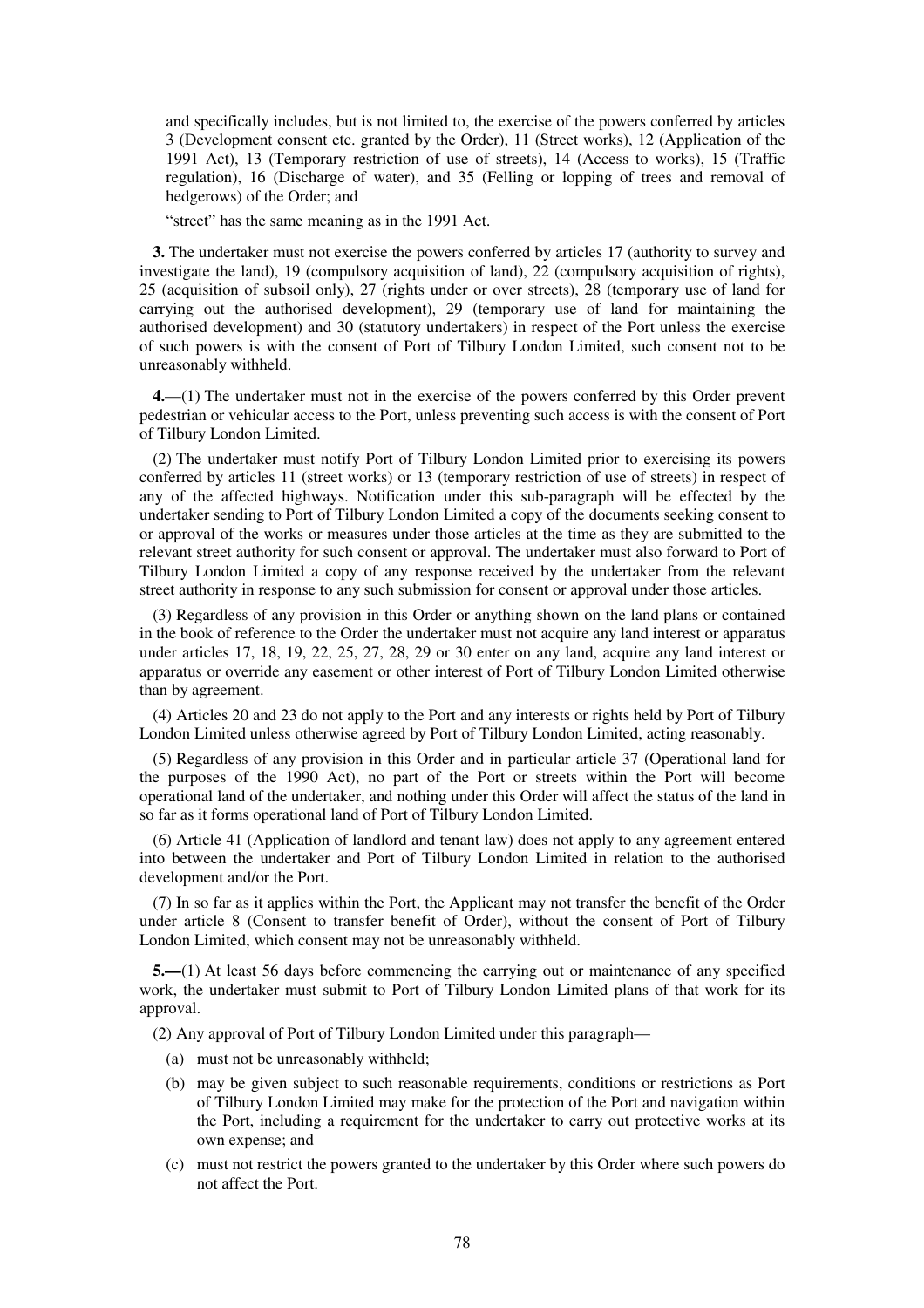(3) The undertaker must carry out any specified work and any protective works required under sub-paragraph (2)(b) in accordance with the plans approved under sub-paragraph (1) or settled under paragraph 14 of this Part of this Schedule.

(4) The undertaker must inform Port of Tilbury London Limited in writing of the intended start date and the likely duration of the carrying out of any specified work at least 30 working days prior to the commencement of the specified work.

**6.** In exercising the powers conferred by the Order in relation to the affected highways or any street through the Port, the undertaker must have regard to the potential disruption, delay or congestion of traffic which may be caused, and seek to minimise such disruption, delay or congestion so far as is reasonably practicable. The undertaker must not at any time prevent or unreasonably impede access by emergency services vehicles to the Port.

**7.**—(1) Where the undertaker carries out any works to any street within the Port it must make good any defects in those works notified to it by Port of Tilbury London Limited within the period of three months after the date of its removal from occupation of that area of street.

(2) The undertaker may, at its sole discretion and in place of carrying out any works to remedy any defects under sub-paragraph (1), pay to Port of Tilbury London Limited a sum equal to the cost to Port of Tilbury London Limited of carrying out the required works as calculated by Port of Tilbury London Limited, acting reasonably.

(3) Where any event or accident on or affecting any road, street, way or the river Thames, prevents or obstructs access into, out of or within the Port, which event or accident is caused by or attributable to the undertaker, its agents or contractors, or which requires the removal of any item, vessel or vehicle which is preventing or obstructing access and which is owned by, contracted to or otherwise being used on behalf of the undertaker, the undertaker must use its best endeavours to reinstate access or remove the obstruction as soon as practicable.

(4) Port of Tilbury London Limited may, where an obstruction has occurred and has not been removed by the undertaker on request by Port of Tilbury London Limited, remove the obstruction itself and repair any damage caused by the event or accident causing the obstruction.

**8.** Any person duly appointed by Port of Tilbury London Limited for this purpose may at all reasonable times, on giving to the undertaker such notice as may in the circumstances be reasonable, enter upon and inspect any part of a specified work; and the undertaker must give to such person all reasonable facilities for such inspection and, if the duly appointed person is of the opinion that the construction of the work poses danger to any property of the Port or person within the Port, the undertaker must adopt such measures and precautions as may be reasonably practicable for the purpose of preventing any damage or injury.

**9.**—(1) Port of Tilbury London Limited may at any time close the Port and exclude access by the undertaker (including access under any power granted by this Order, under any access right howsoever acquired and as provided for in any agreement between the undertaker and Port of Tilbury London Limited) where Port of Tilbury London Limited reasonably considers that it is necessary to do so in response to a request from an emergency service or government agency, any emergency or accident, or an imminent threat to the health or safety of persons or of damage to property.

(2) Port of Tilbury London Limited must inform the undertaker of any closure of the Port as soon as reasonably practicable, including details of the location and extent of the closure and where known, the anticipated duration of the closure.

**10.—**(1) The undertaker is to be responsible for, and must make good to Port of Tilbury London Limited all losses, costs, charges, damages, expenses, claims and demands however caused, which may reasonably be incurred or occasioned to Port of Tilbury London Limited by reason or arising in connection with—

- (a) the perusal of plans of any specified work, and the inspection of a specified work;
- (b) where the undertaker has not reinstated access or removed an obstruction the costs, expenses and losses of Port of Tilbury London Limited incurred in removing the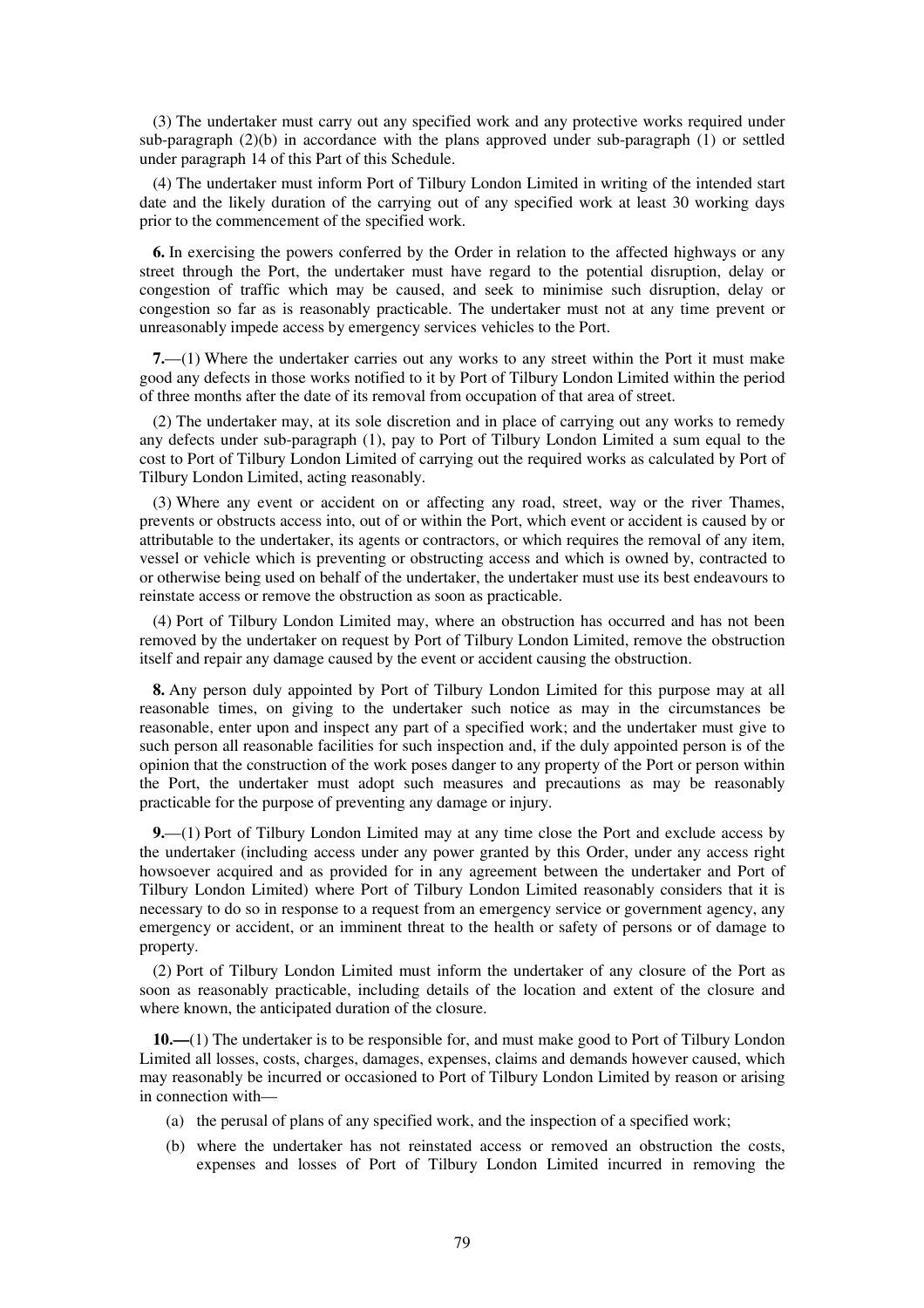obstruction itself and repairing any damage caused by the event or accident causing the obstruction;

- (c) the construction, maintenance or failure of a specified work, or damage to the Port arising from such construction, maintenance or failure, including but not limited to—
	- (i) *Not used*;
	- (ii) damage to any, street, plant, equipment or building belonging to Port of Tilbury London Limited that is caused by the construction, maintenance or failure of a specified work; and
	- (iii) any act or omission of the undertaker or its servants and agents while engaged in the construction, maintenance or use of a specified work.

(2) Without limiting the generality of sub-paragraph (1), the undertaker must indemnify Port of Tilbury London Limited from and against all claims and demands arising out of, or in connection with, such construction, maintenance or failure or act or omission as is mentioned in that subparagraph.

(3) Nothing in this paragraph imposes any liability on the undertaker to the extent that any losses, costs, charges, damages, expenses, claims or demands referred to in sub-paragraph (1) are attributable to negligence on the part of Port of Tilbury London Limited or of any person in its employ or of its contractors.

(4) Port of Tilbury London Limited must give to the undertaker notice in writing of any claim or demand for which the undertaker may be liable under this paragraph and no settlement or compromise of any such claim or demand may be made without the consent in writing of the undertaker.

**11.** The fact that any work or thing has been executed or done with the consent of Port of Tilbury London Limited and in accordance with any conditions or restrictions prescribed by Port of Tilbury London Limited or in accordance with any plans approved or deemed to be approved by Port of Tilbury London Limited under this Part of this Schedule or under Schedule 2 to this Order or to its satisfaction or in accordance with any directions or award of any arbitrator does not relieve the undertaker from any liability under the provisions of this Part.

**12.** Save to the extent expressly provided for nothing in this Order affects prejudicially any statutory or other rights, powers or privileges vested in, or enjoyed by, Port of Tilbury London Limited at the date of this Order coming into force.

**13.** With the exception of any duty owed by Port of Tilbury London Limited to the undertaker, nothing in this Order is to be construed as imposing upon Port of Tilbury London Limited any duty or liability to which Port of Tilbury London Limited would not otherwise be subject.

**14.**—(1) Any difference arising between the undertaker and Port of Tilbury London Limited under this Part of this Schedule (other than any difference as to the meaning or construction of this Part of this Schedule) will be resolved by expert determination.

(2) The undertaker and Port of Tilbury London Limited will agree on the appointment of the expert and will agree with the expert the terms of their appointment.

(3) If the undertaker and Port of Tilbury London Limited are unable to agree on an expert or the terms of their appointment within seven days of either party serving details of a suggested expert on the other, either party will then be entitled to request the President of the Institution of Civil Engineers to appoint an expert of repute with no less than 15 years' experience in the relevant matter, and to agree with the expert the terms of appointment.

(4) The expert is required to prepare a written decision including reasons and give notice (including a copy) of the decision to the parties within a maximum of two months of the matter being referred to the expert.

(5) The expert will act as an expert and not as an arbitrator. The expert's written decision on the matters referred to them is final and binding on the parties in the absence of manifest error or fraud.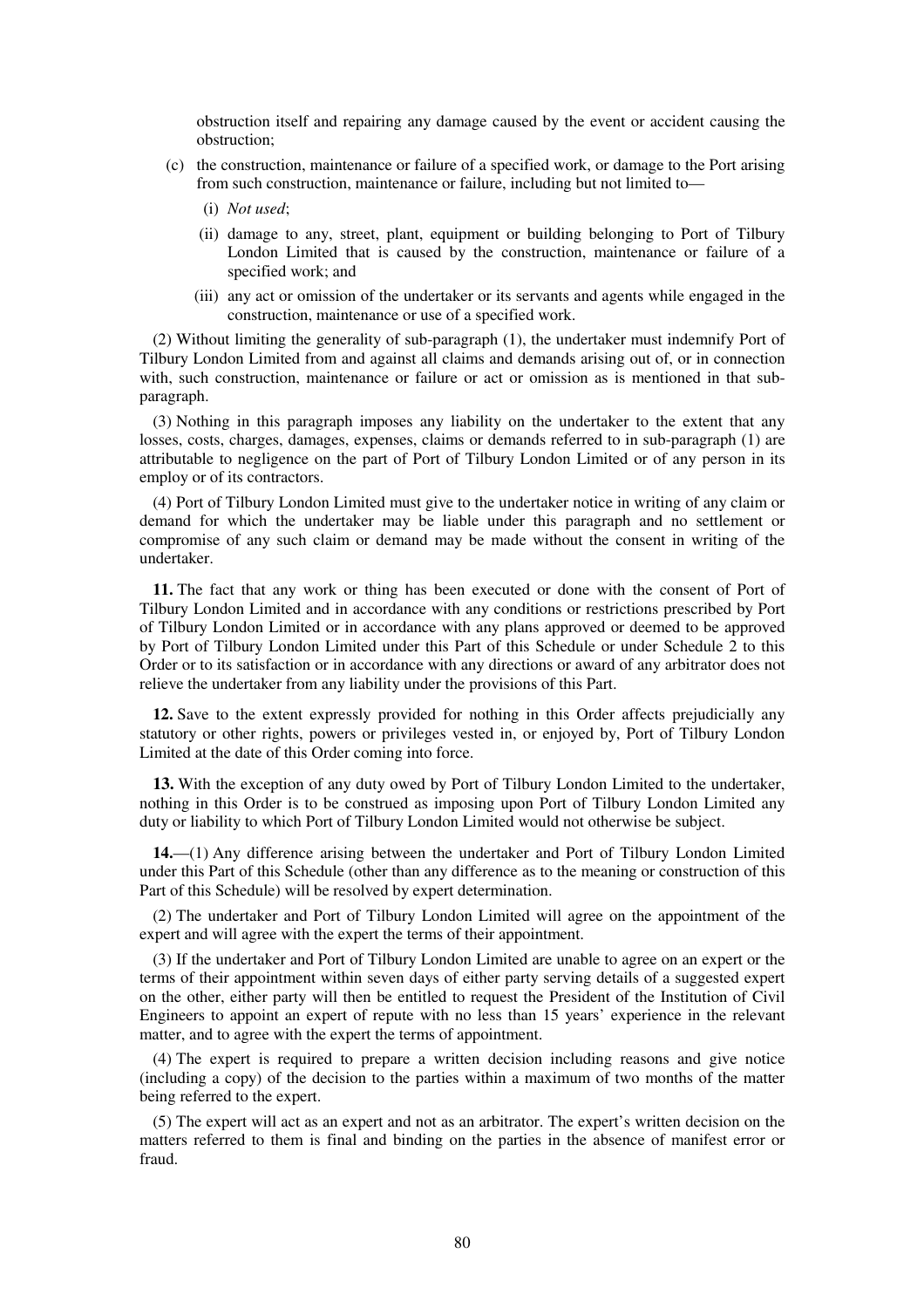(6) The expert's fees, any costs properly incurred by them in arriving at their determination and the costs incurred by the parties under this paragraph will be borne by the parties equally or in such other proportions as the expert may direct.

**15.** The undertaker must give written notice to Port of Tilbury London Limited if any application is proposed to be made by the undertaker for the Secretary of State's consent, under article 8 (Consent to transfer of benefit of Order) of this Order, and any such notice must be given no later than 28 days before any such application is made and must describe or give (as appropriate)—

- (a) the nature of the application to be made;
- (b) the extent of the geographical area to which the application relates; and
- (c) the name and address of the person acting for the Secretary of State to whom the application is to be made.

# PART 8

## FOR THE PROTECTION OF HIGHWAYS ENGLAND COMPANY LIMITED

#### **Application**

**1.** The provisions of this Part of this Schedule apply for the protection of Highways England and have effect unless otherwise agreed in writing between the undertaker and Highways England.

## **Interpretation**

**2.** In this Schedule "strategic road network" means any part of the road network including trunk roads, special roads or streets for which Highways England is the highway authority.

#### **Approvals**

**3.** Any approval of Highways England under this Order may be given subject to such reasonable requirements or conditions as Highways England may make for the protection of the strategic road network.

### **Construction of the authorised development**

**4.**—(1) The undertaker must comply with Highways England's road space booking procedures (in accordance with Highways England's Asset Management Operational Requirements including Network Occupancy Management System used to manage road space bookings and network occupancy) prior to exercising a power under article 13 or article 15 of this Order in relation to the strategic road network and no power for which a road space booking is required shall be exercised without a road space booking having first been secured.

(2) Following any closure or partial closure of any part of the strategic road network for the purposes of carrying out the authorised development, the undertaker must give Highways England the opportunity to carry out a site inspection in order for Highways England to satisfy itself that that part of the strategic road network is, in its opinion, safe for traffic and the undertaker must comply with any requirements of Highways England prior to reopening that part of the strategic road network.

(3) Nothing in this Part of this Schedule prevents Highways England from carrying out any work or taking any such action as it reasonably believes to be necessary as a result or in connection with of the carrying out or maintenance of the authorised development without prior notice to the undertaker in the event of an emergency or to prevent the occurrence of danger to the public and Highways England may recover from the undertaker any reasonable expenditure incurred by Highways England in so doing.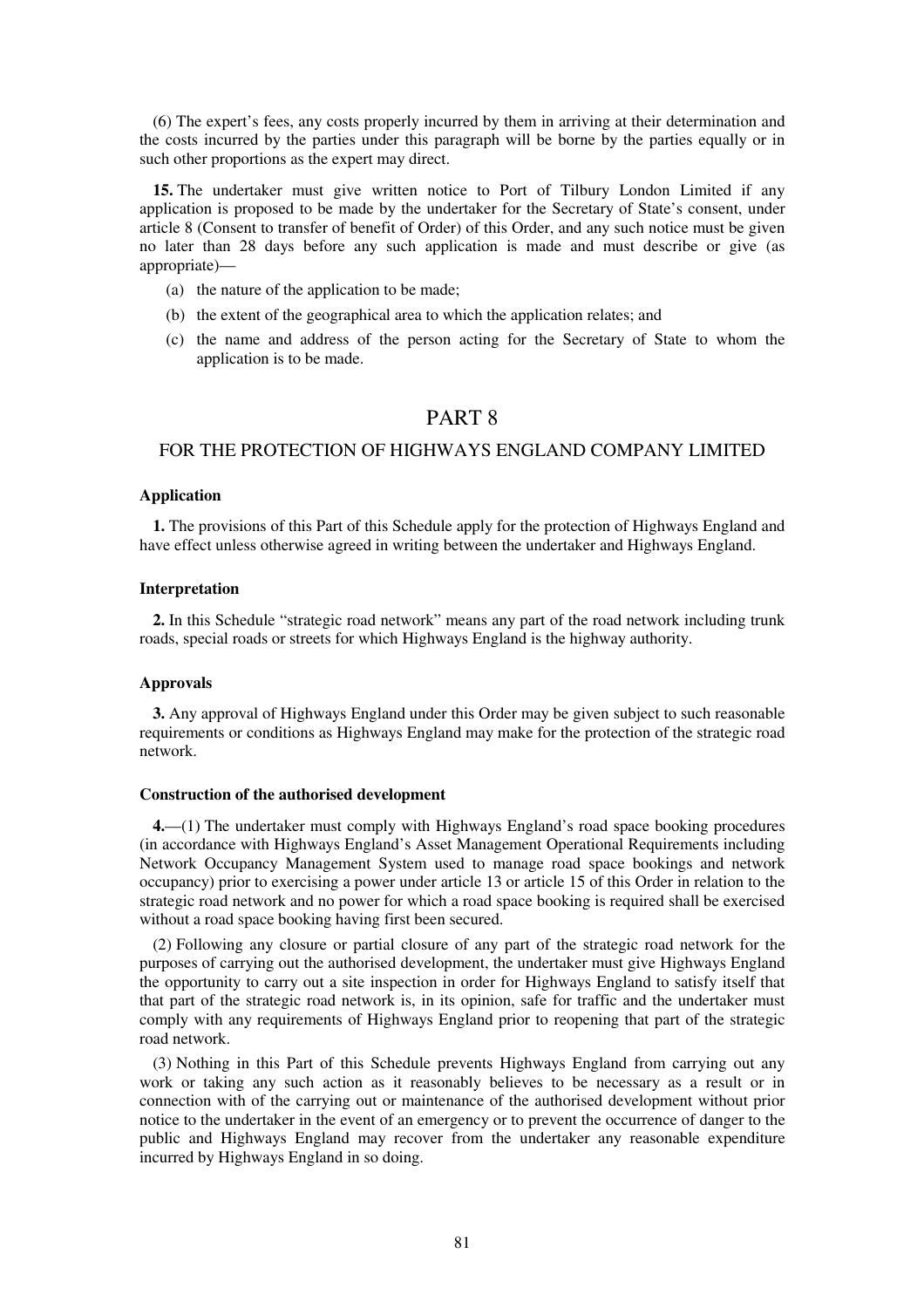### **Payments**

**5.**—(1) The undertaker must pay to Highways England a sum equal to the whole of any costs and expenses which Highways England incurs (including costs and expenses for using internal or external staff) in relation to approvals and/or consultation sought under articles 13 and 15 of this Order including—

- (a) the checking and approval of the information required to determine approvals under articles 13 and 15;
- (b) all legal and administrative costs in relation to (a) above;
- (c) any value added tax which is payable by Highways England in respect of such costs and expenses and for which it cannot obtain reinstatement from HM Revenue and Customs.

(2) The undertaker must pay to Highways England upon demand and prior to such costs being incurred the total costs that Highways England believe will be properly and necessarily incurred by Highways England in undertaking any statutory procedure or preparing and bringing into force any traffic regulation order or orders necessary to carry out or for effectively implementing the authorised development.

(3) Highways England must consult the undertaker on any traffic regulation order proposed under sub-paragraph (2) prior to work commencing on any statutory procedure or preparation, including providing the undertaker with an explanation of why Highways England considers that the order is necessary to carry out or for effectively implementing the authorised development.

(4) Highways England must give the undertaker a final account of the costs referred to in subparagraph (1) above within 91 days of the issue of Highways England's determination of an approval sought under article 13 or article 15.

(5) Within 28 days of the issue of the final account—

- (a) if the final account shows a further sum as due to Highways England the undertaker must pay to Highways England the sum shown due to it;
- (b) if the account shows that the payment or payments previously made by the undertaker have exceeded the costs incurred by Highways England, Highways England must refund the difference to the undertaker.

(6) If any payment due under any of the provisions of this Part of this Schedule is not made on or before the date on which it falls due the party from whom it was due must at the same time as making the payment pay to the other party interest at 3% above the Bank of England base lending rate from time to time being in force for the period starting on the date upon which the payment fell due and ending with the date of payment of the sum on which interest is payable together with that interest.

#### **Interaction with the Lower Thames Crossing**

**6.**—(1) The undertaker must use reasonable endeavours to avoid any conflict arising between the carrying out, maintenance and operation of the authorised development and the Lower Thames Crossing. For the purposes of this sub-paragraph—

- (a) "conflict" does not include any overlap in the land to be occupied or developed by the undertaker and the Lower Thames Crossing or any overlap in the Order Limits and application of compulsory powers under this Order and any order granted for the Lower Thames Crossing, or any difference between anything required by a requirement of any order granted after the date of the making of this Order for the construction and operation of the Lower Thames Crossing and the provisions of this Order;
- (b) "reasonable endeavours" means—
	- (i) undertaking consultation with Highways England on detailed design and programming of works for the authorised development so that the plans as submitted for approval under the requirements do not unreasonably impede or interfere with the construction of the Lower Thames Crossing;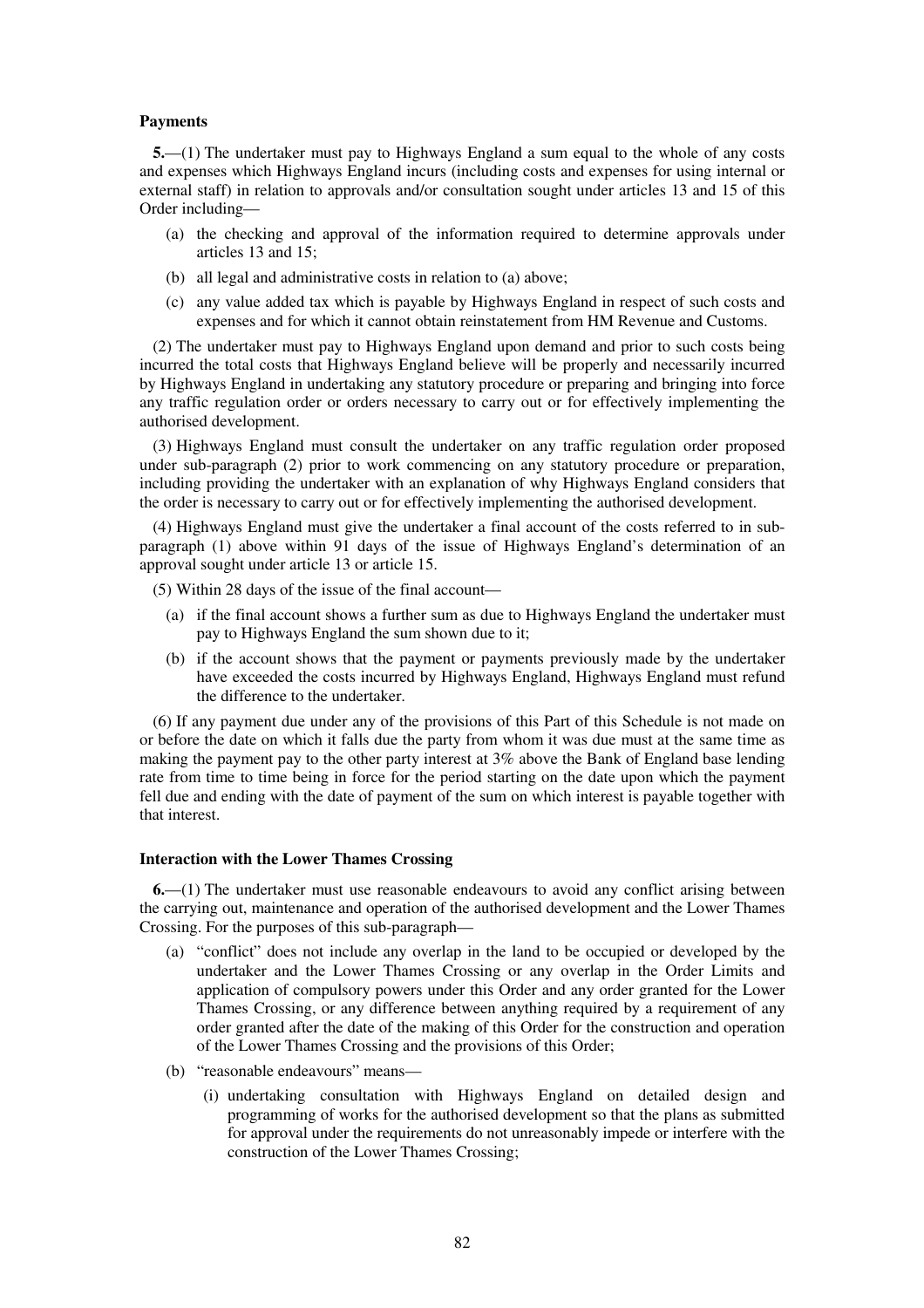- (ii) having regard to the anticipated programme of works for the Lower Thames Crossing and any reasonable requirements of Highways England as regards any works to be undertaken on Work no. 4 within the area where the Lower Thames Crossing main highway is to be constructed;
- (iii) providing a point of contact for continuing liaison and co-ordination throughout the construction and operation of the authorised development; and
- (iv) complying with sub-paragraph (2) below,

and may include seeking approval of an amendment of any document or plan approved under a requirement for any Work where construction of that Work has not been commenced by the undertaker, but does not include the undertaker being required to seek any amendment to or variation of this Order or delay programme critical works once the authorised development has commenced.

- (2) The undertaker must co-operate with Highways England so as to reasonably ensure—
	- (a) the co-ordination of construction programming, land assembly, and the carrying out of works in connection with the authorised development and the Lower Thames Crossing;
	- (b) that, notwithstanding any provision of this Order and subject to reasonable notice being provided by Highways England, access to the Order land including secure working areas for the purposes of constructing the Lower Thames Crossing is not removed, prevented or prohibited by the undertaker for Highways England and its agents and/or contractors, including at—
		- (i) Station Road which is in the vicinity of plot 03/05 of the Land Plans;
		- (ii) Substation Road which is in the vicinity of plots 01/27, 01/28, 01/29, 04/01, 04/03, 04/05 and 04/06 of the Land Plans;
		- (iii) Walton Common; and
		- (iv) Tilbury Green common land and Footpath 200.
- (3) Without limitation to the generality of sub-paragraphs (1) and (2)—
	- (a) Work no. 4 must, unless otherwise agreed with Highways England, be constructed so that jointing blocks are installed at locations which are reasonably convenient to enable a diversion which does not conflict with the Lower Thames Crossing; and
	- (b) the undertaker must not discharge water or any other samples or materials to the Bowaters sluice (in the vicinity of plot 01/24 of the Land Plans) unless otherwise agreed with Highways England.
- (4) The undertaker must as soon as is reasonably practicable provide Highways England with—
	- (a) as built drawings in connection with Works nos. 2, 4, 6, 7, 12(a) and 12(d) following the completion of those works; and
	- (b) in relation to Walton Common—
		- (i) a copy of the application for certification under article  $33(1)$ ;
		- (ii) confirmation that the local planning authority has certified or has refused to certify the application referred to in sub-paragraph (i);
		- (iii) a copy of the application to amend the register of common land made under article 33(3);
		- (iv) confirmation that the register of common land has been amended following an application referred to in sub-paragraph (iii); or
		- (v) details of any application made to deregister that common land and any determination of such an application under the Commons Act 2006.

(5) In this paragraph "Lower Thames Crossing" means the project which comprises a new road connecting Kent, Thurrock and Essex through a tunnel beneath the river Thames as well as improvements to the M25, A2 and A13, which is being promoted by Highways England and is proposed to be consented under section 22 of the 2008 Act.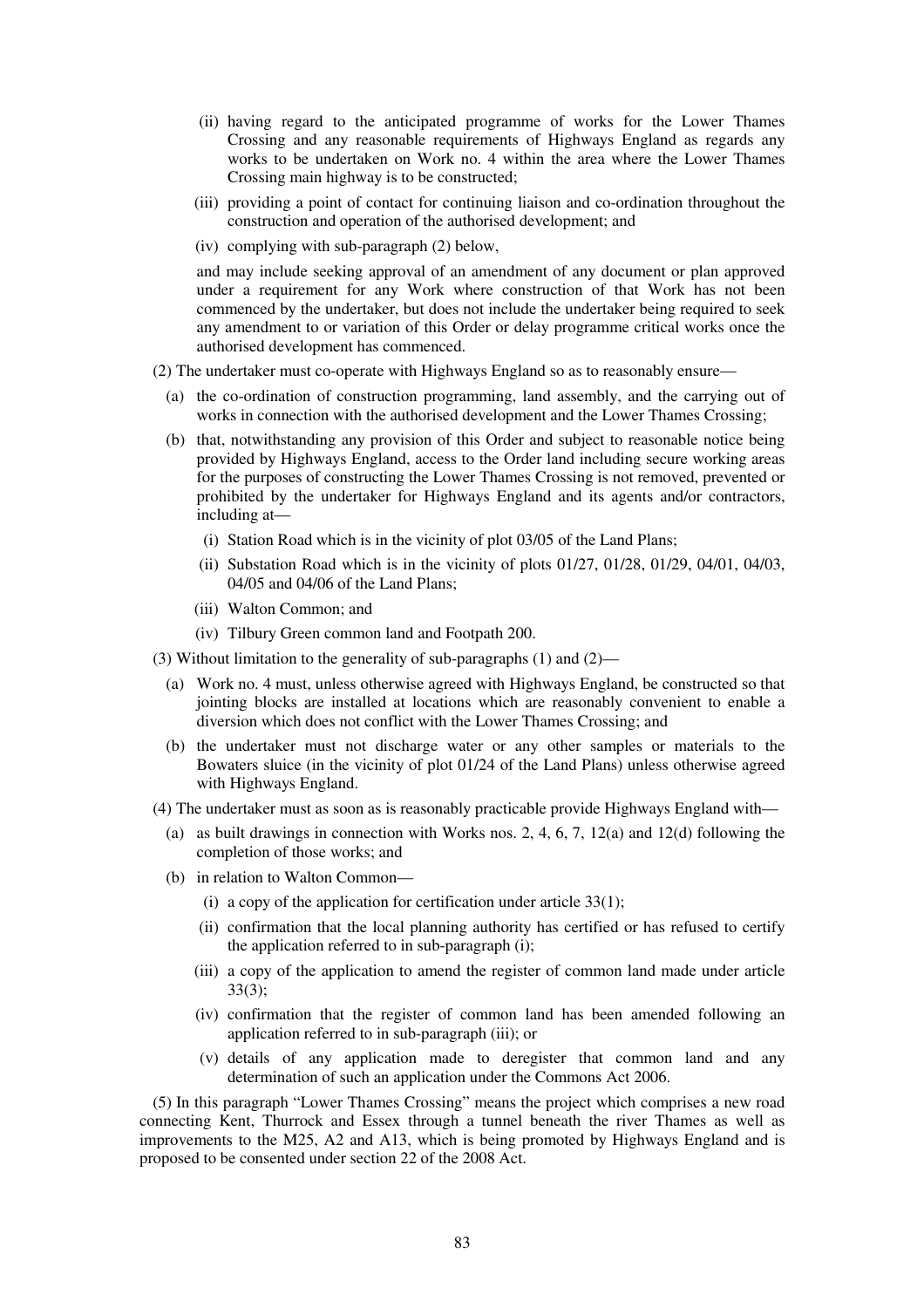#### **Expert determination**

**7.**—(1) Article 42*(arbitration)* of the Order does not apply to this Part of this Schedule.

(2) Any difference under this Part of this Schedule may be referred to and settled by a single independent and suitable person who holds appropriate professional qualifications and is a member of a professional body relevant to the matter in dispute acting as an expert, such person to be agreed by the differing parties or, in the absence of agreement, identified by the President of the Institution of Civil Engineers.

(3) All parties involved in settling any difference must use best endeavours to do so within 21 days from the date of a dispute first being notified in writing by one party to the other and in the absence of the difference being settled within that period the expert must be appointed within 21 days of the notification of the dispute.

(4) The expert must—

- (a) invite the parties to make submission to the expert in writing and copied to the other party to be received by the expert within 21 days of the expert's appointment;
- (b) permit a party to comment on the submissions made by the other party within 21 days of receipt of the submission;
- (c) issue a decision within 42 days of receipt of the submissions under sub-paragraph (b); and
- (d) give reasons for the decision.

(5) Any determination by the expert is final and binding, except in the case of manifest error in which case the difference that has been subject to expert determination may be referred to and settled by arbitration under article 42.

(6) The fees of the expert are payable by the parties in such proportions as the expert may determine or, in the absence of such determination, equally.

# PART 9

## FOR THE PROTECTION OF RWE GENERATION (UK) Plc

**1.** The provisions of this part of this Schedule have effect for the protection of RWE unless otherwise agreed in writing between the undertaker and RWE.

**2.**—(1) ln this Part of this Schedule—

"the road" means the existing road owned by RWE which runs through the site shown as plots 01/04, 01/11, 01/19, 01/20, 01/21, 01/22, 01/30, 04/01, 04/03, 04/05 and 04/06 on sheets 1 and 4 of the Land Plans;

"the proposed road" means an access road for abnormal indivisible loads which runs through the site shown as plots 01/04, 01/11, 01/33, 01/34, 01/35, 01/36,01/37, 05/01, 05/02, 05/03, 05/04, 05/05, 05/06, 05/07 and 05/08, on sheets 1 and 5 of the Land Plans;

"existing apparatus" means any pipes, cables, drainage systems or associated equipment belonging to RWE within the Order land;

"environmental permit" means the environmental permit held by RWE in relation to the site with reference EP3433LZ;

"functions" includes powers and duties;

"in" in a context referring to the existing apparatus or alternative apparatus being in land, includes a reference to apparatus under, over or on land;

"plan" includes all designs, drawings, specifications and method statements necessary to

describe the works to be executed;

"RWE" means RWE Generation UK Plc, company number 03892782 of Windmill Hill Business Park, Whitehill Way, Swindon, Wiltshire, SN5 6PB or any of its entities or successor entities;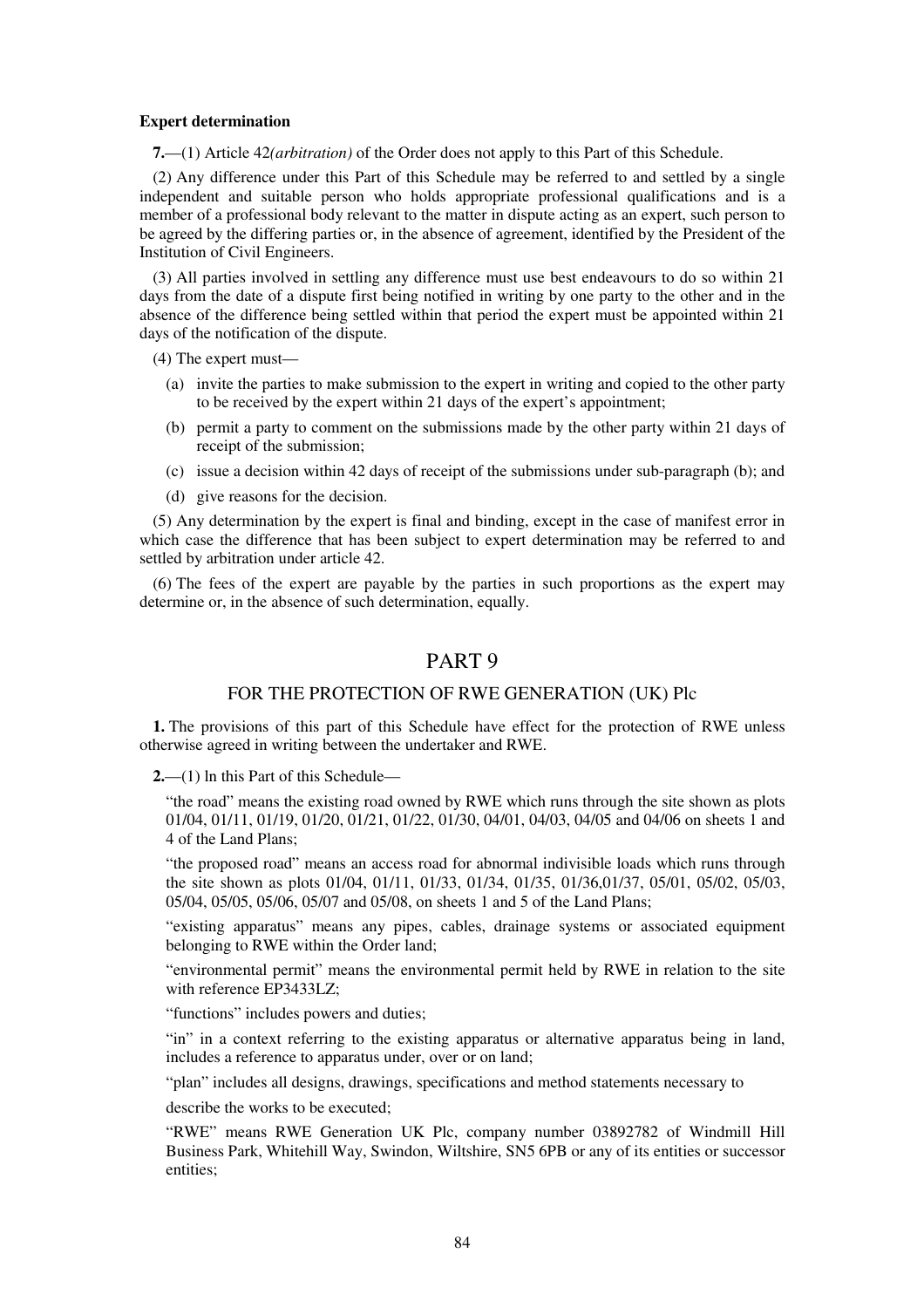"RWE Undertaking" means any land and existing apparatus belonging to RWE including but not limited to the site, the existing apparatus and the land subject to the environmental permit including any rights, liabilities and duties of RWE;

"specified powers" means the powers conferred by articles 11 (street works); 12 (Application of then1991 Act), 13 (temporary restriction of use of streets); 14 (access to works); 15 (traffic regulation); 17 (authority to survey and investigate the land); 18 (removal of human remains); 27 (rights under or over streets); 28 (temporary use of land for carrying out the authorised development); 29 (temporary use of land for maintaining the authorised development), and 35 (Felling or lopping of trees and removal of hedgerows) of the Order;

"specified works" means any authorised works under the Order which are undertaken within 3m of the road or proposed road (or 15m of any apparatus within the site) or which may have an adverse impact on the RWE Undertaking and includes invasive investigatory works;

"the site" means the former Tilbury B Power Station site located to the East of Tilbury Town as shown on sheets 1 and 4 of the Land Plans.

(2) Where under this Part of this Schedule RWE is required to give its consent, agreement or approval in respect of any matter, that consent, agreement or approval—

- (a) is not to be unreasonably withheld and any consent,
- (b) may be given subject to such reasonable requirements and/or conditions as RWE may have or consider necessary for the protection of the existing apparatus and RWE Undertaking; and
- (c) is intended to control the means and practicalities of the specified works to protect the existing apparatus and the RWE Undertaking.

## **Exercise of Powers**

**3.**—(1) Regardless of any provision in this Order or anything shown on the land plans or contained in the book of reference to the Order the undertaker must not acquire any land interest or apparatus under articles 19, 22, 25 or 30 override any easement or other interest of RWE otherwise than by agreement.

(2) Regardless of any provision in this Order and in particular article 37 (Operational land for the purposes of the 1990 Act), no part of the site and the affected highways or streets within the site will become operational land of the undertaker, and nothing under this Order will affect the status of the land in so far as it forms operational land of RWE.

(3) Article 41 (Application of landlord and tenant law) does not apply to any agreement entered into between the undertaker and RWE in relation to the site.

(4) At least 56 days before the undertaker exercises any or all of—

- (a) the specified powers in respect of the site and the affected highways or streets within the site; or
- (b) the specified powers in respect of the RWE Undertaking (insofar as that Undertaking is located outside of the site); or
- (c) the powers referred to in sub-paragraph (6),

the undertaker must submit to RWE details of the works to be undertaken in reliance on those powers.

(5) Any specified powers:

- (a) in respect of the site and the affected highways or streets within the site must not be exercised except with the agreement of RWE; and
- (b) in respect of the RWE Undertaking (insofar as that Undertaking is located outside of the site) must not be exercised without the undertaker first consulting RWE on the details submitted pursuant to sub-paragraph (4) and taking account of any consultation response.

(6) The undertaker must not exercise the powers conferred by article 3 (Development consent etc. granted by the Order), article 8 (Consent to transfer benefit of Order), 16 (discharge of water)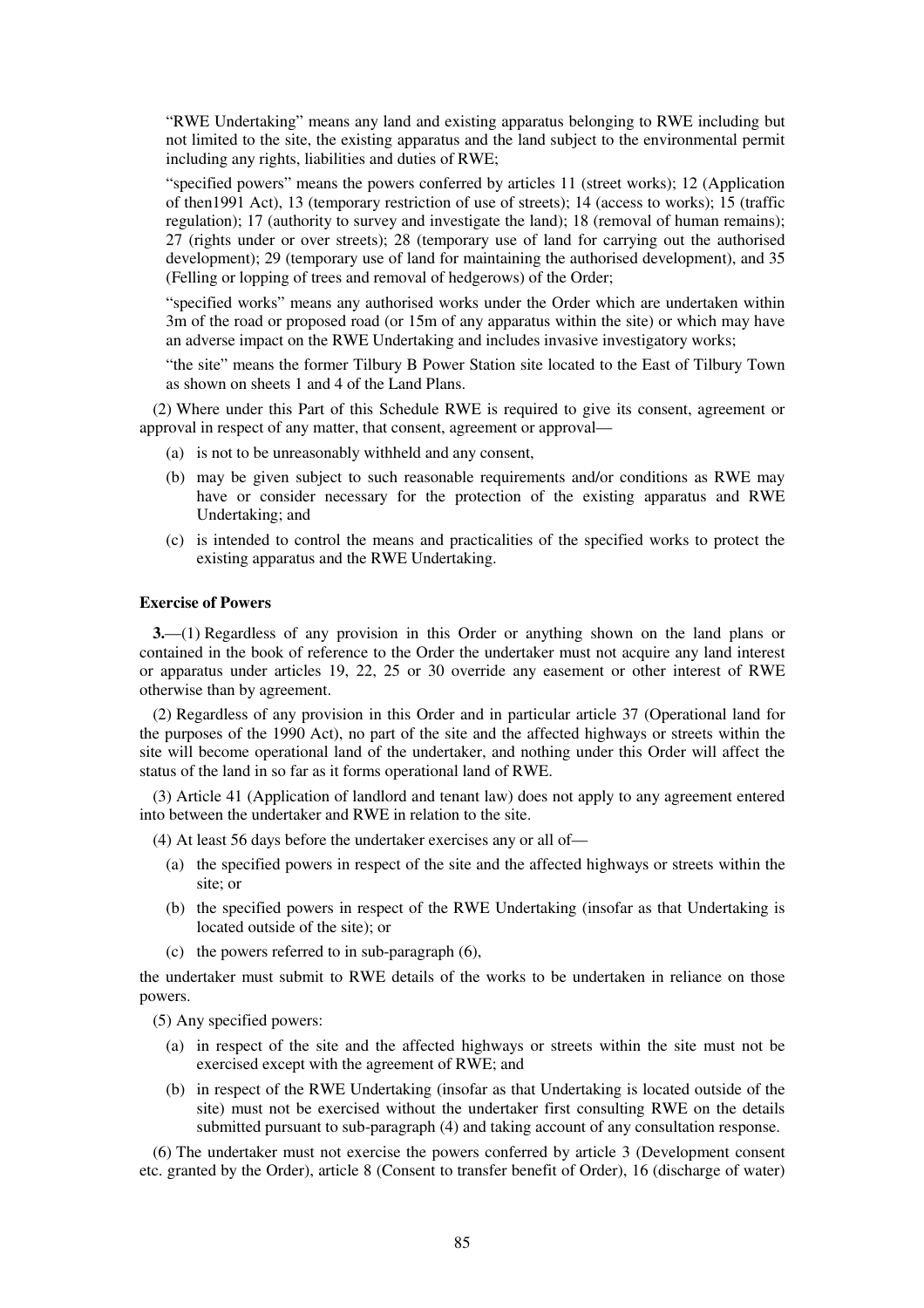article 20 (statutory authority to override easements and other rights) or article 23 (private rights) in relation to any land in the site without the consent of RWE.

(7) Any agreement or approval or consent to be given by RWE under this paragraph:

- (a) must not be unreasonably withheld or delayed; and
- (b) may be given subject to such reasonable requirements and/or conditions as RWE may have or consider necessary for the protection of the RWE Undertaking.

(8) If RWE refuses any approval or agreement or consent sought under this paragraph then that refusal must be accompanied by a statement of grounds for refusal.

#### **Existing apparatus**

**4.**—(1) Despite any provision of this Order and anything shown on the Land Plans, the undertaker must not acquire any existing apparatus other than by agreement.

(2) If, in the exercise of the powers conferred by this Order, the undertaker acquires any interest in any land in which any existing apparatus is placed, that existing apparatus must not be removed and any right of RWE to use, maintain, or renew that existing apparatus in that land must not be extinguished until a replacement is installed and available for use by RWE.

(3) Any replacement apparatus must fulfil the same functions as the apparatus being replaced and must be no less advantageous in nature to RWE than the apparatus being replaced.

(4) Not less than 56 days before starting the execution of specified works, the undertaker must submit to RWE a plan, section and description of the works to be executed.

(5) Those works must be executed only in accordance with the plan, section and description submitted under sub-paragraph (4) and in accordance with such reasonable requirements as may be made in accordance with sub-paragraph (4) by RWE for the alteration or otherwise for the protection of the existing apparatus, or for securing access to it, and RWE is entitled to watch and inspect the execution of those works, and the undertaker must supply RWE with any additional information concerning such works as RWE may reasonably require.

(6) Any requirements made by RWE under sub-paragraph (5) must be made within a period of 56 days beginning with the date on which a plan, section and description under sub-paragraph (4) are submitted to it.

(7) Where RWE requires any protective works under sub-paragraph (5) to be carried out either by itself or by the undertaker (whether of a permanent or temporary nature), the protective works must be carried out to RWE's reasonable satisfaction prior to the carrying out of the specified works.

(8) Nothing in this paragraph precludes the undertaker from submitting at any time or from time to time, but in no case less than 56 days before commencing the execution of any works, a new plan, section and description instead of the plan, section and description previously submitted, and having done so the provisions of this paragraph apply to and in respect of the new plan, section and description.

(9) The undertaker is not required to comply with sub-paragraph (4) in a case of emergency, but in that case it must give to RWE notice as soon as is reasonably practicable and a plan, section and description of those works as soon as reasonably practicable subsequently and must comply with sub-paragraph (5) in so far as is reasonably practicable in the circumstances.

(10) The undertaker must pay to RWE the proper and reasonable expenses reasonably incurred by RWE in, or in connection with, the inspection, alteration or protection of any existing apparatus.

(11) Subject to sub-paragraph (14) if by reason, or in consequence, of the construction, use, operation or failure of any specified works or in consequence of the construction, use, operation, maintenance or failure of any of the authorised development by or on behalf of the undertaker or in consequence of any act or default of the undertaker (or any person employed or authorised by the undertaker) in the course of carrying out such works, any damage is caused to any existing apparatus or property of RWE, or to the road, or to the RWE Undertaking, or to operations, or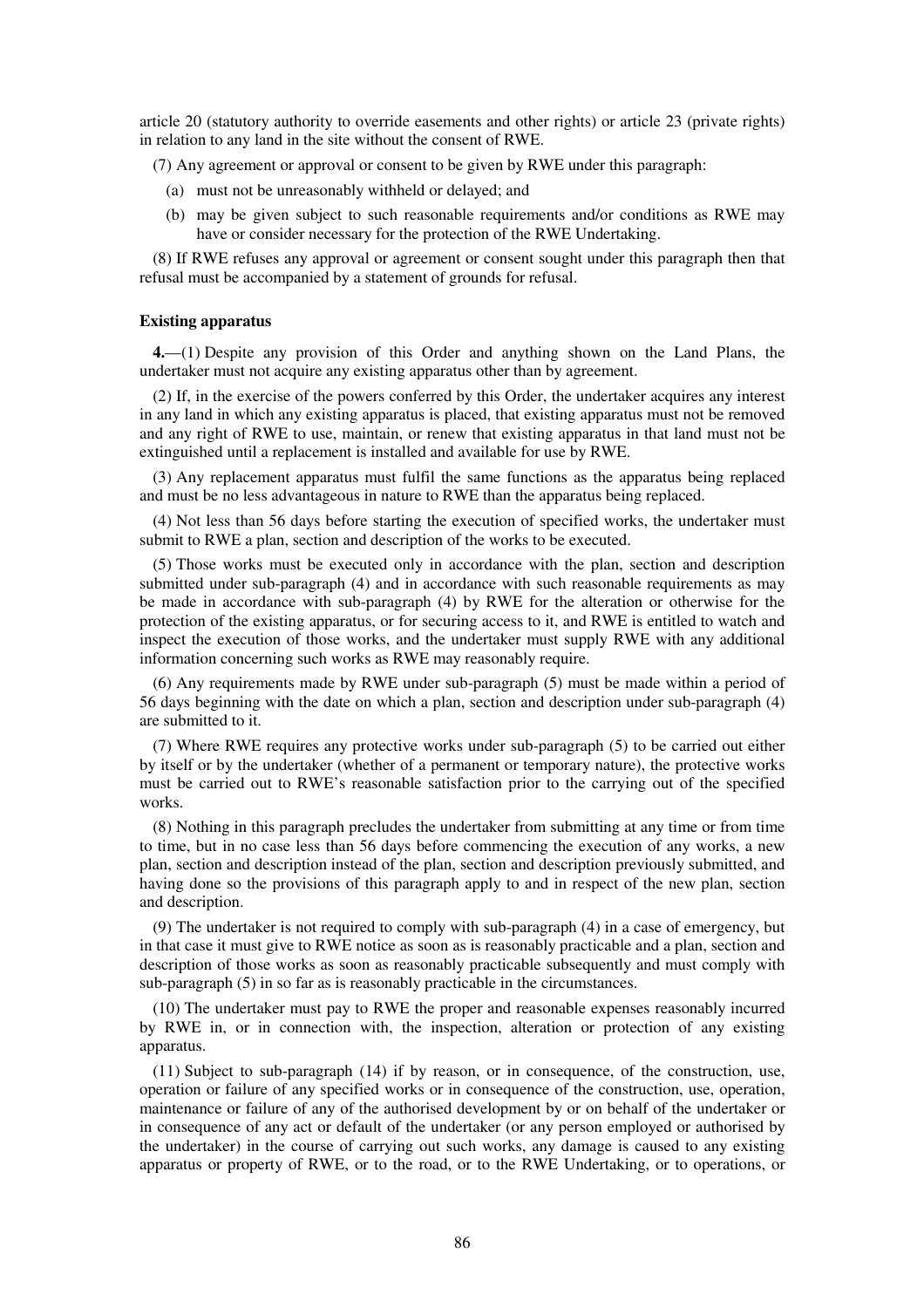there is any interruption in any service provided by RWE, or in the supply of any goods to RWE or by RWE, or RWE becomes liable to pay any amount to any third party, the undertaker must—

- (a) bear and pay on demand the proper and reasonable cost reasonably and properly incurred by RWE in making good such damage or restoring operations, services or supply; and
- (b) indemnify RWE for any other expenses, losses, demands, proceedings, damages, claims penalty or costs incurred by or recovered from RWE, by reason or in consequence of any such damage or interruption.

(12) The fact that any act or thing may have been done by RWE on behalf of the undertaker or in accordance with a plan approved by RWE or in accordance with any requirement of RWE or its supervision does not (subject to sub-paragraph (13)) excuse the undertaker from liability under sub-paragraph (11)(a).

(13) Nothing in sub-paragraph (11)(a) imposes any liability on the undertaker with respect to any loss, damage, injury or interruption to the extent that it is attributable to the neglect or default of RWE, its officers, servants, contractors or agents.

(14) RWE must give the undertaker reasonable notice (being not less than 28 days) of any claim or demand, and no settlement or compromise may be made without the consent of the undertaker (not to be unreasonably withheld or delayed) which, if it reasonably withholds such consent, has the sole conduct of any settlement or compromise or of any proceedings necessary to resist the claim or demand.

## **Road, proposed road and RWE Undertaking**

**5.**—(1) The undertaker must give RWE no less than 56 days' written notice of the intended commencement of any specified works and must include with this notification a plan and description of the works to be commenced and a programme for these works.

(2) Subject to sub-paragraph (3), the undertaker must permit RWE, its successors in title, occupiers, tenants and invitees of the site pedestrian and vehicular access at all times and for all purposes along the road and proposed road in common with the undertaker.

(3) The undertaker must give RWE not less than 28 days' notice of any exercise of powers under article 11 (Street works), article 13 (Temporary restriction of use of streets), article 14 (access to works) and article 15 (traffic regulation) which would restrict access by RWE, its successors in title, occupiers, tenants and invitees to the road and/or the proposed road. Where access to the road along an existing route is prevented or restricted by the undertaker, the undertaker must ensure that suitable alternative is available for use by RWE, its successors in title, occupiers, tenants and invitees for the whole period of the closure or restriction before exercising any power.

(4) Save in the case of emergency, the undertaker may not prevent or restrict RWE from using the road (or any alternative access provided under these protective provisions).

(5) The undertaker must ensure that the road or a suitable alternative is open for emergency access to the site at all times.

(6) If the undertaker requires to undertake any specified works which will break open the surface of the road or involve any temporary closure of the road then the undertaker must provide 7 days written notice of such works to RWE and acting reasonably must have regard to (and accommodate so far as reasonably practicable) any requests from RWE in respect of this period of works, including measures, where practicable to minimise disruption and facilitate access to the site.

(7) Where any temporary closure of the road is required, a suitable alternative access to the site must be provided to RWE, its occupiers, tenants and invitees which is no less convenient to access the site than the road for the whole period of the closure. The undertaker must have regard to any requests from RWE (acting reasonably) in relation to the location of the alternative access road.

(8) The undertaker must keep the road (or alternative access if one is provided) clean and tidy and free of obstructions at all times.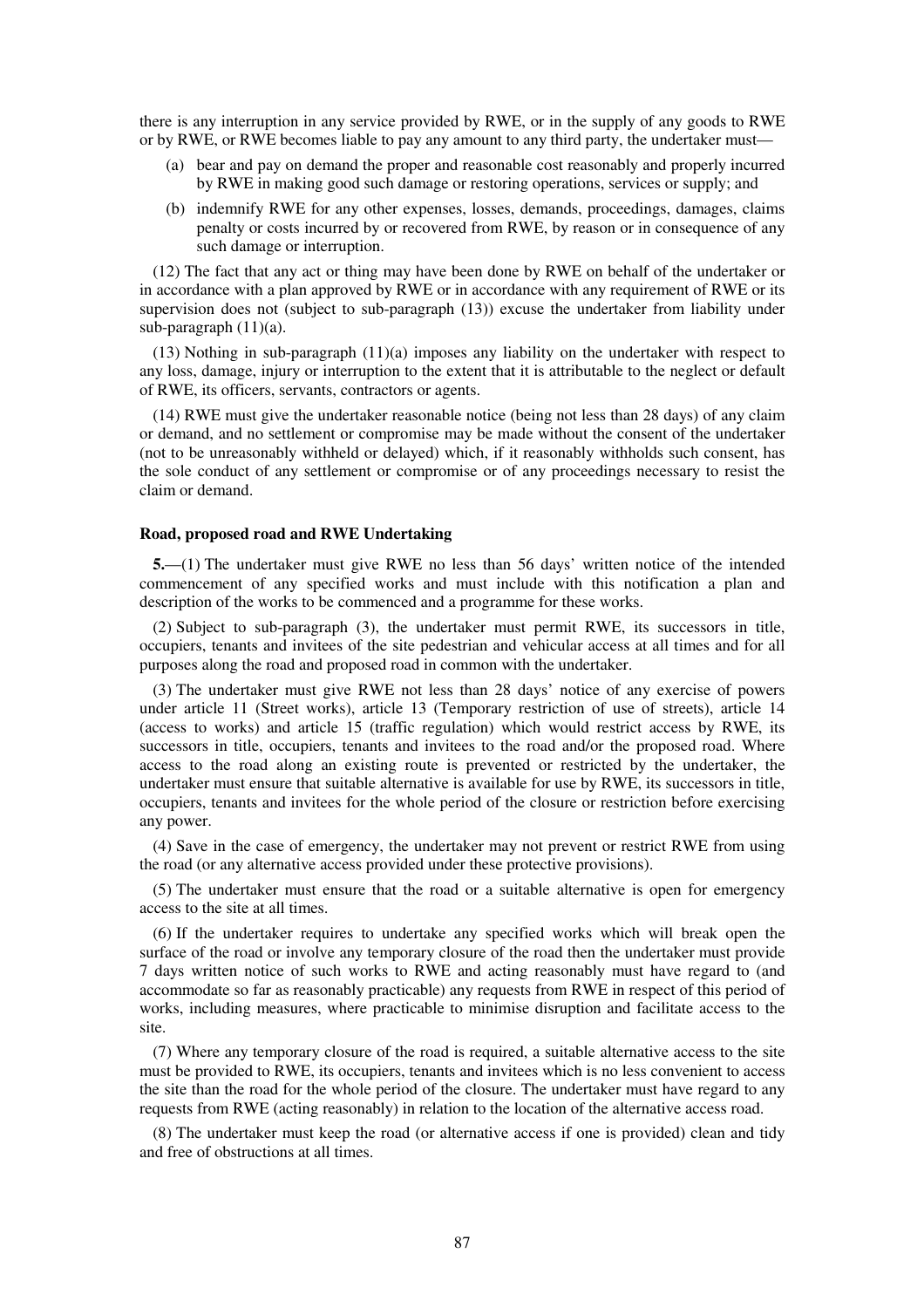(9) If at any time RWE requires the relocation, variation or alteration of the road or the proposed road, then RWE shall serve written notice on the undertaker informing them of this fact and identifying the proposed relocation, alteration or variation of the road or the proposed road within the Site.

(10) Subject to—

- (a) agreement by the undertaker (not to be unreasonably withheld or delayed) that the proposed relocation, alteration or variation of the road or the proposed road within the site is acceptable; and
- (b) RWE meeting any costs of the undertaker associated with the proposed relocation, alteration or variation of the road and/or the proposed road within the site including alterations of connections to access roads outside the Site; and
- (c) RWE granting the necessary rights for the proposed relocation, alteration or variation of the road or the proposed road within the Site; and
- (d) the undertaker seeking and being granted, the necessary rights for the proposed relocation, alteration or variation of the road or the proposed road as is necessary to connect to the altered or varied road or proposed road.

### **General**

**6.** Any difference or dispute arising between the undertaker and RWE under this Part of this Schedule must, unless otherwise agreed in writing between the undertaker and RWE, be determined by arbitration in accordance with article 42 of this Order.

**7.** The undertaker and RWE must each act reasonably in connection with the implementation of this Part of this Schedule.

## **Notices**

**8.** Any plans or notices submitted to RWE by the undertaker pursuant to this Part must be sent to RWE c/o the Company Secretary at its registered address on Windmill Hill Business Park, Whitehill Way, Swindon, SN5 6PB or such other address as RWE may from time to time appoint instead for that purpose and notify to the undertaker in writing.

# PART 10

# FOR THE PROTECTION OF THURROCK BOROUGH COUNCIL

**1.** The provisions of this Part of this Schedule have effect unless otherwise agreed in writing between the undertaker and Thurrock Council.

**2.** In this Part of this Schedule—

"costs" will include the reasonable costs to the Council of the time of its own officers as well as costs expended;

"illuminated signage" means two illuminated highway signs to be installed within the boundary of the local highway (Station Road) to the south of the Station Road Level Crossing to provide warning of the level crossing, and any associated works including provision of an electrical connection;

"Consents" means approvals, consents, licences, permissions, or registrations;

"RSA" or "Road Safety Audit" means a review of the proposed design or any works and any road safety impacts carried out in accordance with the Design Manual for Roads and Bridges or such other standard as the undertaker and the Council may agree;

"the Council" means Thurrock Borough Council;

"highway" means a highway vested in or maintainable by the Council as highway authority under the 1980 Act; and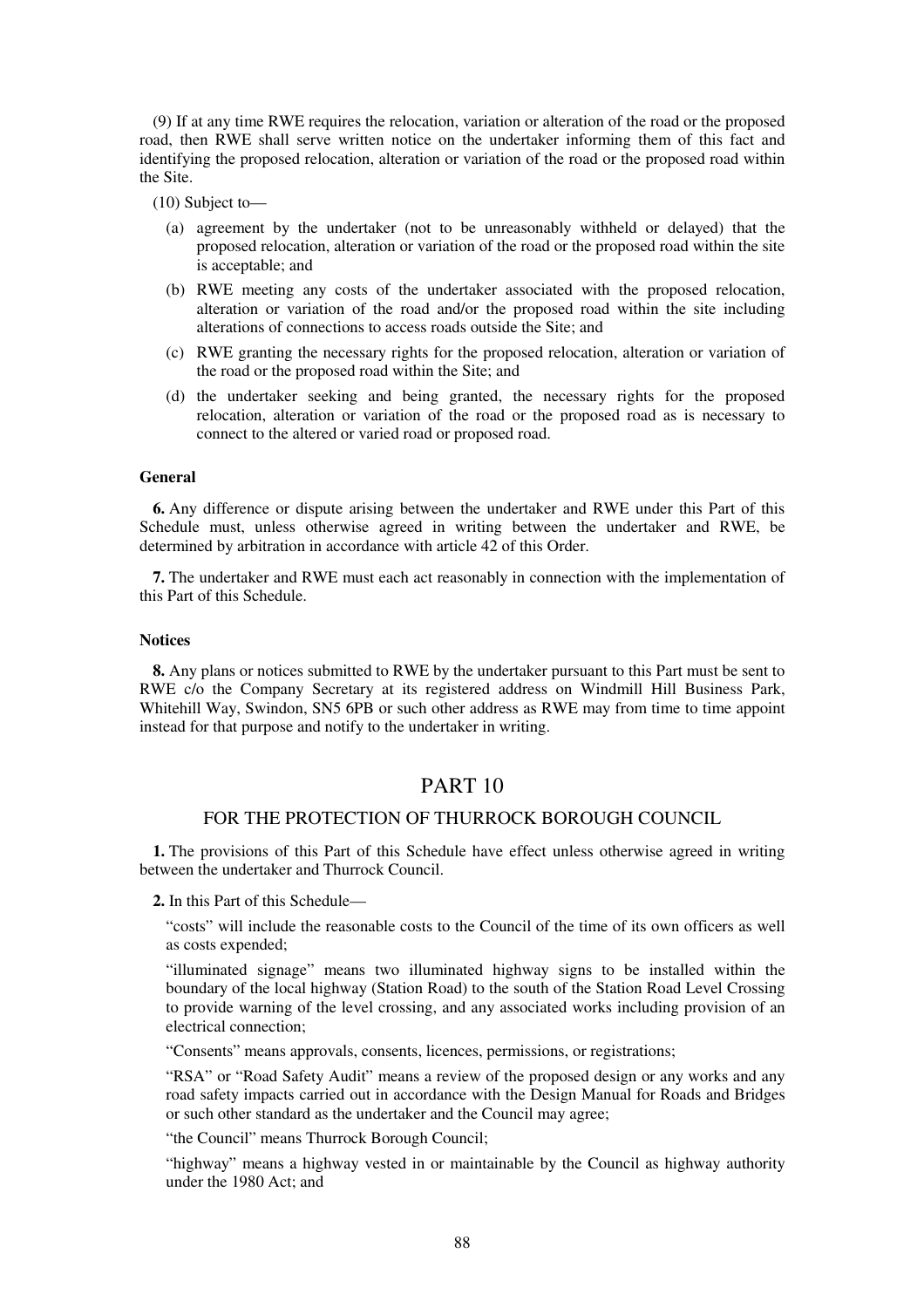"specified work" means the works under the Order to create new junctions to the public highway at Station Road and Fort Road, and the installation of Work no. 4 (the gas pipeline) in or under Station Road.

### **Road condition surveys**

**3.** The Council will, at the cost of the undertaker, procure or undertake road conditions surveys on the following highways—

- (a) St Andrews Road, between Tilbury Port Gate 1 and Ferry Road junction;
- (b) Port Access Road between Ferry Road Junction and Fort Road (including connection road);
- (c) Fort Road, between Port Access Road and Coopers Shaw Road/Gunn Hill Junction;
- (d) Coopers Shaw Road between Fort Road and Station Road, and
- (e) Station Road between Cooper Shaw Road and the site entrance.

**4.**—(1) The undertaker will notify the Council of—

- (a) the anticipated date of commencement of development under this Order; and
- (b) the anticipated construction programme and date of completion of the authorised development;

not less than 3 months prior to that anticipated date of commencement of development under this Order.

(2) The Council will provide a proposed scope setting out the number (having regard to the construction programme notified to it by the undertaker), content and format of road conditions surveys to the undertaker for comment no later than 4 weeks after being notified under subparagraph (1). The proposed scope will include live data monitoring to provide 24/7 speed and volume counts. The Council must have regard to any reasonable comments made by the undertaker within 2 weeks of receipt of that proposed scope in finalising the scope of the road conditions surveys.

(3) The first road condition survey must be undertaken prior to the anticipated commencement of HGV movements for the authorised development, and further surveys must be undertaken at 3 month intervals from the date of the first surveys until the completion of the construction phase of the authorised development. A final survey must be undertaken within 28 days of the Council being notified by the undertaker that the construction of the authorised development has been completed.

**5.**—(1) The Council will invoice the undertaker for the reasonable anticipated costs of all of the planned road conditions surveys set out in the scope following the finalisation of the scope.

(2) Where the costs incurred by the Council exceed the sum invoiced under sub-paragraph (1) because the development did not complete in accordance with the programme notified to the Council under paragraph  $4(1)(b)$ , the Council may, following the carrying out of the final survey under sub-paragraph 4(3), invoice the undertaker for the costs incurred in excess of the sum invoiced under sub-paragraph (1).

#### **HGV route remediation**

**6.** The undertaker must maintain and provide to the Council at 3 month intervals from the date of commencement of development under this Order until the authorised development is completed, records of the number of HGVs using the local highway to access the authorised development and details of which route such HGVs used.

**7.**—(1) The Council will, having regard to the road condition surveys, identify any need for remediation of the highway on the following roads—

(a) St Andrews Road, between Tilbury Port Gate 1 and Ferry Road junction;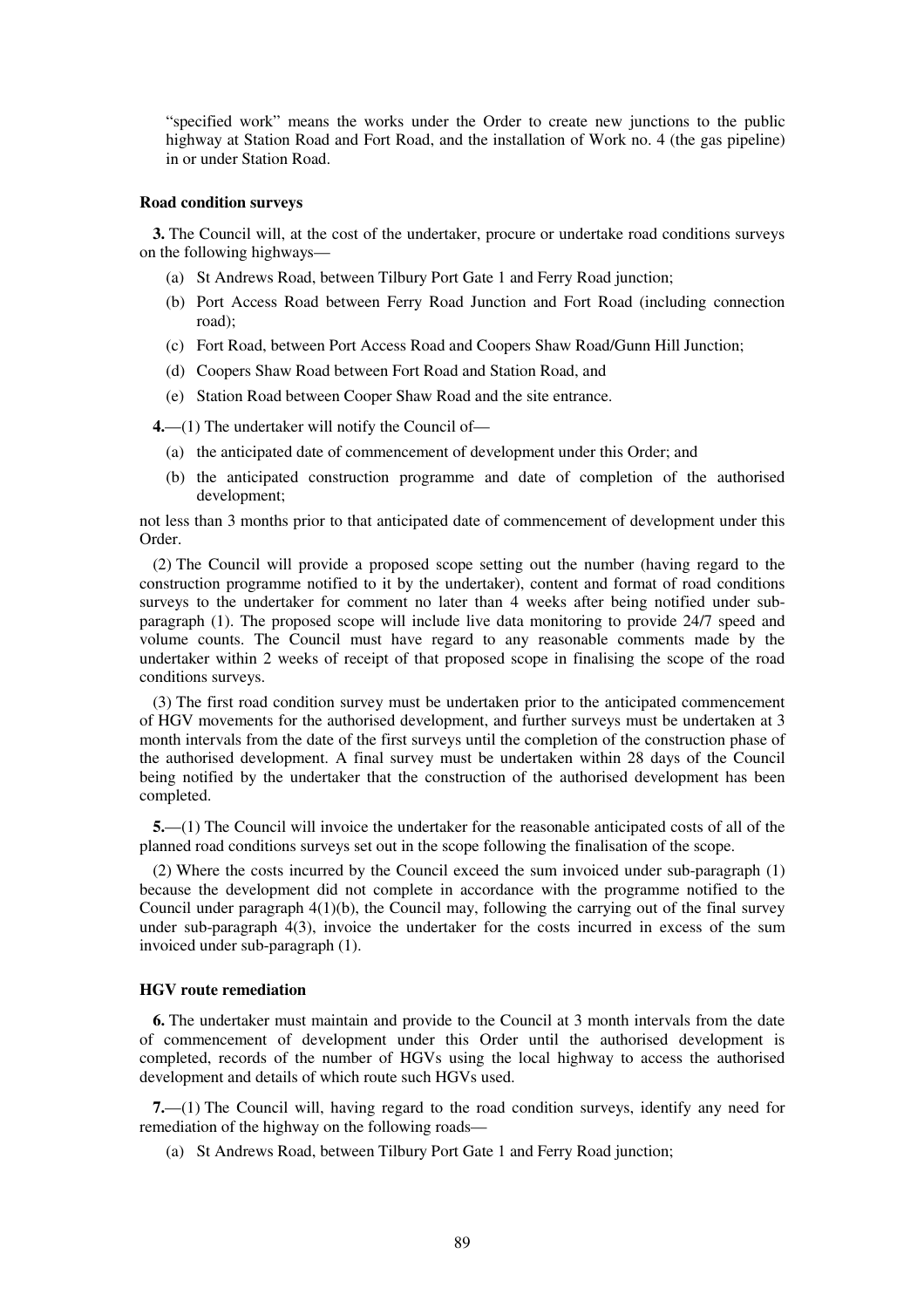- (b) Port Access Road between Ferry Road Junction and Fort Road (including connection road);
- (c) Fort Road, between Port Access Road and Coopers Shaw Road/Gunn Hill Junction;
- (d) Coopers Shaw Road between Fort Road and Station Road, and
- (e) Station Road between Cooper Shaw Road and the site entrance.

(2) Where a need for remediation works or measures is identified under sub-paragraph (1), the Council must prepare a schedule of the works or measures required and of the cost of the delivery of those works or measures.

(3) The Council will invoice the undertaker for a portion of the costs of the works or measures identified under sub-paragraph (2) proportionally with the undertaker's HGV use of the roads as compared to the overall HGV movements in percentage terms as established by the road conditions surveys. For example, where the undertaker's HGV use is 10% of all HGV use of the highways listed in sub-paragraph (1), the undertaker will be liable to the Council for 10% of the costs of the identified remediation works and measures.

**8.**—(1) Where the undertaker's HGV use deviates from the anticipated route (being the highways listed in paragraph (3)), the Council may, acting reasonably, take such action by way of the making of traffic regulation orders or traffic management, as it considers is necessary to prevent HGV use of unsuitable highways or to protect the safety or amenity of other highway users and properties adjacent to highways.

(2) Where the Council takes action under sub-paragraph (1) it may invoice the undertaker for the reasonably incurred costs of that action.

(3) Reasonably incurred costs under sub-paragraph (2) will include the costs of promoting and making any traffic regulation order.

### **Specified works**

**9.**—(1) The undertaker will allow and facilitate an appropriately qualified officer of the Council acting as highway authority to participate in the design process for any Work authorised by this Order which involves a specified work, and will have reasonable regard to any views of that officer in finalising the detailed design of that Work, provided always that any such view shared by the officer will not be an instruction, requirement or authorisation under this Order.

(2) The undertaker must, before commencing any specified work, provide to the Council for approval the proposed details for the specified works and a total estimate of the cost for all of the specified works.

(3) Following approval under sub-paragraph (2), the Council will issue to the undertaker an invoice for 6% of the total estimate of the costs for all of the specified works as approved, which sum will be used to cover the Council's reasonable fees, costs, charges and expenses in approving the plans for and in supervising construction of the specified works.

**10.**—(1) Any officer of the Council duly appointed for the purpose may at all reasonable times, on giving to the undertaker such notice as may in the circumstances be reasonable, enter upon and inspect any part of the authorised development which—

- (a) is in, on, over or under any highway; or
- (b) which may affect any highway;

during the carrying out of the work, and the undertaker will give to such officer all reasonable facilities for such inspection and, if the officer is of the opinion that the construction of the work poses danger to any highway or to any property of the relevant highway authority or danger to persons or vehicles or other property in relation to which the highway authority might be liable on, in, over or under any highway, the undertaker will adopt such measures and precautions as may be reasonably practicable for the purpose of preventing any damage or injury to the highway or persons or vehicles or other property aforesaid.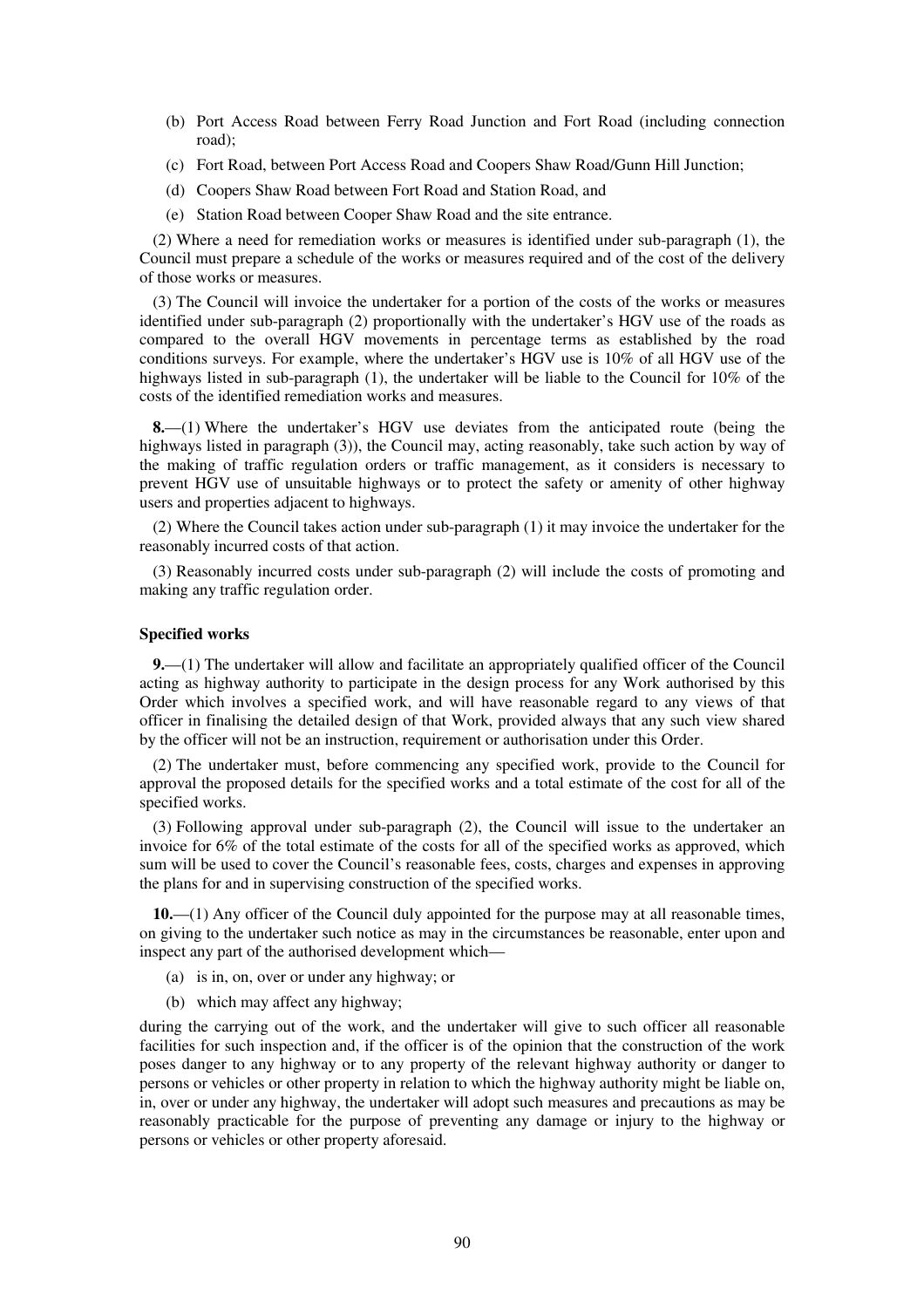(2) Any officer of the Council exercising the right to inspect works under sub-paragraph (1) must comply with all reasonable health and safety requirements and instructions of the undertaker in doing so.

**11.** The undertaker must, if reasonably required by the Council, provide and maintain during such time as the undertaker may occupy any part of a highway for the purpose of the construction of any part of the authorised development, temporary ramps for vehicular or pedestrian traffic and any other traffic measures required to protect the safety of road users in accordance with chapter 8 of the Traffic Signs Manual as may be necessary.

## **Level crossing warning illuminated signage**

**12.**—(1) The illuminated signage is to be located in the vicinity of the new junction to be formed from the new access road (Work no. 6 authorised by this Order) on to Station Road.

(2) The Council will prepare a design for the illuminated signage in consultation with Network Rail within 8 weeks of being requested to do so by the undertaker, or 8 weeks from the date of receipt of the notice of commencement of the authorised development, whichever is the earlier.

(3) The Council must obtain any Consents required to install the illuminated signage.

(4) The Council is responsible for approving, procuring, carrying out, supervising and, inspecting any works associated with installing the illuminated signage.

(5) The Council must carry out any RSAs which are required in relation to the design and installation of the illuminated signage.

(6) The Council must use best endeavours to carry out the works to install the illuminated signage no later than 6 months from the date of commencement of the authorised development.

(7) The Council will invoice the undertaker for its reasonably incurred costs under this paragraph as soon as reasonably practicable following installation of the illuminated signage.

#### **Payment of invoices**

**13.** Any invoice issued by the Council under this Part of this Schedule is payable by the undertaker within 30 days of issue.

## **Disputes**

**14.** Any difference in arising between the undertaker and the Council under this Part of this Schedule (other than in difference as to the meaning or construction of this Part of this Schedule) will be resolved by arbitration under article 42(arbitration).

#### **Indemnity**

**15.** The undertaker indemnifies the Council as highway authority in relation to all costs, damages, losses or claims reasonably incurred by the Council in relation to any works by the undertaker in, on, over or under the highway.

## **EXPLANATORY NOTE**

#### *(This note is not part of the Order)*

This Order authorises Thurrock Power Limited to construct, operate and maintain a new gas fired generating station and battery storage facility at Tilbury, Thurrock, Essex and carry out all associated works.

The Order also makes provision in connection with the maintenance of the authorised development.

The Order would permit Thurrock Power Limited to acquire, compulsorily or by agreement, land and rights in land and to use land for this purpose.